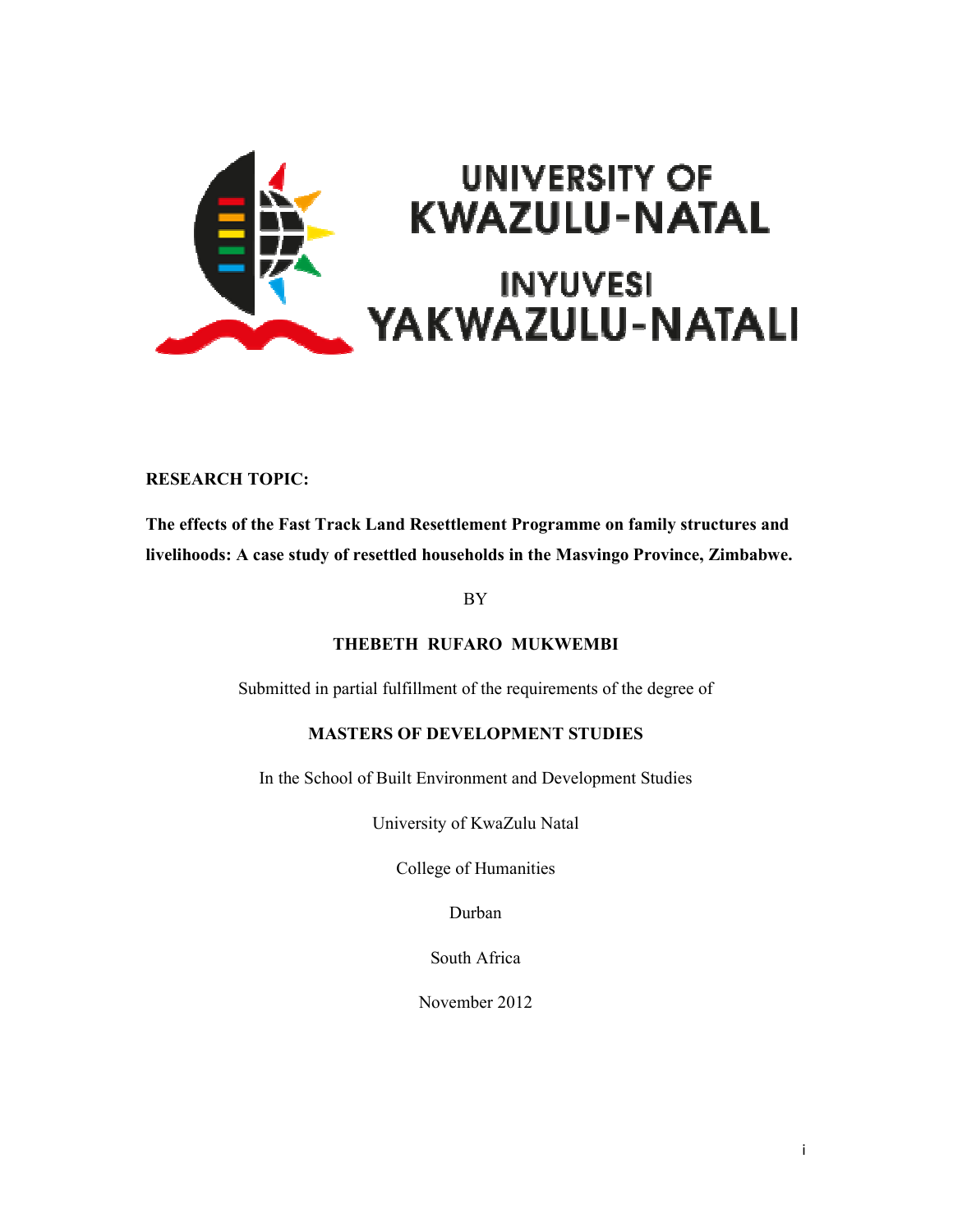#### RESEARCH TOPIC

The effects of the Fast Track Land Resettlement Programme on family structures and livelihoods: A case study of resettled households in the Masvingo Province, Zimbabwe.

#### BY

#### THEBETH RUFARO MUKWEMBI

#### SUPERVISOR: PROF. DORI POSEL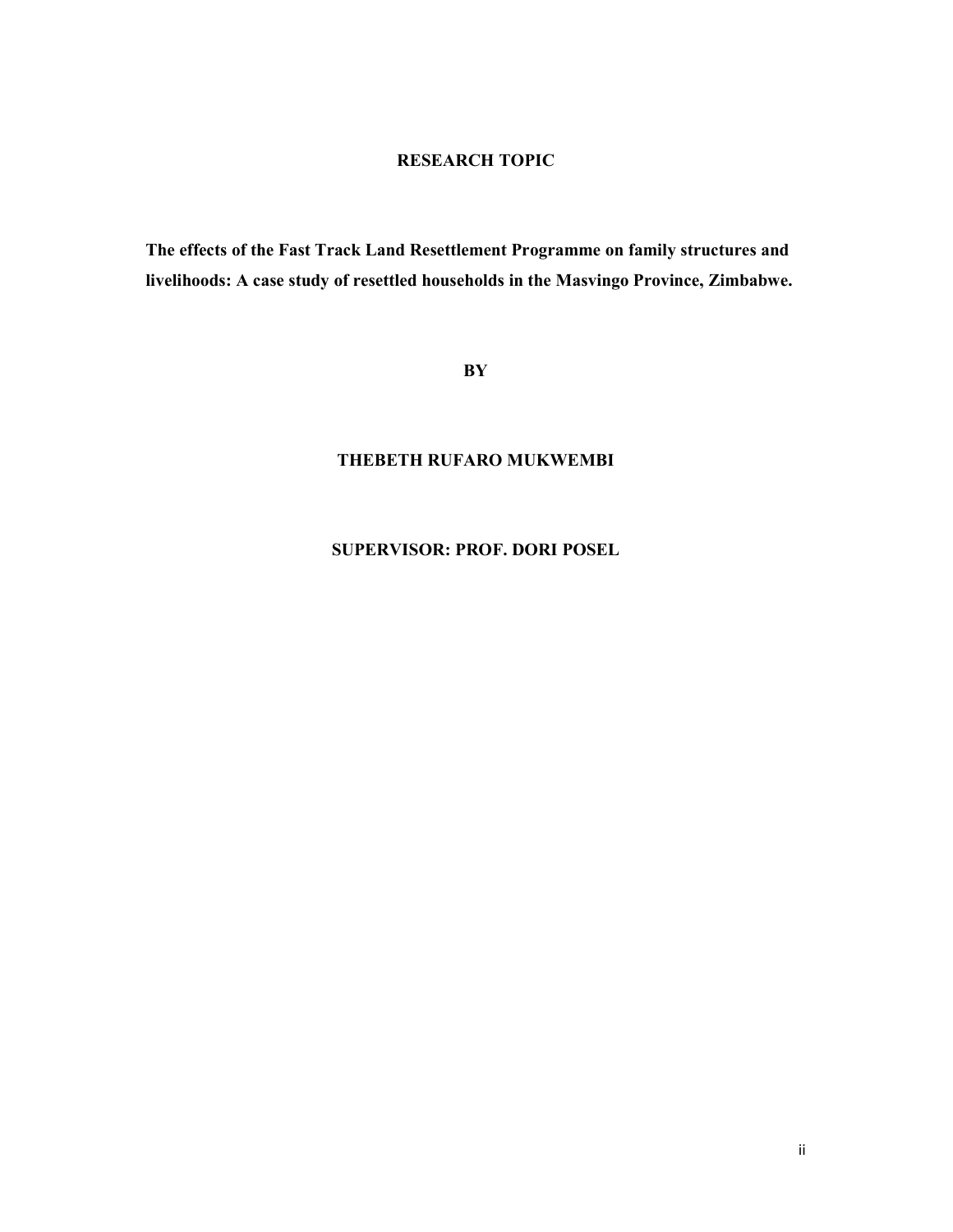#### DECLARATION

I declare that this dissertation is my own original work that has not been submitted in any form for a degree or diploma to any institution. Any other citations and borrowed ideas have been duly acknowledged by means of complete references. It is being submitted for the degree of Masters in Development Studies in the School of Built Environment and Development Studies, University of KwaZulu Natal, Durban.

Signature: .

Date: .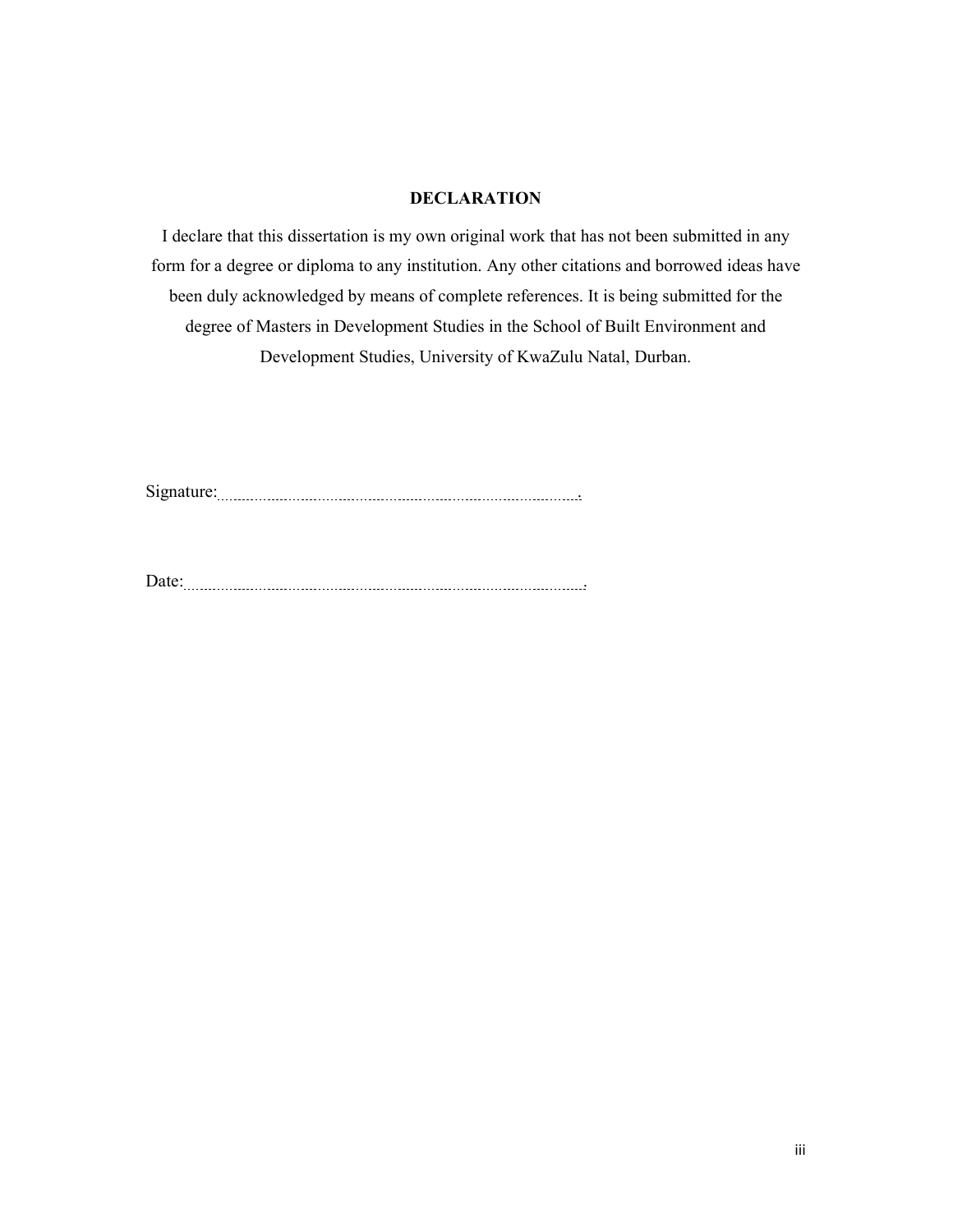#### ACKNOWLEDGEMENTS

This study was made possible by the grace of God Almighty and the generous contribution and support of many people to whom I owe great thanks and gratitude, but mostly I would like to acknowledge the following people:

- Professor Dori Posel, my supervisor, for the financial assistance she gave me during the field work. Moreover, I would like to thank her for constructive comments to my work and guidance.
- $\triangleleft$  All the study participants for their patience throughout the course of the field work; this dissertation would not have been completed without their co-operation.
- My husband, Dr Simon Mukwembi, for the moral and emotional support, and encouragement on dark days.
- My children, Peter and Panashe, for their patience and allowing me to take away 'some of their time' to work on my dissertation.

May God continue to bless you all!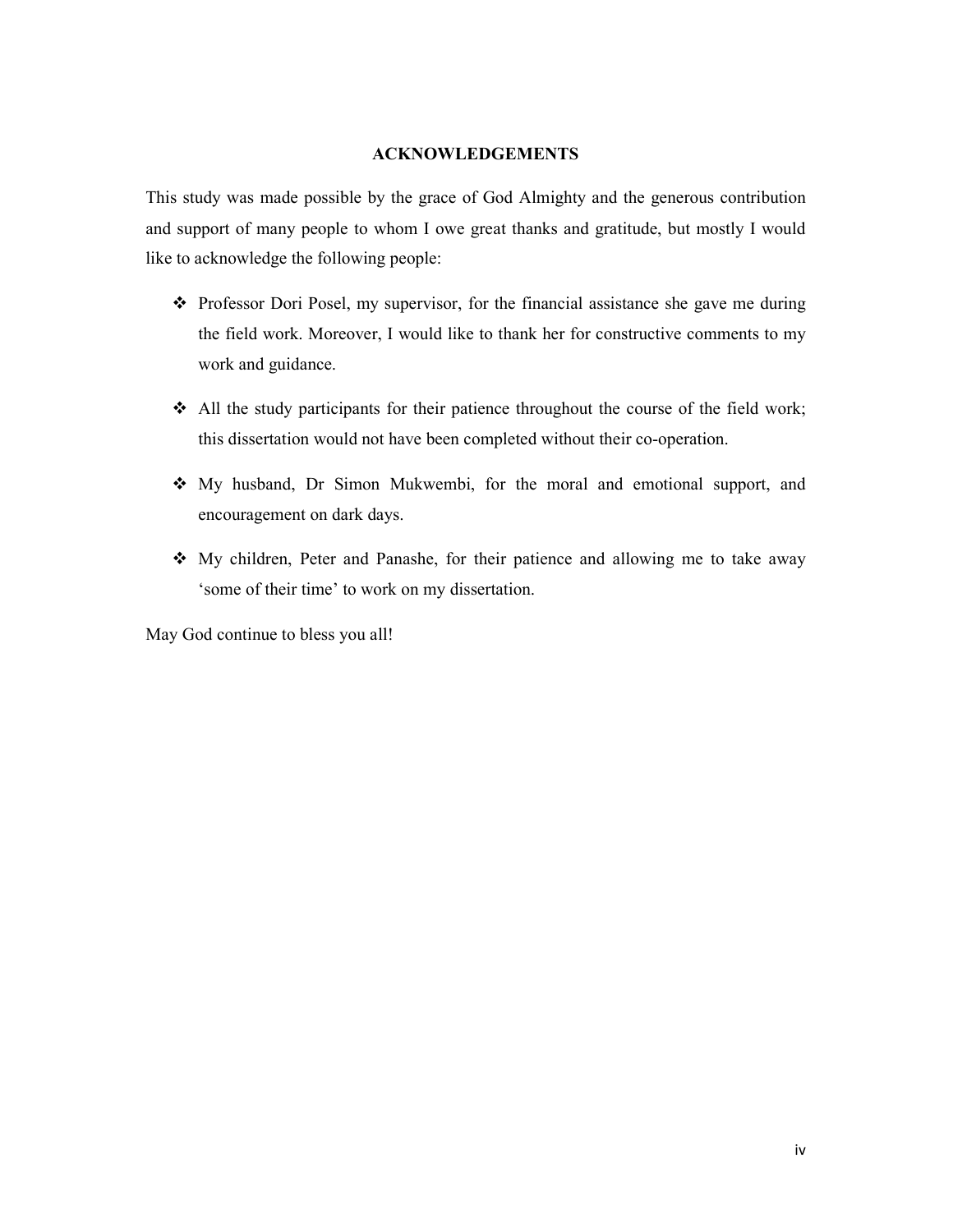### LIST OF ACRONYMS

| <b>AEO</b>   | <b>Agricultural Extension Officer</b>             |
|--------------|---------------------------------------------------|
| <b>DAO</b>   | District Administration Officer                   |
| <b>FTLRP</b> | <b>Fast Track Land Redistribution Programme</b>   |
| <b>GDP</b>   | <b>Gross Domestic Product</b>                     |
| <b>GMB</b>   | Grain Marketing Board                             |
| <b>LHA</b>   | Lancaster House Agreement                         |
| <b>LRRP</b>  | Land Redistribution and Resettlement Programme    |
| <b>MDC</b>   | Movement for Democratic Change                    |
| MP           | Member of Parliament                              |
| ZANU (PF)    | Zimbabwe African National Union (Patriotic Front) |

## DEFINITION OF SHONA TERMS

| Chipani    | four or more cattle that can be used as draught power      |
|------------|------------------------------------------------------------|
| Dare       | community forum where community issues are discussed       |
| Madzoro    | turns taken in herding livestock                           |
| Makombo    | new resettlement areas                                     |
| Maricho    | providing labour for payment in cash and kind              |
| Mukando    | informal savings club                                      |
| Mushandira | people coming together to assist each other with farm work |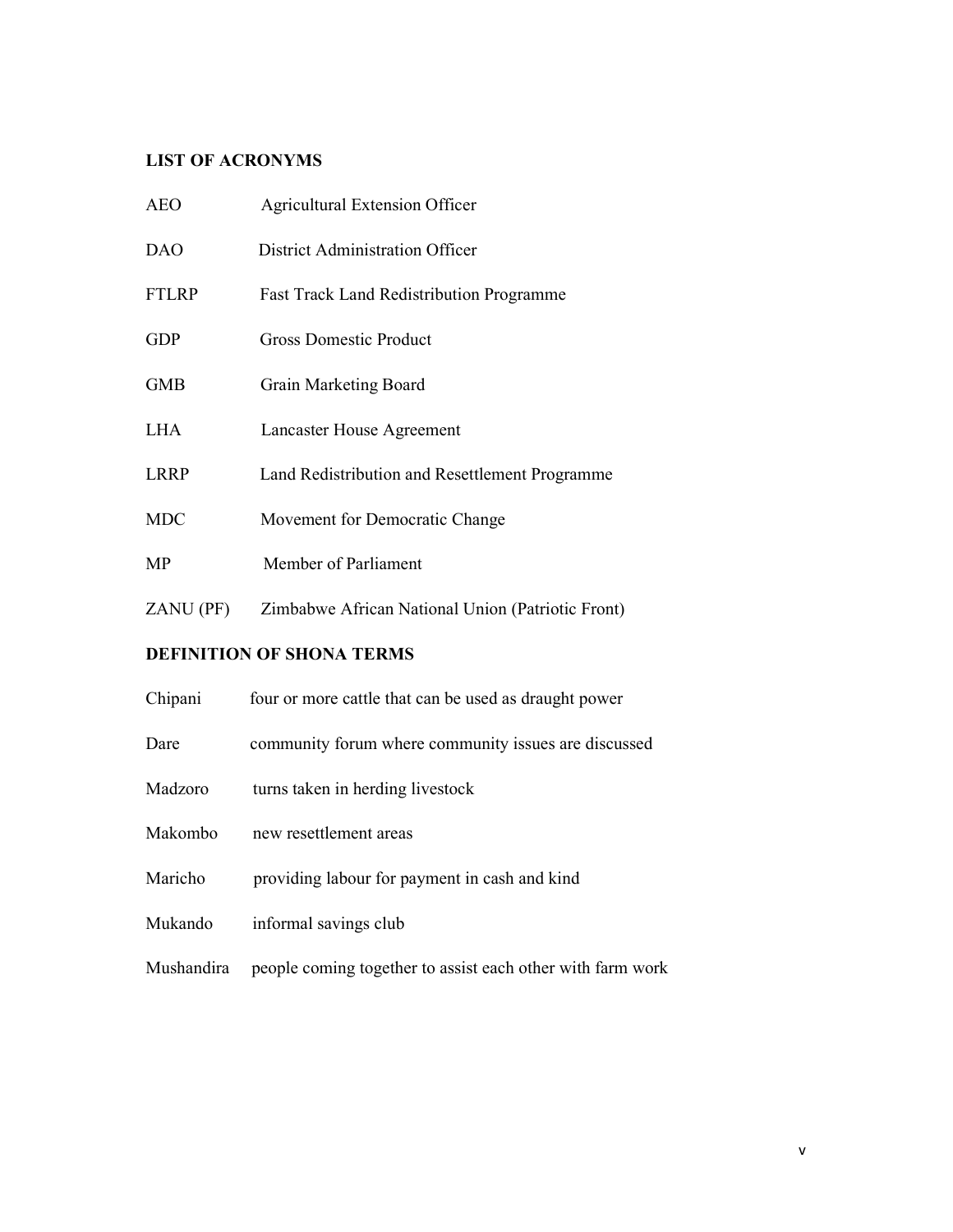#### LIST OF TABLES AND DISCUSSION BOXES

- Table 4.1 Marital status of participant household heads
- Table 4.2 Percentage of livestock ownership of participant households
- Box 4.1 Livelihood strategies before resettlement
- Box 4.2 Reports on work groups and their effects on household's livelihoods
- Box 4.3 Reasons for less commitment to social work groups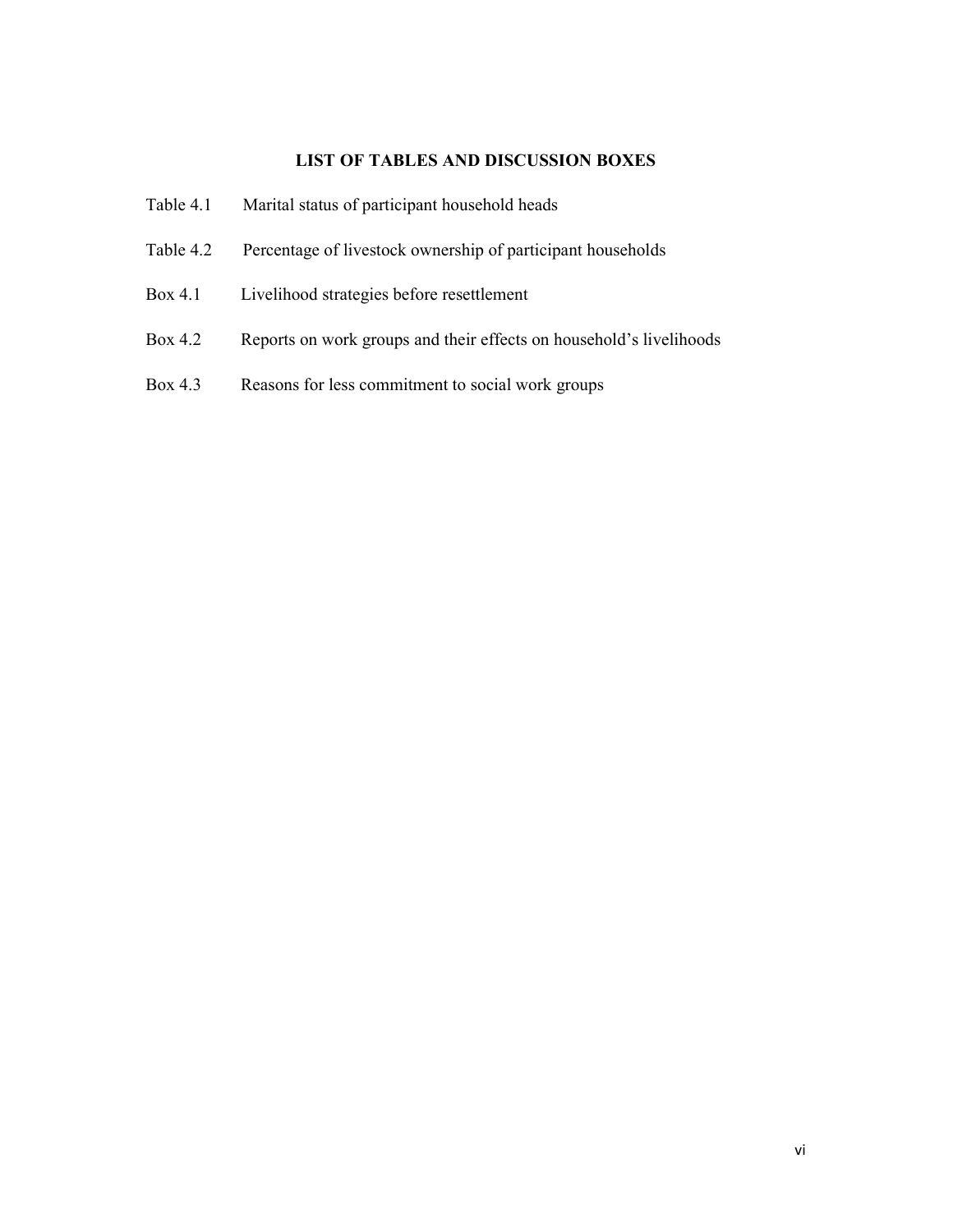#### ABSTRACT

Social relations are valued by many in rural settings as they provide strong sources of social support among rural households. Barr (2004) and Dekker (2004a) indicate that such strong social relations exist mainly in small villages where kin and family members stay close to each other. They both highlight the importance of kin networks for most rural families to strengthen their social capital and resource-pooling strategies. Through strong and reliable social networks, people can work together for a common good and improve their well-being. It is therefore important for rural households to live close by their kin and friends so that they can pool resources and help each other in times of need. However, following land reform in Zimbabwe, many people left their communal homes and moved to the resettlement areas. These movements impacted on family structures, social networks as well as the livelihood strategies that were established in the communal areas over the years.

This study investigates how the movement to resettlement areas has affected the day-to-day lives of the resettled families. This question is explored through a case study of resettled households at Dellos farm, in the Felixburg resettlement area in Zimbabwe. Given that their existing social networks were disrupted with the resettlement at Dellos farm, households established new social networks which they now rely on in their daily lives. Although these new networks are not based on kinship, which is regarded as a strong source of social support, they have proven to have great influence on people's livelihoods at the farm. Regardless of the limited support households received from the government and other institutions, their social networks allowed them to improve their livelihoods and in turn improve their social and economic status.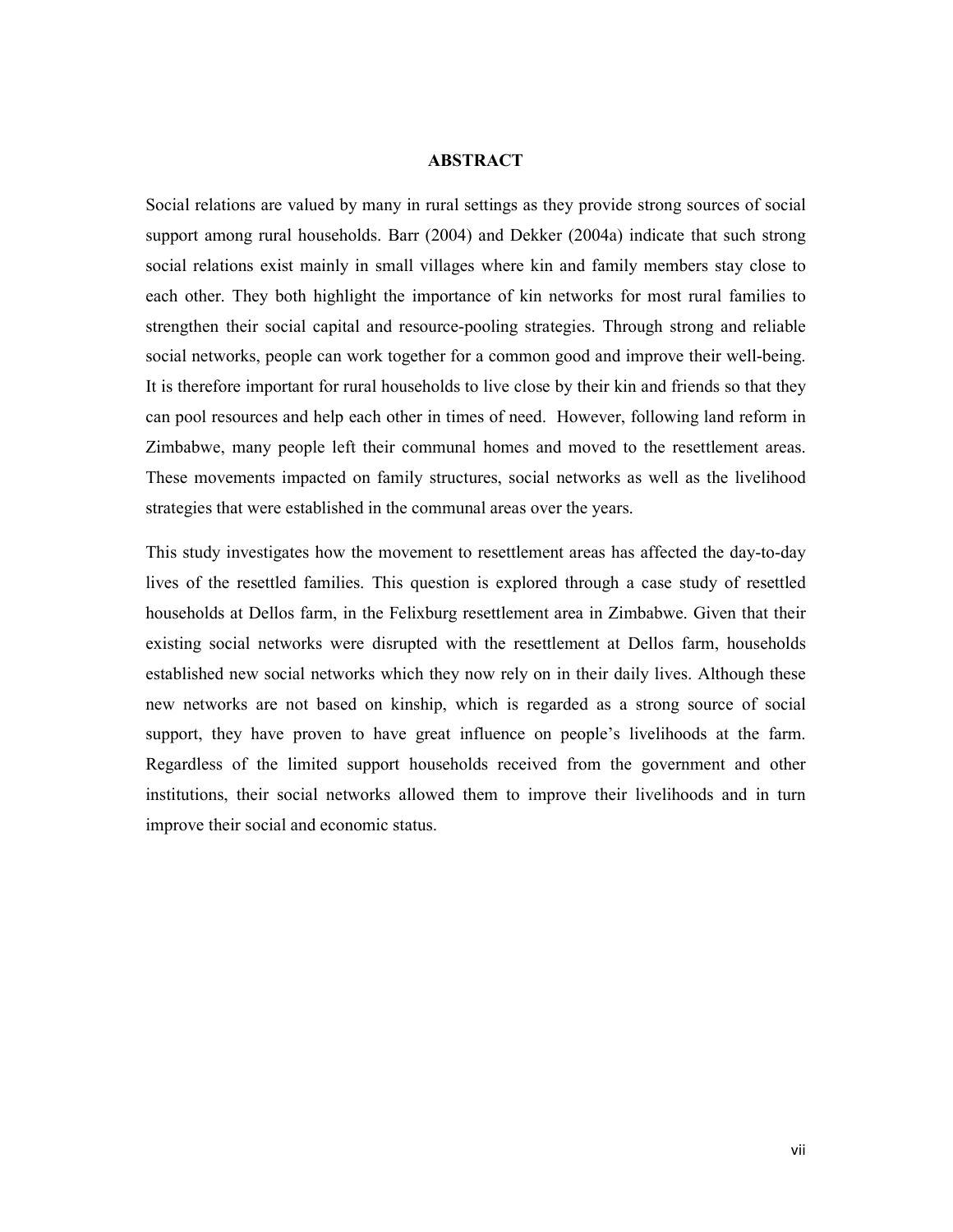# **Table of Contents**

| $\mathbf{1}$            |       |                                                                  |  |  |
|-------------------------|-------|------------------------------------------------------------------|--|--|
|                         | 1.1   |                                                                  |  |  |
|                         | 1.2   |                                                                  |  |  |
|                         | 1.3   |                                                                  |  |  |
|                         | 1.4   |                                                                  |  |  |
|                         | 1.5   |                                                                  |  |  |
| $\overline{2}$          |       |                                                                  |  |  |
|                         | 2.1   |                                                                  |  |  |
|                         | 2.1.1 |                                                                  |  |  |
|                         | 2.1.2 |                                                                  |  |  |
|                         | 2.1.3 |                                                                  |  |  |
|                         | 2.1.4 |                                                                  |  |  |
|                         | 2.2   |                                                                  |  |  |
|                         | 2.2.1 |                                                                  |  |  |
|                         | 2.2.2 | RISK AND MUTUAL ASSISTANCE IN COMMUNAL AND RESETTLEMENT AREAS 19 |  |  |
|                         | 2.3   |                                                                  |  |  |
|                         | 2.4   |                                                                  |  |  |
|                         | 2.5   |                                                                  |  |  |
| $\overline{\mathbf{3}}$ |       |                                                                  |  |  |
|                         | 3.1   |                                                                  |  |  |
|                         | 3.2   |                                                                  |  |  |
|                         | 3.3   |                                                                  |  |  |
| 4                       |       |                                                                  |  |  |
|                         | 4.1   |                                                                  |  |  |
|                         | 4.2   |                                                                  |  |  |
|                         | 4.3   |                                                                  |  |  |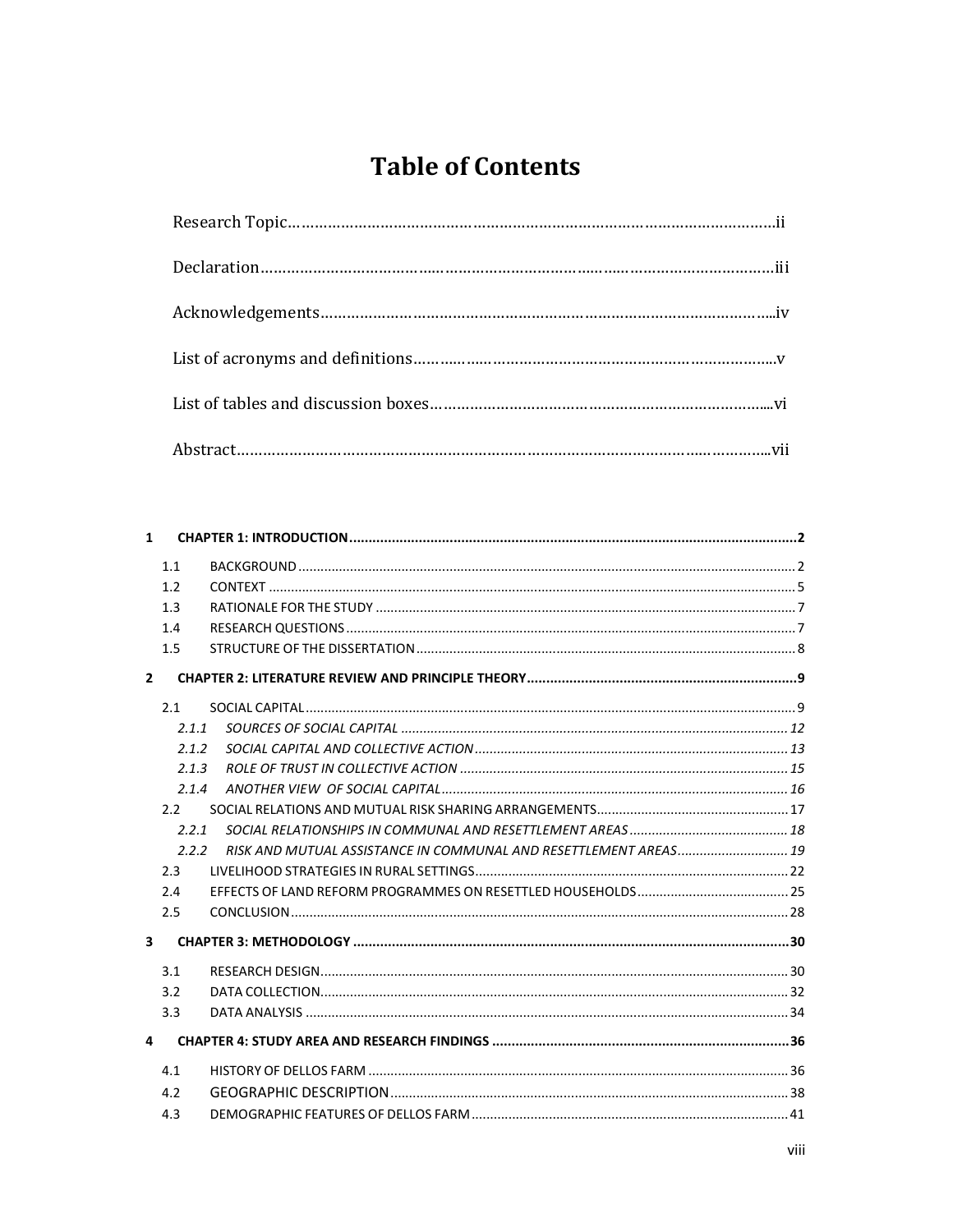| 7 |       |                                                                                |  |
|---|-------|--------------------------------------------------------------------------------|--|
| 6 |       |                                                                                |  |
|   | 5.4   |                                                                                |  |
|   | 5.3   | THE ROLE OF GOVERNMENT IN ENSURING THE SUCCESS OF RESETTLEMENT  69             |  |
|   | 5.2.4 |                                                                                |  |
|   | 5.2.3 |                                                                                |  |
|   | 5.2.2 |                                                                                |  |
|   | 5.2.1 |                                                                                |  |
|   | 5.2   | EFFECTS OF SOCIAL NETWORKS ON SOCIAL AND ECONOMIC LIFE OF RURAL HOUSEHOLDS  64 |  |
|   | 5.1.2 |                                                                                |  |
|   | 5.1.1 |                                                                                |  |
|   | 5.1   | CHANGES IN THE LIVELIHOOD STRATEGIES: BEFORE AND AFTER RESETTLEMENT 61         |  |
| 5 |       |                                                                                |  |
|   | 4.8   |                                                                                |  |
|   | 4.7   |                                                                                |  |
|   | 4.6   |                                                                                |  |
|   | 4.5.3 |                                                                                |  |
|   | 4.5.2 |                                                                                |  |
|   | 4.5.1 |                                                                                |  |
|   | 4.5   |                                                                                |  |
|   | 4.4   |                                                                                |  |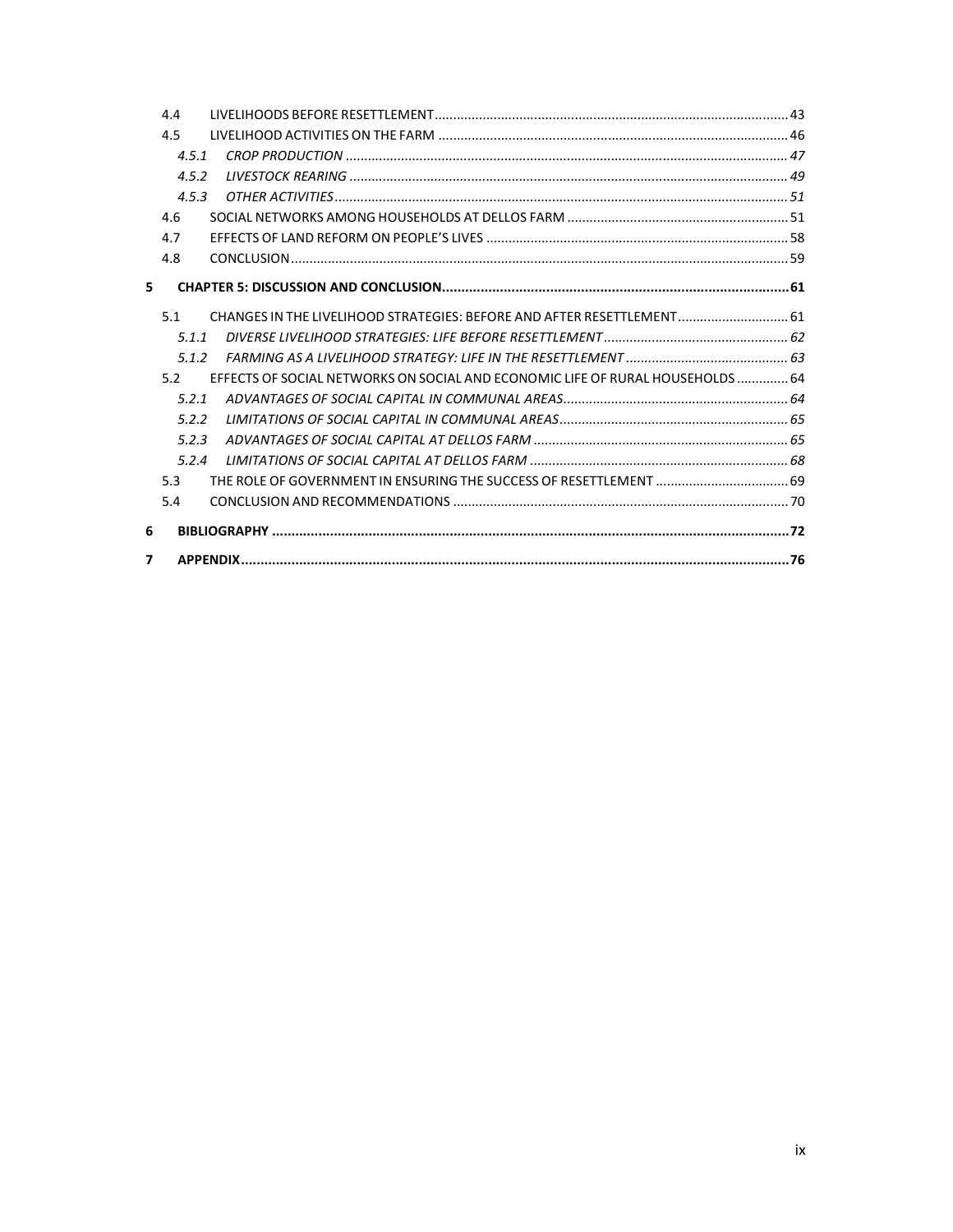# 1 CHAPTER 1: INTRODUCTION

Debates on Zimbabwe's land reform programme have been going on since the country got its independence in 1980. However they intensified from 1997 when liberation war veterans embarked on farm invasions that saw many white farmers losing their land. Literature on the land reform programme that followed from that time focused more on the effects these land invasions had on the nation's agricultural production as well as economic indicators such Gross Domestic Product (GDP). In this dissertation I will investigate the effects of these invasions on the lives of individual households that resettled as a result of the programme. In essence I will be investigating the effects the Fast Track Land Redistribution Programme (FTLRP) had at a household level. Land reform programmes, especially the FTLRP, saw people moving from their homes in communal areas to the resettlement areas. In the process of doing so their social and economic lives were disrupted, hence they had to establish new ways of living. The aim of this dissertation is to highlight these changes, and to explore how people rebuild their lives in new environments.

## 1.1 BACKGROUND

Access to land was and will remain at the centre of political, social and economic debates in Zimbabwe. In the words of Moyo (1986 cited in Akwabi-Ameyaw, 1997:438): "(The) land issue is about everything in Zimbabwe". The land issue dates back to the colonial era, and it was one of the reasons for the liberation struggle that gave birth to the independent Zimbabwe in 1980 (Thomas, 2003; Kinsey et al., 2004). According to Thomas (2003: 692) "the land conflict in Zimbabwe should be understood primarily as a legacy of colonialism". Literature has pointed out that it was during the colonial period that African people were dispossessed of their land by the white settlers. After gaining independence it became a priority for the new government to redress the land issue.

During the colonial era in Zimbabwe, then Rhodesia, land was unequally distributed on a racial basis in terms of both the quality and quantity. Indigenous groups were forcibly removed from their original land/ homes to make room for white farmers and in the process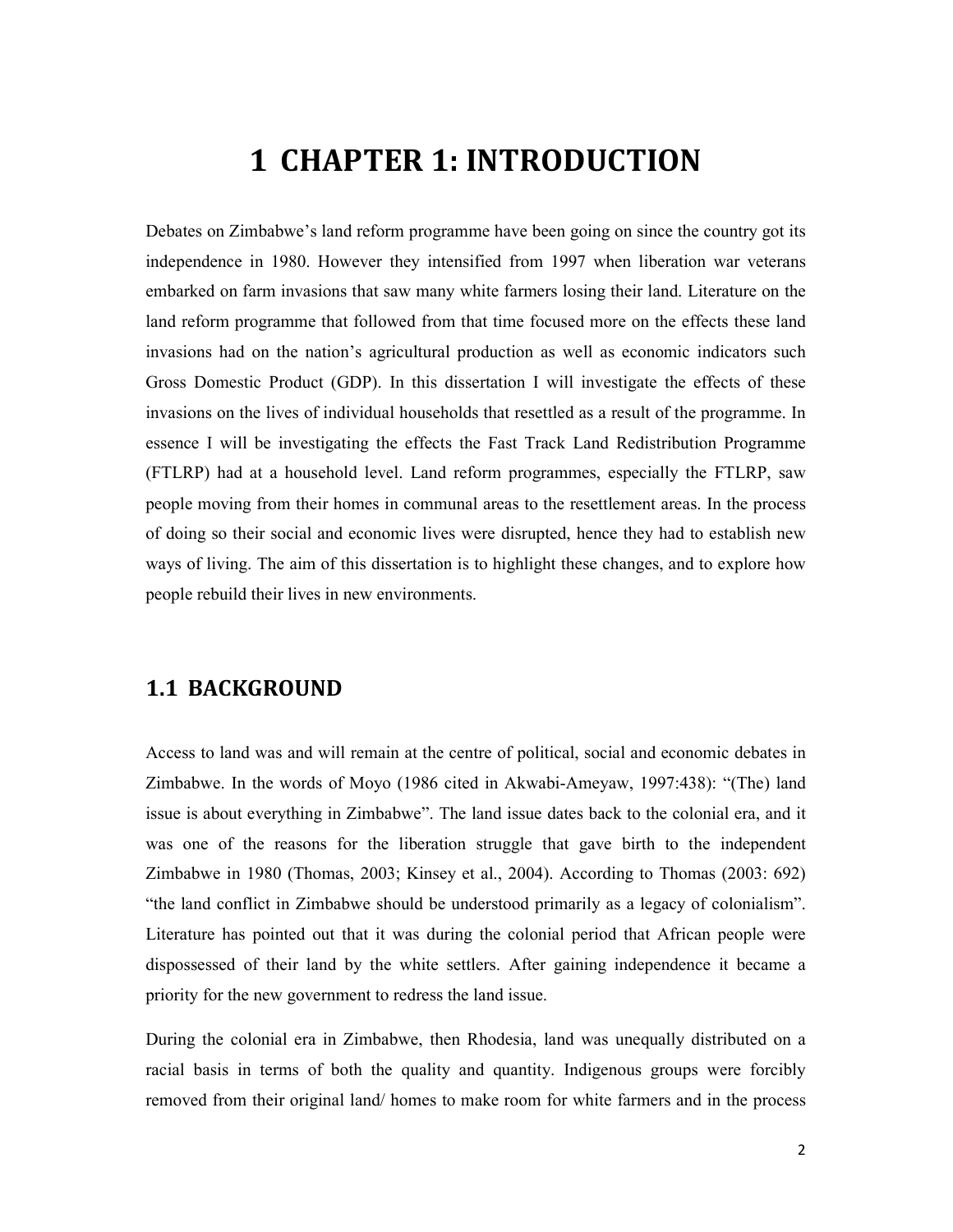they were stripped of their land rights (Thomas, 2003). Through the Land Appointment Act of 1930 African people were confined to Reserves (now known as the communal areas) which were not very suitable for crop production due to high temperatures and unreliable rainfall (Thomas, 2003). In contrast, white farmers occupied the Natural Regions 1 and 2 that are also classified as agro-ecological zones with fertile soil and adequate rainfall for crop production. Prior to independence, about 15 million hectares of good quality land were owned by 6 100 families of white farmers (Thomas, 2003; Palmer, 1990). In contrast, about 800 000 indigenous families owned 16.4 million hectares of less fertile land (Kinsey et al., 2004). It therefore became the first priority of the newly elected government to redress such inequalities.

In an attempt to settle the land problem and in turn end the war, an Anglo-American 'Zimbabwe Development Fund' was established to which Britain agreed to contribute at least £75 million (Palmer, 1990). The funds were to be used for buying out white farmers in order to acquire land for redistribution. However, there was a government change in Britain before the agreement was reached; hence changes were made to the earlier proposal when contending parties (that is, the British and the Zimbabwean sides) sat down at the Lancaster House in 1979. The new British government added some clauses to the original proposal such as the request that the Zimbabwean government guarantee that existing property rights would be observed and that there would be no land expropriation (Palmer, 1990). The two sides made an official agreement at the Lancaster House Conference in 1979.

 The agreement, now known as the 1979 Lancaster House Agreement '(LHA)' marked the first move towards the land reform programme in Zimbabwe. Under the LHA it was agreed that some portions of land should be given back to indigenous people through the land reform programme. Clauses stipulated in the LHA were set to bind the land reform programme until 1990; that is, land reform in the first ten years of the country's independence was directed by the LHA (Palmer, 1990). Land reform during this period was characterised by a market driven approach. During this period farms were only sold on the basis of a "willing seller, willing buyer". The agreement entailed that white farmers would only sell their land if they were willing to do so, and they were also free to keep it if selling was not favourable to them. In addition to buying land that white farmers were willing to sell, the government could also confiscate farms that were underutilized and use the land for the redistribution programme.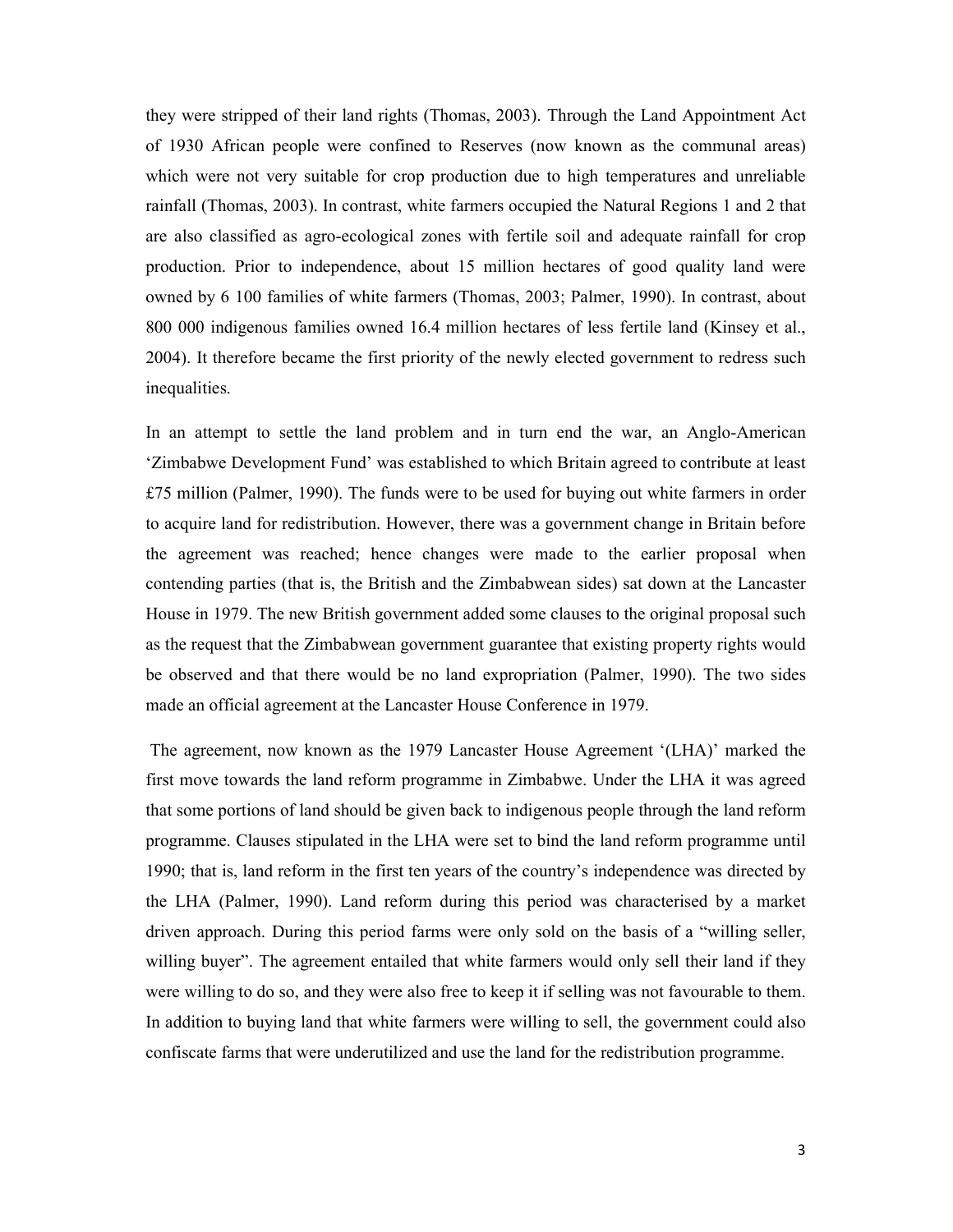The stipulation of a "willing seller" made it difficult for the government to resettle people at the pace it had envisioned since the number of farms available for sale was very low compared to the amount of land required for the redistribution programme. The government had set a target of redistributing land to 162 000 families within the first five years of the Land Redistribution Programme (LRP). However, given the constraints set in the LHA, only 22 per cent of these families were resettled by September 1985 (Akwabi-Ameyaw, 1997). Most of the landowners were not willing to sell their farms; hence it became difficult for the government to acquire land for resettlement. Palmer (1990) stated that during this time, the land reform programme was carried out in a carefully planned manner since the government did not have enough land to resettle a lot of people at once.

After the expiry of the LHA in April 1990 the government amended its constitution to allow compulsory acquisition of land with compensation under the Land Redistribution and Resettlement Programme (LRRP) (Kinsey et al, 2004; Thomas, 2003). During this phase white-owned farms were appropriated if the owner had more than one farm, if the farm was underutilised or if it bordered on a communal area (Thomas, 2003). In 1997 the government launched LRRP officially and 1 471 farms were designated for compulsory acquisition. The Zimbabwean government urged the British government to compensate white farmers who were going to lose their land since they (the British government) had not yet paid the agreed amount in the LHA. However, after a change of government in the UK in 1997, the new government had new priorities for international development assistance and plans to assist in the resettlement programme stalled (Palmer, 1990). As a result, the Zimbabwean government failed to secure funds to compensate farmers for the appropriated land.

The Zimbabwean government later realised that limited donor support to the land reform programme might slow down the process as it did under the LHA contract. In order to avoid that from happening, the government amended its constitution and introduced a number of laws to allow for the confiscation of land without compensation. First was the Constitutional Amendment 16 of 2000 which emphasised that UK had the liability to pay compensation for the land. The government also enacted the Land Acquisition Act 1 of 2004 which allowed the state to seize more land than it had confiscated in the first phase of the resettlement programme (Thomas, 2003). With the law on its side the government had nothing hindering it from acquiring as much land as it needed for the programme. This marked the beginning of the Fast Track Land Resettlement Programme (FTLRP) in 2000 (Thomas, 2003).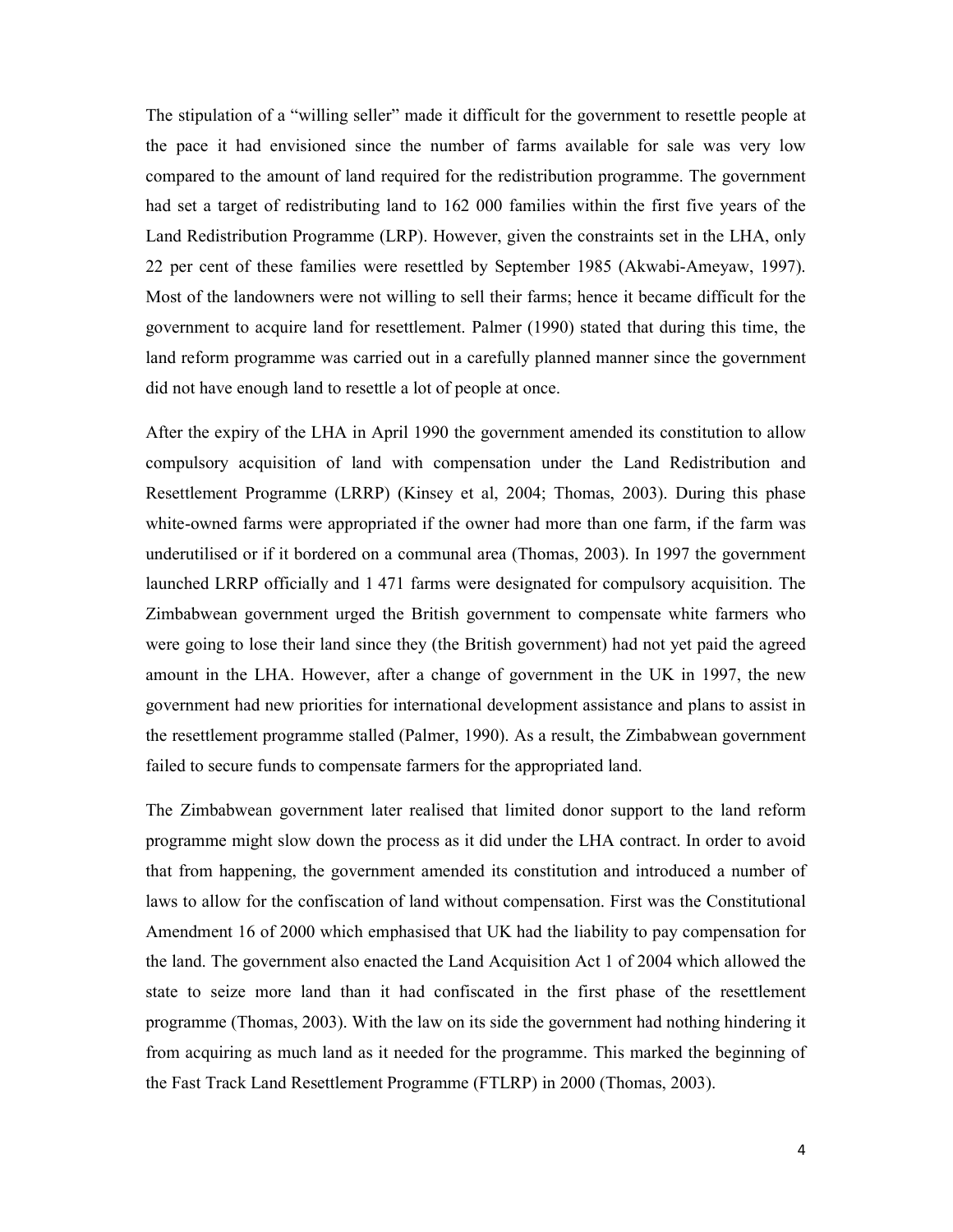This phase of land redistribution saw a number of farm invasions in a short space of time. According to Lupiya and Hakata (2001 cited in Thomas, 2003), 800 000 families were resettled on 2.5 million hectares of land between June and December 2000 under the FTLRP. However, unlike the land reform programme implemented through the LHA clauses, where settlers were assisted by the state, FTLRP settlers received very little support from the state (Thomas, 2003). Such limited state support can be partly a result of lack of donor funding to the land reform programme. Apart from these challenges, FTLRP also saw a number of unplanned migrations taking place throughout the country as many people joined in land invasions (Thomas, 2003).

### 1.2 CONTEXT

The issue of land reform in Zimbabwe over the years has been at the centre of development, political and economic debates among national and global organisations. I mentioned earlier that different circumstances and situations had influenced the process of land reform at different phases of the programme. This study focuses specifically on the FTLRP. The FTLRP was launched at a time when the government and the country at large were in the midst of an extreme financial crisis. The financial crisis was partly caused by the effects of the Structural Adjustment Programmes (SAPs) that were adopted in the early 1990s as well as the recent hyperinflation experienced in the country (Moyo, 2005). Due to the conditions attached to SAPs, such as reducing government expenditure, the government was left with limited capacity financially to assist resettled households under the FTLRP (Moyo, 2005). Hence the government of Zimbabwe offered very little and in some areas no assistance at all to resettled households under this phase. As a result the resettled individuals were vulnerable to economic problems, given that the country was in deep economic crisis and no one was able to assist them. Not only did these settlers lack government support in their new environments, but they frequently had to settle in these new areas without the assistance of their kin who were left behind in the communal areas.

According to Barr (2004) kin networks are very important in providing social support for rural households. Such networks can be necessary for rural households to solve common problems that affect them collectively. These networks can also be crucial for rural people to take advantage of shared opportunities and establish social groupings that can help them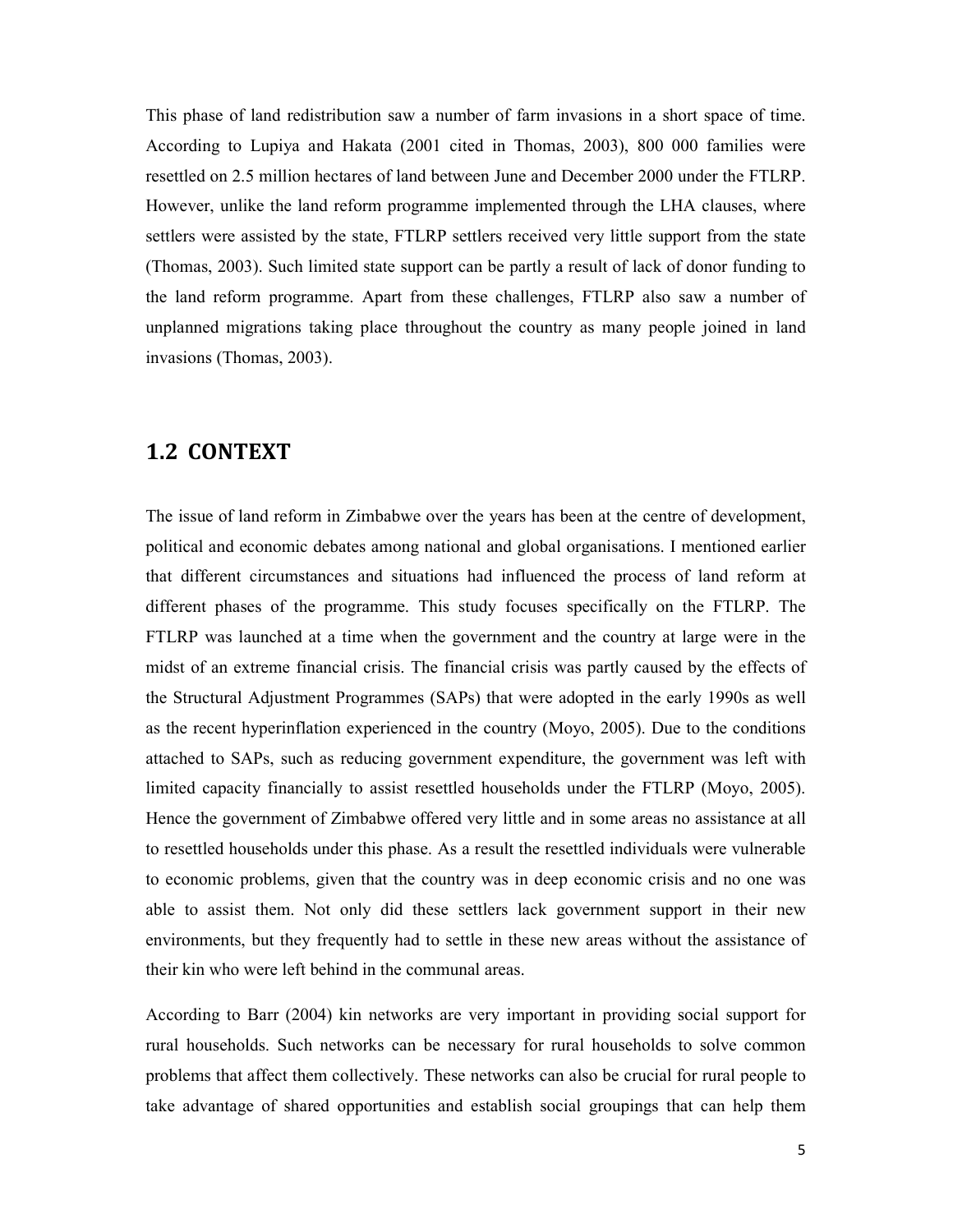improve their well-being through working together. Given that FTLRP settlers were moving into new areas without their kin support, they found themselves heading into the unknown literally on their own devices.

In this study I investigate how the movement from communal to resettlement areas impacted on the lives of resettled households, given the economic environment in which the programme was established. I also explore how these resettled households managed to establish new homes (communities) in such harsh economic environments with limited social support from their kin, given that many households left kin behind in communal areas. I also consider the migration process of these resettled households - why they decided to move, who among their kin they moved with, as well as the effects of moving with/without their kin members.

 The lack of state support for resettled households under FTLRP is of great importance, given the economic hardships experienced by ordinary Zimbabweans for the past decade. Individuals on their own could not afford basic human necessities, let alone farming equipment to use in resettlement areas. It therefore became a challenge for these resettled households to engage in productive farming and make better use of the acquired land. Consequently, most of the aspired goals for land reform were not realised. Improving the welfare of rural people who relied on subsistence farming for survival by allowing them access to land was one of the goals aimed to be achieved by the programme (Kinsey, 1999). However, given the limited state support, it was difficult for such goals to be fully attained (Kinsey, 1999).

For example, David Samuriwo, one of the farmers in the Manica land Province who was resettled under the FTLRP, stated that "land reform will never achieve the aspired goals … without proper training and assistance we cannot produce more on these farms. Both our social and economic lives are being threatened" (The Zimbabwean, 2011: 13). In some instances resettled households resorted to using unfortified maize seeds which in turn guarantee them very low harvests (Dekker, 2004b). In the end the settlers have managed to gain access to land but benefit very little from it as they still lack other resources that are necessary for them to be productive. A key objective of my study therefore is to investigate how these resettled households managed to establish new lives under such conditions.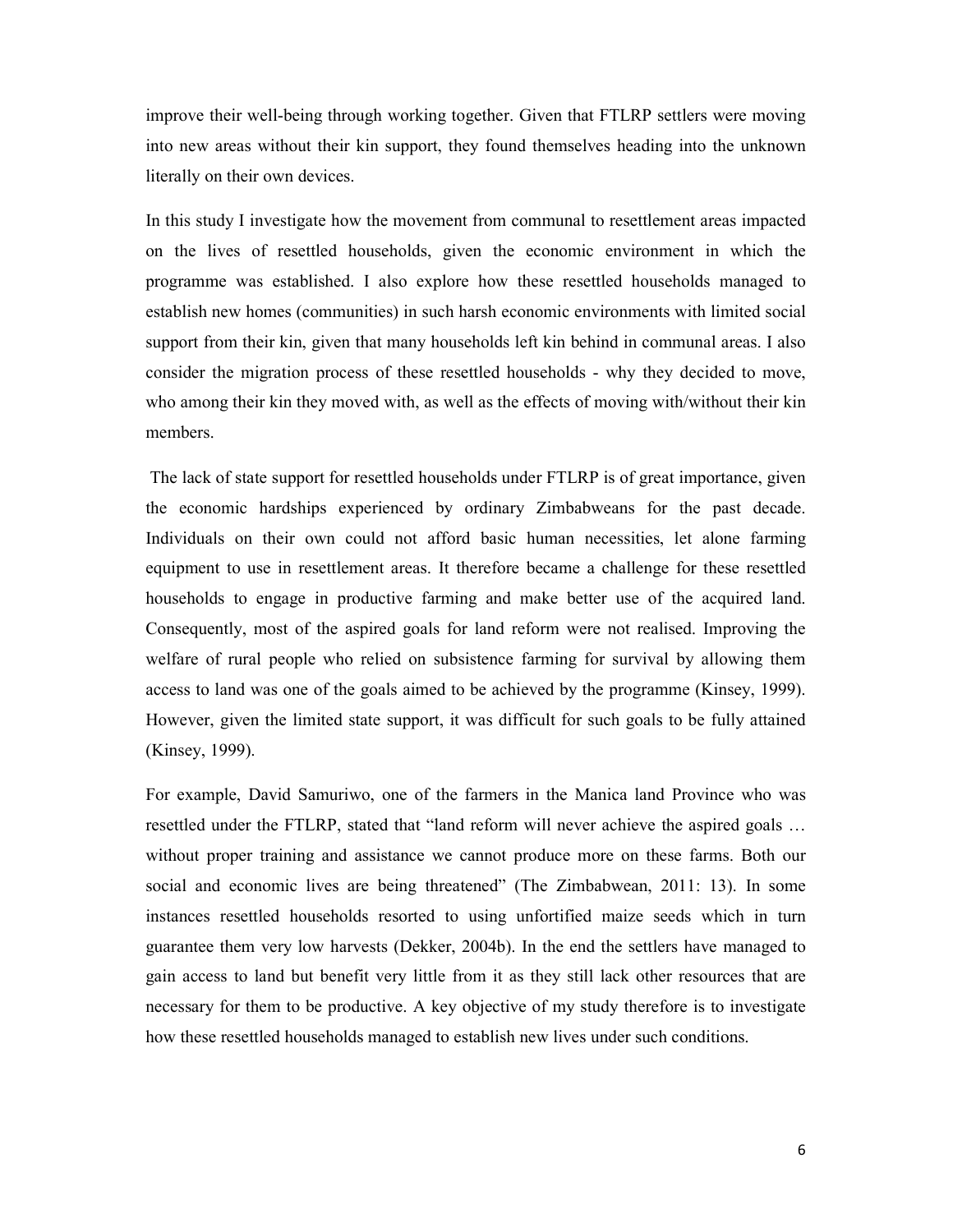## 1.3 RATIONALE FOR THE STUDY

Barr (2004) and Dekker (2004a) highlighted the importance of kin networks for most rural families to strengthen their social capital and resource-pooling strategies. Through strong and reliable social networks people can work together for a common good and improve their well-being. It therefore becomes important for rural households to live close by their kin and friends so that they can pool resources and help each other in times of need. However, following land reform in Zimbabwe, many people left their communal homes and moved to the resettlement areas. These movements impacted on family structures, social networks as well as on the livelihood strategies that had been established in the communal areas over the years.

This dissertation is based on a case study of Dellos farm in Felixburg resettlement area in Gutu district in Masvingo Province. Dellos farm consists of about 111 households, where most of them are male headed. Out of the total population, twenty households were selected to participate in the study. The case study investigates how the movement to resettlement areas has affected the day-to-day lives of the resettled families. The rationale behind the study is therefore to understand the social and economic effects of the movements made under FTLRP at household level.

## 1.4 RESEARCH QUESTIONS

The main question that this study seeks to answer is: How did the migration from communal areas to resettlement areas affect the structure, support networks and livelihood strategies of resettled households?

To address this broad question, the dissertation uses information collected in the case study to investigate the following specific research questions:

- What were the livelihood strategies of families before resettlement and what are their current livelihood strategies?
- How has access to land affected the livelihood strategies of resettled households?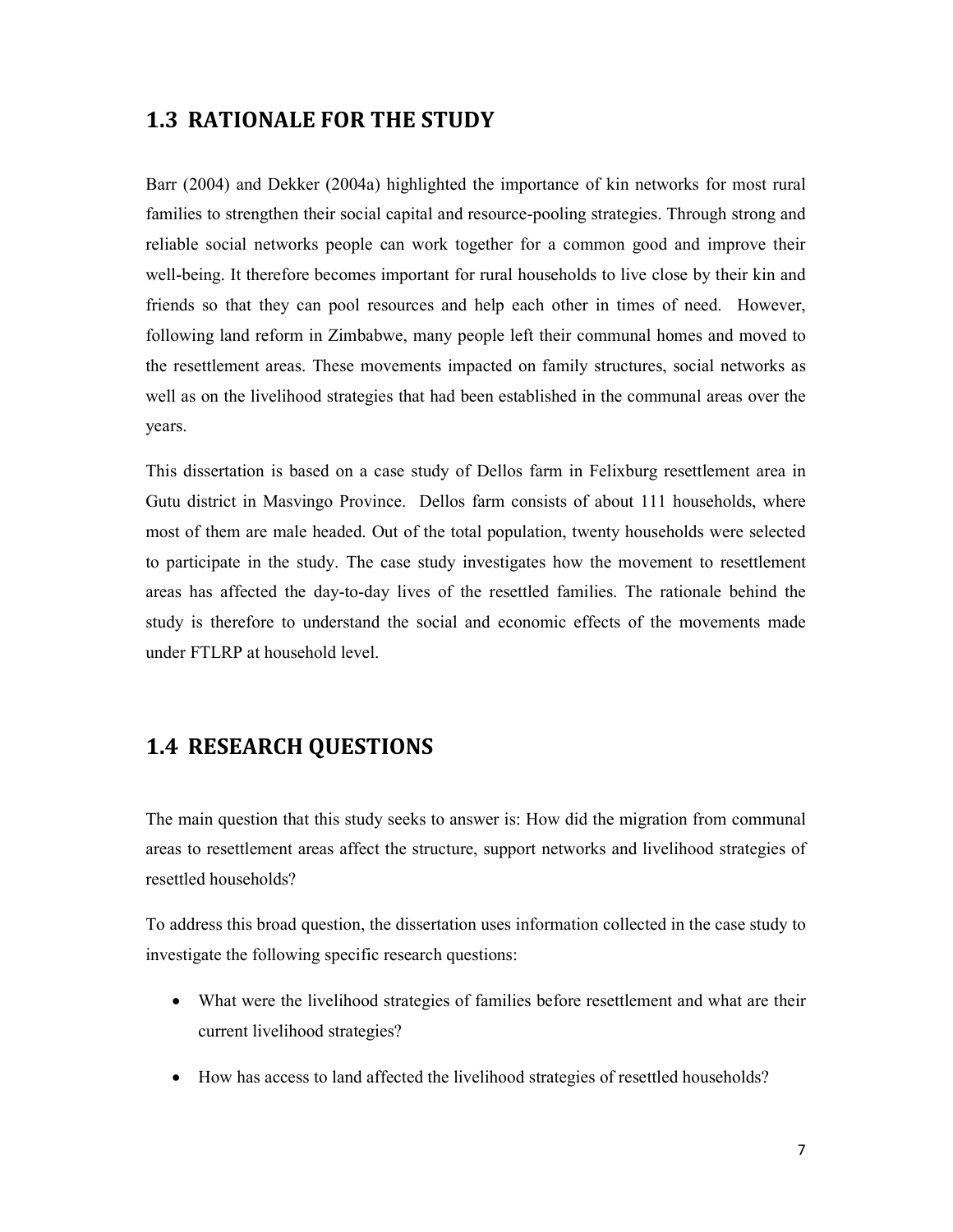- What kinds of social interactions exist between resettled families, and how do these compare with social interactions before resettlement?
- What kinds of social networks do resettled families draw on in the event of a negative shock (such as a drought or the death of a family member) and how do these networks compare to those before resettlement?
- What are the positive and negative experiences these households have had since they were resettled, and how do such experiences impact on their livelihood strategies?

## 1.5 STRUCTURE OF THE DISSERTATION

Chapter 1 of the dissertation provides the background of the land reform programme in Zimbabwe. Chapter 2 looks at the literature on social relations and life of individuals in resettlement areas as well as communal areas in Zimbabwe. The chapter starts with an overview of the literature on social capital, and then focuses on the social relations that people draw from to cope with social and economic challenges faced in both resettlement and communal areas. Literature on risk-sharing and risk-coping strategies in both communal and resettlement areas is also included in this chapter. The chapter then reviews literature on common livelihood strategies in rural areas, looking at the assets that people have as well as the activities they engage in both in communal and resettlement areas.

Chapter 3 provides the methodology employed in the study to collect data. The chapter also highlights some of the strengths and limitations these methods had in the process of collecting data. Chapter 4 introduces the study area and the study findings. It provides a brief geographic and demographic description of Dellos farm; however, it focuses more on the findings of the study.

Chapter 5 gives a discussion of the main findings in a way that answers the research questions posed. It also presents the conclusion and recommendations on how social capital can be enhanced in order to improve the well-being of people at Dellos farm.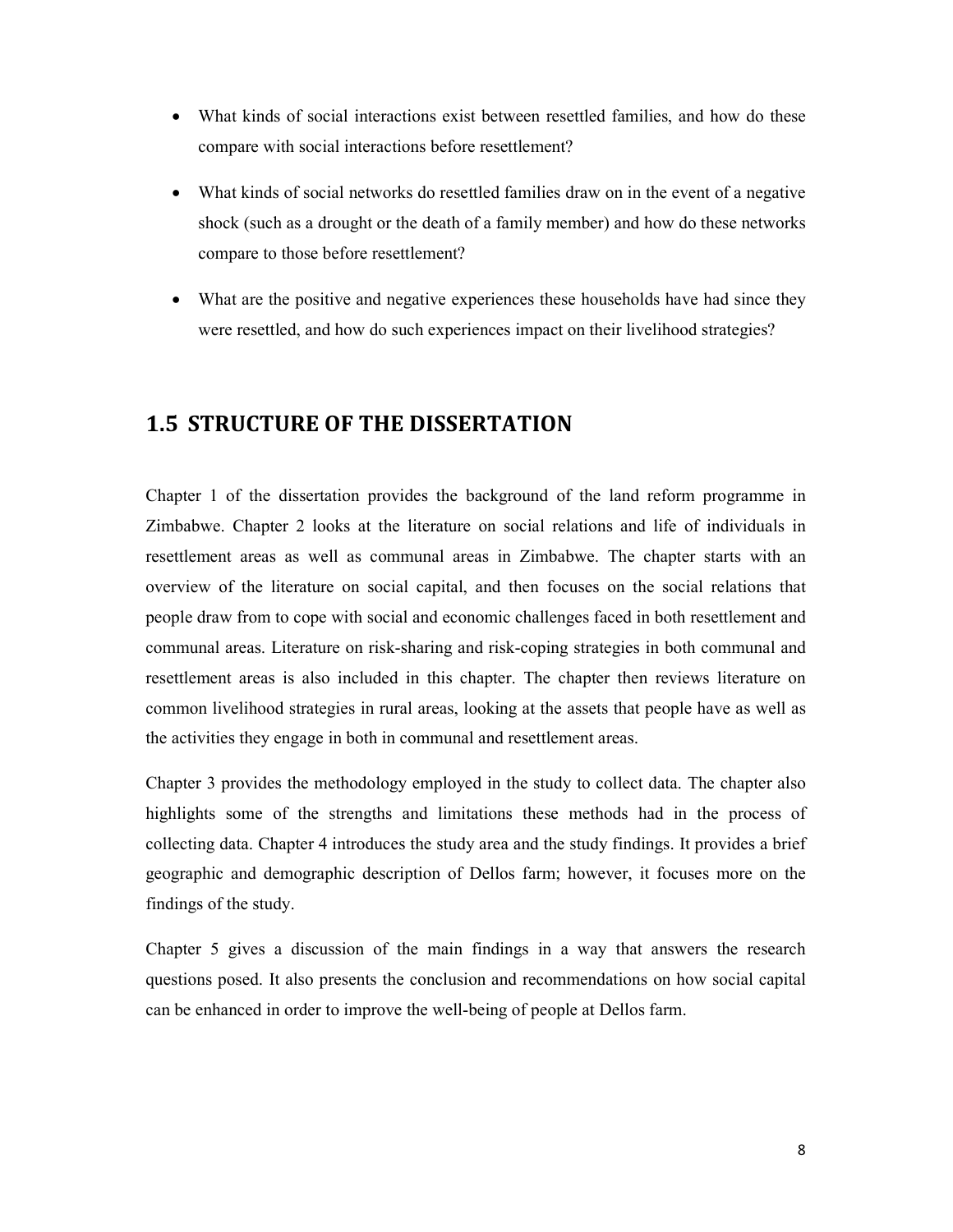# 2 CHAPTER 2: LITERATURE REVIEW AND PRINCIPLE THEORY

There have been extensive studies done by different scholars regarding the social life and livelihood strategies of people living in developing countries, mostly in rural areas around the world. Among other things, it has been realised that cooperation and working together is crucial for human survival in rural areas and in some urban areas where most of the people are poor. Narayan (1999: 3) uses the African proverb 'a human becomes a human because of others' to highlight the importance of working together for individuals to realise their full potential. Through working together people can learn from others and use that knowledge to improve their well-being (Narayan, 1999). To describe these relations of cooperation and working together, social scientists use the concept of "social capital".

This chapter discusses the literature on social capital. This is the principal body of work that informs the focus of this dissertation, which investigates how resettlement programmes in Zimbabwe have affected the livelihood strategies of individuals. In order to explore the concept of social capital, I will discuss different social relationships or networking strategies that people use to get by in their day to day life. The chapter will also look at literature on risk sharing and risk coping strategies that are employed by resettled households when dealing with the different risks they may face. Moreover, the chapter will discuss some of the livelihood strategies that are employed by people in both resettlement and communal areas. Understanding different livelihood strategies, risk sharing and coping strategies used in both communal and resettlement areas is crucial in drawing conclusions on whether or not the resettlement programme benefited people at Dellos farm. Lastly the chapter will review existing research which examines the effects of land reform on the lives of resettled households since its inception in the early 1980s.

## 2.1 SOCIAL CAPITAL

Social capital is among the most debated concepts in social science and authors have different views about how to define and conceptualise it (Dekker, 2004b). A key criticism of social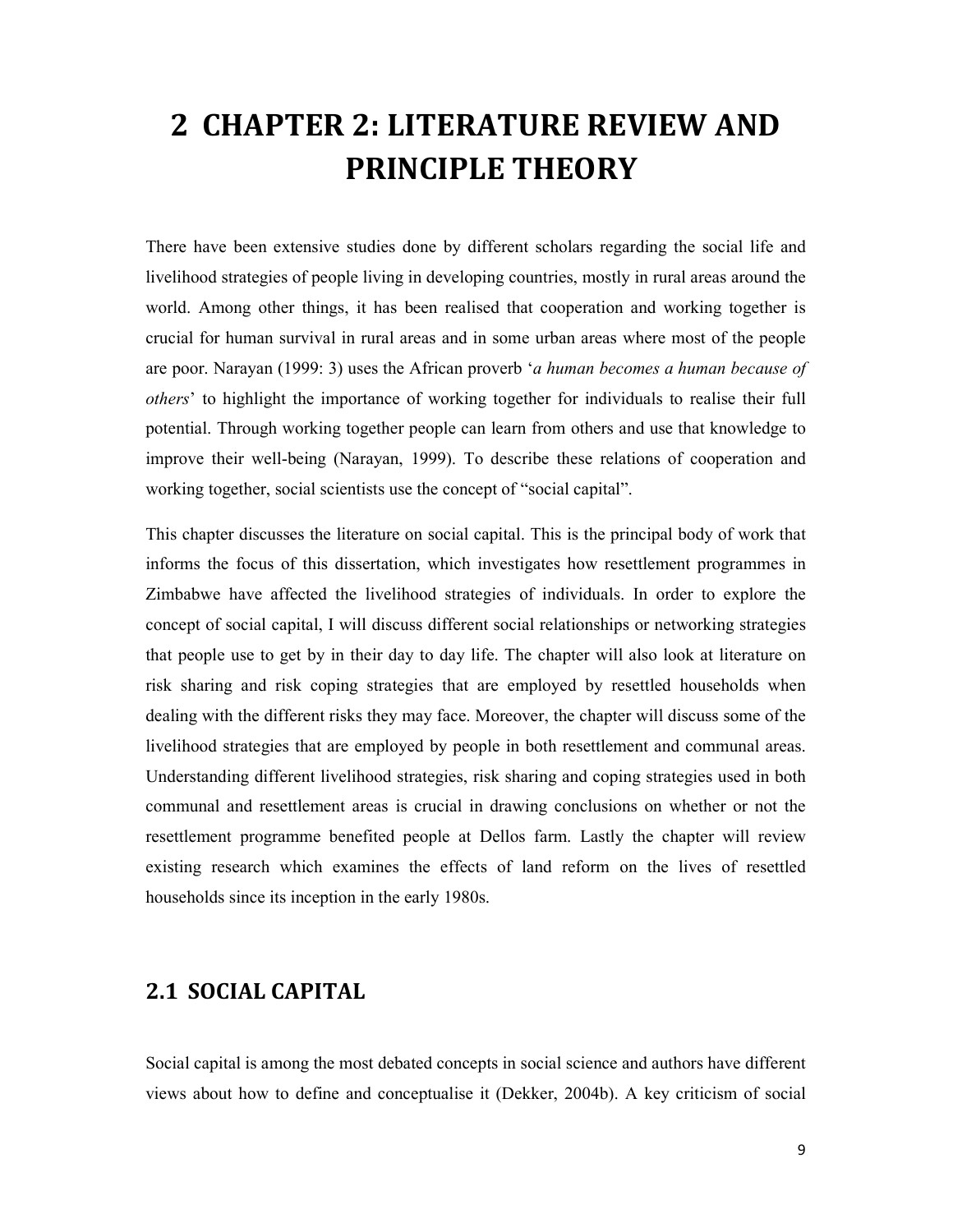capital is that the concept is very broad and vague (Arrow 2000). Nonetheless, Janssens (2007) argues that the value of social capital in both the sociology and the economic literature is appreciating rather than depreciating. Woolcock and Narayan (2000: 2) also regard social capital as one concept that "enjoyed a remarkable rise to prominence across all the social science disciplines" in the 1990s.

Social capital is crucial in understanding the importance of co-operation and working together for mutual benefit. According to Janssens (2007:6), "A crucial aspect of social capital is that it generates externalities". This entails that the outcomes for an individual are determined not only by their own endowments and behaviour, but also by other people's knowledge and behaviour. Therefore, social capital is about people working together for mutual benefit.

Putnam (1995: 2) describes social capital as "features of social organisation such as networks, norms and social trusts that facilitate co-ordination and co-operation for mutual benefit". Putnam added that such networks facilitate co-ordination and co-operation in a way that promotes collective action. For Putnam, social capital is not only a resource for an individual but it is also an asset for communities that enhances their well-being and promotes development.

Janssens (2007) describes social capital as the ability of individuals to mobilise resources through their social relations. This ability depends mainly on the number and types of social relations individuals have access to, as well as on the resources that those relations possess. It therefore explains how the interdependence of relations builds social capital: the more connected individuals are, the better the chances they have of producing good outcomes. In contextualising social capital, Janssens pointed out that social capital generates externalities. That is to say, outcomes for individuals are not only determined by their own endowments, knowledge and behaviour, but also by other people's attitudes, norms and values (Janssens, 2007). The consequences of other people's behaviour have the potential to influence the outcomes of the individuals they interact with.

Narayan (1999: 6) shares the same sentiments when he states that "social capital is not a private property of any person who benefits from it; rather it is an attribute of the social structure in which a person is embedded". In this regard social capital can benefit all who participate through working together for mutual gain. For such reasons Narayan viewed social capital generally as the glue that hold groups and societies together. He defines social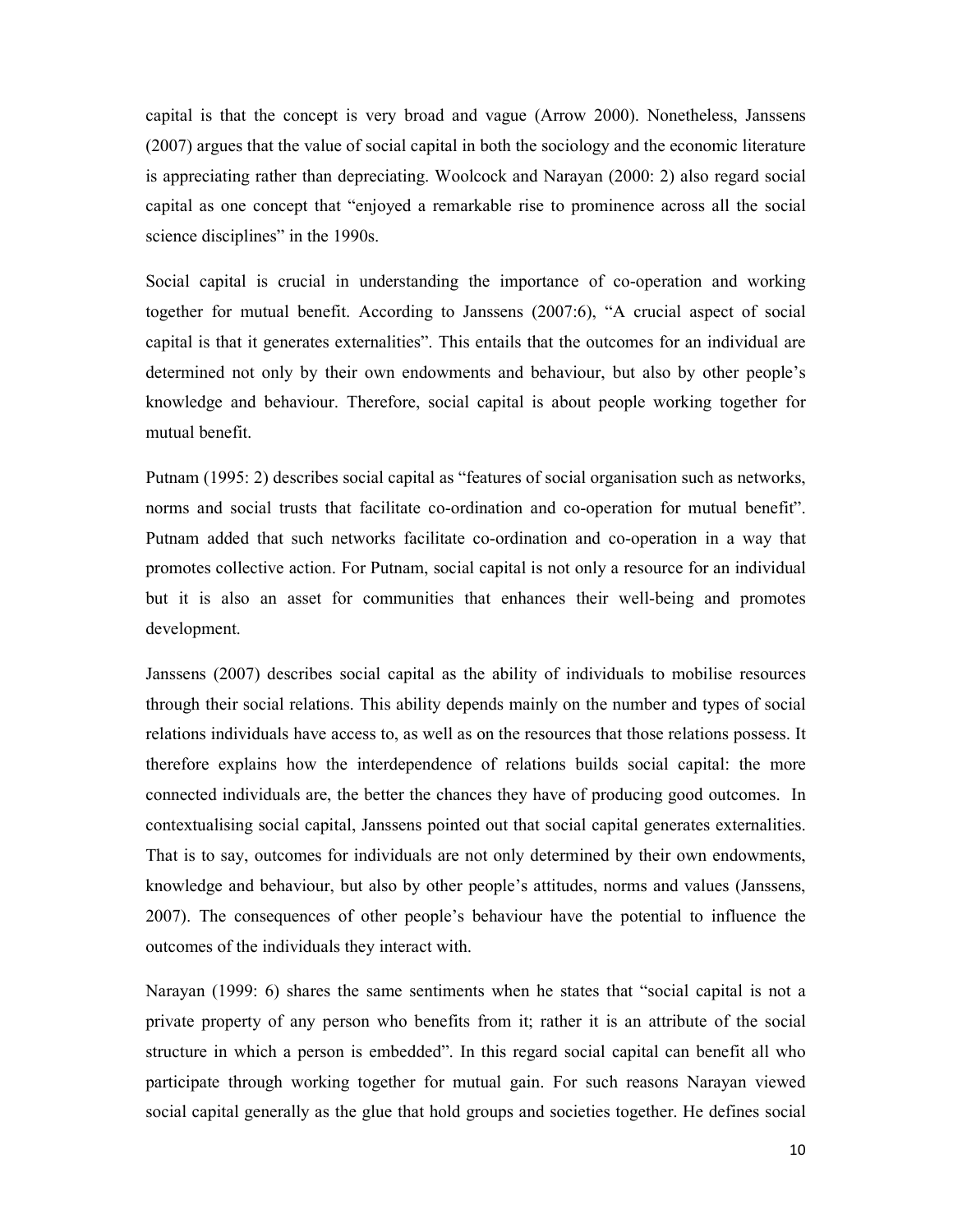capital as the "norms and social relations embedded in social structures of the society that enable people to co-ordinate action and achieve desired goals" (Narayan 1999: 6). The ability of people to work together for the benefit of all strengthens their social capital. Woolcock (1998) gave a similar definition and described it as a broad term that encompasses the norms and networks that facilitate collective action for mutual benefit.

Dekker (2004b: 36) states that social capital "is increasingly used to explicitly describe social interactions or the vitality and significance of community ties as a determinant of observed behaviour". It is through the interaction between community members and their ability to cooperate that social capital is strengthened. Dekker pointed out that some authors equate social capital with trust and trustworthiness while others regard it more broadly as those social relations or social networks that allow people to work together and assist each other in a way that benefits all. These social interactions and networks are non-monetary, and Portes (1998) highlights how these non-monetary interactions can be important sources of power and influence. Social capital in this regard has abstract gains to participants. Being part of an influential and powerful social group can enhance the status of disadvantaged individuals in society. For example, Dekker (2004b) explains that widows benefit from having the support and backup from their group members if their land is being taken away from them illegally. Such support becomes part of the benefits that accrue to individuals by virtue of being a member of that particular social group.

Both Dekker (2004b) and Portes (1998) also argue that through social capital actors gain direct access to economic resources. Moreover, they can increase their cultural capital through contacts with different people and experts from various fields. Janssens (2007) describes this process as information diffusion where information on certain issues is circulated among group members, thereby empowering one another. The information may be economically or socially beneficial. In some rural settings, for example, information on agricultural techniques and even contraceptives can be scarce and costly to acquire. Social networks will in such instances play a vital role in transmitting information (Janssens, 2007). Dekker (2004a) describes how women in many rural settings come together and form sewing cooperatives. In these cooperatives they share a number of skills and information other than sewing. They can share ideas on how best they can improve their relationships with their spouses as well as their children's health. These cooperatives can also be a source of income as the women may earn an income by selling some of the products they make.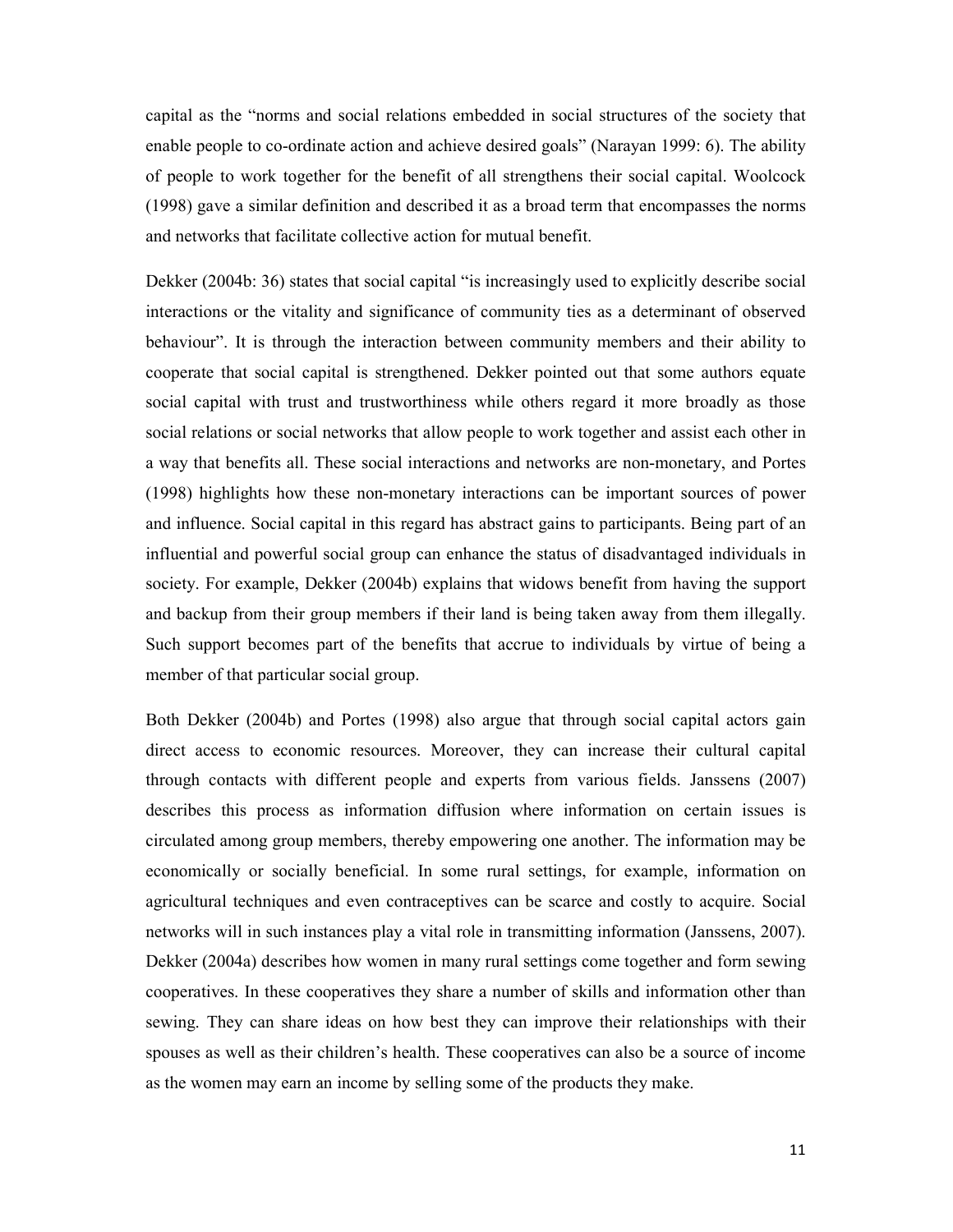## 2.1.1 SOURCES OF SOCIAL CAPITAL

An important source of social capital is the social relationships that people have with others. As Portes (1998:7) explains: "Whereas economic capital is in people's bank accounts and human capital inside their heads, social capital inheres in the structure of their relationships".

Portes (1998) points out that the view of human nature in modern economics is that social capital is primarily the accumulation of obligation from others according to the norms of reciprocity. The more one assists or helps others, the more likely one is to receive help in the future or when the need arises. However, the accumulation of these social gifts differs from pure economic exchange in that the currency in which obligations are repaid may be different from that with which they were incurred. Moreover, the timing of repayment is unspecified (Portes, 1998). As a result, the transaction is not defined as a market exchange. It is through these non-market relations that people gain trust in each other and improve their stocks of social capital. The need to have assurance that someone will be there to assist in times of need encourages people to conform to the norms of reciprocity, thereby repaying any social gift or service received from others (Portes, 1998).

In addition to reciprocity norms, the motivation to work with and assist others may come as a result of social integration (Durkheim [1893], 1984 cited in Portes, 1998). Social integration theory entails that people experience some mental, emotional and physical benefits when they believe they are contributing to their community's well-being. Portes (1998) highlighted that in some instances it is not the need to secure future cover/insurance that motivate people to assist others. An individual may also assist other group members in order to improve his/her status and honour among peers. Portes (1998) gave an example of a member of an ethnic group endowing a scholarship for young students from the same ethnic group, without expecting direct repayment, but rather for reasons of status upliftment and approval from other group members.

In order to understand the role of group membership in fostering social capital, we need to understand the dynamics of bonding and bridging social ties, as described by Narayan (1999). Narayan stated that bonding social ties refers to the networks of closely related individuals such as family, friends or neighbours who all know and support each other. In contrast,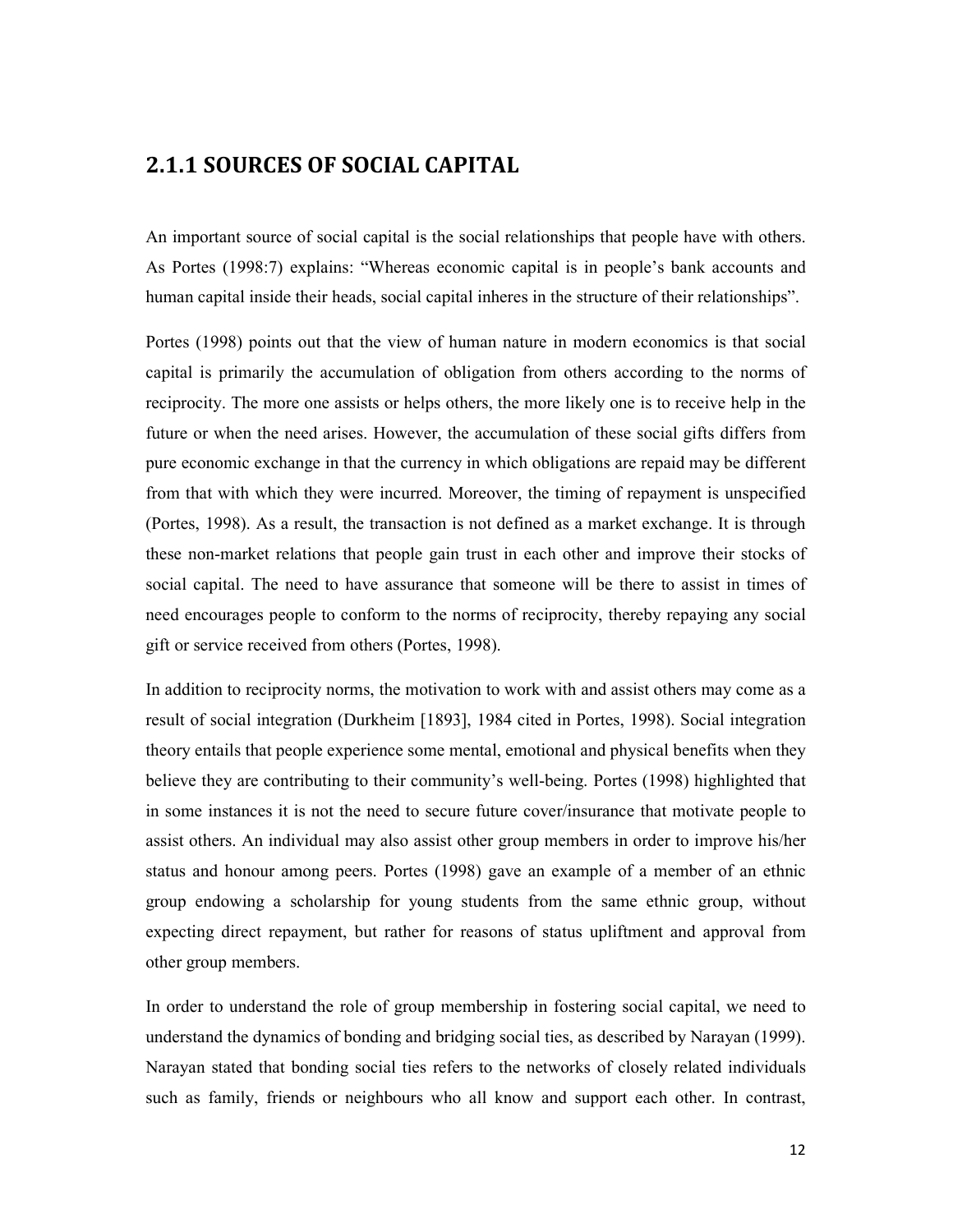bridging social ties are the network relations that help individuals to get ahead when resources in their direct social networks are limited. In other words, bridging social ties are those connections that one can rely on in the event that close networks do not have the capacity to assist. Narayan (1999) and Adger (2003) argue that both bonding and bridging social ties are important in improving the well-being of individuals. They argue that different combinations of these elements allow communities to confront poverty and vulnerability as well as take advantage of new opportunities necessary to improve their well-being.

Karl Marx's analysis of the emergent class consciousness in the industrial proletariat highlights another source of social capital (Portes, 1998). As the workers found themselves in similar situations they learnt to identify with each other and support each other's initiatives. The workers managed to build solidarity which was not internalised during childhood but came about as a result of facing a common fate. Such relations are referred to as bounded solidarity (Portes, 1998). In some cases it is through such bounded solidarity that social relations are established, thereby strengthening the community's or country's social capital. Bounded solidarity helps individuals to identify with a certain group, hence giving them a sense of belonging and willingness to work together for a common good.

## 2.1.2 SOCIAL CAPITAL AND COLLECTIVE ACTION

Social capital has the potential to improve people's well-being through its influence on the propensity of communities to engage in collective action (Janssens, 2007). Collective action consists of a group of individuals working together towards reaching a common goal. Collective action can also produce intangible benefits where a group of people, organisations or institutions work together towards achieving a safe environment where social ills and criminal activities are not tolerated (Janssens, 2007).

One common element of all collective action is that the benefits accruing to individuals depend not only on their own efforts, but also on the efforts of other participants (Woolcock and Narayan, 2000; Janssens, 2007). In most, if not all collective action, the behaviour of one participant has either a positive or negative effect on the outcomes of other participants. Adger (2003) mentions that it is therefore necessary for groups engaging in collective action to have a set of social norms that govern the behavioural patterns of individuals. Moreover,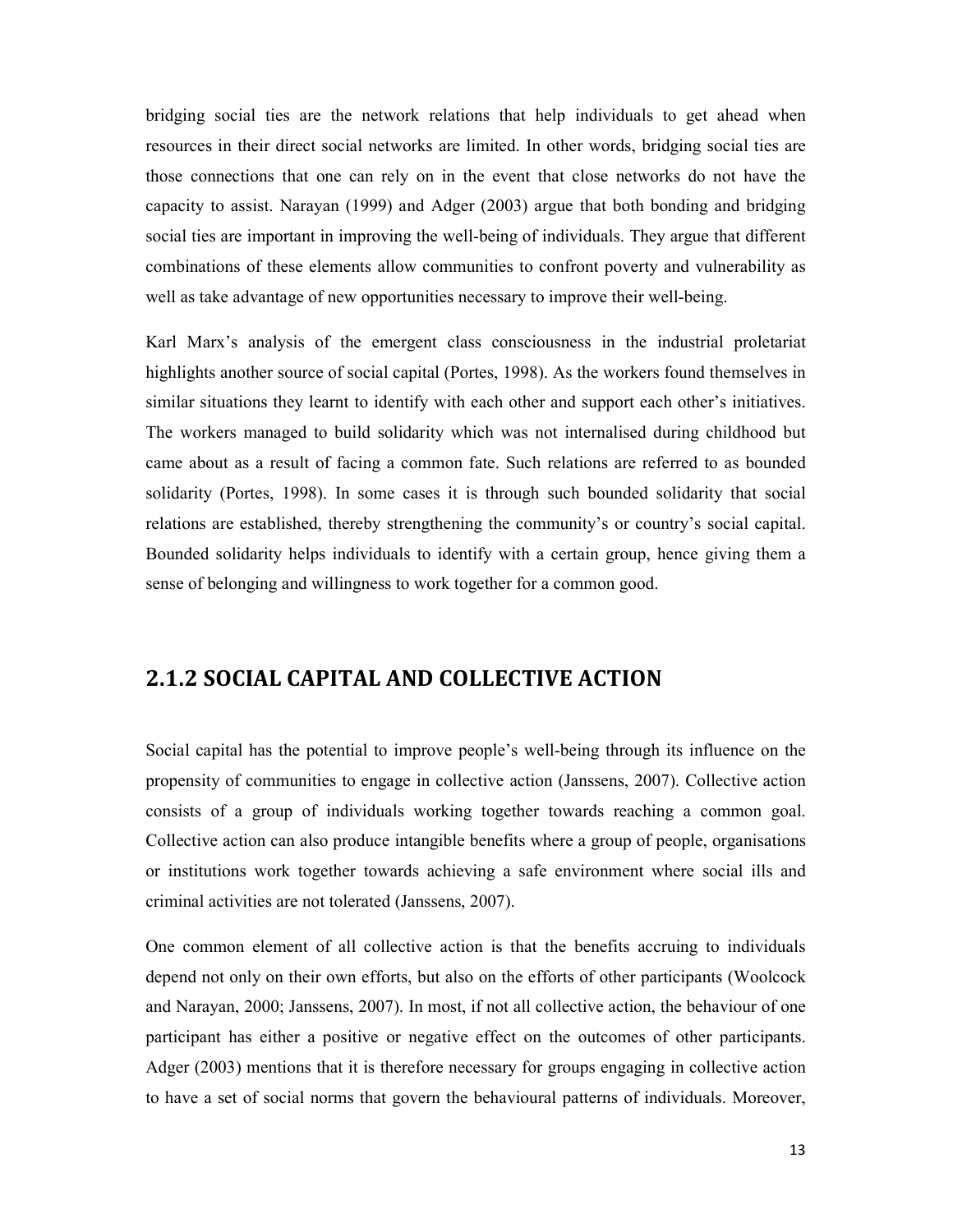choosing group members or a group to join is a critical decision since one has to join a group with people who are willing to follow the rules/ norms that govern their group.

In order to understand the nature of collective action and how this can benefit individuals, Woolcock and Narayan (2000) identifies four different perspectives from which social capital can be analysed. The communitarian view emphasises the number and density of local level organisations, such as associations and civic groups, which are in a given community. This perspective stresses the centrality of social ties in helping the poor to manage risk and vulnerability. The main actors in this perspective are community groups and the voluntary sector and it recognises the social assets of the poor. Critics, however, argue that establishing community groups that lack connections with outside resources may yield very little with regard to poverty reduction.

The networks view is another perspective which stresses the importance of both vertical and horizontal associations between people, as well as relations within and among other organisational entities (Woolcock and Narayan, 2000). The networks view recognises the importance of intra and inter community ties in the acquisition of knowledge and the skills necessary for poverty reduction. These intra and inter social ties are also known as bonding and bridging social capital in the language of Narayan (1999) and Adger (2003). Although this view acknowledges the benefits of social capital, it also recognises that there are costs that can be incurred in the process of enhancing it. In particular, favourable outcomes for one group may be attained at the expense of another group or they may come at a price of significant costs tomorrow (Woolcock and Narayan, 2000). The networks view therefore exposes both the advantages and disadvantages of social capital.

Another view is the institutional view which argues that, "the vitality of community networks and civil society is largely the product of the political, legal and institutional environment" (Woolcock and Narayan, 2000: 11). The institutional perspective recognises that the capacity of social groups to act in their collective interests depends on the quality of formal institutions that control them (Narayan and Woolcock, 2000). It is therefore crucial to have good political and legal environments within which local groups can work effectively and efficiently in enhancing the well-being of individuals.

The last view discussed by Woolcock and Narayan is the synergy view. This view tries to integrate work from the networks and institutional camps (Woolcock and Narayan, 2000). Evans (1996 cited in Woolcock and Narayan 2000) pointed out that the synergy between the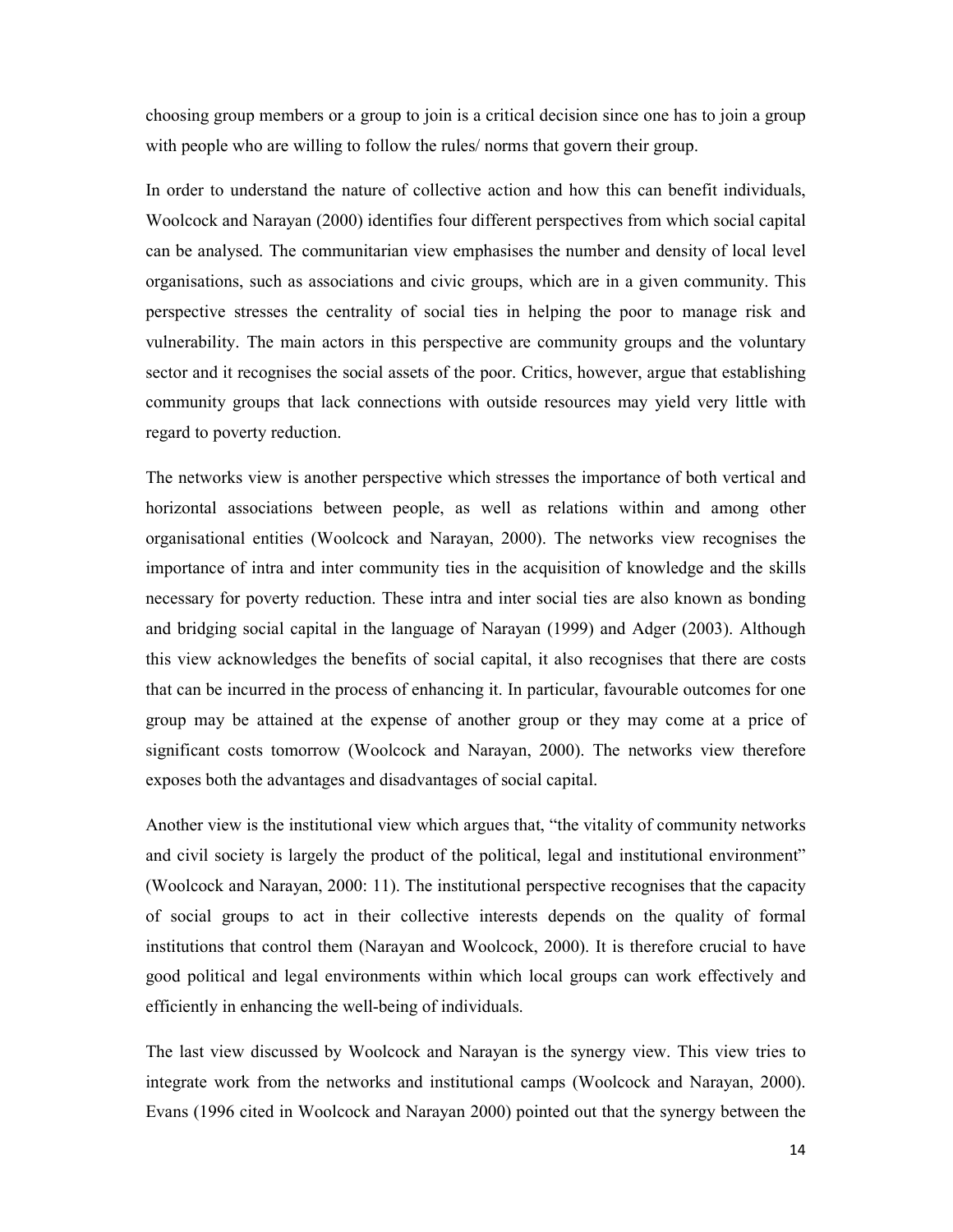government and citizen action is based on two elements. First is complementarity which refers to the mutual supportive relations between public and private actors. This complementarity is exemplified in the frameworks of rules and laws which protect the right to associate. Embededdness is the second element which refers to the nature and extent of the ties connecting citizens and public officials. Adger (2003) argues that synergistic social capital - that is when local leadership works with the state - can promote the adaptive capacity of societies to cope with challenges they face. It is through these different views that researchers and theorists can analyse the effects of social capital and collective action in societies.

### 2.1.3 ROLE OF TRUST IN COLLECTIVE ACTION

Barr (2003) states that trust is a very important lubricant of social systems. It allows people within a society to rely on each other and have faith in each other's word even if an agreement is only verbal. Janssens (2007) describes trust as the expectation that one will not be betrayed or cheated by the other individual in collective action. Uncertainties regarding other people's behaviour can form a barrier to collective action. It is therefore important for individuals to trust each other for collective action to be enhanced in any society.

Barr (2003) and Janssens (2007) both argue that beliefs held by individuals regarding another individual in a community influence their expectations of that particular individual's behaviour. That is, if one individual suspects that there are free-riders in the community, it is unlikely that the suspecting individual will expect the other members to participate or contribute in collective action. However, if an individual expects that other members are willing to participate, then the individual will be more willing to initiate collective action.

Past experience regarding the co-operative behaviour of other individuals is very influential in determining the levels of trust the individual has of other group members (Janssens, 2007). If an individual is known to defect or fail to co-operate in previous collective action programmes, the levels of trust from other people will be low. Adger (2003) argues that this lack of trust will in future become a source of social exclusion for individuals that are regarded as defectors. Hence social norms that produce trust and trustworthiness are required to solve the problem and ensure credible commitment from all participants (Adger, 2003).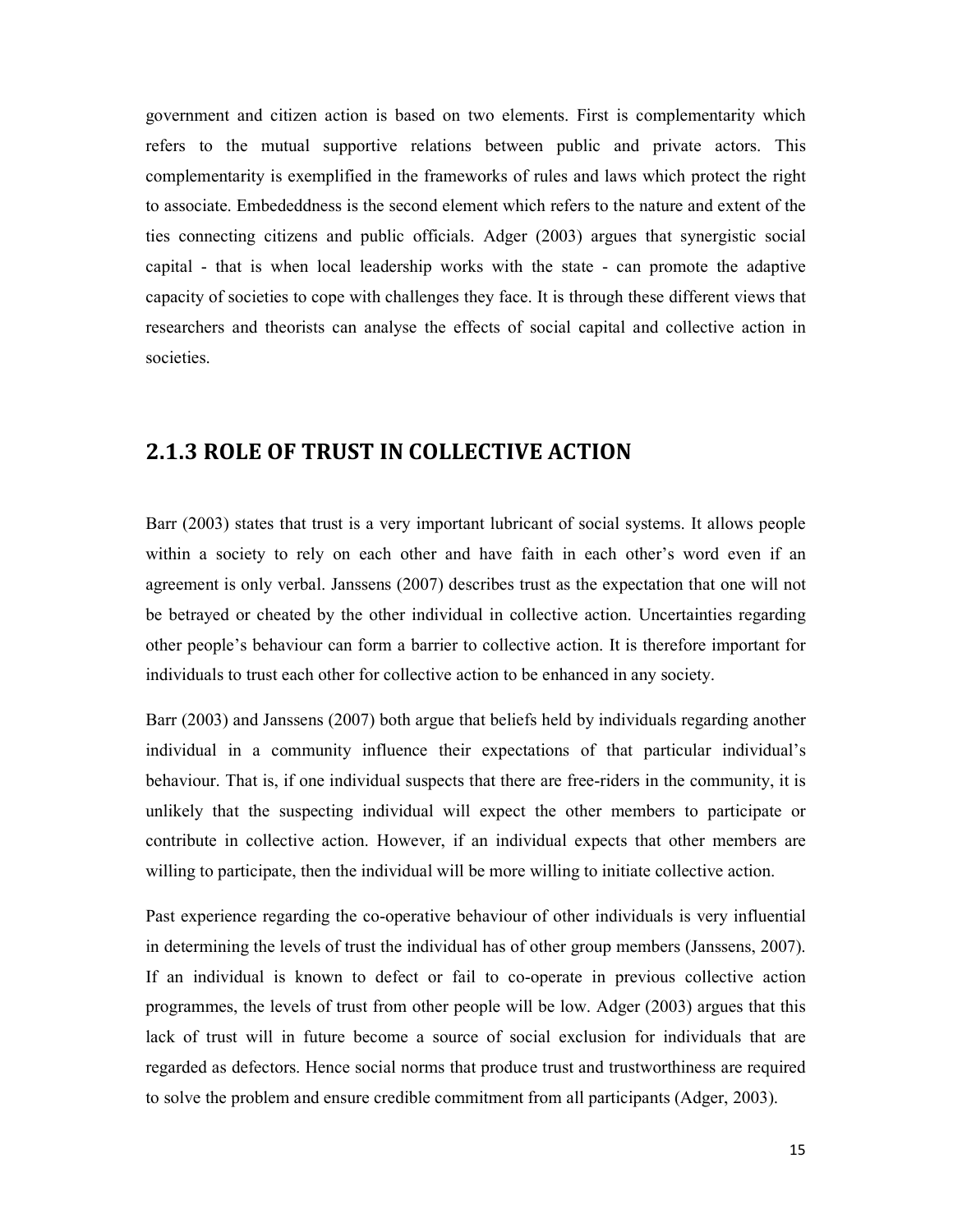Adger (2003) highlighted that there are two different categories or levels of trust. There is particularised trust, which refers to trust between people who are known to each other, and generalised trust. Individuals are more likely to trust people who are known to them. In such instances the need for external institutions to facilitate co-operation will be relatively low. Hence co-operation and trust levels are generally high in such small groups (Adger, 2003). Generalised trust is when people generally trust other individuals even if they have not met them or have only briefly interacted with them. In such instances people give their trust to individuals whose co-operative social behaviour they know nothing or very little about (Adger, 2003). Generalised trust occurs on a larger scale, for example with national or international organisations and institutions. Local people or community members put their trust in organisations and institutions that promise to work with them.

## 2.1.4 ANOTHER VIEW OF SOCIAL CAPITAL

Woolcock and Narayan (2000) argue that social capital can be a double-edged sword in that some of the processes that are considered beneficial to society may also have negative effects on that very same community. Trust and co-operation are regarded as the most required elements for social capital to be established. However, Janssens (2007) states that although these two elements of social capital can strengthen social relations within a social group, they can also promote low interaction and trust in non-group members, even if these non-group members are also members of the same community. In this way, social capital can perpetuate social and economic exclusion especially of marginalised groups. Portes (1998) similarly argues that strong ties that bring benefits to members of a particular group are also responsible for barring non-group members from benefiting, thereby creating either social or economic exclusion. Social capital therefore may only benefit members of the in-group, and may provide no benefits to out-group members who might be in need of these benefits. By so doing, its capacity to enhance the well-being of all individuals is limited.

In most cases people prefer to associate with people of the same social class as theirs, enhancing bonding social ties. As such the poor and better off tend to associate with the poor and better off respectively. Moreover, trust and interaction across social groups are substantially lower compared to within groups. Woolcock and Narayan (2000) argue that social capital is not about what you know; rather it is about who you know. Knowing people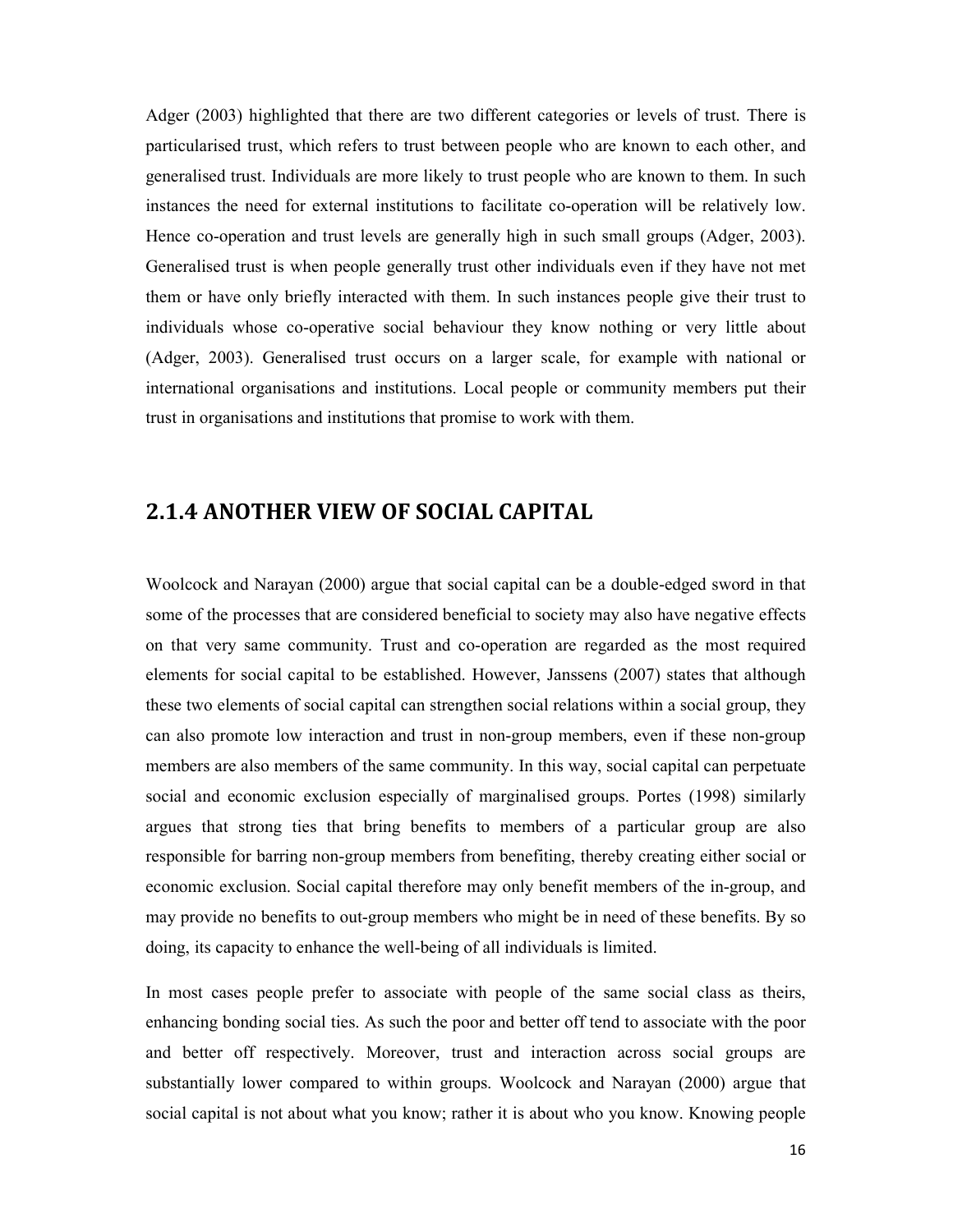with power and influence paves the way to access quality resources. This renders bonding social capital problematic since low interaction with the outside world will mean limited access to outside resources (Adger, 2003). Given that some of the social groups only comprise of the poorest people, such groups will be less effective in dealing with their problems since they lack information and resources that the other groups may have access to.

Strong norms of trust and co-operation may also become destructive if they are not in harmony with the operation of the society and good governance (Portes, 1998; Adger, 2003). For example, Portes and Adger argue that groups such as criminal gangs have strong social capital but their objectives undermine the social capital of others in society. Members in such groups will use their social capital to achieve their "common goal" which is to the detriment of society more broadly. Dekker (2004b) also raises the same argument as she states that rivalry between social groups in the same community may hinder development rather than enhancing it. The rival groups will end up using their social capital to pull down each other and sabotage the efforts of other groups.

# 2.2 SOCIAL RELATIONS AND MUTUAL RISK SHARING ARRANGEMENTS

Much of the literature suggests that risk-sharing arrangements and mutual assistance often take place within villages where kinship networks are stable (Dekker, 2004b). Dekker (2004a) argues that such arrangements generally occur between people with a high frequency of interaction, such as in kin groups, marriage or between inhabitants of a small village. In the event that some kin members move out of the village, the closeness and tightness of their kinship networks will be disrupted. Barr (2004) points out that the relocation of these individuals to new communities that are relatively scarce in intra-village kinship relations may affect their coping behaviour and types of relations they use to get support in times of need. It takes time for households or individuals who have migrated to establish reliable and trustworthy acquaintances since they might have different social backgrounds (Barr, 2004). Hence during the early stages of migration, people may have fewer support structures to draw from.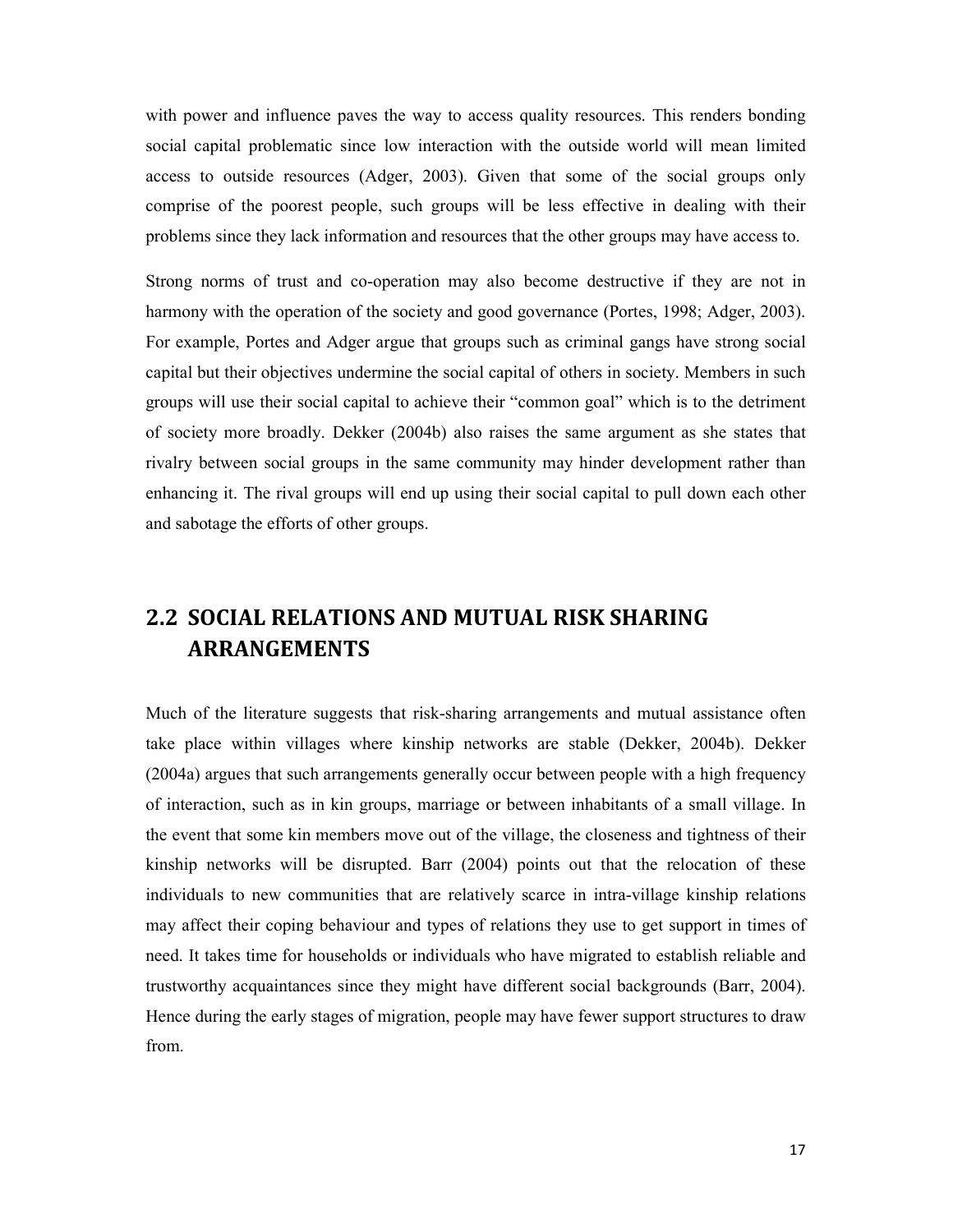## 2.2.1 SOCIAL RELATIONSHIPS IN COMMUNAL AND RESETTLEMENT AREAS

In their study of the structures and organisation of families and the effects of social, economic, political and cultural changes in Zimbabwe, Women and Law in Southern Africa (WLSA) (1997: 102) states that, "the greatest laments of resettled households was their dislocation from their natal families and the lack of regular interaction with them". Kinship relations are regarded as one of the strongest sources of social support in most rural life in Zimbabwe (Barr, 2004). It is therefore important for kin members to stay close to each other; mostly in the same village in order to pool their resources and assist each other when the need arises (Barr, 2004). However, with the availability of land to many poor Zimbabweans under the Fast Track Land Redistribution Programme (FTLRP), many people left their natal families to secure more land in resettlement areas.

Given the limited interaction with their family members who remained behind in communal areas, households in resettlement areas tend to focus more on their nuclear family and build bonds with their neighbours who provide substitute support networks (Dekker, 2004b). Moreover, in some cases, resettled households relocated with acquaintances (neighbours) or relatives (blood or marriage relatives), and this co-migration sustained social networks in resettlement areas (Dekker 2004b). However, WLSA (1997) found that on average, households in communal areas have almost five times as many relatives in the same village compared to households in resettlement areas. Consequently, the social structure in resettlement communities typically is very different from that in communal areas (Dekker 2004b).

Given the dislocation from their natal families, resettled individuals receive little assistance from their kin who remain in communal areas (WLSA, 1997). Consequently, households in resettlement areas are more likely to develop individual risk coping strategies. However, resettled individuals also develop new relationships with their neighbours. Barr (2004) describes how resettled individuals transformed their co-villagers from strangers to neighbours through investing in civil society. As time progressed these resettled individuals began to trust and understand each other. They found it much easier to trust people who came from the same geographical area, even regarding each other as relatives based on their totem and lineage relations (Dekker, 2004b). Such relationships help resettled individuals to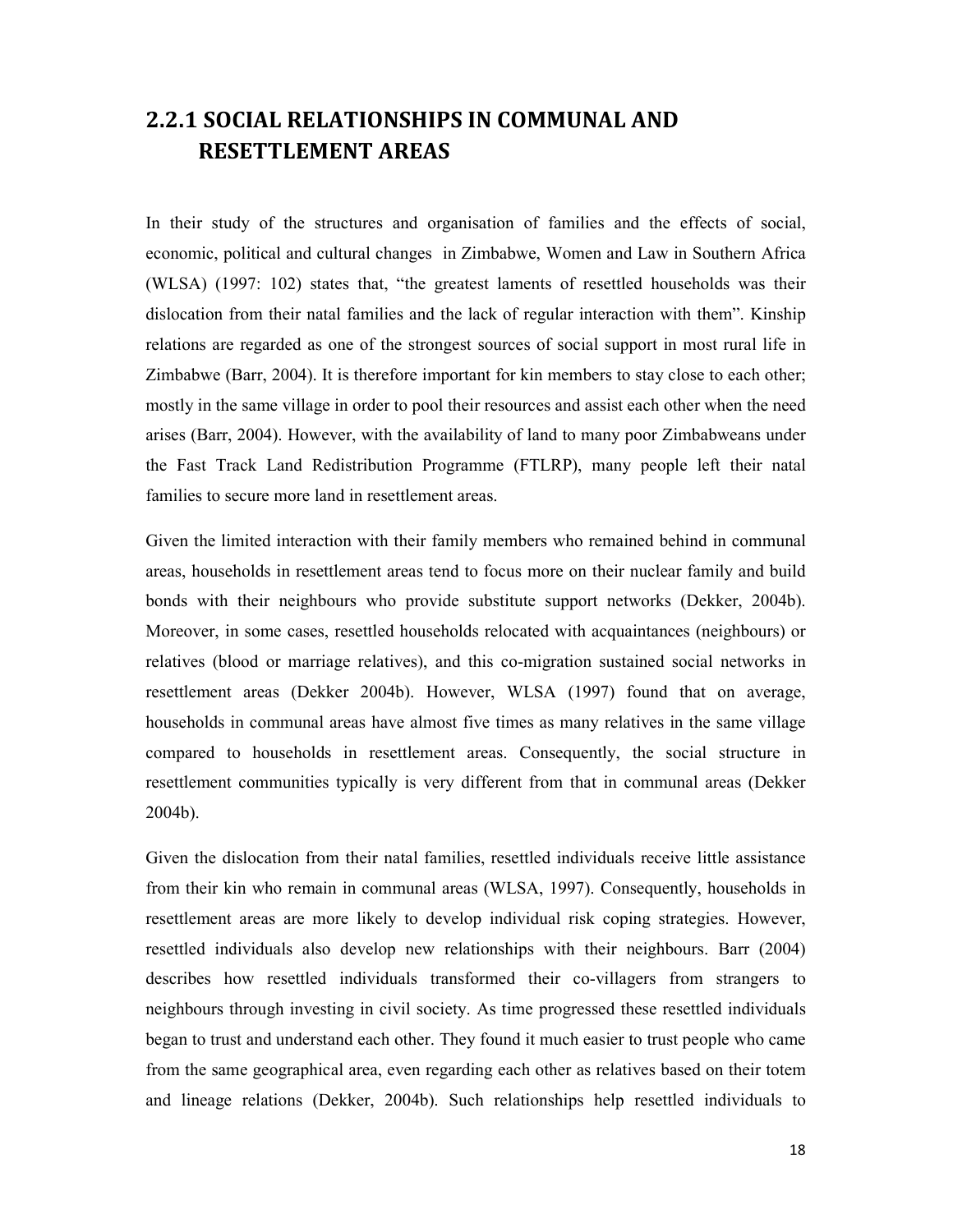compensate for their separation from kin in communal areas and encouraged most resettled individuals to invest in establishing new social relationships (Barr, 2004).

## 2.2.2 RISK AND MUTUAL ASSISTANCE IN COMMUNAL AND RESETTLEMENT AREAS

Rural households face a variety of risks and shocks that affect their livelihoods (Dercon, 2000; Dekker, 2004a). Risk and uncertainties refer to possible events or actual occurrences that affect or interrupt the day to day life of people and are also known as shocks (Dekker 2004b). Households should therefore have strategic plans they can employ in the event they experience such occurrences.

Risks (negative) can be caused by natural hazards such as floods or drought while others are non-natural risks that are induced by human behaviour such as inflation caused by bad economic policies (Dekker, 2004b). Zimbabwe's economy suffered the effects of both natural and non-natural risks over the past decade. Dekker (2004b) argued that some of the economic and social policies adopted by the country impacted negatively on agriculture and economic growth. Zimbabwe was the world's fastest shrinking economy in July 2003 with the official inflation rate pegged at 365 % in June 2003 (Dekker, 2004b). In the 2003/2004 growing season the prices of agricultural inputs increased by more than three hundred per cent, making it difficult for farmers to purchase them. Moreover, the country suffered one of its worst drought years in the past decade. With most of the livelihoods of small-scale farmers in Zimbabwe depending largely on rain-fed agriculture, farmers became more vulnerable.

The economic hardships experienced over this period of time to a certain extent contributed to the social disintegration in Zimbabwe. Barr (2004) suggests that family is the basic unit of society and in the event that the family is absent, the society at large will step in. However the economic crisis has affected the family's and society's abilities to play their roles effectively. High rates of unemployment deprived many families of the means to support themselves as many breadwinners could no longer provide for their families (Chitambara, 2010). Many people began to concentrate more on their nuclear families, paying less attention to their extended families.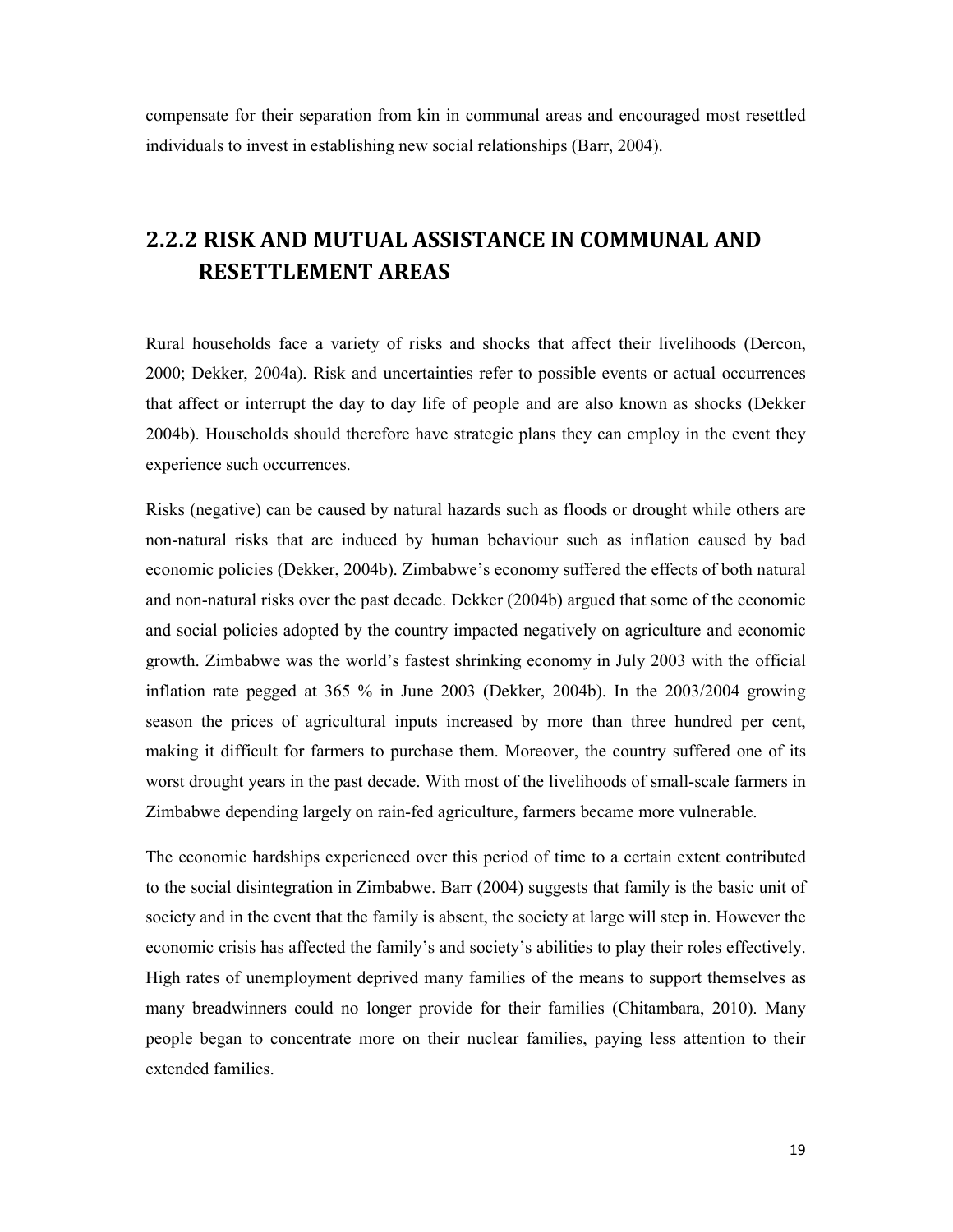Dekker (2004a) identifies some common risks that affect the livelihood of small-scale farmers in rural Zimbabwe. These risks include failure of a household to plough enough land due to the death of their cattle or their cattle being stolen, which may result in low or insufficient harvest. Sickness of a family member may also bring unexpected medical expenses which in most cases are very high, at the same time causing an unexpected labour shortage. In most cases, risks and especially idiosyncratic risks make households more vulnerable to serious hardships and recovering from such risks can be a hurdle (Dercon, 2000). Effects resulting from such shocks can be long term, thereby reducing the household's production and impacting on its income and consumption (Dekker, 2004a).

However, rural households do not just sit back and watch as these risks affect their lives (Dekker, 2004a). Instead, they develop strategies to deal with such risks and to reduce the impact of negative shocks when they occur. Blaike et al (1994 cited in Dekker, 2004a) distinguishes between risk prevention, risk mitigating and risk coping strategies. Risk prevention strategies in this context are regarded as strategies aimed at reducing the occurrence of a risk. In a drought prone area, farmers ensure that they grow more drought resistant crops to reduce the effects of drought on their crop production.

Risk mitigation strategies aim to reduce the impact or severity of a risk if it were to occur (Dekker, 2004a). This can be achieved by the diversification of assets and income sources as well as by participating in insurance arrangements. Participating in such arrangements allows households to foster social capital by forming groups to assist each other when the need arises. They set up insurance arrangements that can either be formal or informal; but most rural households engage in informal arrangements. Such informal arrangements are characterised by labour and cattle sharing in order to deal with labour and draught power shortages. Barr (2004) argues that such arrangements best work in small communities where kin members stay close to each other. In the event that one household's draught power gets lost or dies, they can borrow from other households that have extra cattle or who are done ploughing (Dekker, 2004b). As Dekker (2004a) states that labour and draught power shortages are among the common risks faced by rural households, it is therefore important that individuals participate in insurance arrangements to protect themselves from such risks.

Another common social security arrangement in Zimbabwe is the burial society to cover funeral costs in the event that a family member passes away (Dekker, 2004b). Funeral costs are part of the common risks that are faced by most rural households; therefore joining a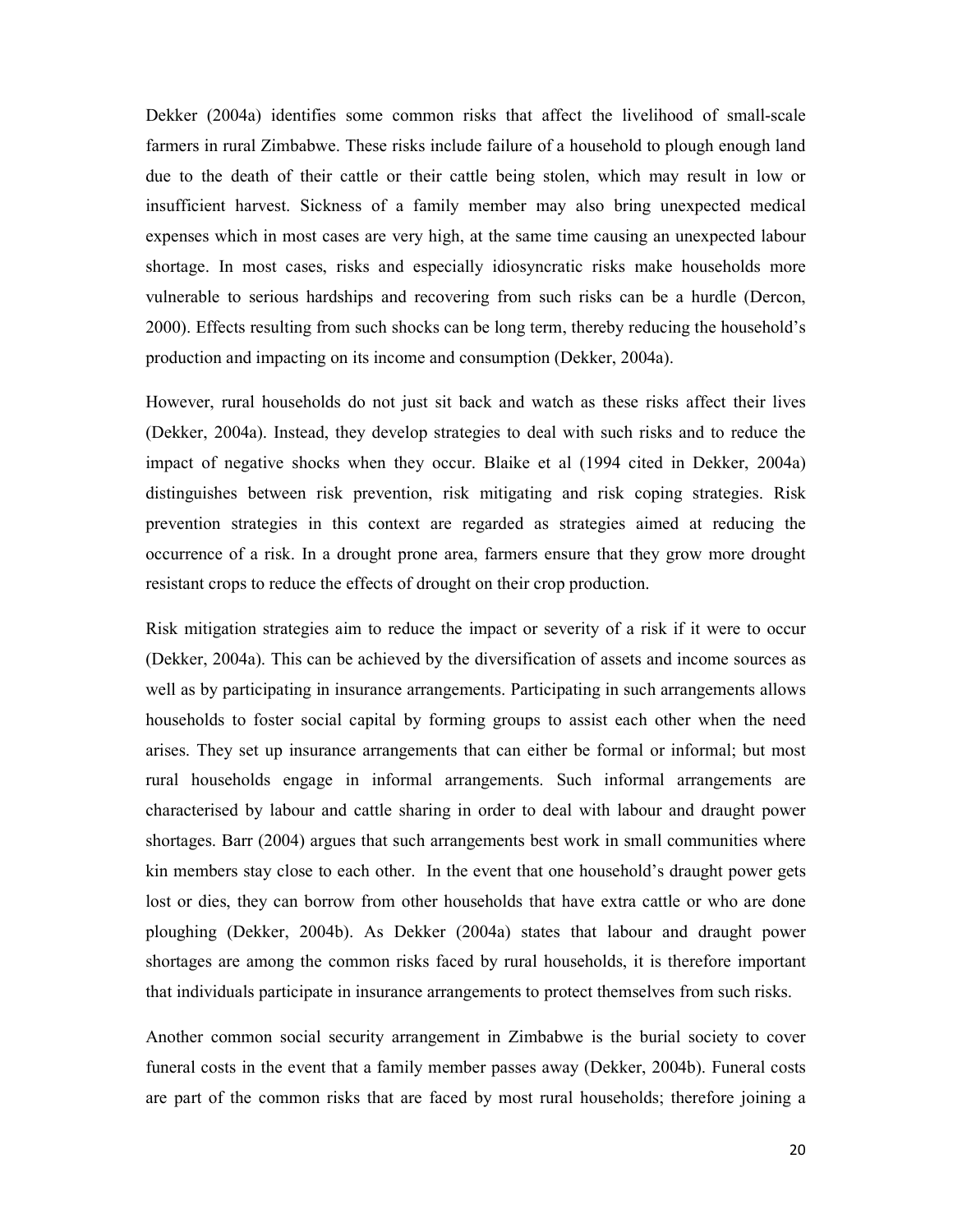burial society is a better way for households to cushion themselves from experiencing the full effects of this risk. Dekker (2004b) argues that in most, if not all villages, villagers establish burial societies where villagers contribute a certain (specified) amount every month. Other than money contributions villagers also contribute food parcels, such as mealie-meal, firewood and labour. By so doing households share the risk or shock with other households.

There are also risk coping strategies that are aimed at alleviating the impact of the shock once it has occurred (Dekker, 2004b). The ability of a household to cope with or recover from a shock depends on the assets it owns or has access to. Coping with negative shocks such as drought or a sudden need for cash requires households to have other assets accumulated in good years (Dekker, 2004b). Kinsey et al. (2004:90) indicate that, "… accumulation of cattle by panel households provides them with greater flexibility in coping with drought than many households in Zimbabwe experience". Households can sell their livestock and other assets they own for consumption smoothing; therefore accumulation of assets in good years enables households to cope with different shocks. However, both Kinsey et al. (2004) and Dekker (2004b) explain that although selling of livestock and assets is an alternative for coping with risks, it does not help in recovering from that particular risk. According to Kinsey et al. (2004) recovering from a risk means that a household is able to go back to the level it was before the risk occurred. By selling their assets, households will be reducing their asset levels from where they were before the shock occurred; hence they will still need to recover from losing their assets by getting back to their original asset level.

Drought affects livelihoods of households as well as their food consumption in a number of ways (Kinsey et al., 2004). In a drought year, food consumption falls below the average of good years and households may also shift expenditure from non-food to food items. Most of the income they raise will be used to buy food (Kinsey et al., 2004). Although households have other mechanisms to smooth consumption, Dekker and Hoppenbrouwers (1994) found that in drought years, food consumption always falls. Households sharply reduce not only the frequency of their meals, but also the quantities of meals they serve. In addition, households change their diet and consume more wild fruits (Dekker and Hoppenbrouwers, 1994).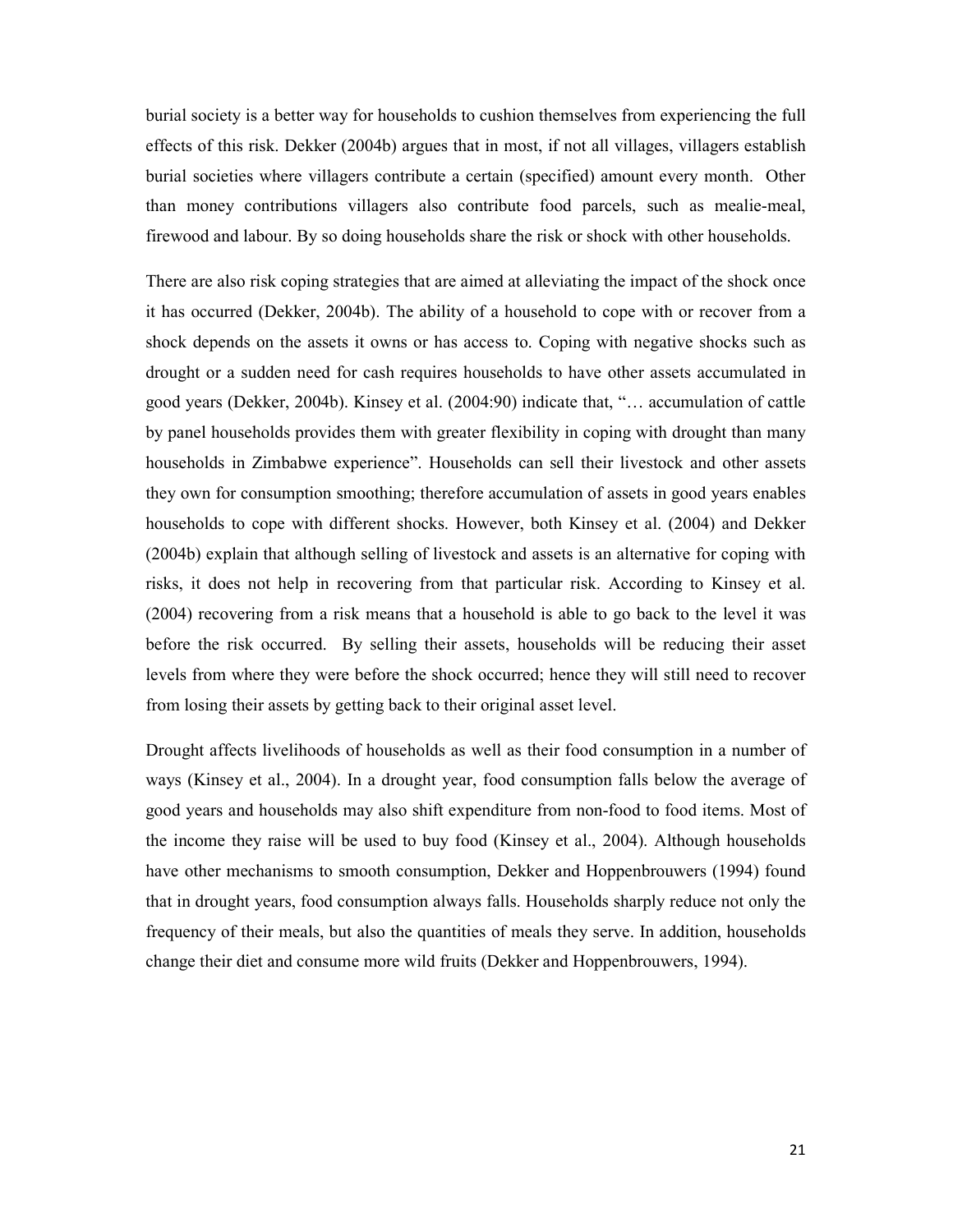#### 2.3 LIVELIHOOD STRATEGIES IN RURAL SETTINGS

The concept of "livelihood strategies" represents the complexities of survival notably in developing countries (Dekker, 2004a). It has been recognised that very few households rely on a single income generating activity for survival. Households engage in a wide range of activities to pursue a livelihood, ranging from agriculture to off-farm activities (Dekker, 2004b). Some livelihood strategies that people employ are natural resource based, such as cultivation of food and non-food crops, gathering and livestock rearing. They can also engage in non-natural resource based strategies such as trading, manufacturing, remittances and other transfers (Chimhowu and Hulme, 2006). Therefore contextualising livelihoods requires one to understand the diverse portfolios that individuals, households and communities establish to make a living.

Historically, communal areas in Zimbabwe were regarded as the labour reservoirs for urban areas, mines and commercial farms (Chimhowu and Hulme, 2006). Many households relied on the salaries and remittances they received from the circular migrant labour system. One or more household members (most often including the household head) would leave their home to work elsewhere where they received an income that would supplement the household's agricultural produce. Chimhowu and Hulme (2006) highlight that in most cases the woman (wife) stayed at home and worked on the family land to produce food for the household. On the other hand, the husband would use the salary he got to meet other family expenses such as school fees, clothing and maize seed among others. Thus the household not only depends on the family land or the salary of the father as their means of livelihood; rather they would need both activities to meet their basic needs.

Soon after independence there was an urgent need to redress the injustices that came about as a result of the colonial rule. These included among others the discrepancies in access to productive resources such as land. The introduction of the land reform programme in dealing with this land problem brought about a number of changes to the farming system. Chimhowu and Hulme (2006) and Kinsey (1999) state that the aim of the programme was to transform peasant agriculture and encourage meaningful agricultural activities. During the first phase of land reform programme in Zimbabwe, household heads in resettlement areas were prohibited from taking up non-farm employment (Kinsey, 1999; Chimhowu and Hulme, 2006). Kinsey (1983 cited in Chimhowu and Hulme, 2006) points out that the new resettlement schemes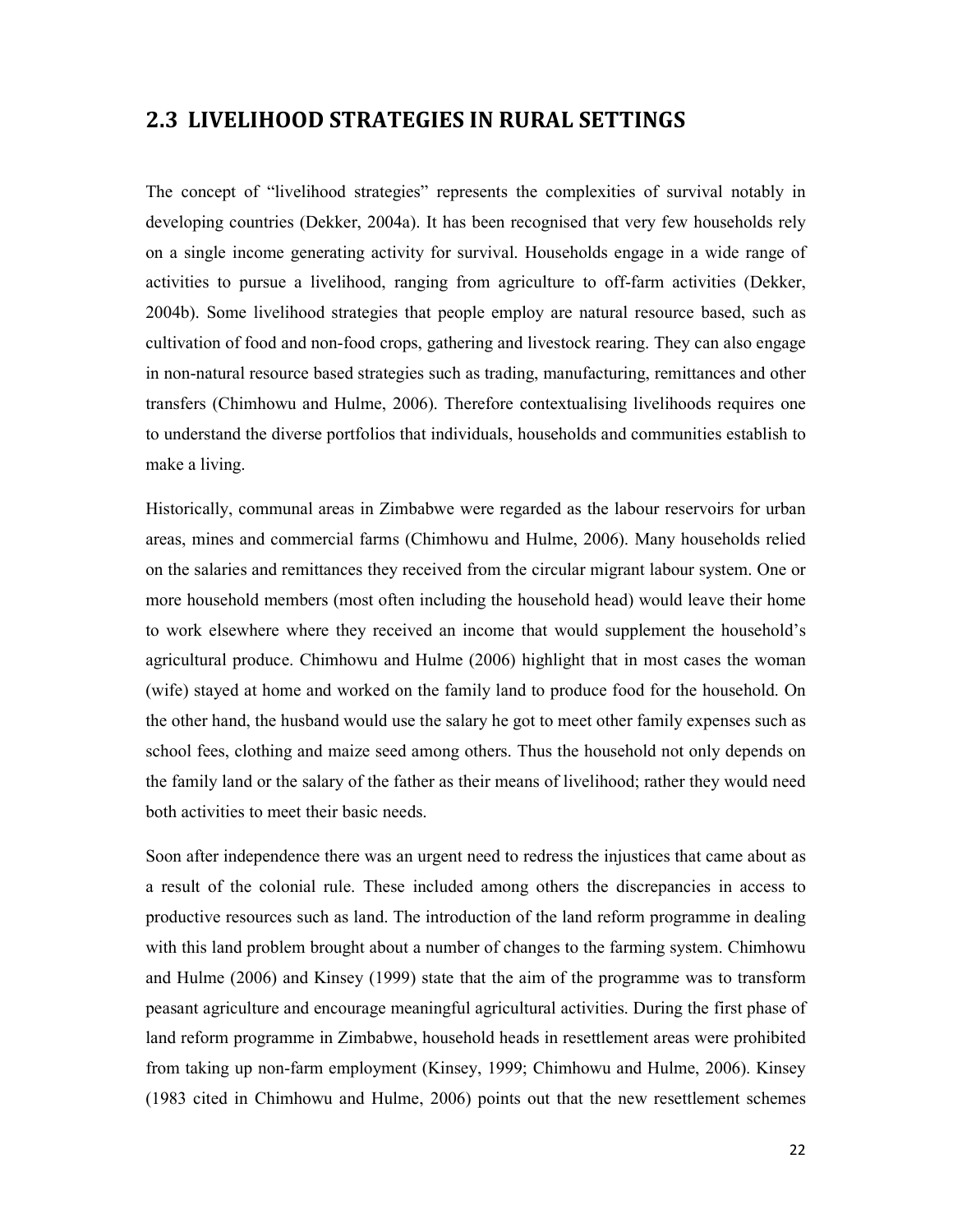were perceived as a replacement for communal areas which were seen as poverty traps. It was projected that incomes in resettlement schemes would double those in communal areas with beneficiaries engaging in agriculture alone (Chimhowu and Hulme, 2006).

 In a bid to discourage circular labour migration, Agricultural Extension Officers (AEOs) insisted that household heads devote themselves exclusively to agriculture (Kinsey, 1999; Chimhowu and Hulme, 2006). The assumption was that by concentrating on agriculture, livelihoods of resettled households would be able to depend solely on farming (Kinsey, 1999). The planners were against the idea of multiple livelihoods that characterised communal areas (Chimhowu and Hulme, 2006). However, given the repeated droughts that reduced production levels in the early 1990s, AEO realised that it was essential for household heads to take up non-farm employment to make up for the reduced production levels (Kinsey, 1999). However, they insisted that household heads were only permitted to take up other employment if the agricultural management of their plots remained satisfactory as judged by local resettlement officials (Kinsey, 1999).

Although the intention of the land reform programme as mentioned earlier was to distinguish the livelihood strategies in resettlement areas from those in communal areas, Chimhowu and Hulme (2006) highlight that this was not fully achieved. In their study on the livelihood dynamics in planned and spontaneous resettlements, they found that livelihoods in resettlement areas often mirror those of communal areas. According to Chimhowu and Hulme (2006) planned or state sponsored resettlement areas were effective and achieved secure livelihoods when the state was still involved. Where resettlements were not state sponsored, spontaneously resettled farmers established mutual benefit networks to cope with the risks and challenges of the early days of resettlement (Chimhowu and Hulme, 2006; Dekker, 2004a). In state sponsored resettlement, the state provided assistance such as loans and AEOs until it was perceived that "the farmers could do it by themselves". The assistance helped farmers to rely on agriculture as their sole livelihood means. With the state withdrawing its services and continuing drought spells, households were exposed to a number of risks and could not maintain the high production levels. Relying on agriculture as the only livelihood strategy became problematic, and they had to revert to circular labour migration – a system most common in the communal areas (Chimhowu and Hulme, 2006).

Diversification into non-farm income sources now accounts for a considerable share of household income. Mainly because of the risks associated with farm employment and other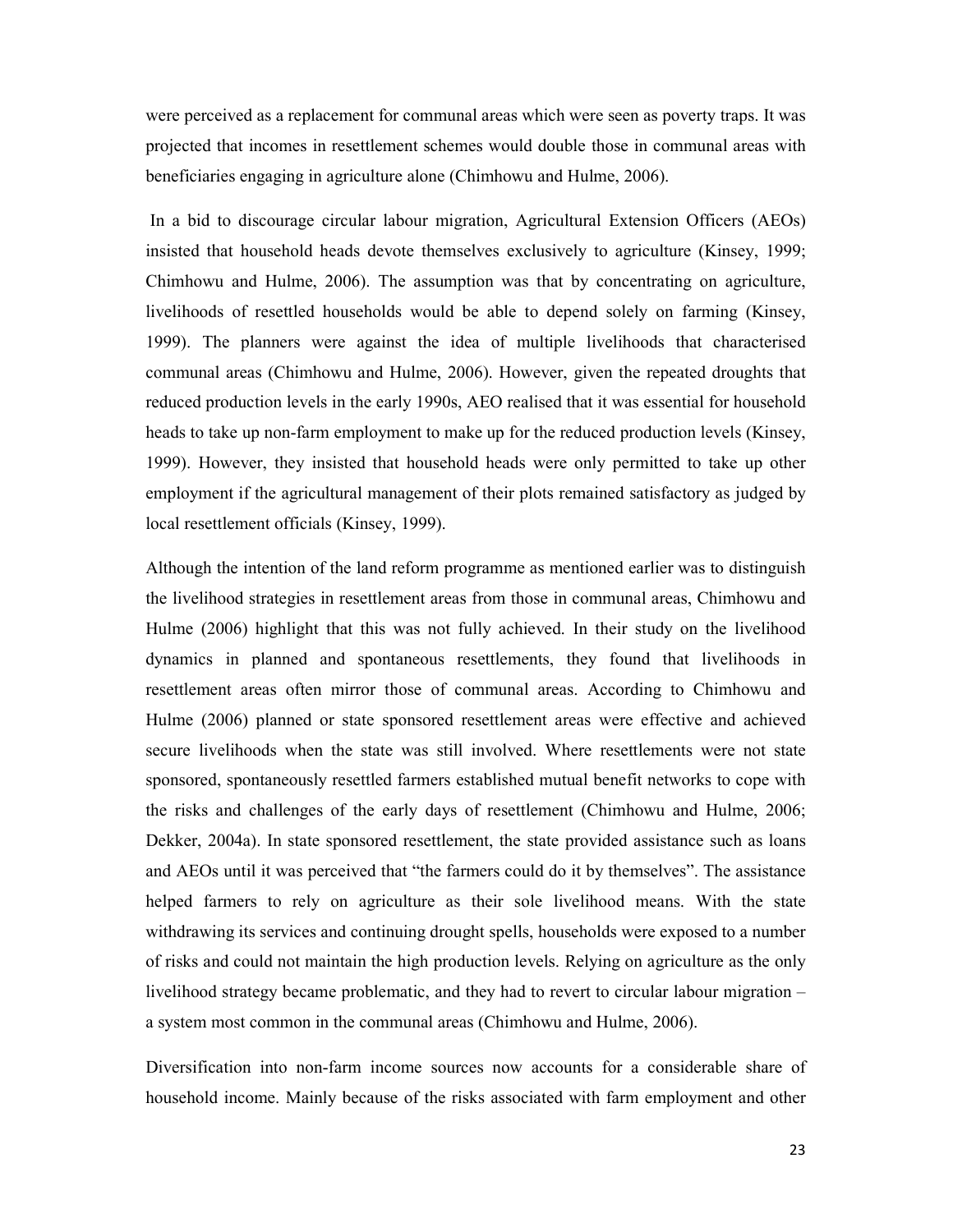agriculture-based livelihoods, people try to diversify their livelihood strategies to off-farm employment. Dekker and Hoppenbrouwers (1994) explain how the 1992 drought experienced in Zimbabwe affected production of maize and other cash crops that most Zimbabweans used to sell to make a living. Not only did the drought affect crop production; but it also impacted on livestock rearing (Kinsey et al., 2004). As a result many households were forced to establish alternative livelihood strategies such as rural trading and gold panning to make ends meet (Dekker and Hoppenbrouwers, 1994). The main problem is that in Zimbabwe most livelihoods of the rural households depend on rain-fed agriculture, making such livelihoods susceptible to natural disasters such as floods or drought (Ersado, 2003).

Mandizadza (2010) uses the livelihoods framework to analyse how rural households and communities make ends meet. He states that there are different components that are necessary for people to establish a livelihood. According to Mandizadza (2010),

The livelihoods framework offers a way of thinking about livelihoods that helps order complexity and makes clear the many factors that affect livelihoods. It also presents the main factors that affect people's livelihoods, and the typical interrelations between them. The framework is a people-centred analysis that begins with simultaneous explorations of people's assets, their objectives (the livelihood outcomes they are seeking) and the livelihood strategies they employ to achieve these goals. Feedback relations between these and the transforming structures and processes affect livelihoods. The framework identifies five important types of capital assets: human, natural, financial, social and physical (2010: 3).

 It is through the livelihoods framework that assets and strategies employed by people to make a living can be analysed. The availability of different types of capital assets at people's disposal is also very important in determining their livelihoods strategies. Mandizadza (2010) highlighted that human capital entails the skills, knowledge and the ability of labour that enable people to pursue different livelihood strategies. Physical capital comprises the basic infrastructure and manufactured goods necessary to maintain livelihoods. Natural capital consists of a wide range of resources from intangible public goods to divisible assets like trees, land. Natural capital is an essential asset to people who derive their livelihoods from resource based activities. Financial capital denotes financial resources such as cash, credit or other liquid assets that people use to achieve livelihood objectives. Social capital, as discussed earlier, determines people's ability to manage relationships with other actors. These relationships can be developed through networks and social contacts.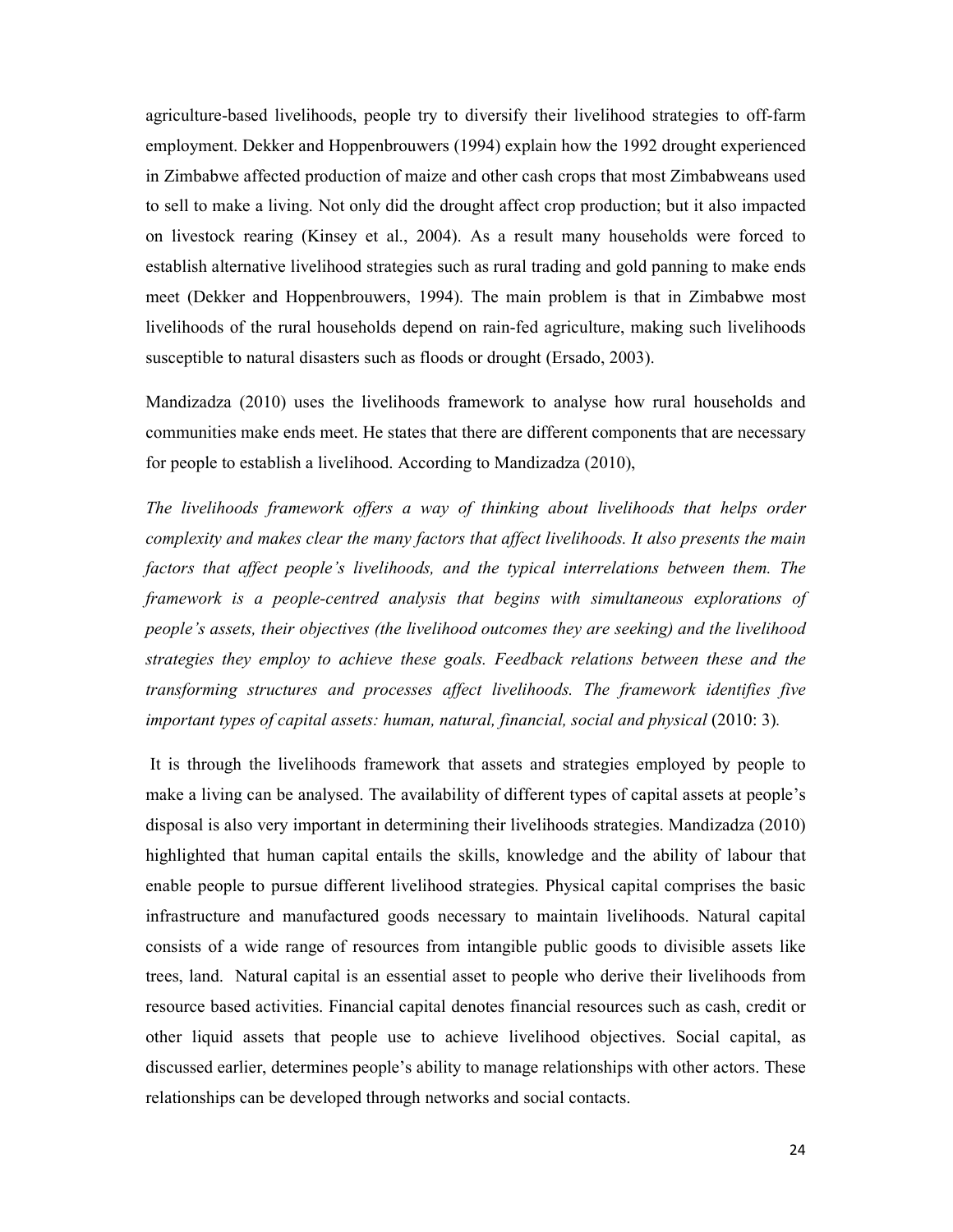The combination of all or some of the above-mentioned forms of capital enables individuals to enhance and sustain their livelihoods. Mandizadza (2010) suggests that the accessibility or the availability of one capital may predispose an individual to generate multiple benefits. It is however necessary for these capital assets to complement each other for them to sustain livelihoods. Mandizadza points out that land was a key natural asset provided to people through the land reform programme. However, without access to other capital assets it cannot be a sufficient livelihood resource.

Assets do not necessarily have to be owned by individuals in order to contribute to their livelihoods (Dekker, 2004a). But individuals need to have control of or access to assets in order for them to contribute to a livelihood strategy. It is also important that through their access to certain assets, individuals can accumulate their own assets. Chimhowu and Woodhouse (2008) explain how people who rely on *maricho* (casual work on someone's field to get paid in cash and kind) find it difficult to sustain their livelihoods. They identified that it is important for these workers to use the payments they get to accumulate their own assets. Dependence on *maricho* is regarded as a defining feature of the poorest household in Zimbabwe. In this instance social position plays a major role in understanding the vulnerability of households as some individuals may have limited access to assets because of their position in society. Social constructs such as gender, ethnicity and class enable or obstruct individuals to or from accessing certain resources necessary for enhancing their livelihoods. Hence livelihoods of marginalised individuals are threatened because of their social status; in a way perpetuating their vulnerability (Dekker, 2004a).

# 2.4 EFFECTS OF LAND REFORM PROGRAMMES ON RESETTLED HOUSEHOLDS

Existing research shows that the movement of individual households from communal areas to resettlement areas has had a great effect on the lives of households involved; the effects appear to be both positive and negative. Kinsey (2004: 1682) argues that, "Whether Zimbabwe's land reform should be regarded as a "success" is a matter of both opinion and further debate".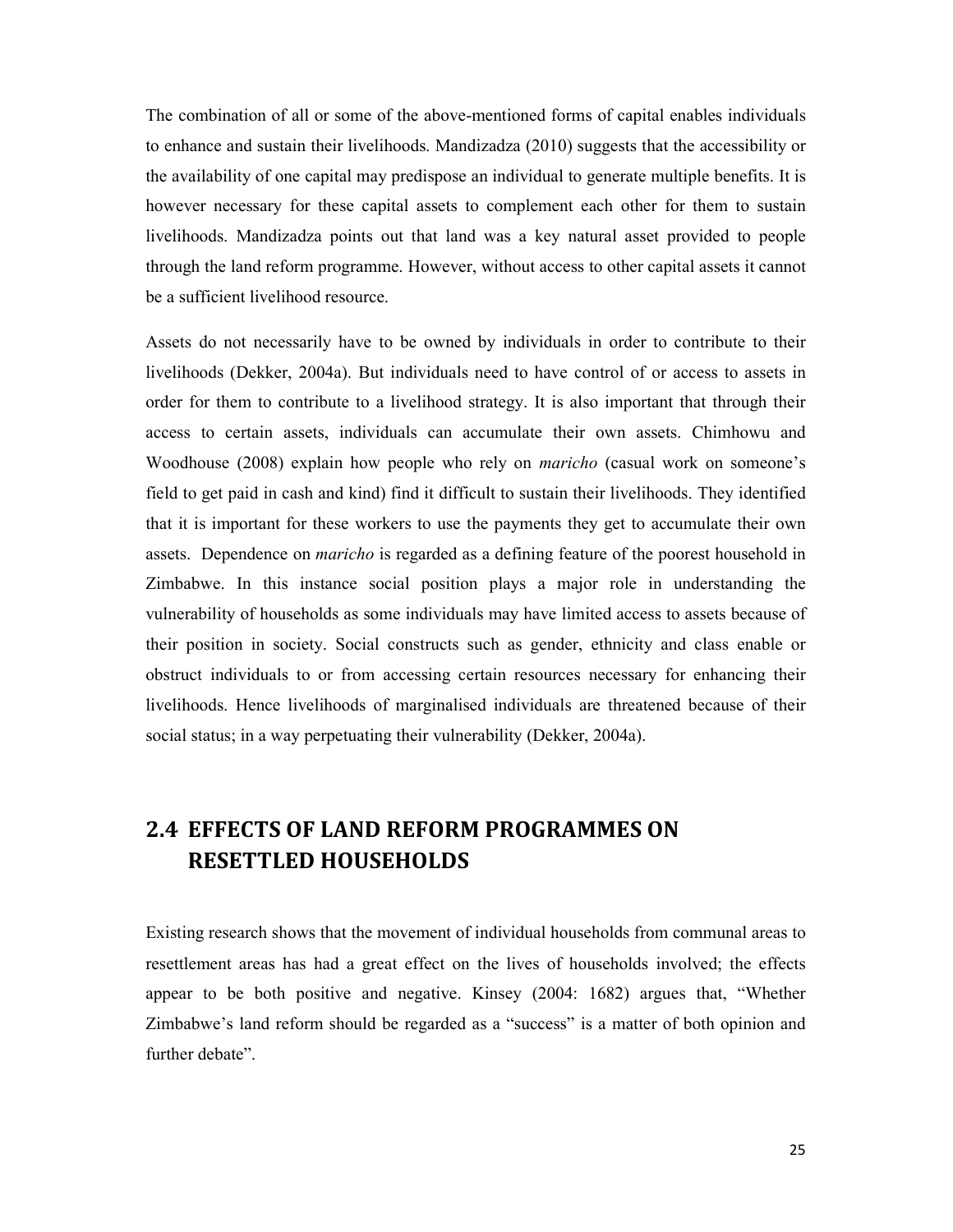In evaluating land reform programmes in Zimbabwe, it is important to recognise the objectives that were formulated when the programme was originally established (Kinsey, 1999) together with the effects it had on the lives of people involved. The original objectives include alleviating population pressure in communal areas, extending and improving the base for productive agriculture in the peasant farming sector, and bringing abandoned and underutilised land into full production among others. However, land reform also disrupted existing social networks among villagers, with some villagers moving to the resettlement areas while others remained in the communal areas.

From the time of its inception one major effect of resettlement programme is that it provided settlers with the opportunity to access larger pieces of both arable and grazing land. Dekker (2004b) highlights that in resettlement areas land size in principle, is equal, with all resettled households having use rights to equal arable land. Moreover, legally there are no landless in resettlement areas. Barr (2002) also indicates that the resettlement programme enhanced the well-being of many rural households whose livelihoods depend on subsistence farming as they now had access to large pieces of land. Thomas (2003) identifies that both arable and grazing land in communal areas was shrinking as both the human and livestock populations were increasing. Availability of land under the resettlement programme therefore relieved the over populated communal areas.

Individuals in resettlement areas now can engage in a number of agricultural activities they could not explore in communal areas due to limited land. Resettled households cultivate more land than those in communal areas. Hoogeveen and Kinsey (2001) estimate that land reform beneficiaries cultivated nearly 50% more land than non-beneficiaries, and as a result they obtained four times as much in crop revenue. Kinsey (2004) also points out that production levels and productivity increased substantially with resettlement. However, although land was made accessible to many under the programme, Harts-Broekhuis and Huisman (2001) argue that production levels increased in some areas but not in all of the resettlement schemes.

In studying the results of land reform in resource-poor regions in Zimbabwe Harts-Broekhuis and Huisman (2001) found that some schemes were implemented in regions with unfavourable conditions for arable agriculture making such areas less productive regardless of the size of land available for farming. With annual rainfall below 500mm, severe dry spells during the rainy season, low fertile sands with poor water-retention capacity and periodic seasonal drought, arable agriculture becomes a challenge (Harts-Broekhuis and Huisman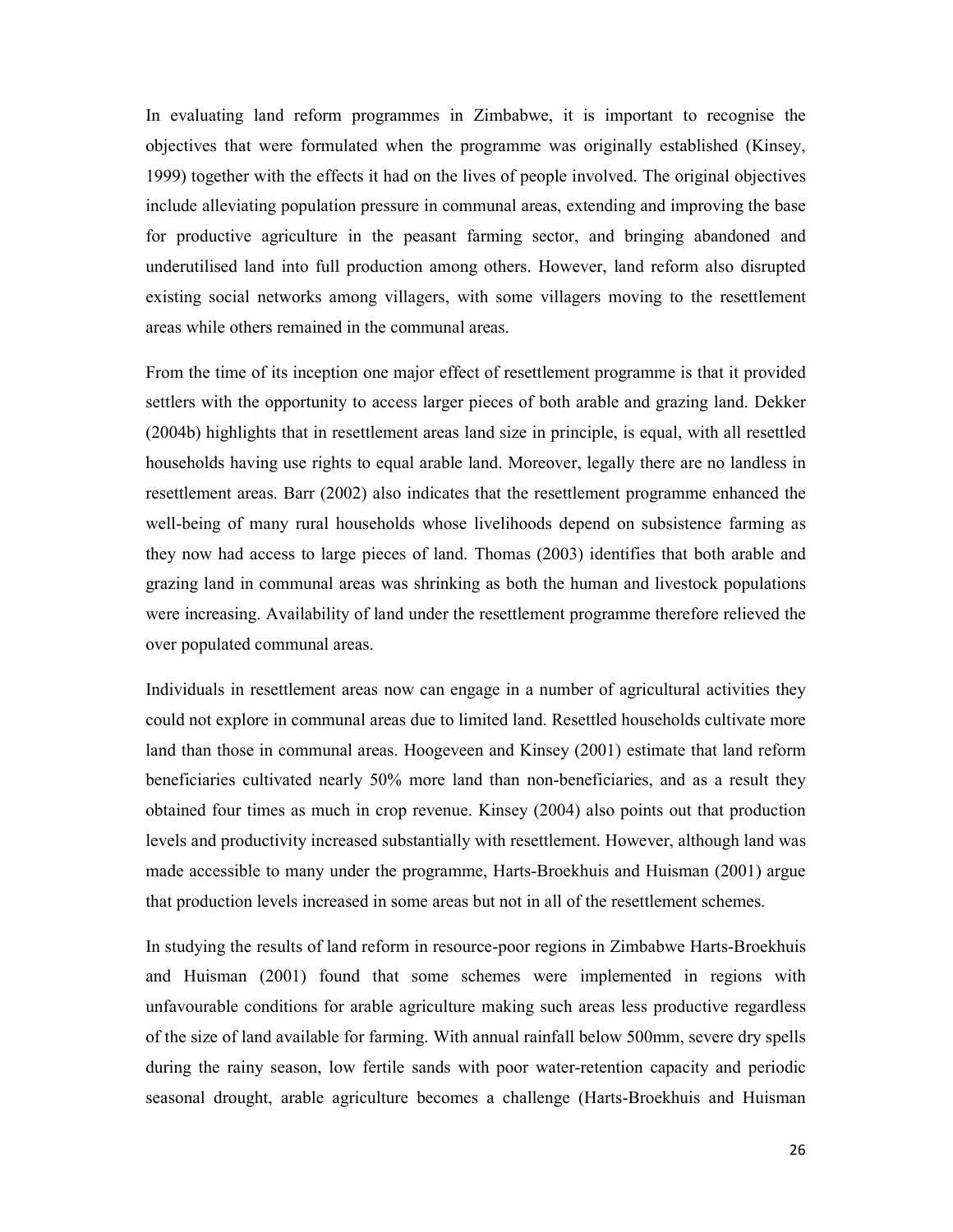2001). Such areas would be suitable for livestock production and not crop production. Moreover, some resettlement areas lack basic infrastructure like roads, schools and clinics. The areas are not fully developed for human inhabitation, thereby limiting the settlers' ability to access other basic services.

Although many people managed to have access to land, an important natural asset for many rural households' livelihood strategies, Mandizadza (2010) highlights that on its own land cannot be sufficient as a livelihood resource. There is the need for other capital assets to be available to the resettled farmers for their livelihoods to be enhanced. Chimhowu and Hulme (2006) found that people who resettled needed to have access to at least financial and social capital for them to make a living from the land they acquired. Having land without the resources needed to work the land was identified as a major setback for many people who acquired land under the FTLRP (Chimhowu and Hulme, 2006). Most of the resettled individuals were not in a financially strong position and because they lacked the capital to increase their farm production, their benefits from the land have been limited (Chimhowu and Hulme, 2006). Moreover, with the lack of social support from their kin, the risk-coping strategies of resettled households have been compromised (Chimhowu and Hulme, 2006; Dekker, 2004b).

The movement to resettlement areas gave settlers the opportunity to have a fresh start in life (Barr, 2002; Dekker, 2004b; Harts-Broekhuis and Huisman, 2001). In her study on risk, resettlement and relations in rural Zimbabwe, Dekker (2004b) found that some resettled individuals were happy to move away from their relatives whom they had constant quarrels with. In some instances relatives were jealous of each other's success while in some, accusations of witchcraft were constant sources of conflict, thereby perpetuating family feuds. As a result moving away and starting a life away from other kin members allowed them to live a more peaceful and conflict-free life (Dekker, 2004b).

However, for many people who participated in the land reform programmes, the relocation to resettlement areas negatively affected their social capital, by disrupting the support structures provided by kin, neighbours and villagers. WLSA (1997) points out that, on average, households in communal areas had almost five times as many relatives in the same village compared to households in resettlement areas. This lack of social support combined with limited financial resources forced some people to move back to their communal areas because they could not cope on their own (Chimhowu and Hulme, 2006). For those who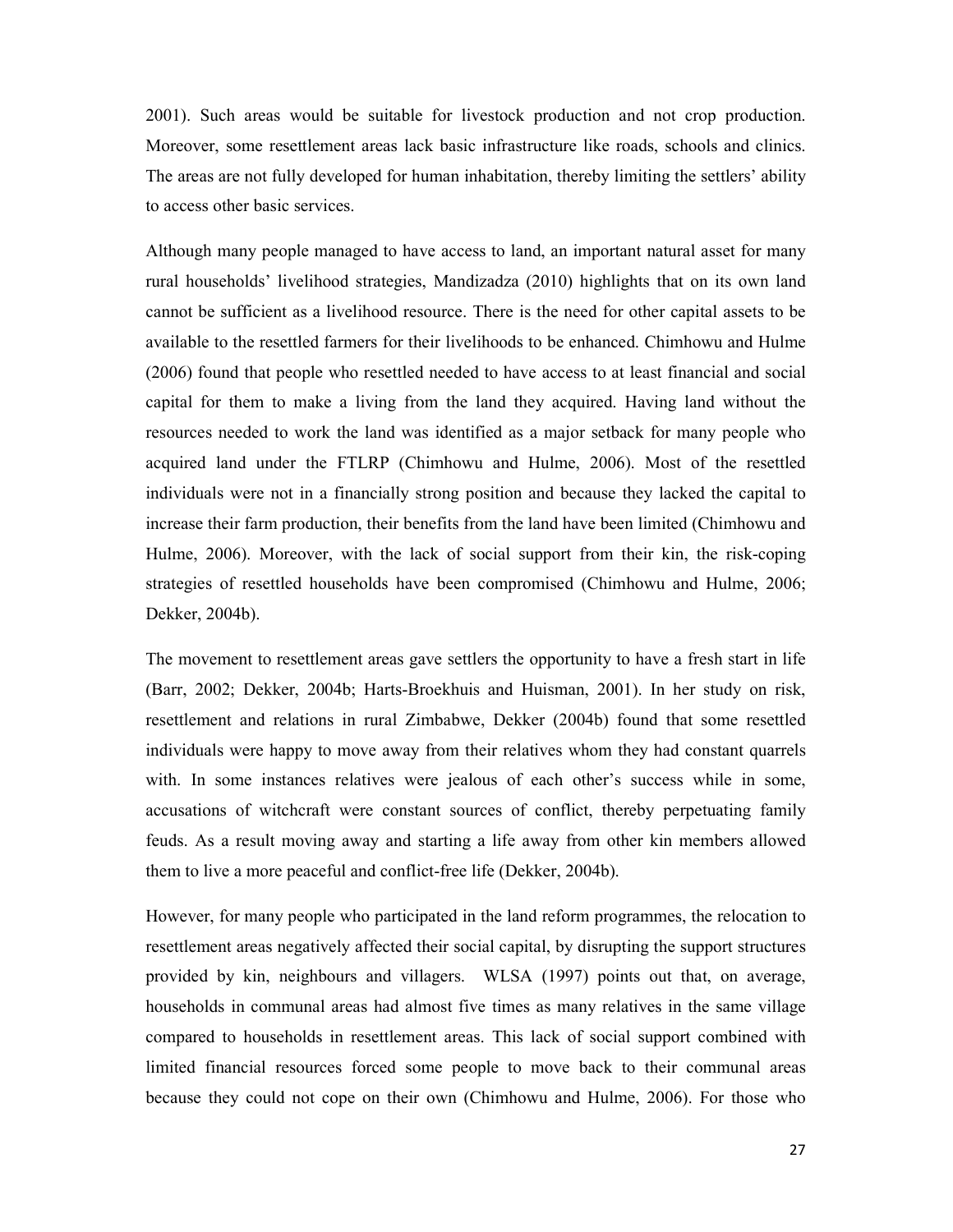remained in the resettlement areas, the lack of kin support had effects on their risk-coping strategies (Chimhowu and Hulme, 2006; Dekker, 2004b).

Some researchers, however, suggest that individuals also developed social relations with their new neighbours in resettlement areas. According to Barr (2002), people compensated for the lack of kin members living close by encouraging intermarriages between unrelated households or developing civil society by forming clubs and associations. In the process they expanded their networking structures; thereby moving beyond the networks they had before the programme was initiated. As a result, resettled households improved their stocks of social capital by sharing resources with their new neighbours as well as their relatives they left in communal areas (Barr, 2002).

## 2.5 CONCLUSION

The literature review in this chapter analysed different aspects of social capital and how they impact on the lives of rural people. The first section of the review presented different definitions of social capital and highlighted that, through co-operation, social capital not only benefits individuals but also communities at large. The review also explained how through collective action, stocks of social capital are enhanced and people's well-being is improved. Moreover, it was explained that trust plays an important role in fostering social capital. Although social capital has the potential to enhance people's well-being, studies have also exposed some of its shortfalls that undermine its ability to bring about positive change in people's lives. The literature review also discussed the importance of social networking in human life, especially in risk-sharing and mutual assistance arrangements. These arrangements require constant interaction between parties and hence they are more pronounced within kin groups and small villages.

The review also highlighted some of the livelihood strategies employed by people in both communal and resettlement areas in Zimbabwe. Evidence from other studies showed that it is difficult for small-scale farmers to rely solely on agriculture as their only livelihood strategy. People need to diversify their livelihood means in order to spread the risks.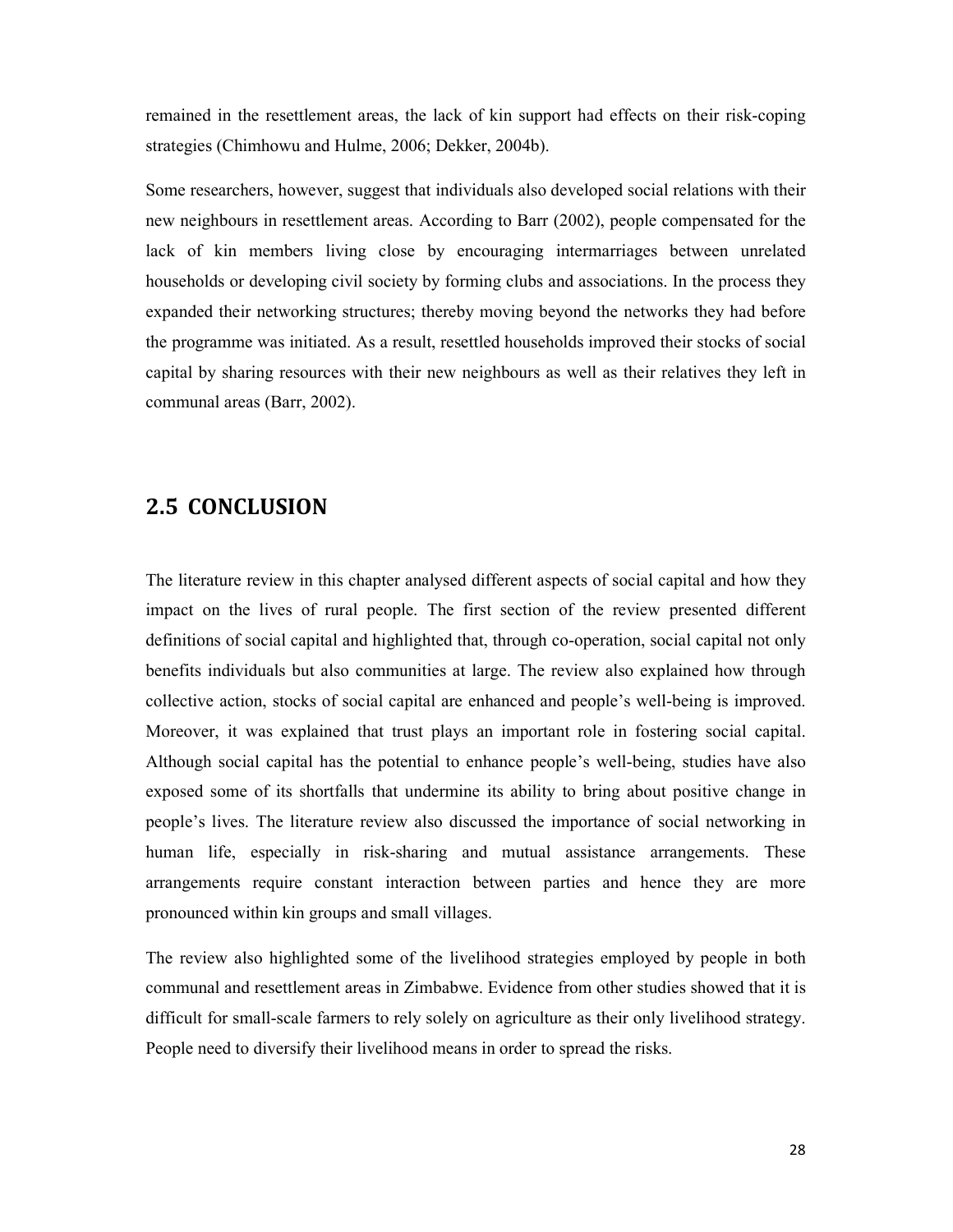The final section discussed the effects that land reform programmes have had on the lives of resettled households. Existing studies have found that the programme has had both positive and negative effects on the lives of beneficiaries. Accessing bigger portions of land allowed resettled households to expand their agricultural activities. However, the availability of land without other capital assets made it difficult for the new farmers to get a sustainable livelihood from the land they accessed. The programme also disrupted the social capital of the resettled households, increasing their possible vulnerability to the effects of negative shocks. The main objective of this dissertation is to probe further the effects of land reform on resettled households. In particular, the study explores the challenges faced by resettled households and it investigates whether and how these households compensated for the loss of social capital when they left their communities and kin behind.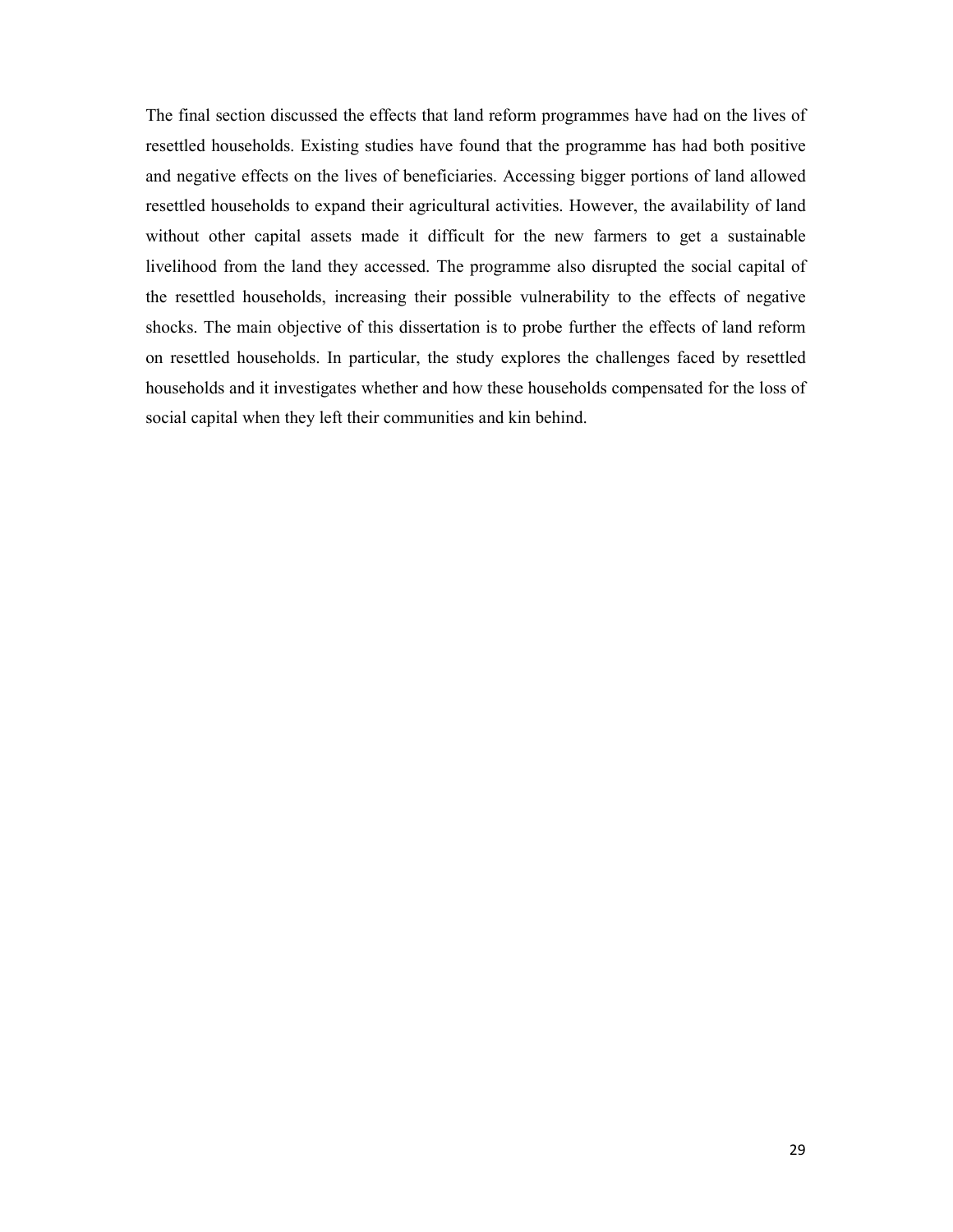## 3 CHAPTER 3: METHODOLOGY

In doing research, it is essential that an appropriate approach is used in order for the central research question to be answered. Haverkamp and Young (2007:268) point that, "one must recognise and understand the philosophy of science paradigm that informs a given research project because an investigation's paradigmatic base determines the appropriate standards for evaluating its rigor and trustworthiness". Research approaches normally intermingle with certain research methods; hence the selection of research approaches and methods are to some extent mutually inclusive. In this chapter I will discuss the approach and methods I employed to collect data at Dellos farm, which is the study area for this dissertation. (More information regarding the study area will be provided in Chapter 4.) The study adopted a qualitative approach and data were collected using in-depth interviews and narratives. In this chapter, I will also highlight the strengths and weaknesses of the approach and methods employed in the study.

## 3.1 RESEARCH DESIGN

The three objectives of this study are to investigate the impact of resettlement on people's livelihoods; to explore people's perceptions of their social and economic life in a resettlement area; and to identify social relations and how they affect people's livelihood strategies. To investigate these issues, the study adopted a qualitative approach.

According to Haverkamp and Young (2007) a qualitative inquiry is described mainly as an inquiry that seeks to understand lived experiences within their socio-historical context. Creswell (2009) gives a similar definition as he defines qualitative research as a means for exploring and understanding the meanings individuals ascribe to a social problem. Creswell explains it further pointing out that by engaging in qualitative research, researchers get the opportunity to study the phenomenon in its natural setting; thereby understanding the meanings that people attach to the phenomenon in their daily experiences. Given that the study seeks to probe the challenges faced by resettled households in their new environments and to explore how they have established new social relations, a qualitative approach is an appropriate method of study.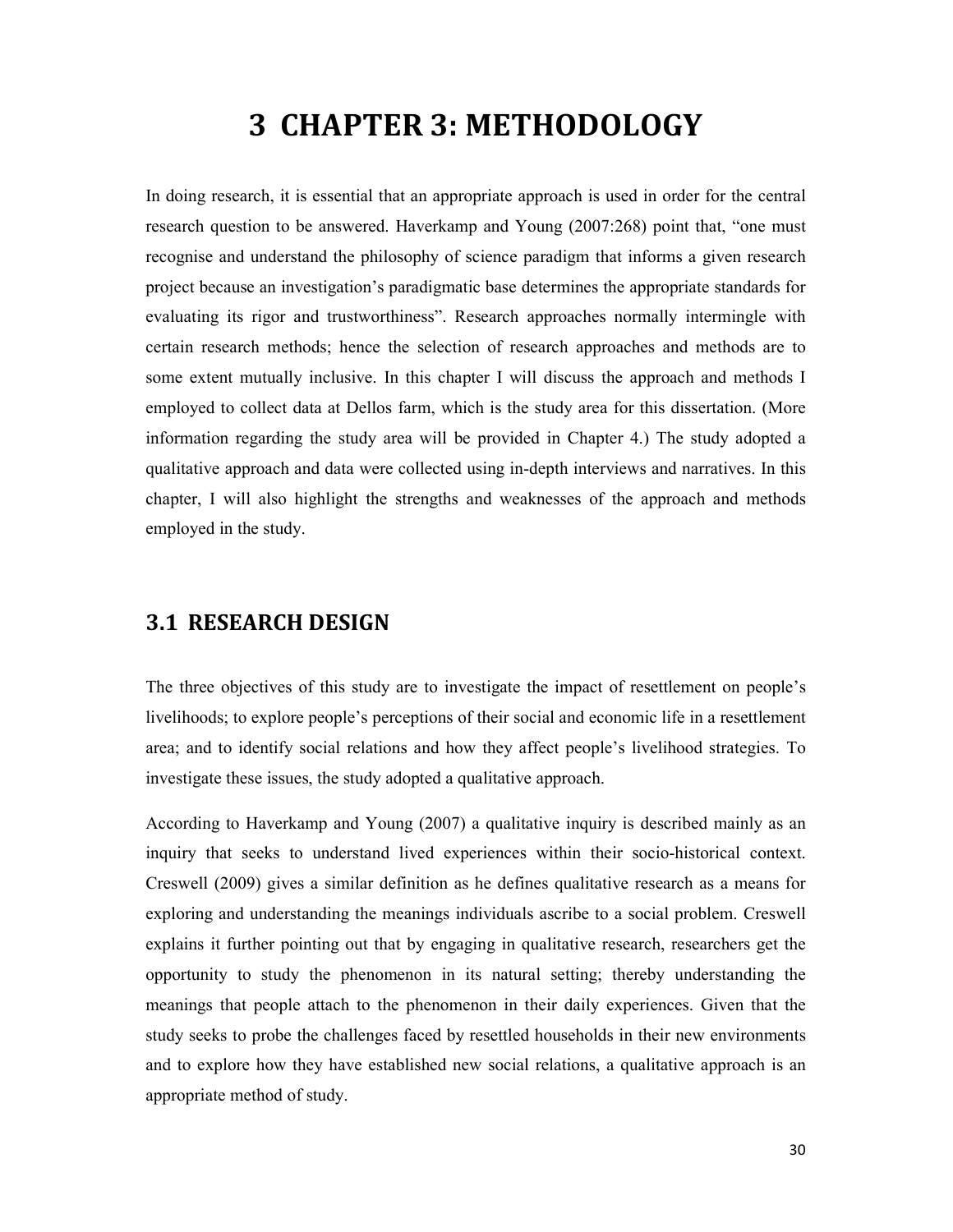In order to elicit information about the meanings participants attached to changes in their lives, the researcher needs to have a personal interaction with the participants. Locke et al. (1987 cited in Creswell, 2009) indicate that qualitative research focuses on participants' perceptions, experiences and the way they make sense of their lives. Creswell (2009) claims qualitative researchers have, through face-to-face interaction, have a variety of ways of getting to know the meaning the participant attaches to a given phenomenon. Besides listening to participants' responses to questions posed, qualitative researchers can also read the body language of participants when responding to certain questions; thereby giving them more information on the meanings ascribed to the topic by the participants.

The type of research question and the information sought in this study rendered a qualitative approach the most relevant approach to adopt. However, there were also some challenges with this approach encountered during the study. According to Carr (1994) and Creswell (2009), the ability of qualitative researchers to acquire more information from their participants lies in the relationship they build during the study. Both authors emphasise the importance of trust between the interviewer and the interviewee for information to be given freely. The current political situation in Zimbabwe to some extent affected my relationship with the participants. During the data collection period I had to be very cautious that the participants would not associate me with any political party, especially the opposition party<sup>1</sup>. During the narratives, some participants were not sure which political party I was affiliated with. As a result they were not very comfortable to discuss their experiences. People at Dellos farm do not want to be associated with the opposition party, so those who thought I was from the opposition were not very keen to participate and share their experiences. In contrast, those who associated me with the ruling party<sup>2</sup> were mainly romanticising the programme. They were not willing to be critical of the programme with the fear that they might lose the land or be labelled supporters of the opposition. However, their stance changed during the one-on-one interviews as they began to understand more fully the purpose of the study, and they began to open up. This process highlighted to me the importance of trust between the interviewer and interviewee and how this can hinder or enhance the eliciting of information.

1

<sup>&</sup>lt;sup>1</sup> The opposition party refers to the Movement for Democratic Change (MDC) – people at Dellos farm do not want to be associated with the MDC.

 $^2$  The ruling party refers to the Zanu PF and almost all people on the farm are Zanu PF supporters – if anyone is suspected of being an opposition supporter he or she will be 'dealt with, by the comrades'.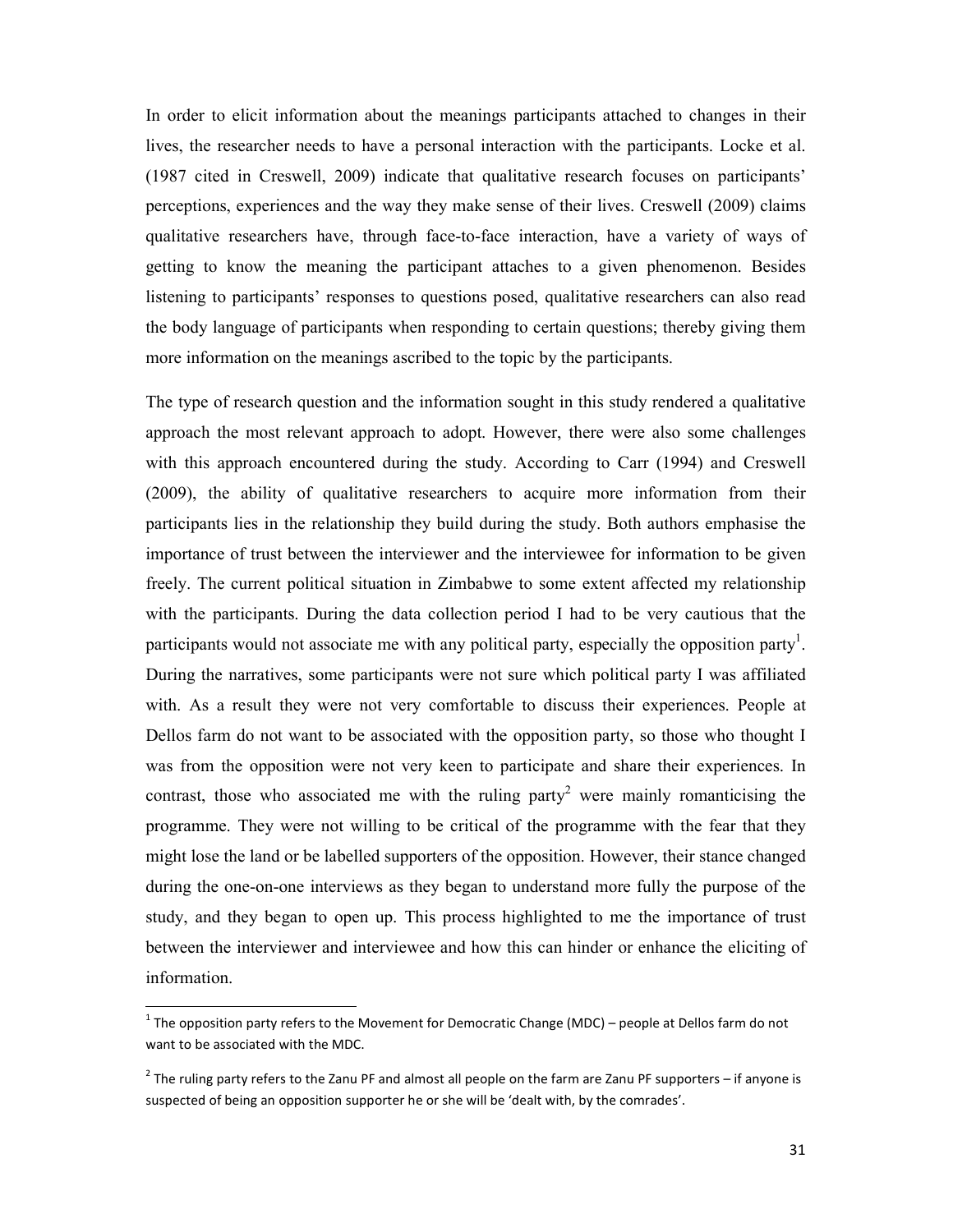## 3.2 DATA COLLECTION

Determining who represents the general population or group in the study is a very crucial stage in any research process. Selection of a few individuals or units to represent the whole group in research is called sampling. Creswell (2009) explains that sampling is a technical procedure whereby inference of the whole is made by examining only a few. There are however different ways in which samples can be drawn. There are probability sampling techniques that are mainly used in quantitative studies and non-probability techniques that are used mainly in qualitative studies. In this study I used a systematic random sampling method which falls under the probability sampling techniques. Babbie and Mouton (2001) describe systematic random sampling as a technique that allows for the population to be evenly sampled.

Households at Dellos farm were randomly settled; no criteria were used when land was allocated to households. Using systematic random sampling in this study allowed the population to be evenly sampled given the manner in which the households were settled. In selecting the sample units for the study I used the village chairman's register. Every household at Dellos farm appears in the chairman's register and is arranged in ascending order from stand number one to stand number 111. I randomly selected stand number three to be the starting point for my selection and I had an interval of five; hence from the starting point I skipped four households before picking the next sample unit. The process carried on until I had twenty households; which was my sample size out of the total of 111 households.

The aim of this study was to investigate the perceptions of all resettled individuals at Dellos farm, and systematic random sampling therefore allowed me to randomly select study participants that would represent the population without considering any characteristics. However, there are resettled households who found life too difficult at Dellos farm and have relocated, some moved back to the communal area while some went to neighbouring countries. Consequently, there is a "selection bias" of the relatively more "successful" households which remained on the farm.

In most rural settings, next-door neighbours are acquaintances as they share and assist each other in times of need (Dekker, 2004b). Given such closeness of next-door neighbours,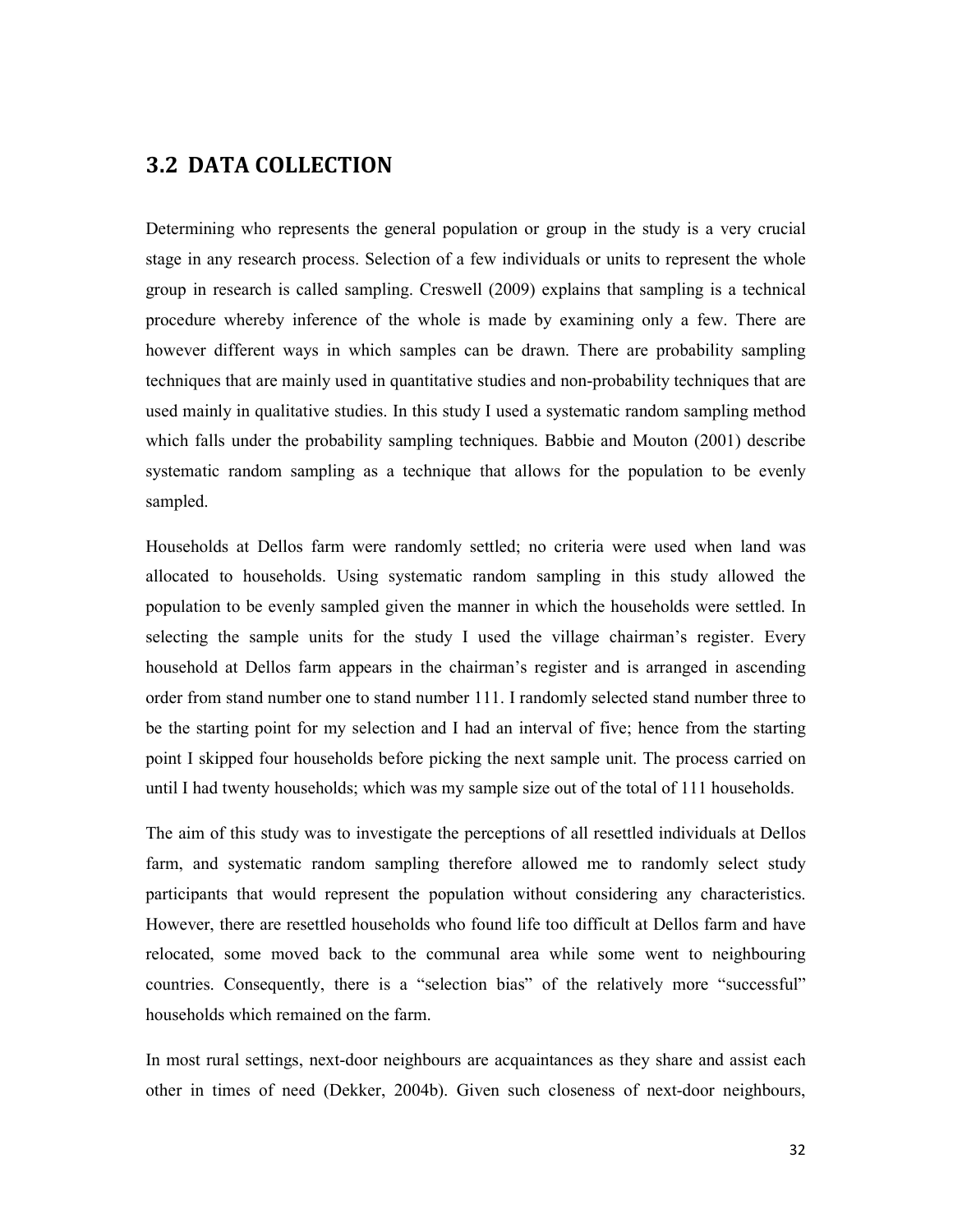systematic random sampling allowed me to avoid having all next-door neighbours in the study sample thereby excluding other sections of the village. However, there were some challenges encountered as a result of using this sampling technique during the study. Two of the households that were systematically included in the sample group could not participate. One woman declined stating that her husband was away and she could not participate without his consent. The other residential stand did not have any one residing there during the time of the study. Therefore the process of selection had to continue, using the same interval until the number of sample units was reached<sup>3</sup>.

In collecting data, I also triangulated data collected from narratives and in-depth interviews with the same group of people. Narrative interviews entail retelling of stories from the informant's point of view; that is, the reconstruction of social events from the informant's perspective (Bauer 1996; Jovchelovitch and Bauer 2000). Participants get to tell their stories without the researcher controlling the topics and issues they wanted to discuss. By narrating their stories, informants recall what has happened, putting those experiences into sequence and finding possible explanations for them. Jovchelovitch and Bauer (2000) point out that narrative accounts go beyond the listing of events. They do not consider stories or events in isolation but rather attempt to link them with time and meaning. This method of collecting data was therefore relevant for the study since it gave participants the opportunity to tell stories from their own perspectives. Moreover, it allowed me as a researcher to familiarise myself with the participants and their experiences before we started the one-on-one interviews which was my main data collection method.

Miller and Glassner (2004) argue that interviews in a qualitative study provide the researcher with the opportunity to explore a participant's point of view regarding the issue at hand. According to Sullivan (2001: 26), interviews are "a social relationship designed to exchange information between the respondent and the interviewer". In a more general sense, interviews entail a two-way dialogue in which the interviewer poses questions to the interviewee who then gives responses. In the event that the response given is not clear, the interviewer will follow up with probes thereby eliciting further information from the interviewee. Through this social relationship, trust can be forged thereby making it easier for information to be

l,

 $3$  Given that the two households could not participate, I carried on the selection and picked two more households. Instead of having household 98 as the last entry to the sample, I carried on with the process and included household number 103 and 108 to replace household 28 and 53.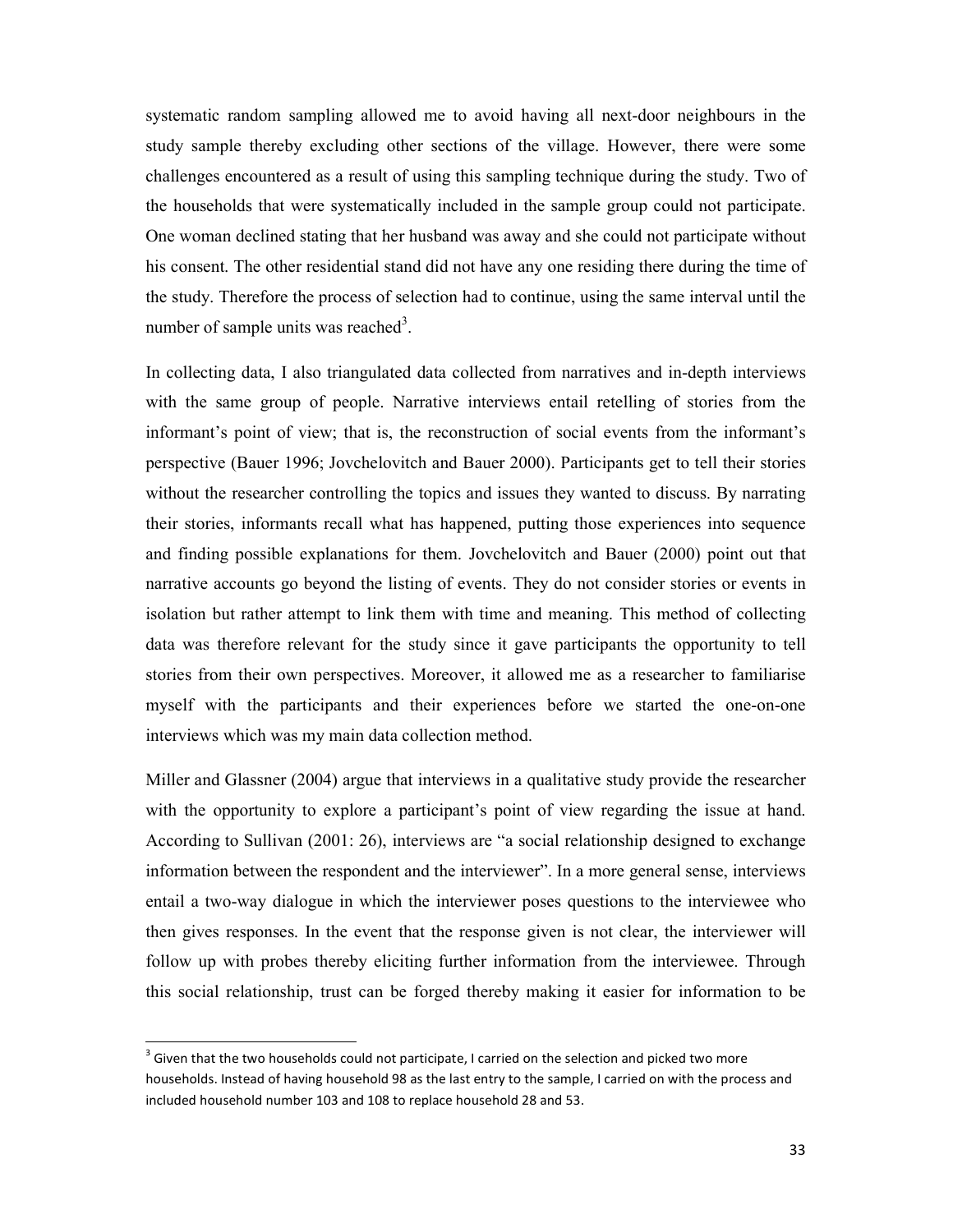shared (Sullivan, 2001). The in-depth interview sessions I had with the participants managed to elicit more information than the narrative sessions. The interviews revealed that most households on the farm are male-headed and consequently decisions are made by men. Moreover, these interviews revealed that although men are regarded as the sole decision makers, in some instances women have an indirect influence on the decision making.

During the narratives with the participants I realised that some of them were not very forthcoming with information. However, their responses began to change during the in-depth interview as we began to engage in a two-way dialogue. Participants began to open up and pointed out some of the shortcomings of the resettlement programme as well as challenges they were facing in the resettlement area, which they did not mention in the narratives. The in-depth interviews collected basic demographic information on the participants, the households in which they live, the livelihood strategies they engaged in before and after resettlement and the role of social capital in these livelihood strategies. A copy of the broad set of questions which were asked in the study is included in the appendix. Although they began to open up in the interviews, only 15% of the participants (or three of the 20 participants) agreed to audio recording of the interview. For most of the interviews, I was not able to tape record most interviews but was aware of the importance of having accurate notes to aid recall during analysis so I made hand-written notes during interviews.

Mathison (1988) highlights that good research practice require the researchers to triangulate data in order to enhance the validity of their research findings. Using both narrative and indepth interviews gave me the opportunity to understand some aspects of the study population which would not have been possible had I used only one method of data collection. In particular, in-depth interviewing techniques created more trust with participants and thereby elicited more uncensored responses.

## 3.3 DATA ANALYSIS

Data collected through qualitative methods comprises mainly of words in contrast to the numeric nature of quantitative data. After collecting the data, the researcher begins to analyse and interpret the data in order to create meaning. There are different ways to analyse qualitative data. Data collected in this study were analysed using the thematic analysis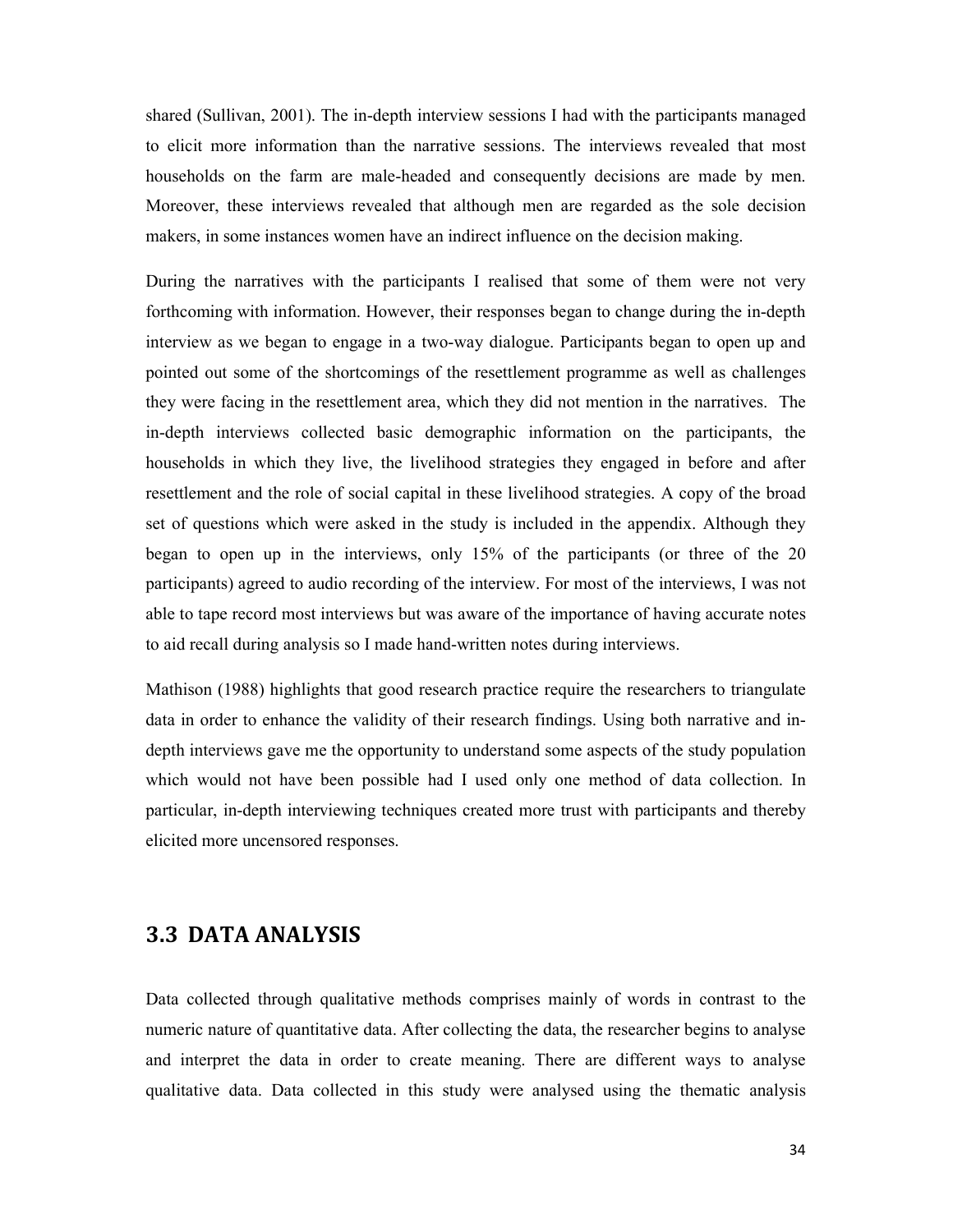method. According to Braun and Clarke (2006) thematic analysis is a method for identifying, analysing and reporting patterns within data. It involves identifying patterns or themes, selecting those of special interest and reporting on them. By so doing it brings order to, and a better understanding of, the collected data.

The data collected in this study went through the process of sifting and analysis. Firstly, I read through the notes over and over again and highlighted key issues and ideas that stood out in the findings. I then began to draw links between these key ideas and grouped similar ideas together and considered what they were implying. The fact that most of the participants were not comfortable with audio recording of the interview was a limitation of the study. In such instances I only relied on the notes taken during the field work as compared to having both the notes and the audio recorded data. However, that did not compromise the findings of my study as I did preliminary analysis of the interview soon after collecting the data. As a result I managed to keep a full record of the interviews. These preliminary analyses formed part of the data as I always referred back to them for clarity.

Regardless of the challenges encountered during the study, the research design and data collection methods employed in this study were the most relevant, given the nature of the information sought. Were it not for the direct interaction I had with the participants, for example if I had used a questionnaire for data collection, the hostility between myself as a researcher and the participants was going to prevail, hence yielding biased responses. It was through sustained one-on-one interaction that I gained the participants' trust. Other than understanding the social aspects of people's lives at Dellos farm, the approach gave me an opportunity to understand the political dynamics on the farm. Party politics at Dellos farm proved to have a great effect on the way people live and report about their lives: no one wanted to be associated with an opposition party for fear of reprisals. Using a qualitative approach, however, I was able to distance myself from political dynamics and thereby obtain more candid responses from participants.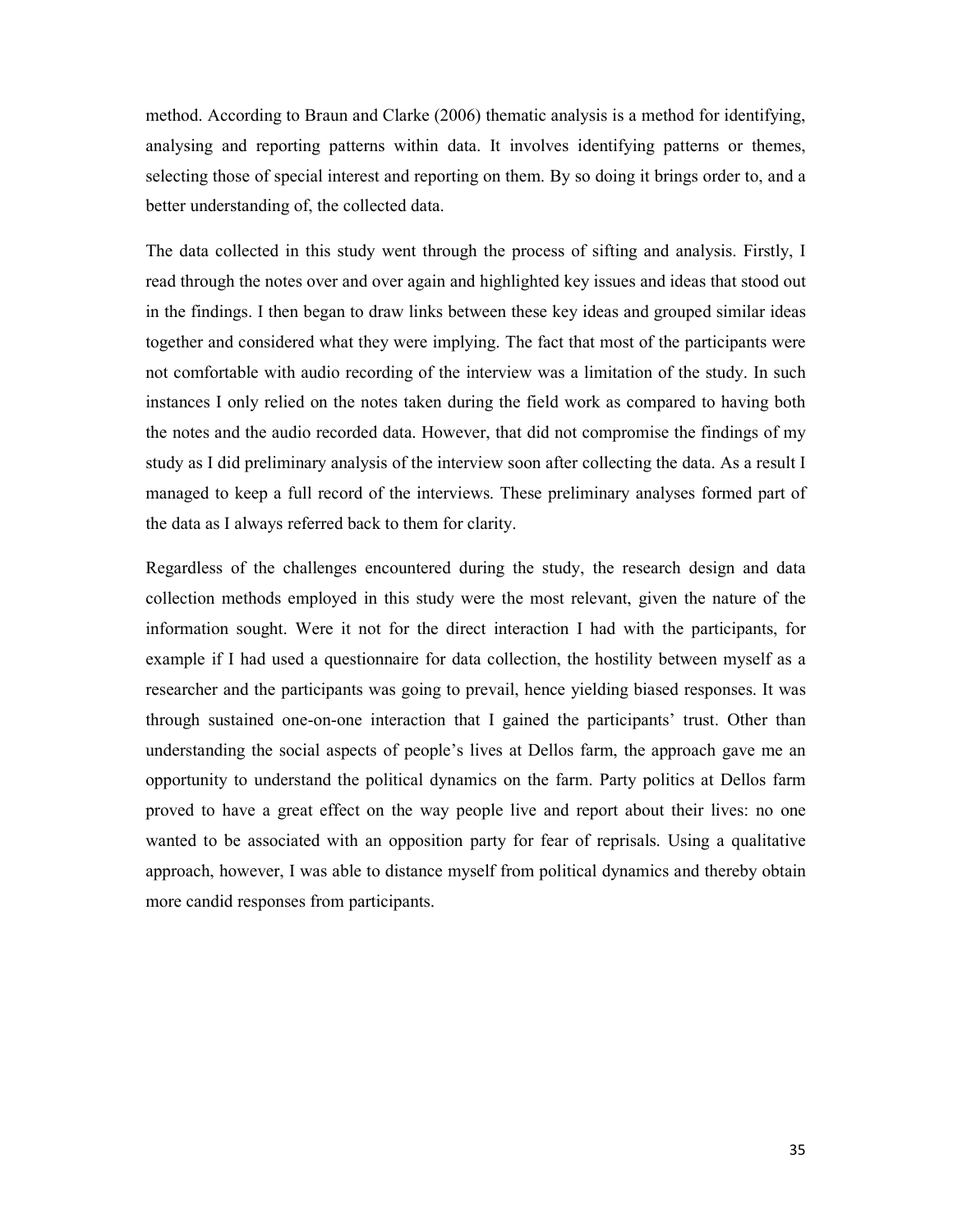# 4 CHAPTER 4: STUDY AREA AND RESEARCH FINDINGS

Land invasions under the Fast Track Land Reform Programme (FTLRP) saw a number of white-owned farms in Zimbabwe being appropriated without any compensation and redistributed to the landless black population (Kinsey et al, 2004; Thomas, 2003). Dellos farm, the study area on which this dissertation is based, is one of the farms that was appropriated for redistribution. This chapter presents a brief geographic and demographic description and history of Dellos farm. The focus of the chapter, however, is on the research findings. Attention will be given to the findings on livelihood strategies of households before and after resettlement; the nature of the social networking systems on the farm and their impact on livelihoods; and the perceptions of people regarding the resettlement programme and its effects on their lives. Although the main focus will be on these issues, some of the other findings will also be discussed in the chapter. To ensure anonymity, the names of all participants in the study have been changed.

## 4.1 HISTORY OF DELLOS FARM

1

Prior to April 2000 Dellos farm was owned by Mr Michael $4$  who used the farm for cattle production. In April 2000 a group of war veterans went to Mr Michael claiming coownership of the farm. According to Mr Matsvimbo, one of the war veterans who invaded the farm, a group of 34 men came and occupied the paddock areas of the farm and put up their temporary shelters. Every day the group would go to the farm owner threatening to burn his house and cattle if he refused to leave the farm. A day after the farm invasion, Mr Michael's family left the farm but Mr Michael remained behind with his brother and farm workers. However, most of the farm workers left a few days later fearing for their safety as they were constantly harassed by the war veterans. Only two farm workers, who were originally from Mozambique, remained behind looking after hundreds of cattle. The situation forced Mr

 $4$  Except for the government officials, the names of all participants in this study have been changed.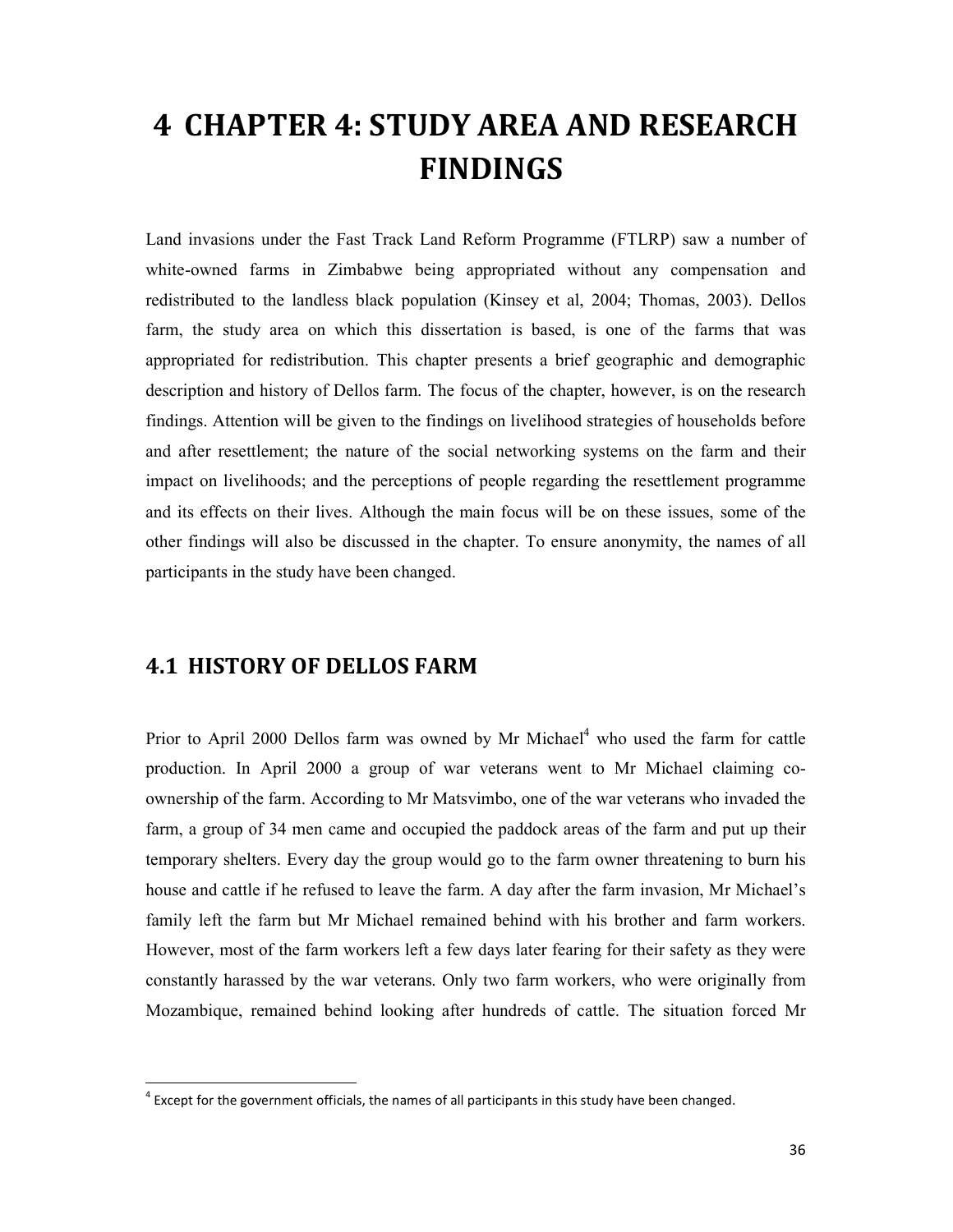Michael to confine his livestock to a small part of the farm fearing that war veterans might kill them.

During this time, war veterans vandalised farm property and equipment in an attempt to frustrate the farmer so that he would leave the farm. They pulled out the fence that separated paddocks, filled water ponds and dip-tanks with logs and stones, and blocked roads that linked the farm to other farms in the area. After about a month of sharing the space with the war veterans, Mr Michael and the two workers took the cattle, packed all the remaining farm equipment and left the farm.

After his departure, settlers began to allocate land to each other and went back "home" to take their families (mainly their wives and children) to join them. In August 2000 government officials, including Cde Made and Cde Hunzvi, came to address the settlers, telling them that officials from the Ministry of Land and Agriculture and the Local Government would come to allocate the land formally. They also informed the war veterans that some more people from Gutu and Chirumhanzu districts would join them in this new resettlement area since the government had planned to use the area to resettle people from the two districts. The government had planned to implement the  $A1<sup>5</sup>$  model of resettlement at Dellos farm. Prior to resettlement, people who wished to acquire land through the FTLRP registered their names with their local councils to be eligible for selection when the land was available. Since the A1 model was tailored for subsistence farming, anyone who had small pieces of land in communal areas was free to register, even if they did not have the means to finance their farming activities. As a result, Dellos farm comprises of war veterans and the other people who did not fight in the liberation struggle but were landless in communal areas. Hence reasons for resettling varied among the households on the farm.

However, some of the people who invaded the farm did not have the intentions of staying on the farm. They were part of the group that sought to "facilitate" the land grabbing process and they moved to another farm once the previous owner had vacated the farm. At Dellos farm, there were four such people and they left the area soon after the farm owner departed. Regardless of the government's call for people not to sell the land, a few years into the resettlement, some land beneficiaries at Dellos farm sold their land. Some sold their land and

l,

<sup>&</sup>lt;sup>5</sup> The government designed different resettlement models to cater for different groups: the A1 model caters for the poor and landless who practice subsistence farming, and the A2 model prioritises increased production or commercial farming.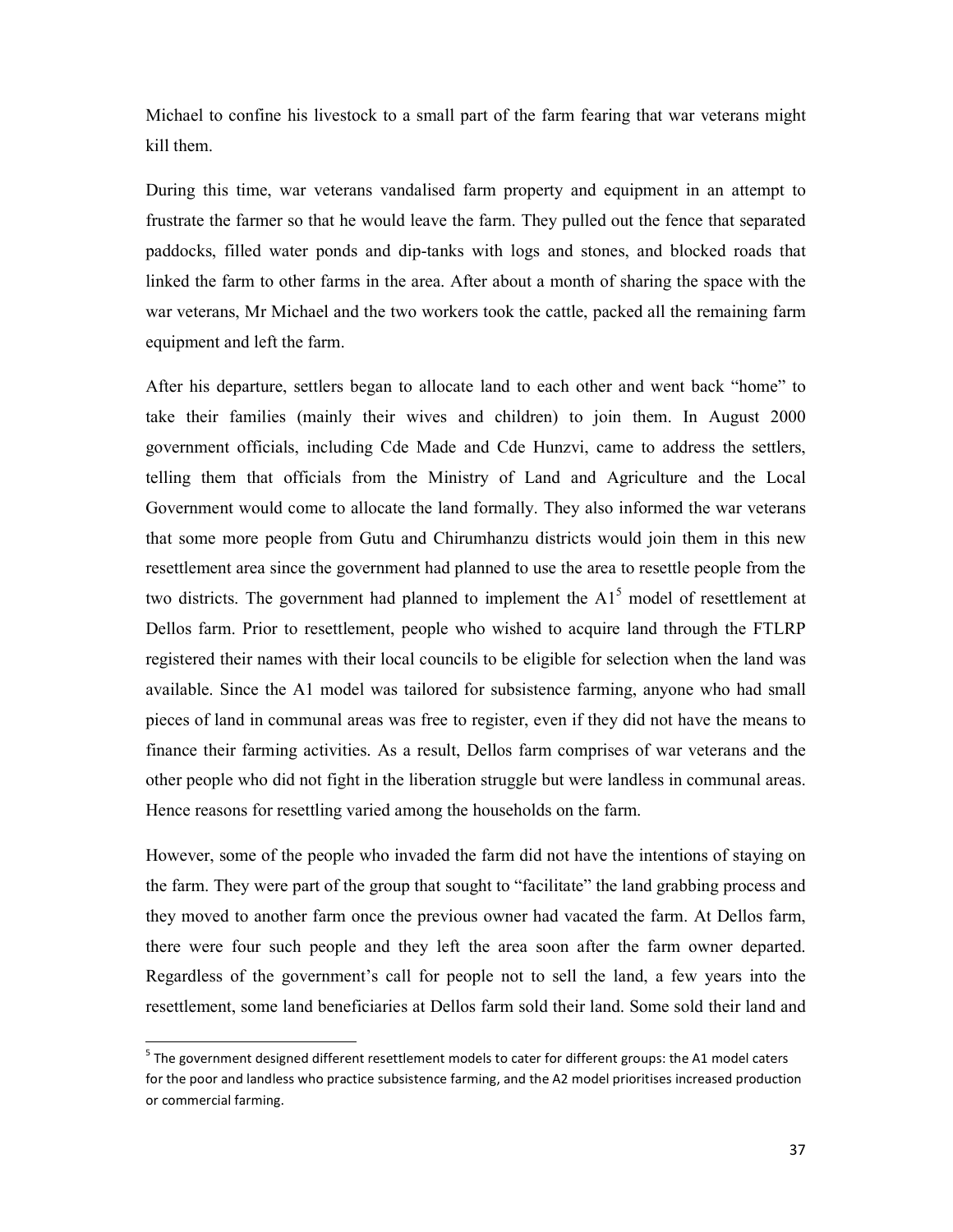went back to the communal areas while others sold it and left the country to look for a better life in neighbouring countries. One of the participating households in this study bought the land in 2010 after the beneficiary decided to leave the country.

By November 2000 many people had moved into the area and the formal allocation of land began around March 2001. The District Administrating Officer (DAO), Agricultural Extension Officers (AEO) and other government officials held a meeting with the settlers informing them how the land was going to be partitioned. The DAO told the people that the government had planned to adopt the A1 model of resettlement in the area. The model entails that each settler household is allocated a portion of land for a residential stand, arable purposes and communal grazing land, where every household would have equal access (Thomas, 2003). Each household at Dellos farm was allocated 5,625 square metres for residential purposes, one hectare for vegetable gardens and three hectares for main crop production. The officials also allocated some space for infrastructural development such as a business centre, school and clinic. The grazing land was left to be of common use with everyone having equal access. Although people were allocated specific units of land, most people, and especially those who live at the outskirts, extended their portions. Two participants mentioned that they extended their residential units since the land on their exterior was not allocated to anyone; hence their residential stands are bigger than that of other settlers on the farm.

## 4.2 GEOGRAPHIC DESCRIPTION

Dellos farm is part of the Felixburg resettlement area situated in Gutu North district in Masvingo Province, Zimbabwe. It is in ward 32b and both the Member of Parliament (MP) and local Councillor who represent the area are members of the ZANU (PF) party. Dellos farm lies along the border of the Masvingo Province and the Midlands Province. The farm is about 54km from the Gutu District Office and 67km from the Chirumhanzu District Office in the Midlands Province. It is in Zimbabwe's Natural Farming Region 4 and receives between 450 and 600mm of rainfall per year (Rukuni, 1994). Because the area receives fairly low rainfall with periodic seasonal droughts and dry spells during the rainy season, it is therefore more suitable for livestock rearing than crop production.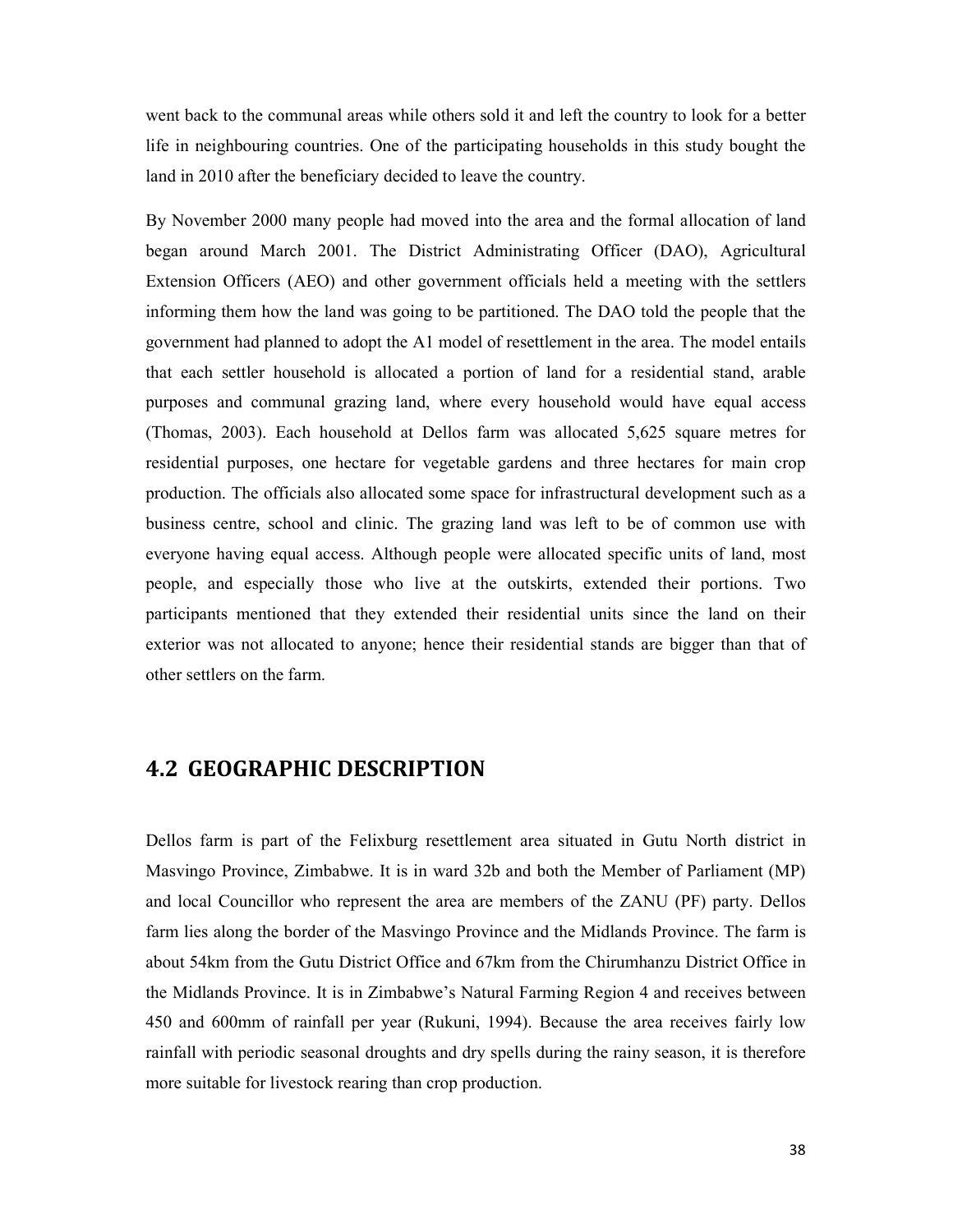Although Dellos farm is under the Gutu District Council jurisdiction, settlers used to (and even currently) receive some of the basic services from the Chirumhanzu District Council. During the early days of resettlement, all children from Dellos farm attended school at Chaka Primary School and Gonawapotera Secondary School in Chirumhanzu. Both schools are 13km from the farm and the children would have had to walk to and from school every day. This was a big challenge for the new farmers and their families and consequently many of them opted to leave their children in communal areas where schools were close by. Others however came with their children who walked this long distance, with the risk that children would drop out of school, especially those in lower grades. A few years after their resettlement, parents who had left their children in communal areas decided to take their children to join them in the resettlement area. In 2009 the new farmers decided to build a primary school in the area. After consultations with the relevant authority and the Department of Education, they put up temporary classroom structures in August 2009 in the area. The Department of Education then officially opened Badza Primary School in January 2010 which at first enrolled 18 Grade 1 learners and 12 Grade 2 learners. Currently the school has Grade 0 to Grade 4 classes with the vision of having Grade 7 by 2017.

Other than attending school in Chirumhanzu, most of the Dellos farm residents also use the health care centre next to Chaka Business Centre, which is 15 km from the farm. Chatsworth Clinic, the one in Gutu district, is about 21km from the farm and requires people to pay for transport since people cannot walk such a distance. However, there are complaints that Chaka Rural Clinic is so under-staffed and under-equipped that some people from Dellos farm now sacrifice US\$2 for transport to go to Chatsworth Clinic which is said to be much better. One participant expressed her unhappiness with the services offered at Chaka Clinic as she feels that there are elements of discrimination in their provision of health care services. She said, "I don't really know what is the problem at the clinic; it's either the nurses are not qualified or they just don't want to provide services to the people who come from *makombo* (resettlement area). Because if you come from this area whether you have a headache, running stomach or an open cut wound, all you get is a Panado". While some participants blamed the clinic's poor service provision on the country's economic crisis, most of them cited political reasons as they feel that they are being discriminated against because of their political affiliations. Their argument is based on the fact that the Gutu district is run by ZANU (PF) while the Chirumhanzu district is run by the opposition MDC.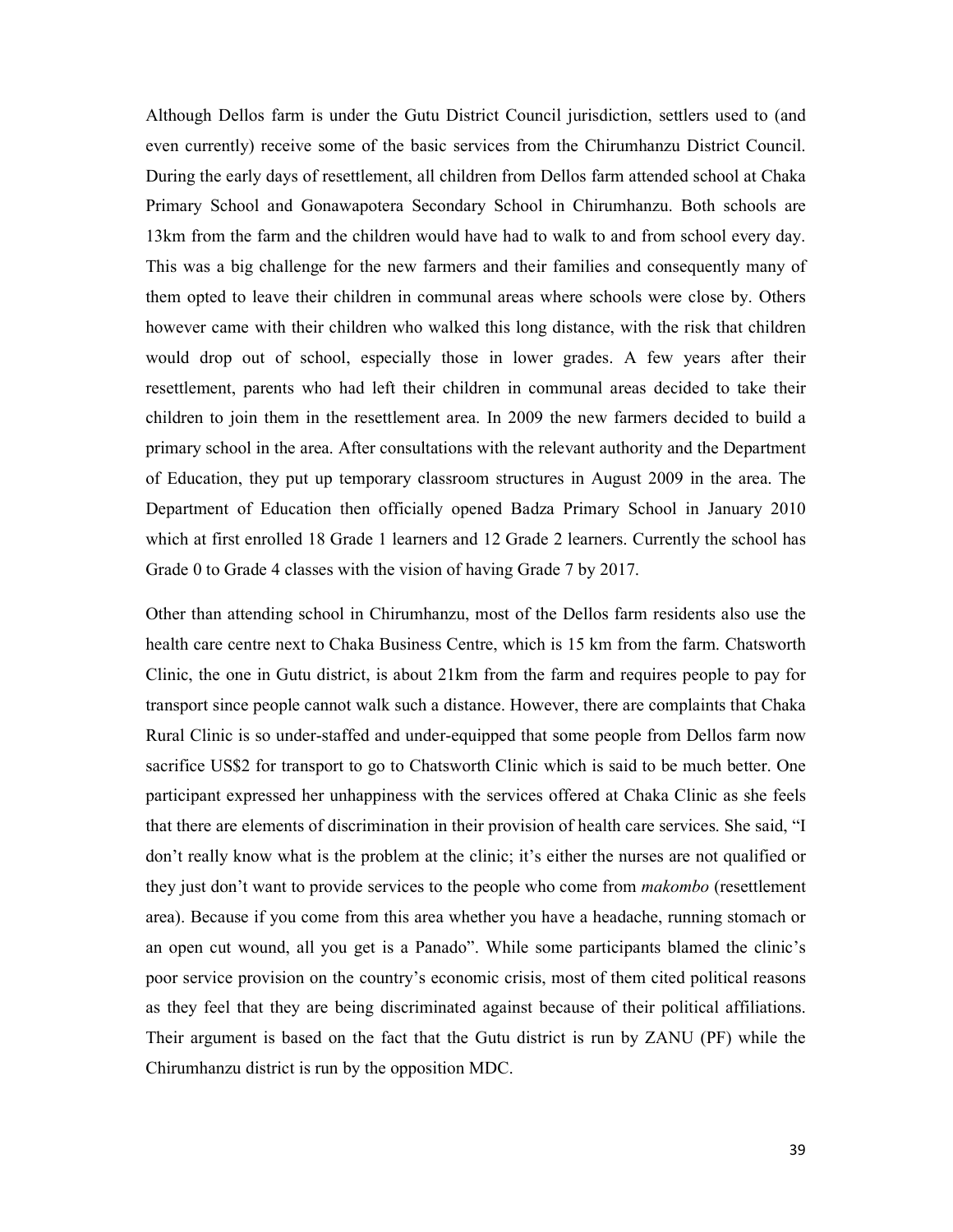Although their area has limited access to proper schools and health facilities, Dellos farm residents have no problem in accessing transport facilities. The area lies along the Beit-bridge – Harare highway making it easy for settlers to access any mode of road transport at any time of the day. Participants reported that they take advantage of trucks using that route as they seem to be cheaper than buses. During the allocation of land in 2001, the District Administration Officer (DAO) set aside a portion of land to establish a business centre. Currently on that land there is a grinding mill and a tuck-shop (spaza shop) which are both owned by two families in Dellos farm. Another family is currently constructing a big structure with the intention of opening a supermarket. People get a few basic groceries from the spaza shop and also from the Chaka Business Centre, although they complain about high prices. Sometimes people travel to Masvingo where they get more groceries and other necessities at cheaper prices.

At Dellos farm almost all households now have houses or huts made out of bricks, an indication that they are making permanent homes. During the first three years of resettlement, all houses were made of mud and logs as people were not sure if they would live in the area permanently. Although most houses are thatched with grass, some households now have bigger houses with either asbestos or zinc roofing and cement floors. This indicates that some households at Dellos farm can afford to buy building materials.

In terms of sanitation, most settlers have pit latrines and also protected wells at their residential areas. However, some noted that during the dry season their wells run dry, forcing them to get water from their neighbours and the local river. Although many households have pit latrines, some are still using the bush system which exposes them to the risk of contracting diseases such as cholera. There is also Shashe River which provides water for other household uses and gardening. Moreover, there are wetlands on Dellos farm where each household is allocated a portion to use as a garden. They use the wetlands for growing vegetables which most participants identified as a convenient source of income. Although the wetlands dry up in the dry season, residents regard them as the most fertile pieces of land they have.

There are however some problems that have surfaced on the farm since people moved in. According to Mr Matsvimbo, one of the study participants, during the early days of resettlement most parts of the farm were covered with dense forests. However these forests no longer exist after settlers cleared most of the land for residential and farming purposes.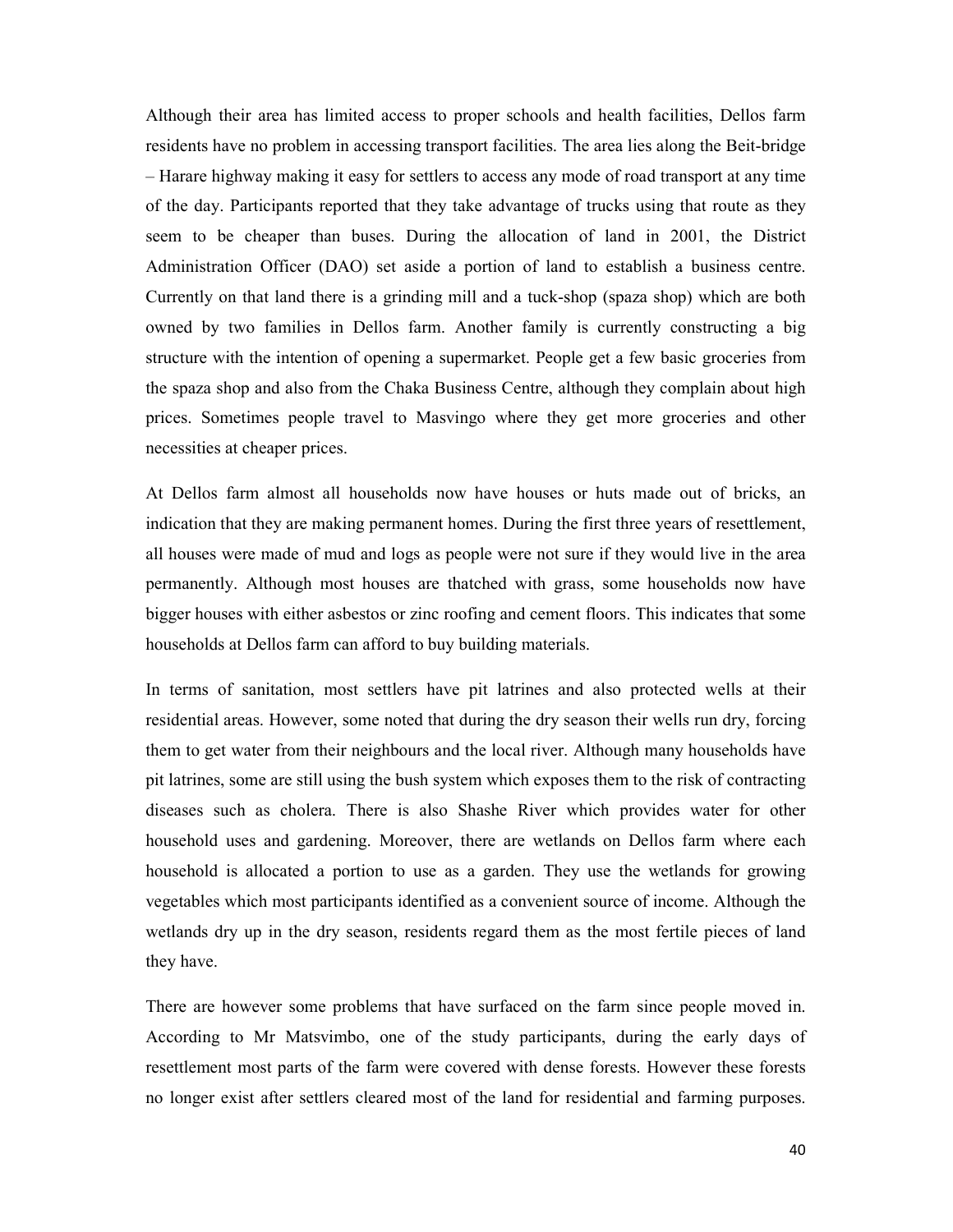Another participant said that there were plenty of wild animals during the early days of resettlement. However, he explained that now it is very rare to see any of these animals because there are no more bushes to shelter them, and also settlers continuously hunt them for consumption. In a nutshell, some participants indicated that the depletion of natural resources at Dellos farm is happening at a faster rate since their arrival. Their main concern is that although everyone could see the effects of the depletion of these natural resources, very little is being done to prevent it and some residents are continuing to exploit the resources. Consequences especially of deforestation are starting to show as most parts of the farm are lying bare without any trees to cover them; yet people are still cutting down trees and selling firewood.

## 4.3 DEMOGRAPHIC FEATURES OF DELLOS FARM

Most households at Dellos farm are male-headed households: of the 20 households that participated in the study, 14 are male headed households, with five being headed by females who are mainly widows, and one is child-headed<sup>6</sup>. There are some households where the male head (father) is working in an urban area, in which case the wife assumes some of the responsibility for household decision-making. However, there are certain major decisions, such as the selling of livestock or the lending a piece of land to someone, that the woman cannot make on her own. In the event that such decisions are to be made, she will have to consult with her husband first and then act on his directives.

Of the participant households, 14 household heads are married, with three being widows and three single. Some of the household heads at Dellos farm have been in a polygamous relationship: 35% of heads were at some point in a polygamous marriage. Table 4.1 shows the marital status of household heads who participated in the study. Although 25% of the participant household heads are currently in a polygamous marriage, none had more than one wife staying at Dellos farm (the other wife remained in the communal area).

l,

 $^6$  The child-headed household is made up of two orphan brothers whose mother and father died in 2008 and 2010 respectively.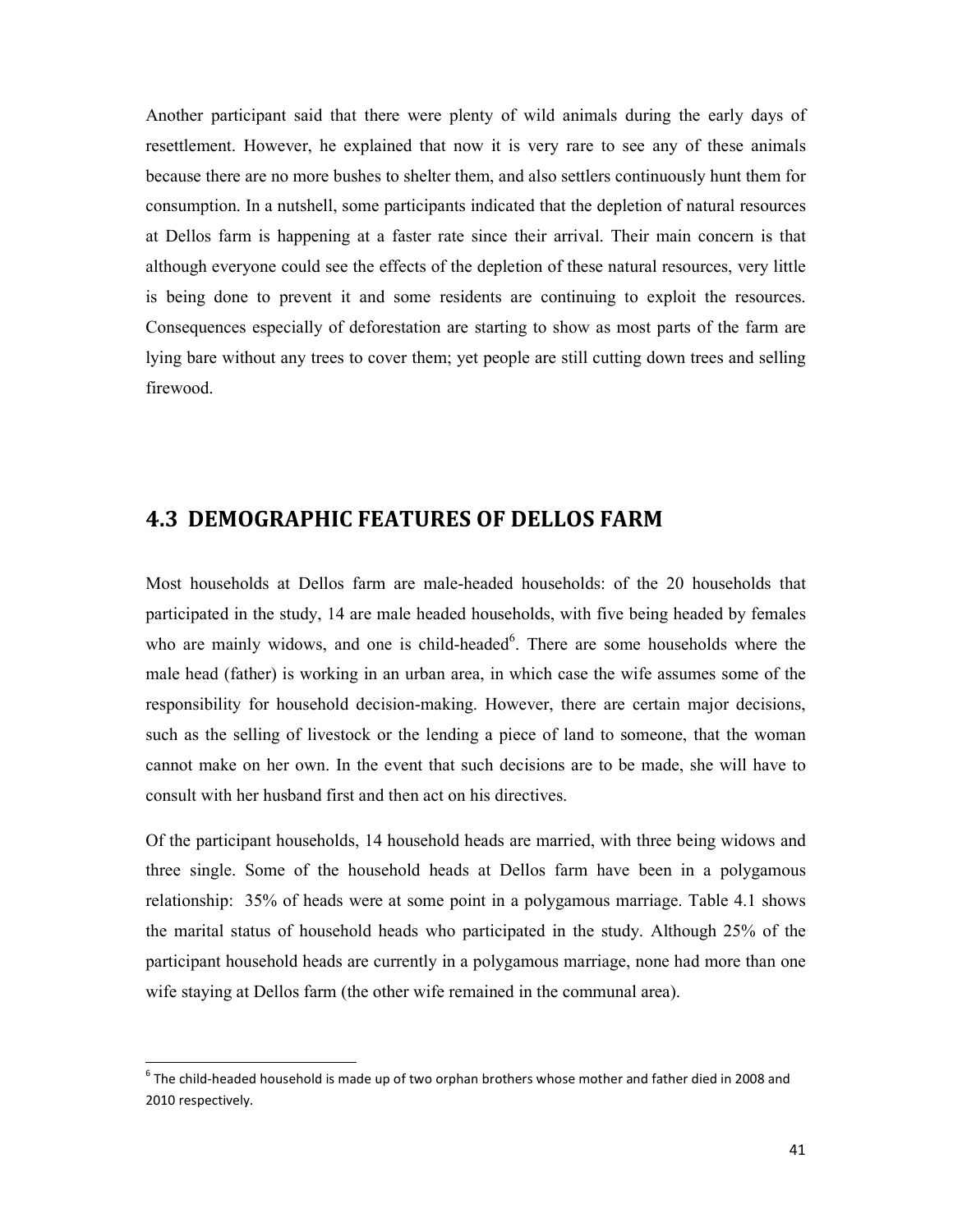|  | Table 4.1: Marital status of participant household heads |
|--|----------------------------------------------------------|
|  |                                                          |

| <b>Marital status</b> | <b>Number of households</b> |
|-----------------------|-----------------------------|
| Married in a monogamy | 9                           |
| Married in a polygamy | 5                           |
| Monogamy widow        | $\overline{2}$              |
| Polygamy widow        | 1                           |
| Single never married  | $\overline{2}$              |
| Polygamy divorcee     | 1                           |

Note: information was obtained from interviews with participants

The average household size at Dellos farm is 4.85 resident household members. On average, there are 2.75 resident children per household. When non-resident children are included the average number of children per household increases to 4.3. Most households at Dellos farm are "old" households, meaning that couples were married more than five years prior to resettlement. Such households have a larger number of children but in many cases, children are now adults and some also have their own families. In such households, most children do not stay at the farm but the grandchildren now reside at Dellos farm. There are also "young" couples, who were married after resettlement or less than five years before resettlement. Although these young households have fewer children, the number of household members is high as most of them have extended family members staying with them. Many households at Dellos farm therefore include members of the extended family. Households not only comprise the father, mother and their children but other relatives as well. Ensuring a bigger household size, especially with more adults, is valued by many at Dellos farm since adults in particular are regarded as a source of labour. Hence households with more children and fewer adults are more affected by labour shortages.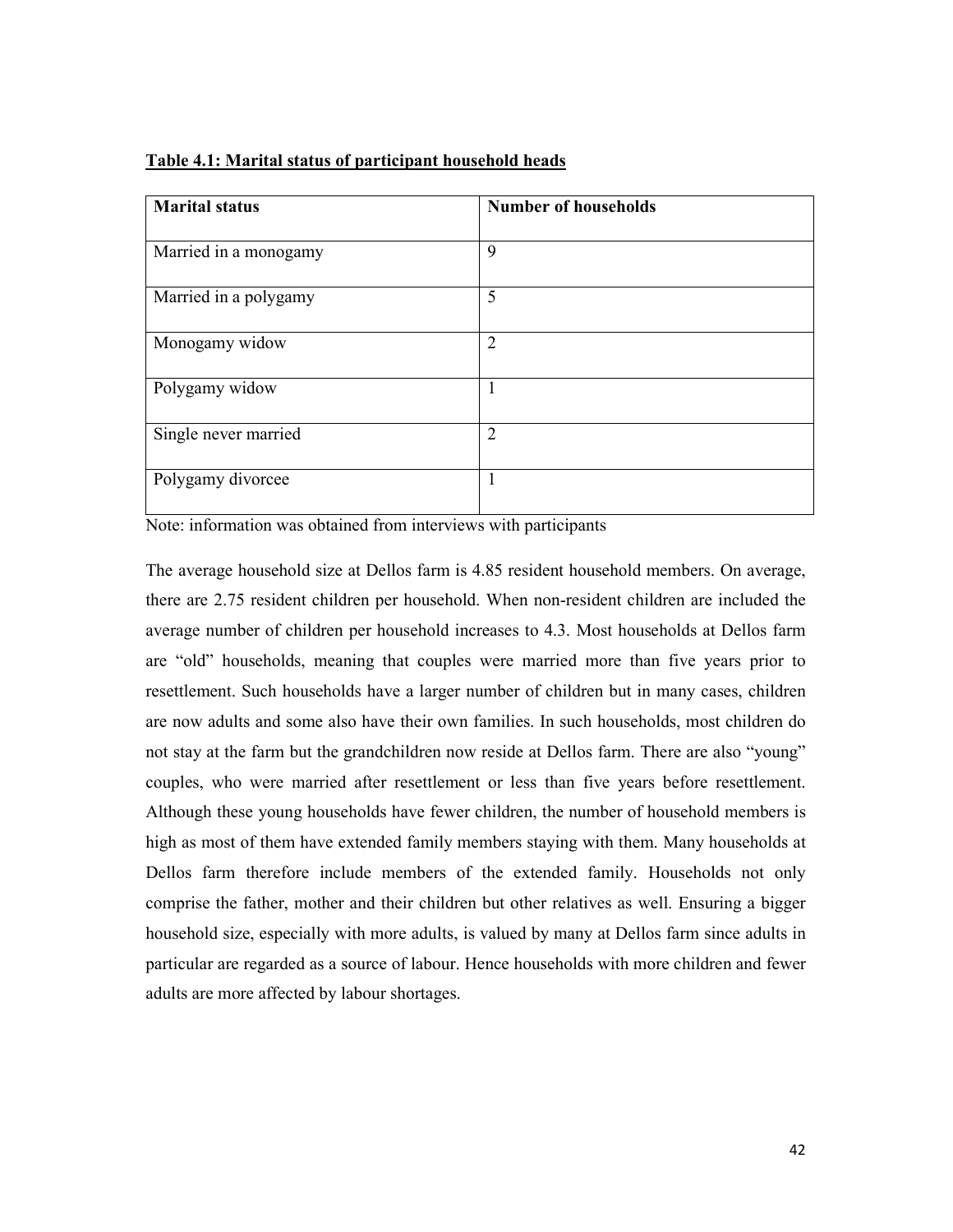### 4.4 LIVELIHOODS BEFORE RESETTLEMENT

Before their resettlement at Dellos farm, households had a variety of livelihood strategies and they varied depending on where the household used to live. Some households before resettlement were located in urban areas while others were in rural areas. Most of the household heads that lived in urban areas reported to have been employed, either in the formal or the informal sector. Nonetheless, the money they earned was never enough to sustain their families given the country's economic challenges. People who were employed in the formal sector were the most affected since they had fixed monthly salaries while prices of goods were always increasing. Like most urban households in Zimbabwe, participants reported that although they had one household member formally employed, other members of the household engaged in some income-generating activities to supplement the salary. The black market<sup>7</sup> was the main route taken by many people in order to earn a living. Mrs Chipuriro, one of the participants said that in her former residential area in Gweru, most of the people were participating in the black market. Some people saw it as an opportunity to make more money while others used it as their only means of earning a living.

Although most of the households that lived in rural areas before resettlement were regarded as peasant farmers, poor soil quality and shortage of land in communal areas prevented them from making agriculture their sole livelihood activity. Participants reported that they had to find other means to make ends meet. Remittances from relatives and other family members were used to smooth consumption and expenditure. Some participants also reported that they used to provide labour for a fee to other households that were well off economically, a practice known as maricho. Livestock ownership before resettlement was rarely reported, especially among young households. Although most households that reported owning livestock before resettlement were the ones residing in rural areas, older households that resided in urban areas before resettlement also reported owning livestock before resettlement. Their relatives in rural areas kept the livestock for them. Box 4.1 summarises these different livelihood strategies of the households before resettlement.

l,

 $^7$  With high unemployment, scarcity of basic commodities and sky rocketing inflation in Zimbabwe in the past decade, many people began to engage in foreign currency trading and reselling of basic commodities to earn a living.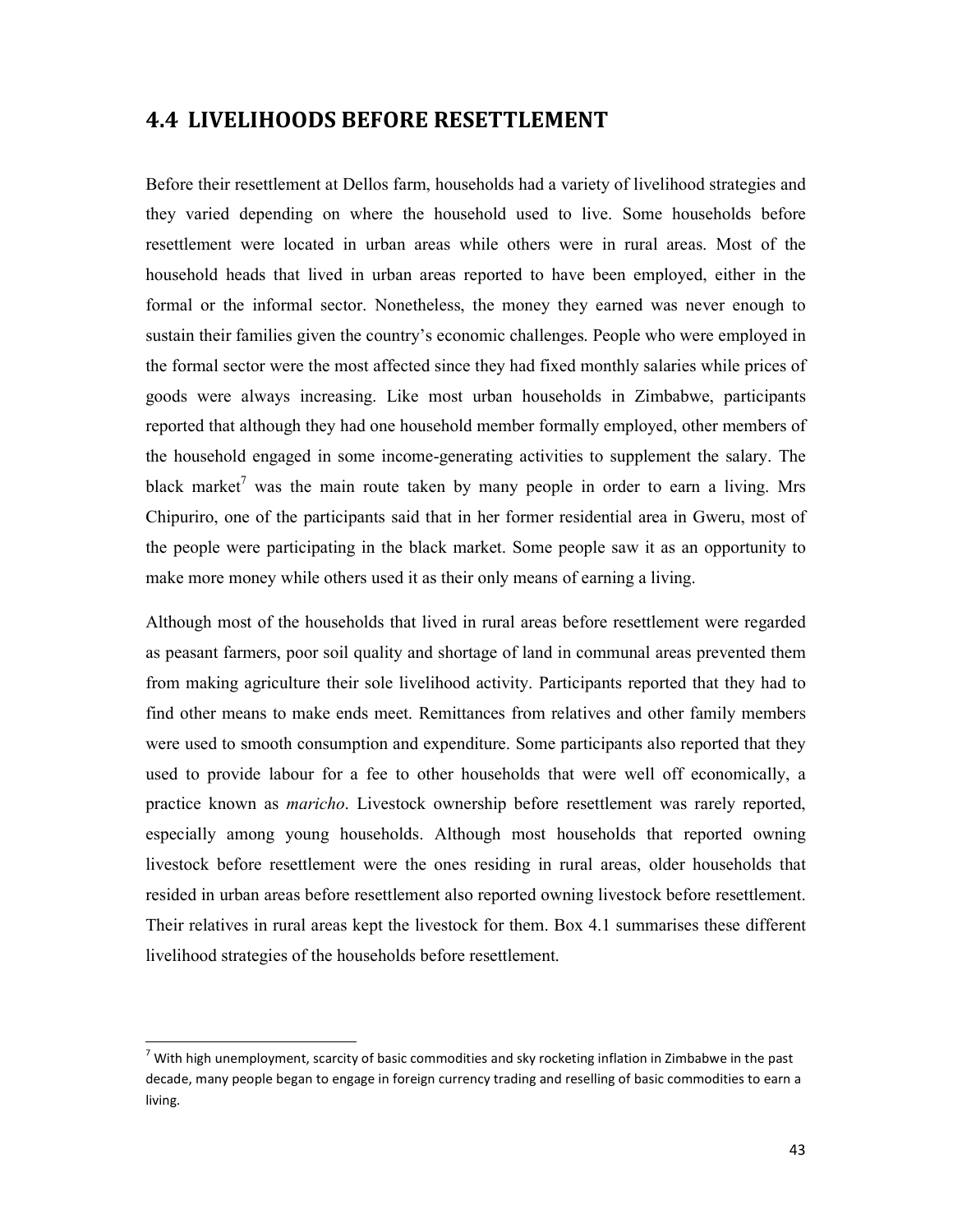### BOX 4.1 LIVELIHOOD STRATEGIES BEFORE RESETTLEMENT

#### Chitsa household

Mrs Chitsa is a widow who came from Gondwi communal areas in Gutu. She decided to resettle when her husband got sick and her husband's first wife accused her of witchcraft and of wanting their husband dead. This caused tension between her and the in-laws as they believed the allegations of witchcraft. She moved to the resettlement after the death of her husband. Mrs Chitsa's husband had a supermarket and a bottle store which were the family's source of income, and they gave the family a stable livelihood. She said that although they were living in a rural area, the family never considered farming as a means of survival. Her husband had a portion of land which he, together with his four brothers, had inherited from their father. However, he gave his portion of the land to one of his brothers who relied on subsistence farming. After her husband's death, Mrs Chitsa's in-laws refused to give her and her children any of her husband's assets, and she decided to leave the area and start a new life with her children.

#### Taruvinga household

Mr Richard Taruvinga and his wife, who have been married for 22 years, decided to move to the resettlement areas in 1999 when they heard that the government was going to embark on a fast track resettlement scheme. Before resettlement they stayed in Mushayavanhu communal areas in Gutu, where Mr Taruvinga had never had any formal employment. Mr Taruvinga does not have any secondary school education or any vocational training; as a result he could not find 'proper' employment. He used to work as a part-time security guard at Maipe Primary School, which was next to their home in the communal area. Mr Taruvinga reported that he was not paid in cash for his security guard services; rather, he was relieved from paying school fees for his children. For survival the family relied on subsistence farming and doing casual jobs, such as herding other people's cattle and providing labour to other households for a fee. Mrs Taruvinga said that life was very difficult before resettlement since they could not provide for their children. She added that it was very rare to buy clothes for her children because all the money was spent on buying food. "We never used to buy new clothes; normally we used to do maricho, and people would pay us with their old clothes", said Mrs Taruvinga. As a result they spent more time doing *maricho* than working their own land. Mr Taruvinga reported that they never had a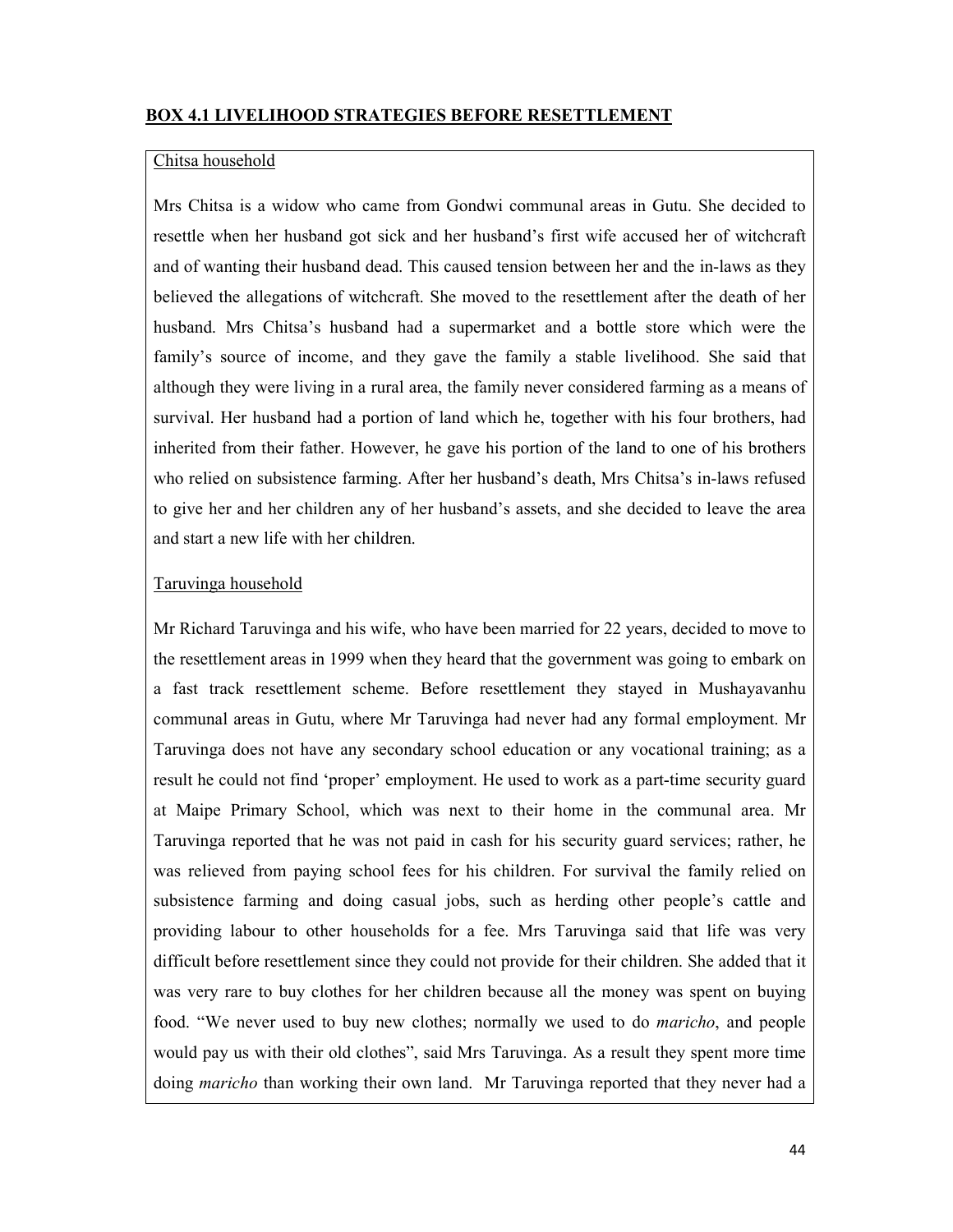good harvest due to low rainfall, and also that the area of land they had was too limited to produce enough food for the family. Upon hearing the news of resettlement, the family thought that it was their only way to have access to a bigger portion of land and improve their social and economic status.

### Chipuriro household

Mr and Mrs Chipuriro have six children. Before they came to Dellos farm, the family used to stay in Gweru where Mr Chipuriro was working as a Military Police Officer. The household livelihood depended on Mr Chipuriro's salary. Although the salary could provide for basic necessities, the household budget was strained after the two older children went to the university and most of the salary was used to pay for the children's university fees. Mrs Chipuriro said that after her two children enrolled at the university, she started selling popcorn and cool drinks at a nearby secondary school to cover the household expenses. She said her husband's monthly income was no longer enough as the prices of basic commodities were always rising yet salaries were stagnant. She later expanded her popcorn and cool drinks business and opened a spaza shop. However, she said that it was very stressful as she had to run around to secure stocks. Mrs Chipuriro said she later closed the spaza shop because it was no longer profitable due to the price controls imposed by the government. Since they did not have the supplementary income any more, they decided that Mrs Chipuriro and the children should go and stay in their rural home in Mapako in Zaka. Upon retirement in 2009, Mr Chipuriro joined his family in Mapako. Mr Chipuriro said that after staying at home for about half a year, he heard from his cousin, who relocated to a farm next to Dellos, that someone was selling his land in Dellos. "We saw the land and realised that it was bigger than what we had in Mapako, and we decided to buy it", said Mr Chipuriro. They said that since their livelihood was going to depend on agriculture, they thought it would be better if they got access to a bigger portion of land. Mr and Mrs Chipuriro bought the land and relocated to Dellos farm in 2010.

### Mafuta household

Mrs Mafuta is a widow and has one child, a girl who is ten years old. Her husband passed away in February 2010 when she was seven months pregnant. Unfortunately, her second child died two weeks after birth. Currently, her daughter and her brother and his wife are staying with her at the farm. After her husband's death, Mrs Mafuta took in her brother and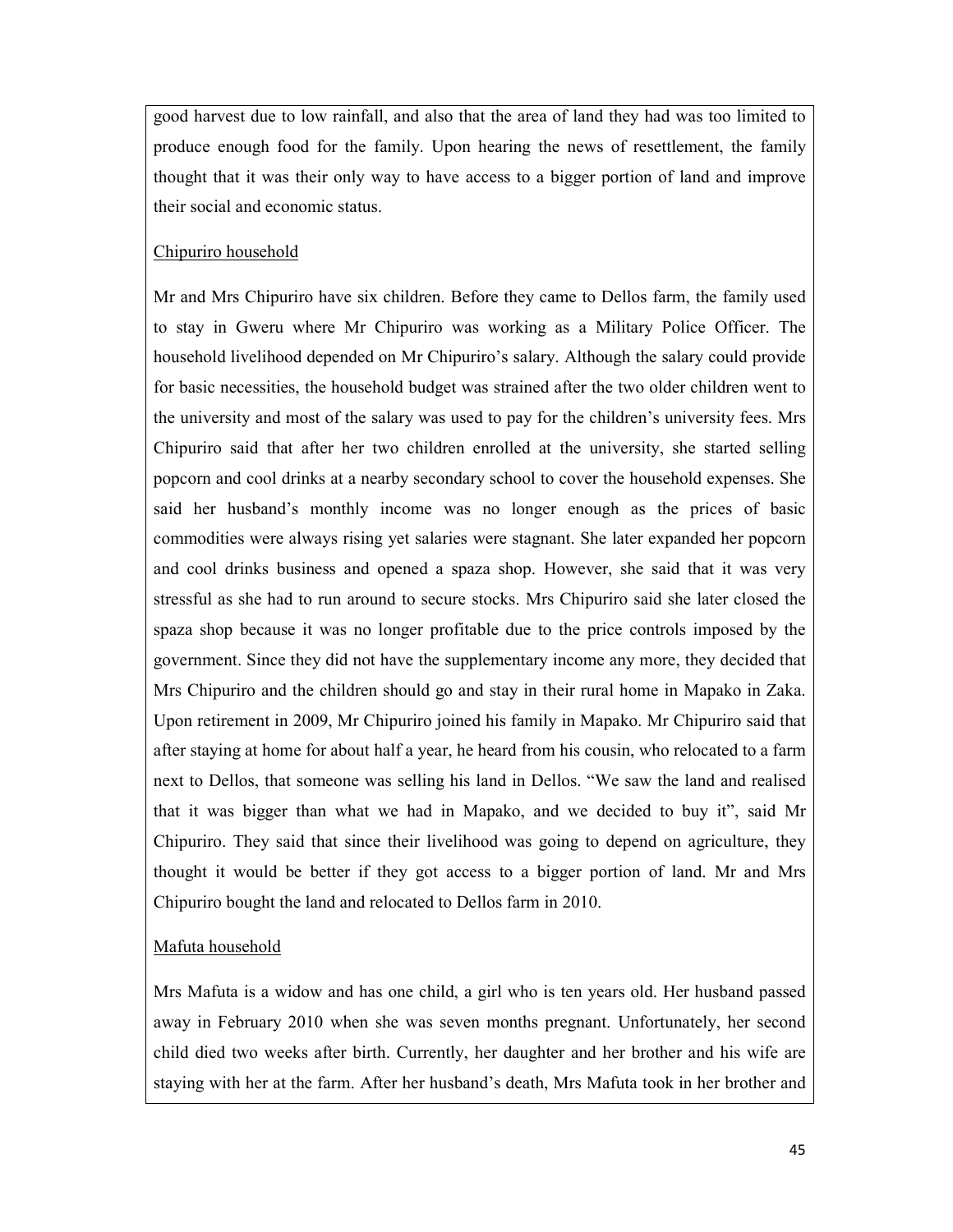his wife after her brother lost his job as a cleaner and could no longer afford to pay for his accommodation in Masvingo. Mrs Mafuta said that her brother and his family are only staying with her until he (the brother) gets a job enabling him to provide for his family. Before resettlement, Mrs Mafuta and her husband were staying in the Muwani communal areas in Chirumhanzu. When they got married, Mrs Mafuta and her husband stayed with her in-laws, and three months later they were given their own house so that they could start providing for themselves. This is part of the Shona culture when the in-laws give their daughter in-law "permission to start her own family", known as kupiwaimba or kubikiswa. She said that both she and her husband had never been formally employed and to provide for themselves they had to rely on maricho. Mrs Mafuta said that although they relied on maricho, they never over-worked themselves as other people who rely on *maricho* do since their family was very small. She also said that her husband used to herd cattle for a local business man in Muwani which gave them extra cash. Mrs Mafuta and her husband decided to resettle on Dellos farm in order to have their own piece of land instead of relying on the small portion they were given by Mr Mafuta's father.

## 4.5 LIVELIHOOD ACTIVITIES ON THE FARM

Households at Dellos farm engage in a number of livelihood activities, including crop production, livestock rearing and other activities they pursue to earn an income. Although there is division of labour in pursuit of some of these livelihood strategies, farming and livestock herding is done by both men and women at the farm. They both engage in all farming activities from ploughing to harvesting both on the plots and in the gardens. However, groundnut production is mainly done by women and children. Also, any household member can herd the cattle and other livestock the household may have. It is mainly activities such as beer brewing, selling vegetables and making mats that are specifically done by women only, while brick making is mainly done by men.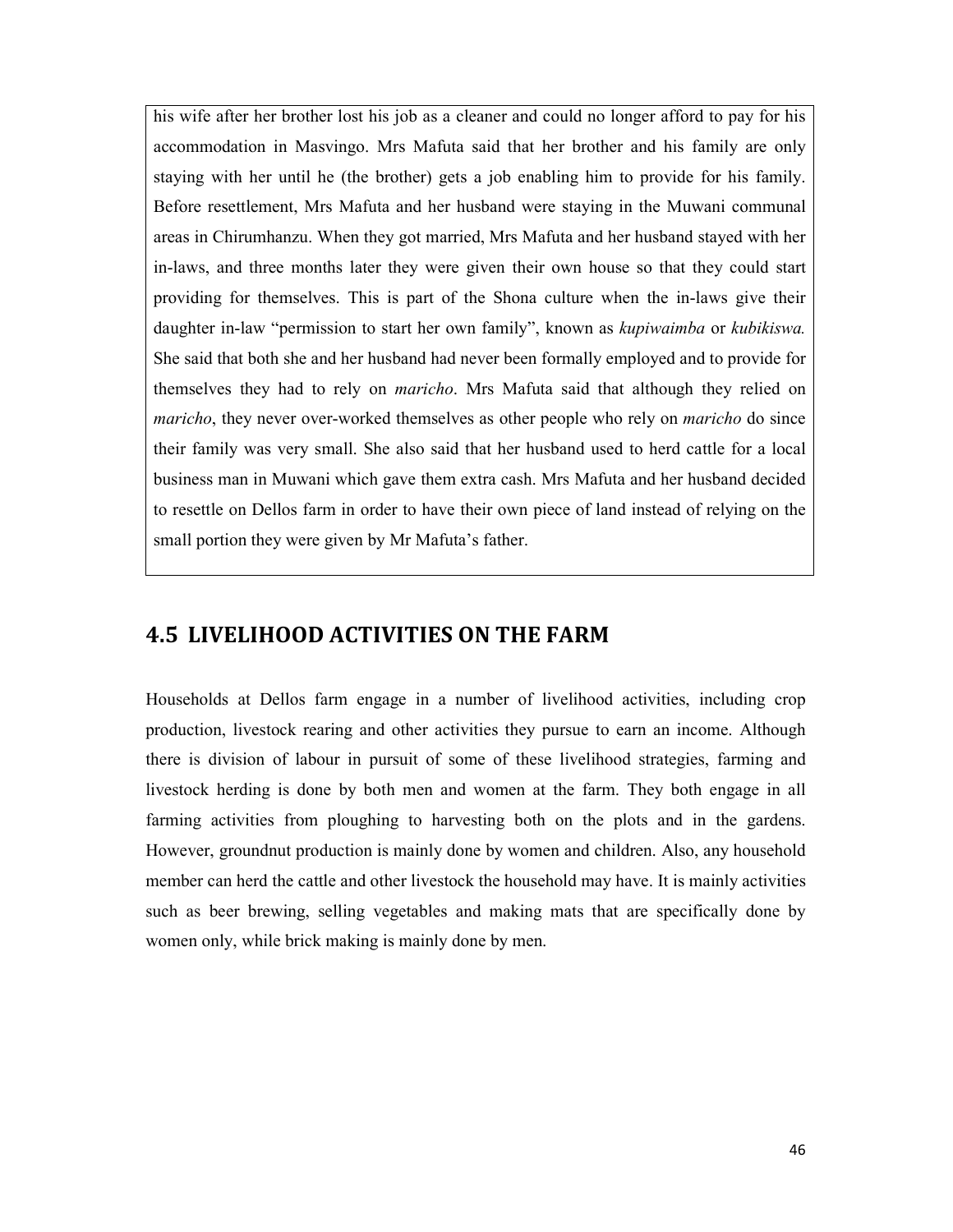### 4.5.1 CROP PRODUCTION

l,

The resettlement plan at Dellos farm is based on arable agriculture; consequently most households depend mostly on crop production for their livelihood. Rain–fed crop production is the main livelihood activity for households on the farm, and they grow different types of crops. Since maize is the staple food for Zimbabwe, all households at Dellos farm grow maize every season for both consumption and sale. There are however some crops, such as sorghum and millet, that are regarded as cash crops and households produce them mainly for the market. Although these crops are intended for the market, households do not sell them to the Grain Marketing Board (GMB). Households at Dellos farm sell their crops at the local markets since their production is very low. Although many people "plan" for commercial production before the rainy season, they find it difficult to execute their plans due to limited resources and low amounts of rainfall. As a result, they have little left to sell after their own consumption.

Households also grow groundnuts for both household consumption and the market. In most households at Dellos farm, income raised from selling maize, sorghum and millet is regarded as "family income" and the household head is responsible for allocating the money. The family income is used to cover household expenses such as groceries, school fees and farming inputs. In contrast, income raised from selling groundnuts is for the mother to allocate. As a result, women at Dellos farm put as much time and effort as possible into groundnut production so that they can have more income at their disposal. Women normally use their money to buy kitchen utensils and sometimes clothes for their families. Most women also indicated that they want to have money so that they could join *mukando* or society or round.<sup>8</sup> These are saving clubs, where a group of women contribute a certain amount of money on a monthly basis, which is then given to members rotationally at the end of each month. However, since the income from groundnut production is not demarcated as "family income", women are given less time to work on their groundnuts field. Much of their work time is spent on the production of crops for "family income", and in most cases, women have to spend their "spare" time in groundnut production.

 $^8$  People at Dellos farm have three different terms they use to refer to informal savings club; they can refer to them as mukando, society or round.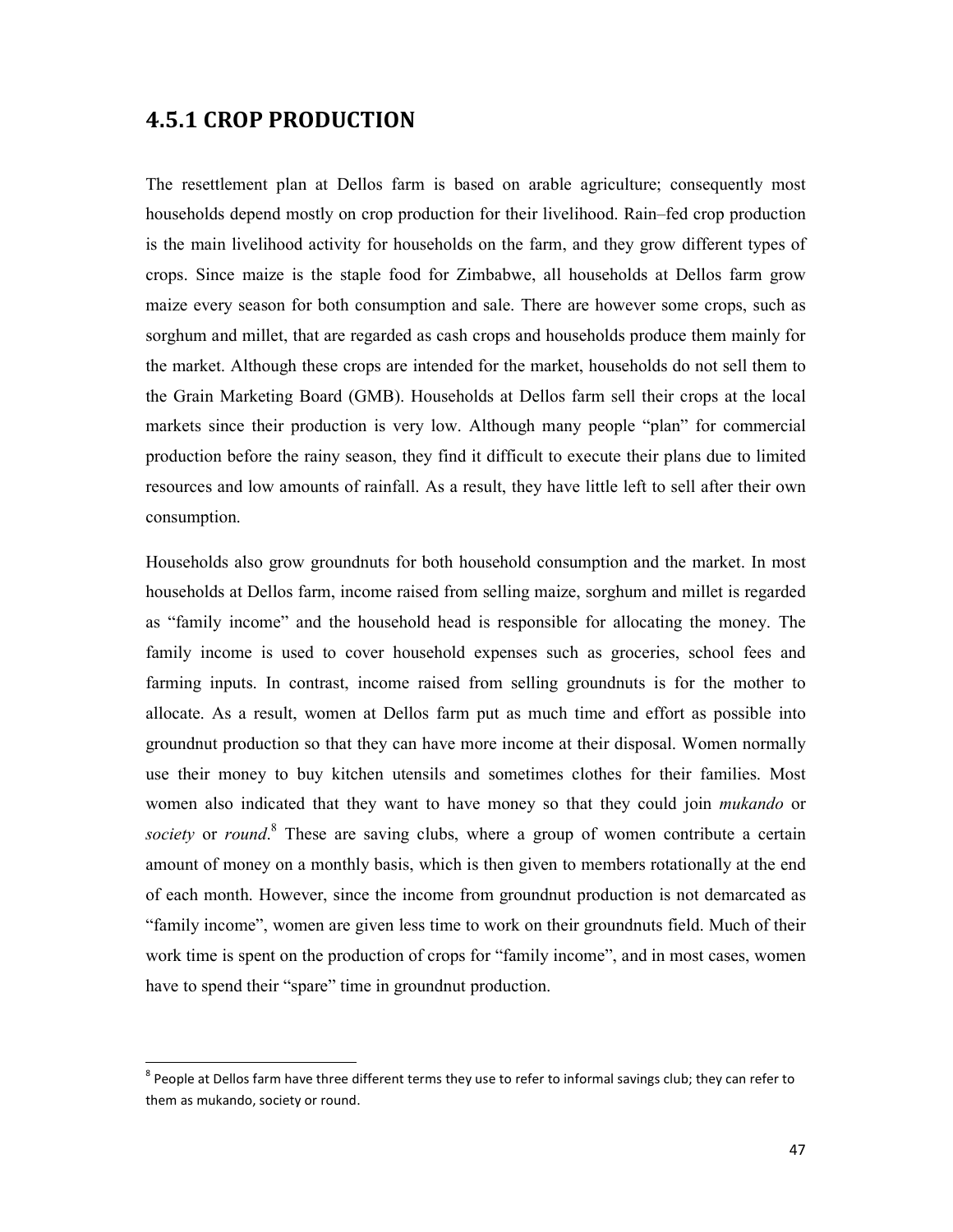Given the limited output from farm production, and the income this generates, household heads have to be very disciplined and responsible not to "waste" their agricultural produce. According to Mrs Chitsa, one of the participants, "a responsible household head will not waste the family's produce … and sell only when necessary. It is much easier to keep stocks of grain than to keep stocks of money because you can misuse it (the money)". She added that some people are tempted to sell a lot of grain at once with the hope that they will keep the money and use it when necessary. However, she said that this is problematic as they will end up buying impulsively when traders come to the area and spend the money on unnecessary items. As a result they will have to sell more grain when a real need arises, and they end up with nothing to see them through to the next season.

Households also have gardens, where they grow vegetables which are irrigated using the bucket system. Of the participant households in this study, 65% indicated that they generate most of their household *income* from these gardens. Unlike the sale of crops, the sale from vegetables does not come in a lump sum, but participants indicated that it has a greater significance on their day to day expenses. For example, one participant (Mr Hungwe) said that when drawing up a family budget, he does not include school stationery for his children because during the weekend, the children can earn the income for this by selling tomatoes. Participants indicated that for as long as they take good care of their vegetable gardens, they can sell the vegetables and generate income they need for other household expenses. They take advantage of staying along the Harare–Beit-bridge highway where they can easily sell their vegetables and other produce to passers-by who travel along the road. Mrs Hungwe said that vegetables and other farm produce are expensive in urban areas and most people prefer to buy these in rural areas where they are cheaper. As such they sell most of their vegetables to urban dwellers who travel along the highway on a daily basis. The money acquired from vegetable sales is also considered to be family income since it is used for covering household expenses. However, women have more control over this money as they are the ones who sell the vegetables.

Overall, participants in the study identified that they are now able to generate more income compared to when they lived in communal areas. As one participant said, "I don't think I will be able to survive in communal areas anymore because I am now used to making money from selling these vegetables. Back then (in communal areas) I used to get money once a month when my husband came from Harare, but now I can just sell whatever I have from the garden and get some money". Mrs Chipuriro, a participant who previously lived in an urban area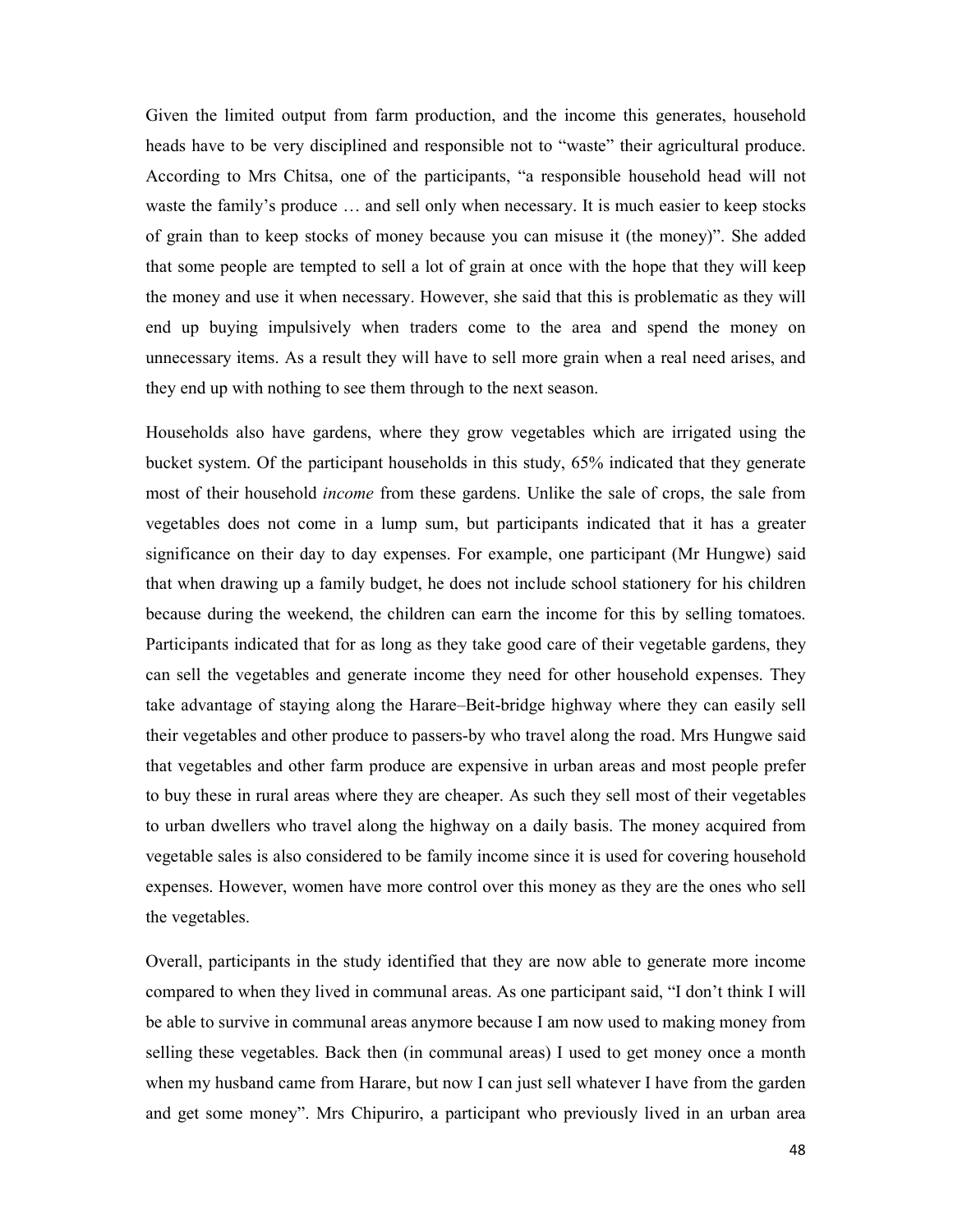highlighted that unlike in the urban area where most of the income they acquired was used to pay for rentals and buying food, now they use their money to accumulate more assets. She said that although they earn less from their agricultural production than they used to get, they feel it has great value since they are able to accumulate more assets than before. She said, "What is the point of getting \$400 per month when you spent all of it on rentals and buying food than getting \$200 per month and buy a goat or an ox-drown plough? Here we do not pay any rent and we produce most of our food, so the money we make is for 'development'".

## 4.5.2 LIVESTOCK REARING

Households at Dellos farm also keep livestock as another livelihood strategy. Households keep different types of livestock which they use for different purposes. Cattle provide many benefits, and are given great value by the people at Dellos farm compared to other livestock such as donkeys, goats, sheep and chickens. Of the households participating in this study, 80% reported to own cattle and the number of cattle per household ranges from 2 to 13. Older households seem to have more cattle than young households. A possible explanation is that unlike young households that did not own any cattle before resettlement, older households had owned cattle. They then relocated with their cattle to the resettlement areas where some of them are accumulating more.

Cattle are very expensive and selling a cow can fetch a lot of money in the event of the household's unexpected need for cash. However, participants indicated that selling cattle would always be the last resort, as cattle are an important investment asset for the household. Instead of selling their cattle they would rather borrow the money, or sell small livestock such as goats, sheep and chicken. It is only when the circumstances make it unavoidable that people sell cattle at Dellos farm. One participant mentioned that he sold one cow in 2010 to pay for his wife's medical bill and was still struggling to replace the cow.

People at Dellos farm normally acquire cattle to use as draught power and because of their other benefits such as manure and milk. They associate cattle ownership with economic status; anyone who owns more than four cattle is considered to be "better off" by those with none or less. Mr Mhizha, one of the participants said, "You will always feel a lesser man among other men if you do not have cattle, especially if you are among those with *chipani*"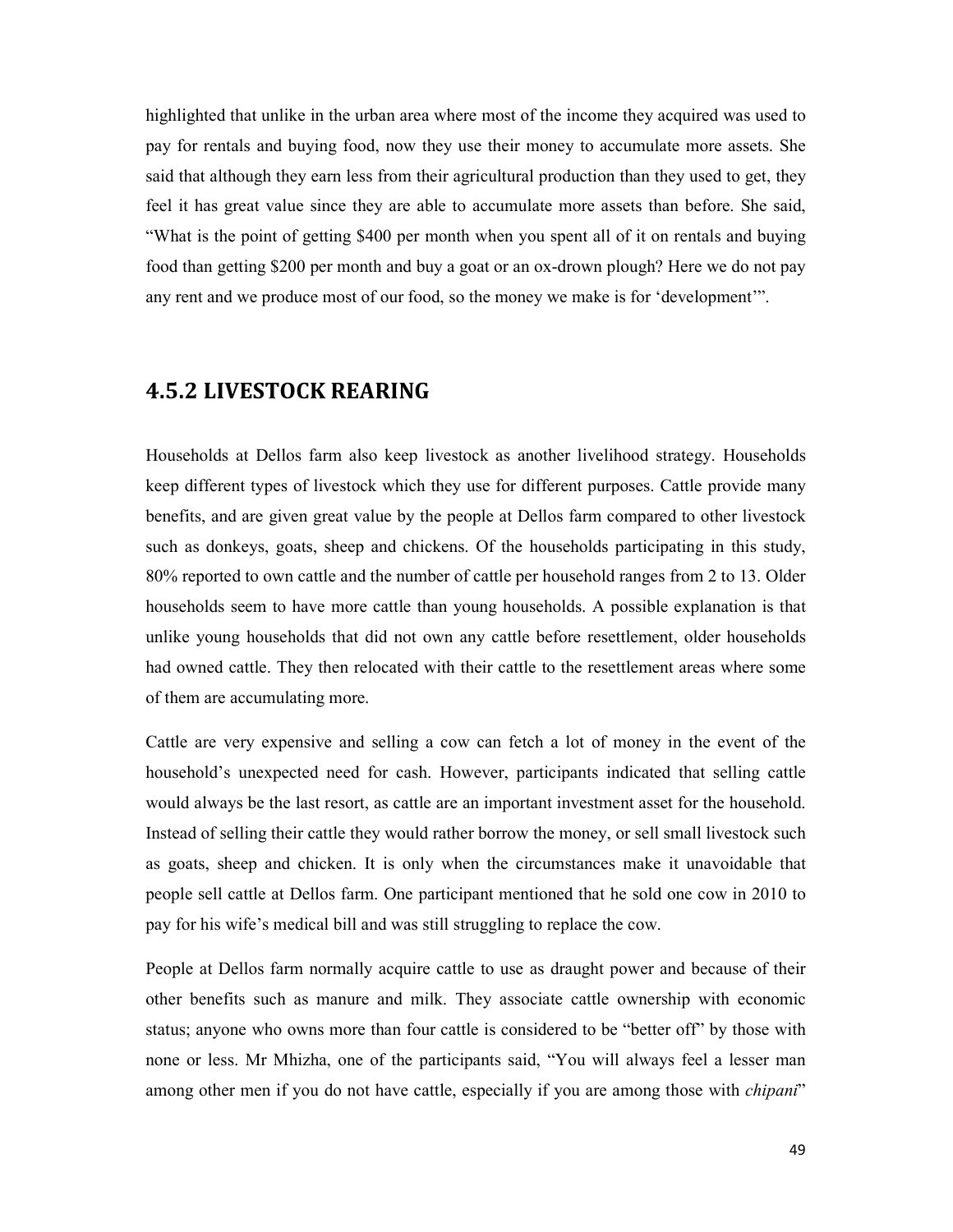(four or more cattle that can be used as draught power). Households with chipani indicated that they can also make money by leasing out their cattle to those who do not have.

Smaller livestock are used for consumption smoothing and other expenses in many households at Dellos farm. In the event that a household's food stocks are running low, the household head may decide to sell a goat and buy a 50kg bag of maize. Mrs Mhizha said that she always kept a goat or two to sell in the event that the family experiences an urgent need for cash. In some instances, the income from the sale of small livestock is used to hire labour. A household head may realise that the household needs extra labour, and would ask someone to assist and pay them with a goat, chicken or sheep, depending on the time spent and type of job done.

Table 4.2 shows the type and percentages of livestock owned by participant households at Dellos farm. Although al participant households reported to own chickens, it is one type of livestock that is less valued at Dellos farm. In the words of one participant: "even a newly born child can own a chicken, how then can a grown-up man include chicken when calculating the wealth he accumulated in the resettlement area?" Regardless of the low value placed on chickens, they still play vital role in the livelihood activities and consumption smoothing of people at Dellos.

| <b>Animal type</b> | % owning |
|--------------------|----------|
|                    |          |
| Cattle             | 70       |
|                    |          |
| Goats              | 55       |
|                    |          |
| Chickens           | 100      |
|                    |          |
| Donkeys            | 20       |
|                    |          |
| Sheep              | 10       |
|                    |          |

Table 4.2: Percentage of livestock ownership of participant households at Dellos farm

Note: Information was obtained from interviews with participants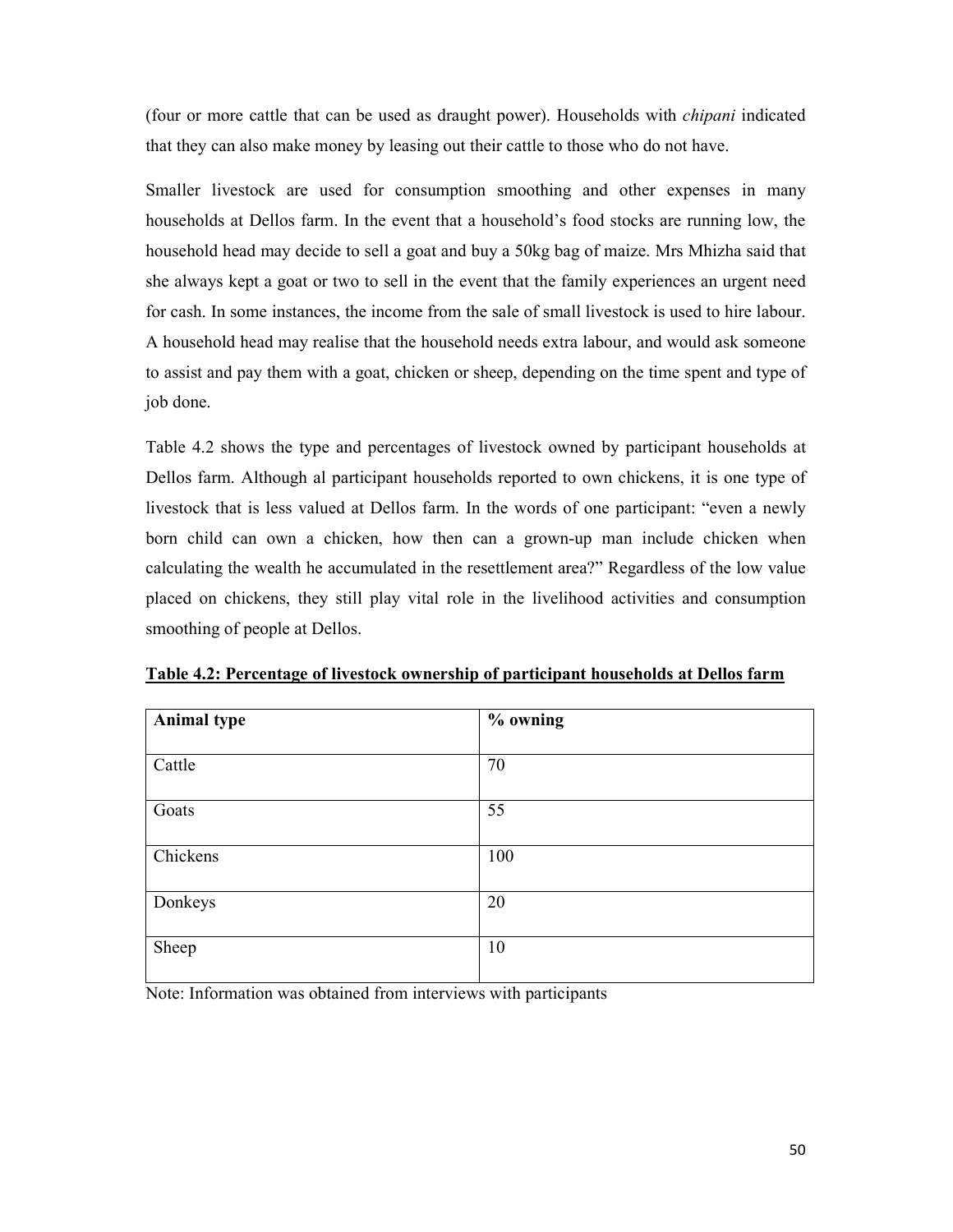### 4.5.3 OTHER ACTIVITIES

Beer brewing is another income-generating activity especially for women at Dellos farm. Households grow sorghum or millet to make beer which they sell to local people. Other households however do not grow the grain on their own; rather, they buy from neighbours who grow sorghum but do not brew the beer. By so doing, growing sorghum or millet becomes an income-generating activity on its own. Some women indicated that they generate income by selling mats and brooms they make from reeds, while others generate income from making and selling clay pots. Women also indicated that during the rainy season, they collect mushrooms and sell these to passers-by on the highway. Regardless of having other incomegenerating activities, most of the women participate in *mukando* (society). They regard this savings club as one source of income that is reliable although they get it at certain intervals. They know that for as long as they pay their monthly premium, they are guaranteed their share when it is their turn to be given the money.

Men at Dellos farm also reported making extra cash from other activities too. While some men make bricks and sell firewood to earn extra cash, others engage in the informal economy through black market trading. They buy motor fuel, especially diesel from cross-border truck drivers, and resell it to the local taxi and bus operators. They indicated that during the fuel crisis in Zimbabwe, they made lots of money because the fuel was in high demand and they could charge very high prices. Remittances from migrant labourers were reported to be another source of income for households and especially for older households with children working in urban areas and elsewhere.

## 4.6 SOCIAL NETWORKS AMONG HOUSEHOLDS AT DELLOS FARM

Unlike other resettlement areas where beneficiaries were complete strangers to each other (Barr, 2004), many households at Dellos farm reported some familiarity with some of their new neighbours prior to resettlement, since most of them came from the same district. However, although there was some familiarity among the settlers, none of the participants reported that they had interacted socially before resettlement as they had come from different villages. As a result they had to establish new social relationships when they moved to Dellos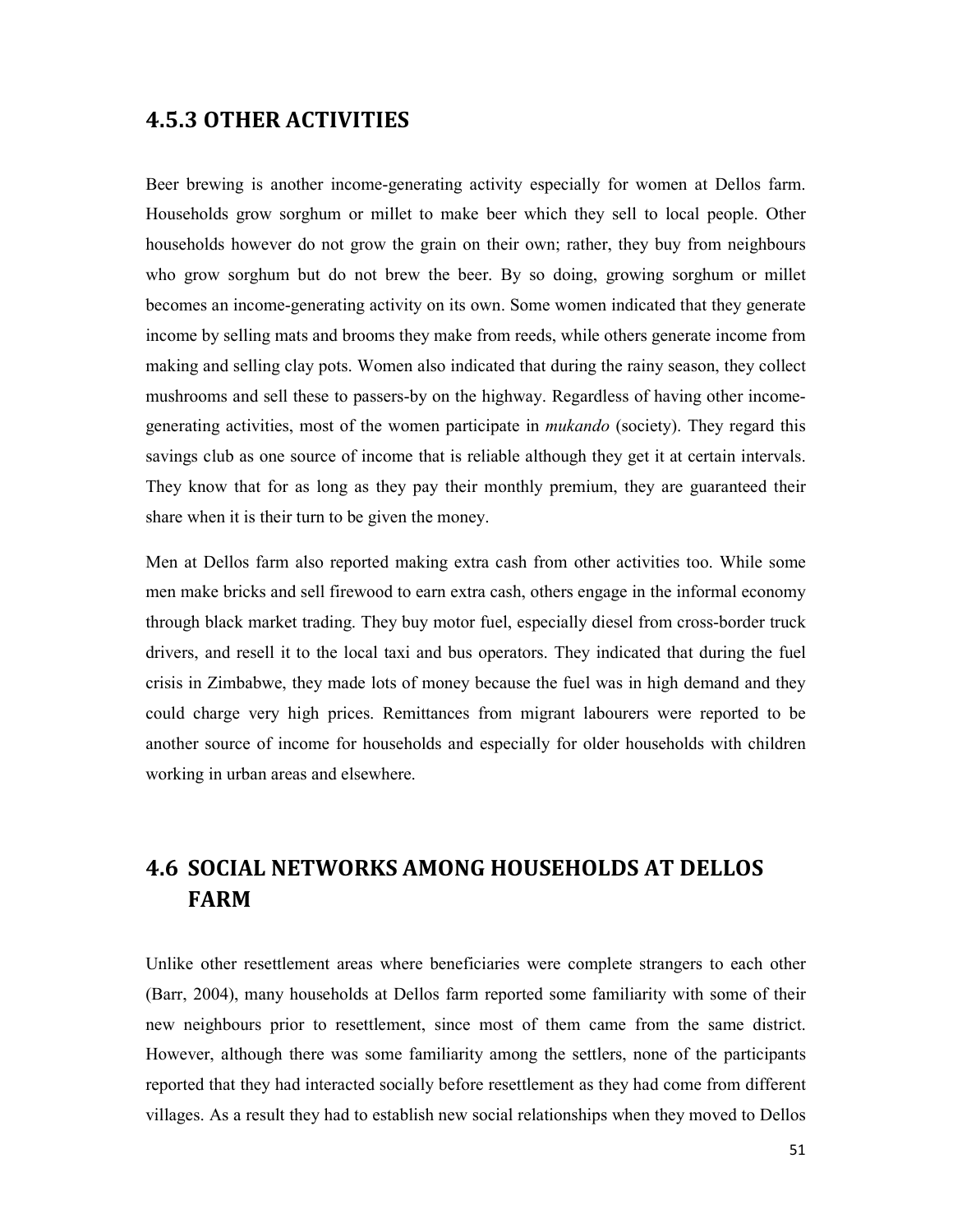farm. Two participant households who were among the first people to settle on Dellos farm said that in the early days, it was difficult to trust anyone especially those from a different district. They both admitted that there was some kind of animosity between settlers originally from Gutu and those from Chirumhanzu.

Settlers from Chirumhanzu felt that the government gave first preference to people from Gutu to acquire land, resulting in more people from Gutu getting land than people from Chirumhanzu. In general, the modal percentage of households at Dellos farm is originally from the Gutu district: 55% of the participating households are originally from Gutu; 20% come from Chirumhanzu and 25% from elsewhere. Households that originated from neither Gutu nor Chirumhanzu first came to Dellos farm to work as labourers for some households on the farm, or they bought the land from people who relocated elsewhere. In the early days of resettlement, people from each district socialised amongst themselves. However, as more people came to the farm, the animosity lessened and people began to associate with others regardless of their place of origin.

Households at Dellos farm have a number of social activities they engage in, and these serve different purposes at both household and community levels. A key social activity is *dare*, a social gathering held every fortnight, where all households at the farm gather and discuss issues that affect their community. Dare is a compulsory meeting, and every household on the farm is required to have at least one adult representative at each meeting. Participants indicated that *dare* is a very important gathering as it allows the community to make major collective decisions concerning the development of their community. The establishment of Badza Primary School, for instance, was initiated and implemented through these meetings.

There are also religious gatherings where members of a particular denomination congregate and share religious teachings. Membership in these groups is not compulsory, and individuals can choose any denomination they want to be part of. In these religious groups, people then form social work groups where they assist each other with farm work. These groups are commonly known as *mushandira*.

 A certain number of households come together to form a group where they rotate working on each other's plot. Member households allocate days when they assist each other with farm work, and the member to be assisted will tell the other group members the type of work they need to be assisted with. Whether they need garden fencing, weeding or planting, members will spend a specified number of hours working on that member's field. Time they spend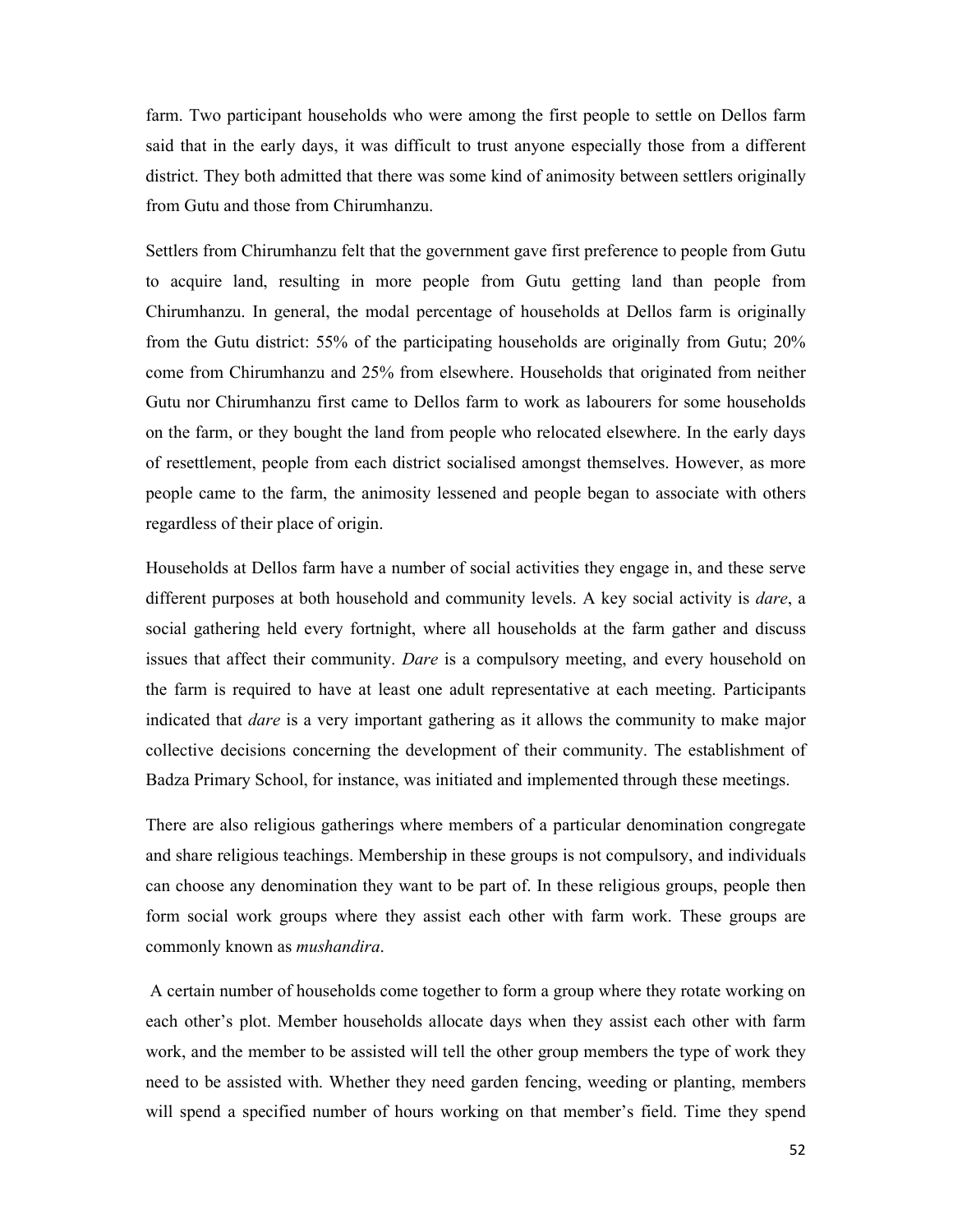working varies among the work groups. Households also form herding groups where member households take turns in herding the livestock of group members, a practice which is known as dzoro.

Households in a herding group put their livestock together and each household will spend one week looking after the livestock of all members. For example, if there are four households in a herding group, each household will spend only one week in a month herding. After one week, it will be another household's duty to herd the livestock. Through this division of labour, other member households are able to engage in other farm work when they are not on duty to herd. It is mainly through *mushandira* and *dzoro* that women initiate their *societies*.

Women from the same *mushandira* or *dzoro* can come together and start a savings club. Not only do these women benefit economically from their *societies*, but they also use this club as a platform for socialisation, holding their social meetings every Thursday afternoon to share social and religious ideas.

Church membership is not a prerequisite for joining such social work groups, and there are households that do not belong to any denomination but participate in different work and herding groups. Participants pointed out that these groups are formed mainly on the basis of trust and trustworthiness. Selection of which group to join, or which household to accept into a group, is very important since members should accept a household that is committed and hard working. One participant said, "If you need progress on your plot, you need to join a group of hard working people, teaming up with people with "glass hands" will not do you any good".

 Also after joining the group people should continue to work hard as they may be expelled from the group. However, the expulsion from a group is not done directly. One study participant indicated that if group members want to exclude a member household they may begin by showing less interest in working when it is that particular household's turn. For example, they give excuses that they will not be available to work on the day they are supposed to, and some may send young children who may not be able to do the work required. As a result, group members know that it is in their best interest to continue working hard if they want to remain part of the group. Households that are participating in these groups reported a reduction of work load and increased levels of production since the time they joined the groups. Box 4.2 presents reports of how these groups impacted on the life most of the participants.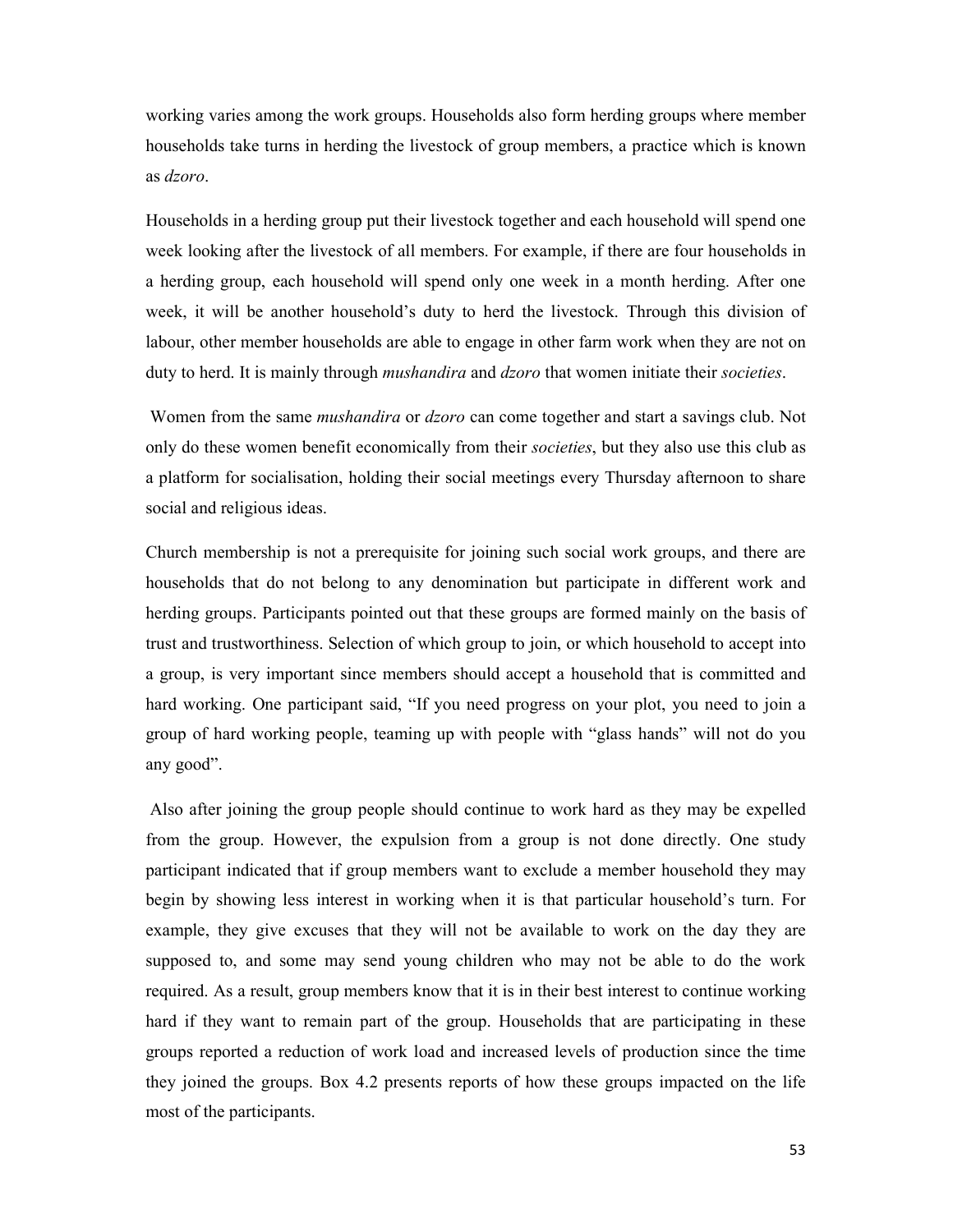#### Box 4.2: Reports on work groups and their effects on household's livelihood

#### Chitsa Family

Mrs Chitsa is a widow with eight children, but currently only two of her younger children and four grandchildren stay with her at the farm. Mrs Chitsa said that the early days of resettlement were very difficult for her because she did not have any resources required to cope with the amount of work in resettlement. Her children used to send her some money to pay labourers to work on her plot since she was the only adult in the household and could not do all the work by herself. Moreover, she said that she took her two cattle and gave them to her brother to look after since she could not herd them. Mrs Chitsa then joined both a cattle herding group and a work group which she said have allowed her to accomplish more work than before. Now she can keep her cattle and enjoy the benefits of owning cattle that she could not enjoy before. One of her cows has just had a calf and produces enough milk for the family to consume and sell. Since she is now in a work group, Mrs Chitsa can cultivate her entire one-hectare garden with the assistance of her group members. She said that since she joined the groups in 2006, she has managed to save most of the money her children send her, and bought two cattle which she could not have done if she was still paying labourers. She also reported an increase in her production as she now had a surplus which she could sell.

### Tarwirei family

Mrs Tarwirei is a second wife of Mr Tinaye Tarwirei and currently stays at Dellos farm with her two grandchildren, and her nephew's wife and child. Mr and Mrs Tarwirei do not have children together but they both have children from other relationships. Mrs Tarwirei said that it was her idea to move to the resettlement area as she wanted her own home where her children could visit without her in-laws' interference. Although her husband is regarded as the household head, he is always away from home and she assumed the role of the household head. Mr Tarwirei stays in Masvingo where he works as a security guard, and sometimes visits his first wife in their communal home. Mrs Tarwirei joined the work group only because she does not own cattle. She is very grateful that she joined a group of hard working and committed people. Since she joined the work group she has managed to increase the portion of land she cultivates and has increased her production levels. Between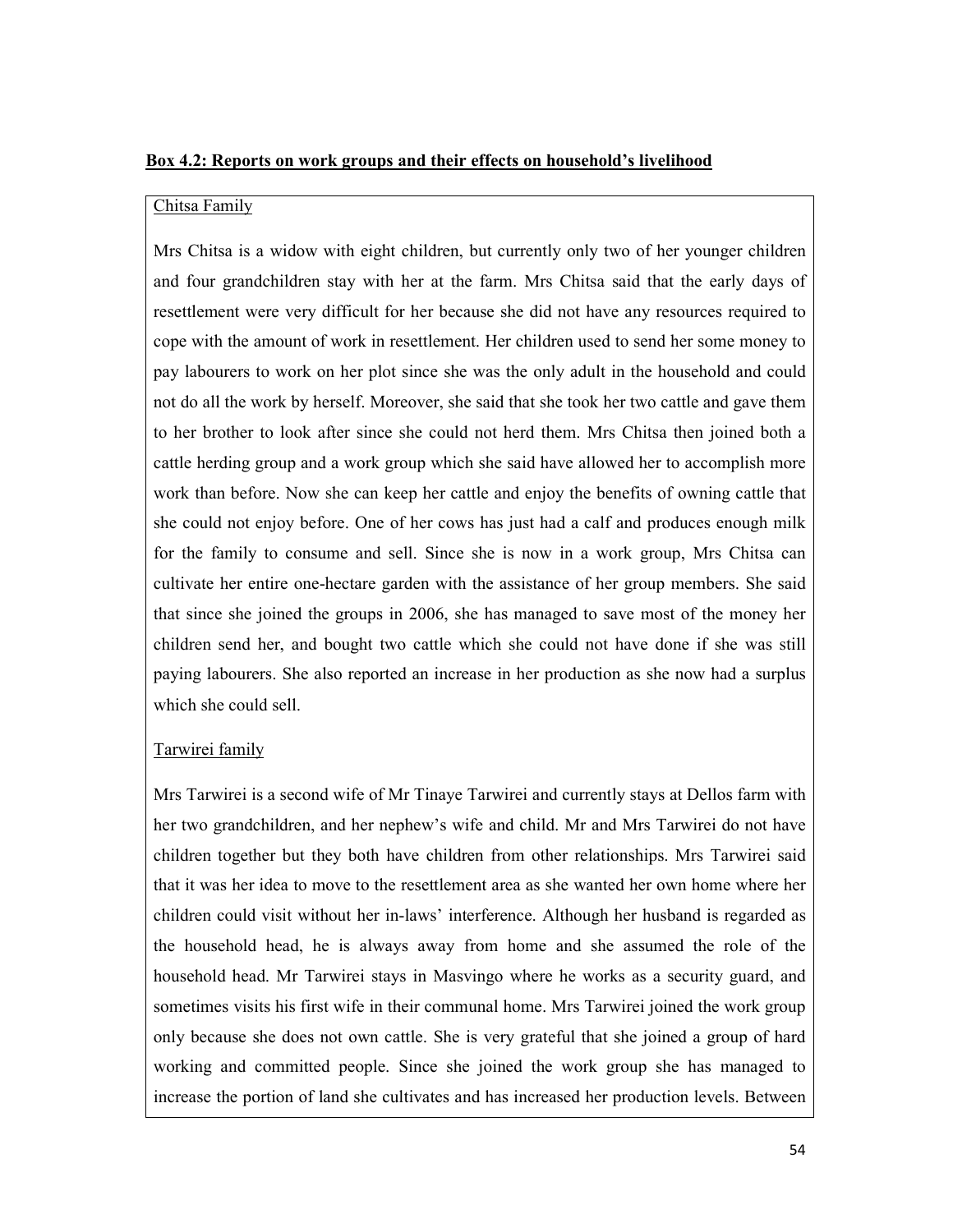2008 and 2010 Mrs Tarwirei raised money from selling sorghum and vegetables to buy building material and she built a four roomed house. She is now working towards buying furniture for her house. Mrs Tarwirei is very pleased with her achievements since she moved to Dellos farm. She said that since she built the house, her husband respects her far more, and no longer makes any major decisions without consulting her. She said, "I have achieved something not even my own husband has ever achieved, he never owned a big house as the one I built; now 'he owns' one and it's all thanks to my hard work". Before she joined the work group, Mrs Tarwirei said she never thought she would clear more land other than her garden and the residential stand. Currently she has managed to clear all the hectares allocated to her husband for arable agriculture through the assistance of her group members.

#### Hungwe family

Mr and Mrs Hungwe have five children but currently only two of their children and a helper are living with them at Dellos farm. Two of their children are married and live with their families in Harare while the other one is not yet married and is living in Mutare, where he is working in the National Defence Forces. Both Mr and Mrs Hungwe acknowledge that their children try their best to send them some money for household expenses, but given the economic challenges that most people are experiencing, they sometimes fail to send money home. The Hungwe household joined the work and herding groups which they say has greatly relieved their work load and taken the pressure off their shoulders. Mr Hungwe said "Before we joined these groups life here was not pleasing at all, no wonder some people opted out and sold their land, it was unbearable". He said that it was very rare for him to have any time to relax, "if I am not working in the garden, I am in the field and if not that, I am herding my cattle which in most cases I will have to herd next to my plot so that I will look after the cattle at the same time working in the field" said Mr Hungwe. However, this changed after they joined the work groups. Mrs Hungwe said that now they can afford to skip a day or two without working in the field or garden since one day of group work will cover a week's work of their own. As such they have managed to expand the portion of land they cultivate. Their production levels have increased and they can now provide their children in urban areas with mealie-meal. Mr Hungwe was also very happy by the fact that since joining the herding group he does not have to herd the cattle every day. Mrs Hungwe also joined a society which she says is a very good way of saving: "It is difficult to save money on your own but if you join the *society* you will be obliged to save". Mr Hungwe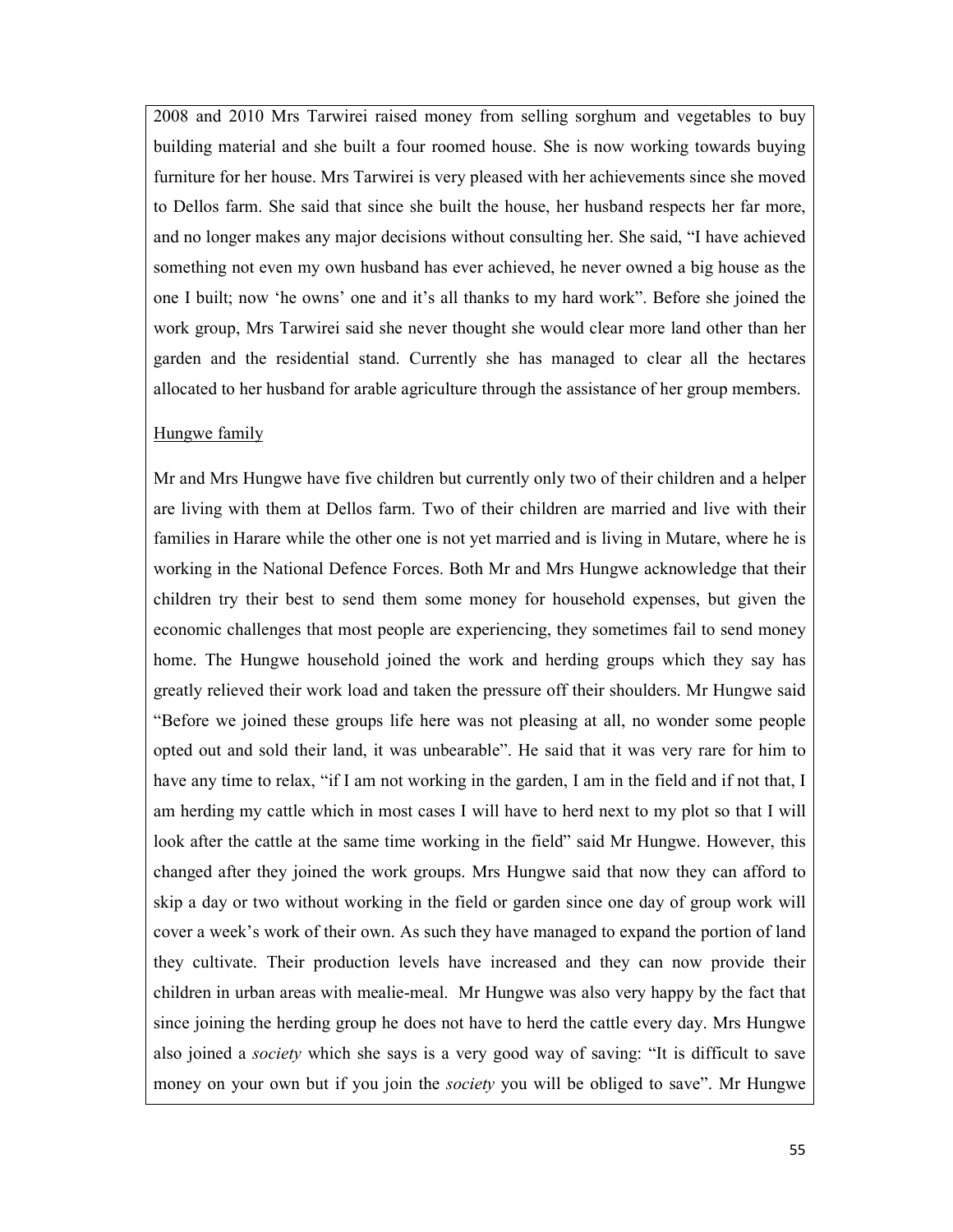also appreciated the significance of the society in their household as he said that they normally use the money to pay for school fees for their children.

However, regardless of the benefits reported by many, not all households at Dellos farm participate in these groups. Reasons cited for less commitment vary from household to household. Box 4.3 presents some of these reasons.

#### Box 4.3: Reasons for less commitment to social and work groups

#### Machimbi family

Mr and Mrs Machimbi live in a household on Dellos farm with their five year old son and Mrs Machimbi's younger sister. Their second son died in 2010 when he was only six months old. Mr Machimbi is originally from Zaka while his wife is originally from Buhera. They first came to Dellos in 2004 when they were working as helpers at one household at Dellos farm. They got married a year later and then received their own piece of land. Since they came to the farm as helpers/ labourers, they did not and still do not have the resources to build a new home. Both Mr and Mrs Machimbi said that they are socially and economically struggling on the farm. They have no resources necessary for them to function in the resettlement, and they also feel that they are looked down upon by their neighbours. They were both diagnosed with TB and their health is deteriorating. Mrs Machimbi said their main challenge on the farm is starvation: they are both too weak to work on their land; as a result they always struggle to produce enough food. They rely more on the food parcels they receive from a mission hospital that supplies them with the medication. Mrs Machimbi said that she asked her sister to stay with them since she and her husband are always in and out of the hospital, and their child will need someone to look after him. According to Mrs Machimbi, they stopped participating in work groups "after realising that they were not benefiting much from it". "Everyone thinks that we are HIV positive, they talk bad about me and my family, I don't think I can continue to stay here", said Mrs Machimbi, trying to hold tears from her eyes. Mrs Machimbi said there were very few people who truly feel pity for her; those are the ones she can rely on for assistance. The family feels that most people at the farm, especially those who were in their work group, were not sympathetic with them as they expected them (the Machimbi family) to work just like anyone else in the group. Mrs Machimbi said that maybe if she or her husband was strong enough to work, life would have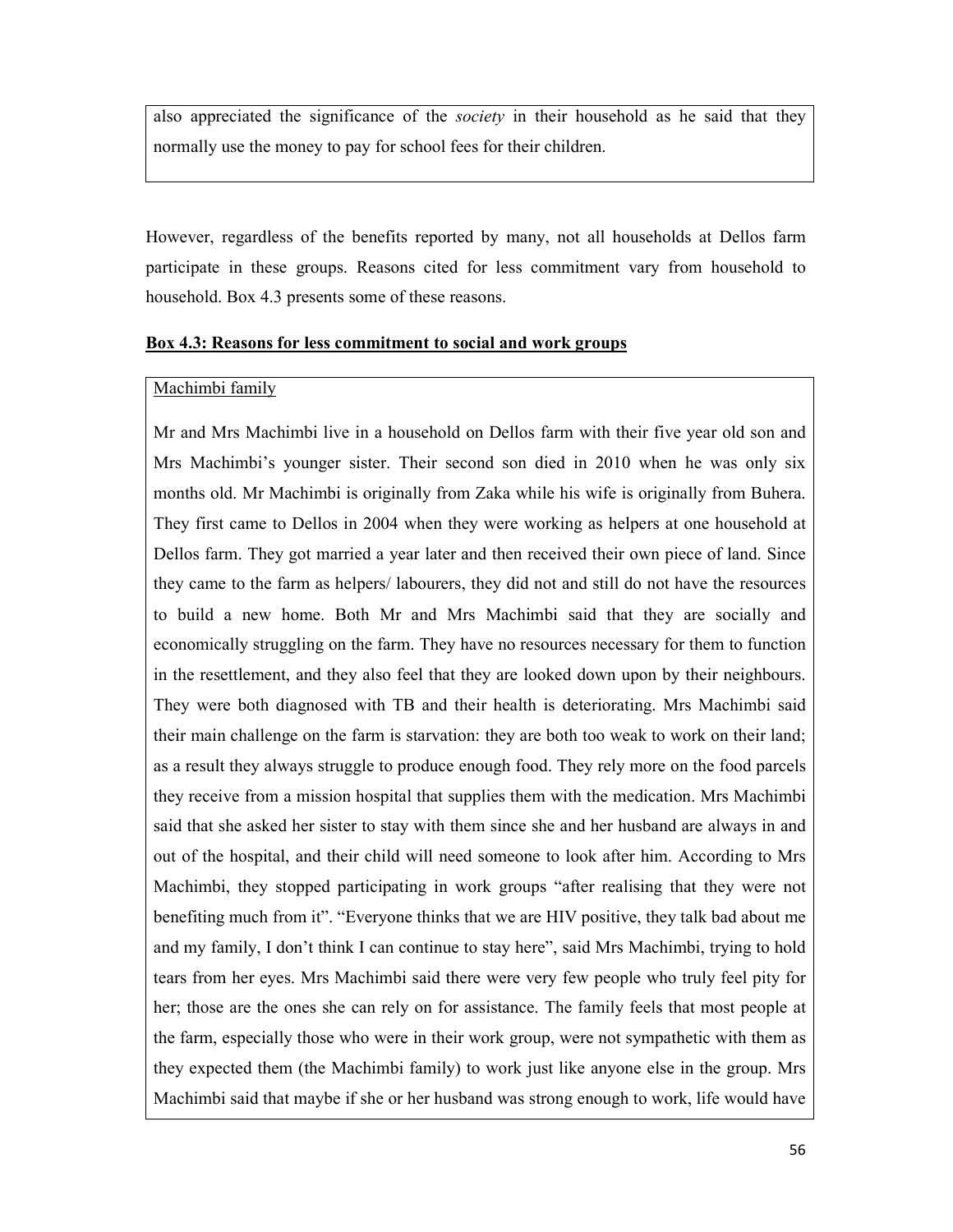been better for them. She went on saying that many people look down upon them because of their health problems and that they are poor. Mr Machimbi said, "everyone wants us to work for them and most of them do not pay us like they would pay other people, they know that if they give us something to eat we will be grateful". Both Mr and Mrs Machimbi feel their life would be better if they were staying where their relatives were close by.

### Dzikamai family

Mr and Mrs Dzikamai have five children and four of their children have their own families. Two of their children stay in Bulawayo where they also work, and the other two are in Botswana. Mr and Mrs Dzikamai currently live in a household with their youngest son, two grandchildren and a helper. They came to Dellos farm in 2003 after Mr Dzikamai retired from the National Railways of Zimbabwe where he had worked for 37 years. Mrs Dzikamai said that their reason for relocation was not because they wanted land for agricultural purpose. They just wanted a rural home to retire to other than their communal home in Chivi where they did not have good relations with their relatives (from the husband's side). "We wanted to stay in the rural areas so that we can rent out our house in Bulawayo, but staying in Chivi was not an option for me because I have never been the best daughter-in-law in the eyes my husband's family ", said Mrs Dzikamai. However she said that they occasionally visit them; especially her husband. Both Mr and Mrs Dzikamai said their livelihood does not rely on agriculture. Mr Dzikamai gets some money from his pension fund and they also get some money from the rental of their house in Bulawayo. Mrs Dzikamai however also said that their children assist them very much by taking turns to buy monthly groceries. She used the Shona phrase Chirere mangwanana chigokurera (look after your little ones today so that they will also look after you tomorrow) to express their relationship with their children. Mrs Dzikamai said they sent their children to school and they now have good jobs, and now their children are looking after them. She said that there is really no need for them to join the work groups since they do not aim for any mass production. However, they did join the herding group since they have some livestock, and they thought it would give them the opportunity to be part of some group in their community.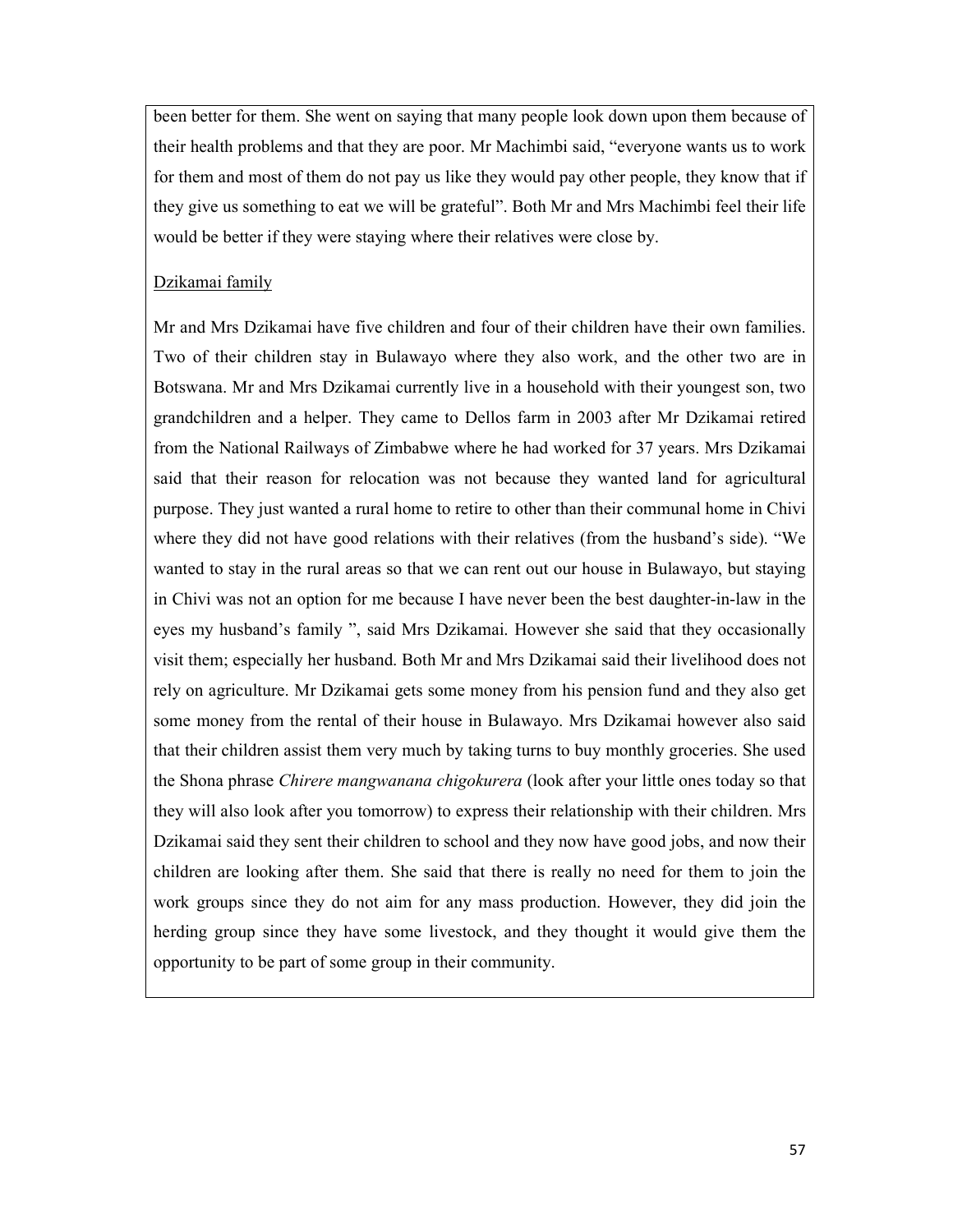### 4.7 EFFECTS OF LAND REFORM ON PEOPLE'S LIVES

Kinsey (2004) argues that the issue of whether the land reform in Zimbabwe was a success or not is debatable. The effects of the programme on households at Dellos farm contribute to this debate, as participants identified both positive and negative effects of resettlement. Moreover, a few households fared very badly after resettlement and have subsequently left Dellos farm. However, in this particular case study, the positive effects of resettlement appear to outweigh the negative ones.

Livelihoods of many rural households in Zimbabwe depend on subsistence farming and land is therefore an invaluable natural resource for many rural households. Study participants reported that the land reform programme gave them the opportunity to access more land than they had before. They argued that before resettlement they had very small pieces of land and that limited their farming activities. Participants argued that having access to more land helped them improve their livelihoods as they could now grow a more diverse range of crops than before. Although they do not earn much from their agricultural activities, almost all households at Dellos farm believe that their socio-economic status is much better than it was before resettlement. Ms Muvhimi's livelihood strategies after resettlement highlight how access to land improved her economic status. Before resettlement Ms Muvhimi said that she relied on maricho for everything. Although she now does not produce enough to sell to the GMB, she can produce enough to feed her children and she also earns an income from selling vegetables which she uses to pay for other household expenses. She said that since she came to Dellos in 2005, she only did maricho in that first year of resettlement.

Some of the participants, and especially the men, felt that land gave them a sense of worthiness as household heads. Most of the male heads at Dellos farm reported that since they now have bigger portions of land, they have the liberty to grow as many crops of different types as they can. One participant said, "Having my own land where I can produce enough to feed my family makes me feel man enough. There is nothing as bad as looking at your children starve and not being able to help them. At least now I know that if I plan well as the father, my family will not starve". As a result most of them have no intention to return to their communal area, nor do they wish to leave the farm for any other place. Some participants indicated that they will not stand anyone who threatens to take their land away. Mr Matsvimbo said, "The land was lost once and that will never happen again. No one will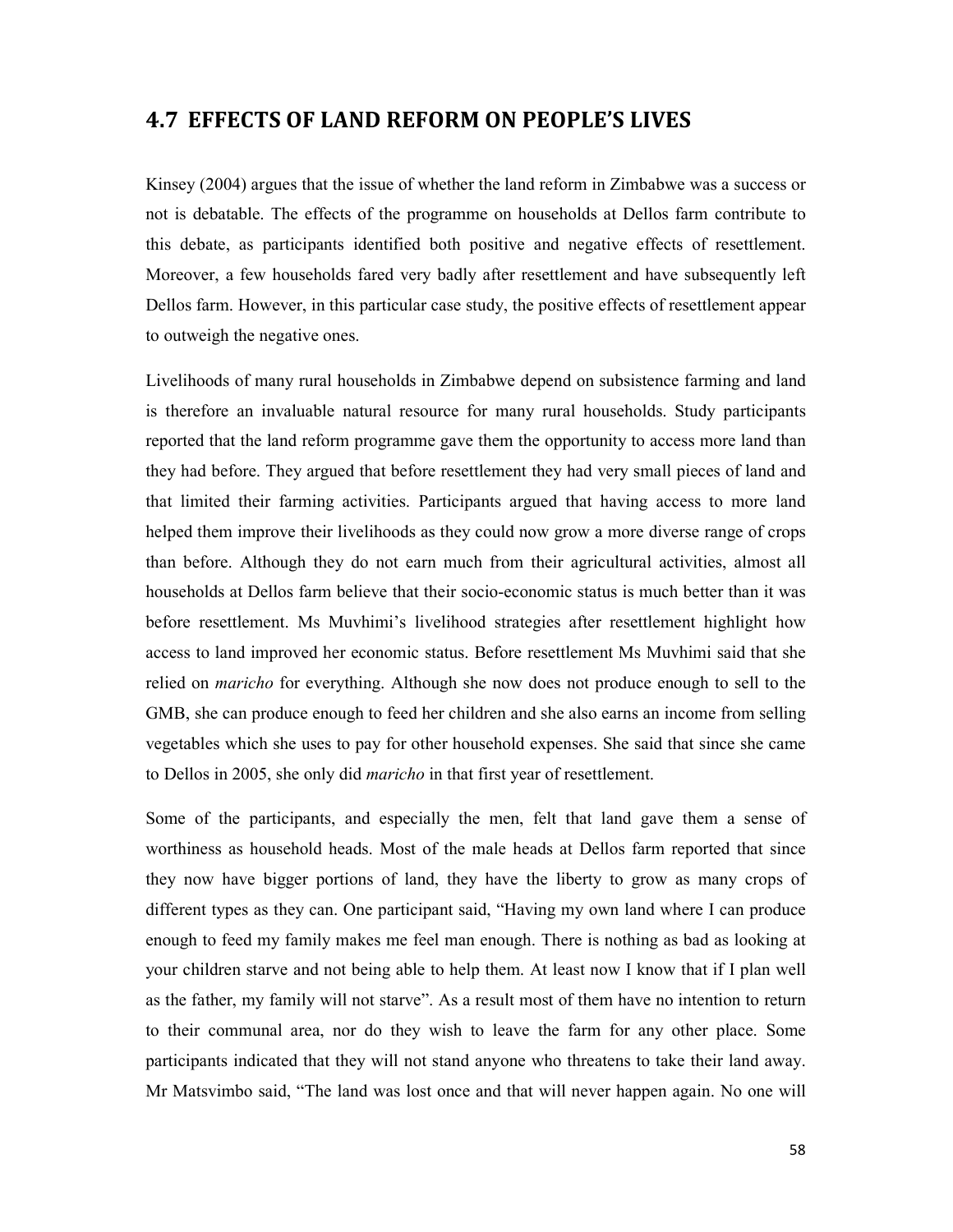take this land away from me for as long as I live. I even told my sons that if I die they should take care of it". In their opinion, people at Dellos farm feel that the programme gave them a means to a better future and most of them are prepared to hold on to it at any cost.

Moving from communal areas entailed that resettled households had to leave their natal families behind (WLSA, 1997; Barr, 2004; Dekker, 2004b). Although households at Dellos farm left their natal families in communal areas, the effects of this break-away had different impacts on households. While some households reported that they missed the support they received from their family members when they were still living together, others were relieved that they were staying away from them. Households that resettled at Dellos farm because they did not get along with their families in the communal areas reported that they do not miss most, if any, of the social relationships they had before resettlement. One participant said that the programme gave her the opportunity to start a new life with her children away from her in-laws who were treating her like a slave after the death of her husband.

There are however other households that had good relationships with their relatives before resettlement but now the relationships have become strained by the long distance between them. One participant indicated that he had a good relationship with his brothers before resettlement. They stayed in the same village and often held family gatherings where they performed different rituals in honour of their ancestors. Now that he stays away from his brothers, he cannot attend all the family gatherings and is beginning to feel as if he is no longer part of the family. He said that even if he attends a gathering, he will feel like a guest as all the planning is done in his absence, and he is only there on the day of the function and leaves soon after the function. As a result he no longer has a sense of belonging among his own people because of the distance that separates them.

### 4.8 CONCLUSION

The chapter has discussed some of the major findings of the study. Accessing land has proven to be invaluable to many households at Dellos farm. Most participants revealed that their livelihoods are now more dependent on agriculture; which was not possible before resettlement given the limited land they had to cultivate in communal area. Also, accessing land gave people who were previously living in urban areas the opportunity to produce their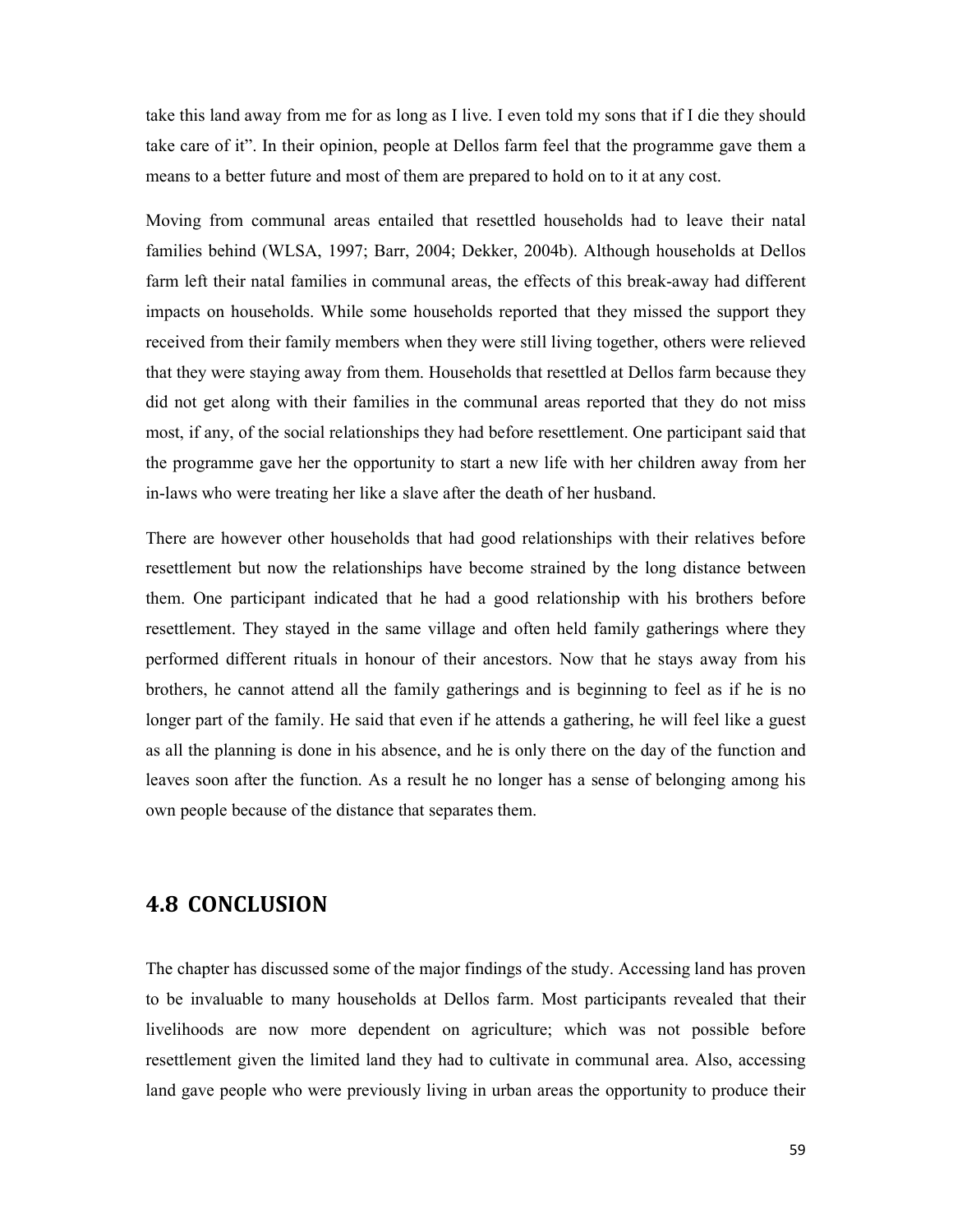own food and acquire more assets than they did before. Overall, accessing more land gave resettled households the means to improve their livelihoods. However, although livelihoods of many people at the farm depend on farming, it has also been realised that there is need for people to diversify their livelihood strategies in order to spread the risks of farming and increase income. Problems of limited resources and inputs, and low rainfall, make it difficult for settlers to depend fully on farming. As a result they engage in other income-generating activities to cover for the shortfall.

Social networks at Dellos farm proved to be strong and to have great influence on people's livelihood strategies. The chapter has indicated that it is through the different social network structures at the farm that settlers are able to utilise more of their land and thereby enhance their livelihoods. Social work groups and other social activities at the farm play a critical role in rallying people together to pursue the most important activity on the farm, farming, which is the main livelihood strategy. Participation in the work groups, however, requires that households actively contribute their labour, and these groups therefore may not benefit households where adult members are sickly. Social groups have also been important in overcoming some of the other challenges that the resettled households faced, and particularly, the lack of a nearby school for children living at the farm. However, other problems, such as the availability of a clinic and shops, persist.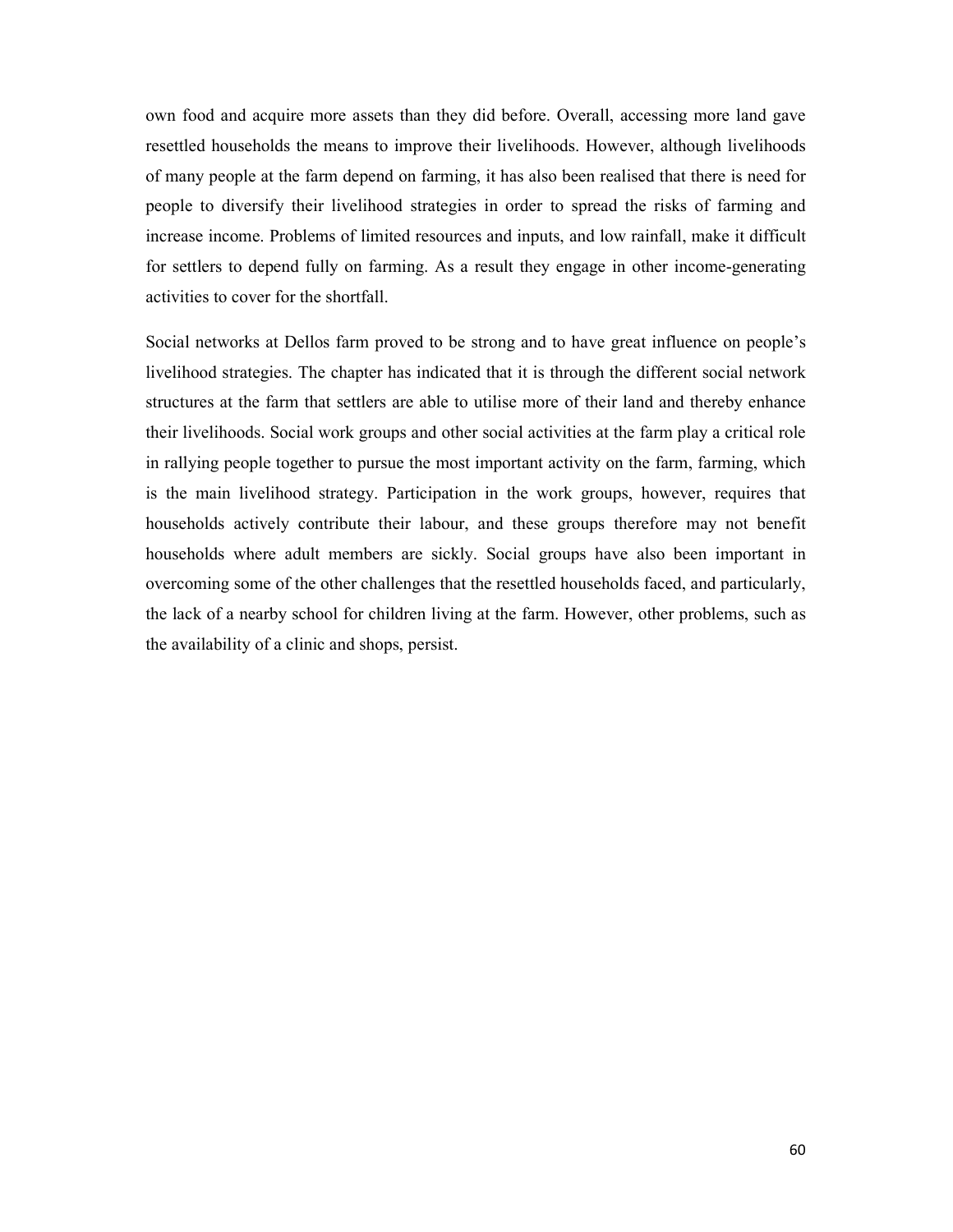# 5 CHAPTER 5: DISCUSSION AND **CONCLUSION**

Data collected by qualitative means are textured and detailed, and they highlight the subjective realities of the people involved in the issue under investigation. It therefore requires the researcher to analyse the findings in order to get a better understanding of how study participants make sense of the phenomenon or issue under investigation.

This chapter presents a summary of the major findings and conclusions of the study of resettled households at Dellos farm, and it identifies recommendations for how the social and economic life of these households can be improved. The major findings in this chapter are summarised in a way that answers the research questions posed in the study. Three broad themes that emerged from the findings are used to structure the chapter. These are changes in the livelihood strategies of households from pre-resettlement to post-resettlement; the effects of social networks in enhancing social and economic life of rural households; and the role of government in ensuring the success of the resettlement programmes. Other sub-themes that fall within these three main themes will also be discussed in the chapter.

## 5.1 CHANGES IN THE LIVELIHOOD STRATEGIES: BEFORE AND AFTER RESETTLEMENT

Most of the participant households reported a difference between the livelihood strategies they had pursued before resettlement and those they were now pursuing at Dellos farm. Through the in-depth interviews, participants revealed that before resettlement they had diverse livelihood strategies as compared to the ones they now have that are more centred on agriculture. It was evident from these interviews that people's choice to pursue different strategies is influenced mainly by the type and availability of resources in the areas of their residence.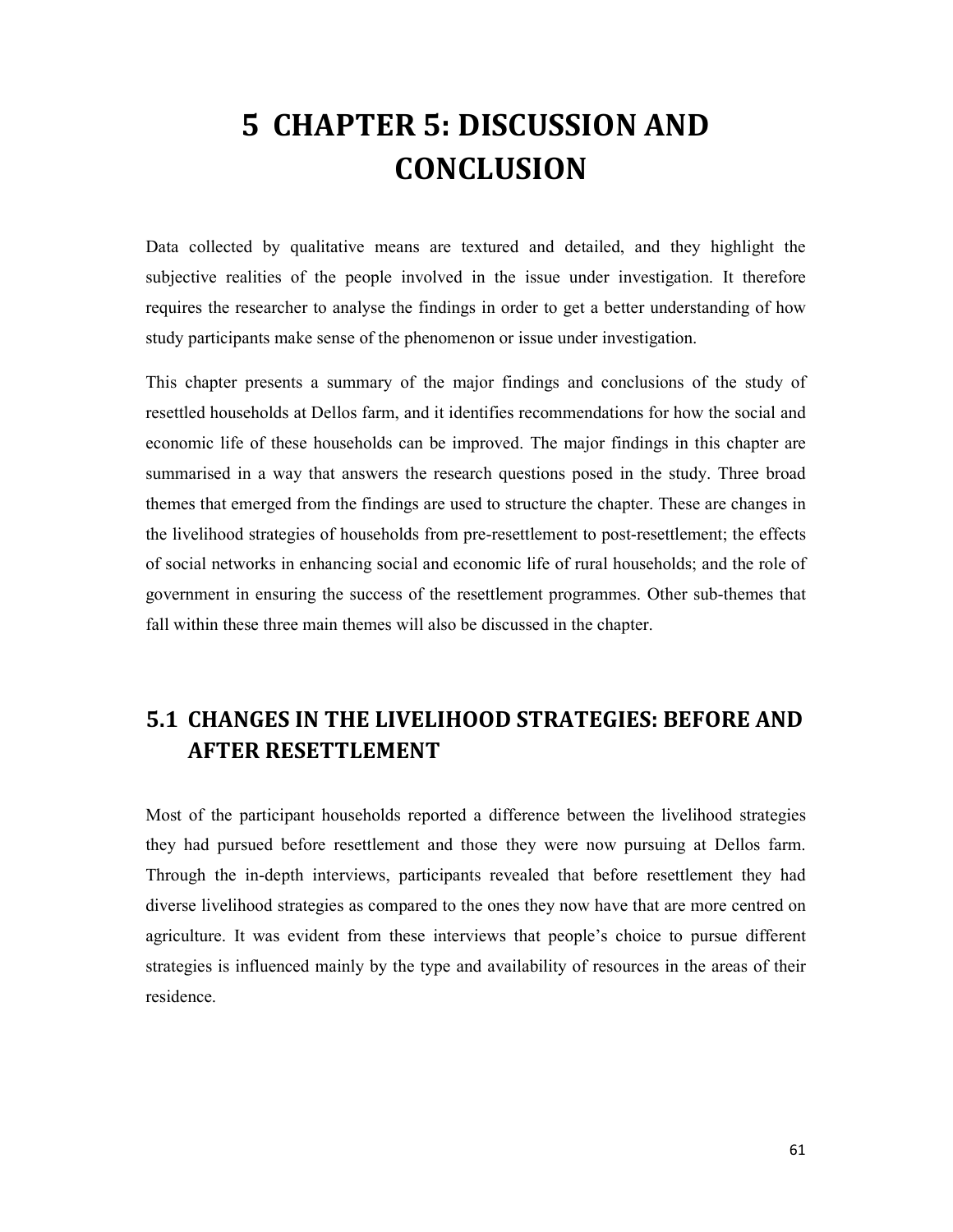## 5.1.1 DIVERSE LIVELIHOOD STRATEGIES: LIFE BEFORE RESETTLEMENT

Nhamo (2009: 46) highlights that, "The economy is the backbone of almost all sectors of the society. When there is a setback in the economics of a country, almost all facets of the society do not work". The economic meltdown that hit the Zimbabwean economy over the past decades impacted negatively on the livelihoods of many, and especially the poor. Chimhowu and Hulme (2006) argue that many people living in communal areas in Zimbabwe leave their homes in search of employment and that these areas therefore are regarded mainly as labour reservoirs for urban areas and the mines. Some of the study participants also highlighted that it was the migrant labour system that served as their main livelihood strategies before they resettled at Dellos farm.

However given the economic crises, starting from the early 1990s with the structural adjustment programmes (Moyo, 2005) to the recent hyperinflation that saw the country's economy classified as the world's fastest shrinking economy in 2003 (Dekker, 2004b), many people struggled to make ends meet. Salaries received by many were no longer sufficient to meet basic needs. As a result many people began to engage in the informal economy to supplement the low salaries they received. Informal trading became the livelihood strategy of many especially those who previously lived in urban areas. In communal areas many participants revealed that they relied on maricho for survival; and it was very degrading for many since doing *maricho* is an indication of high levels of poverty in a household.

These economic challenges faced by many ordinary Zimbabweans forced them to realise the importance of having access to other natural resources such as land that can be used to earn a living. In both communal areas and urban areas, ordinary people have limited access to natural resources; hence their livelihoods rely more on the market. As a result they became susceptible to economic shocks without any or adequate protection. Accessing land therefore provided an alternative means for earning a living.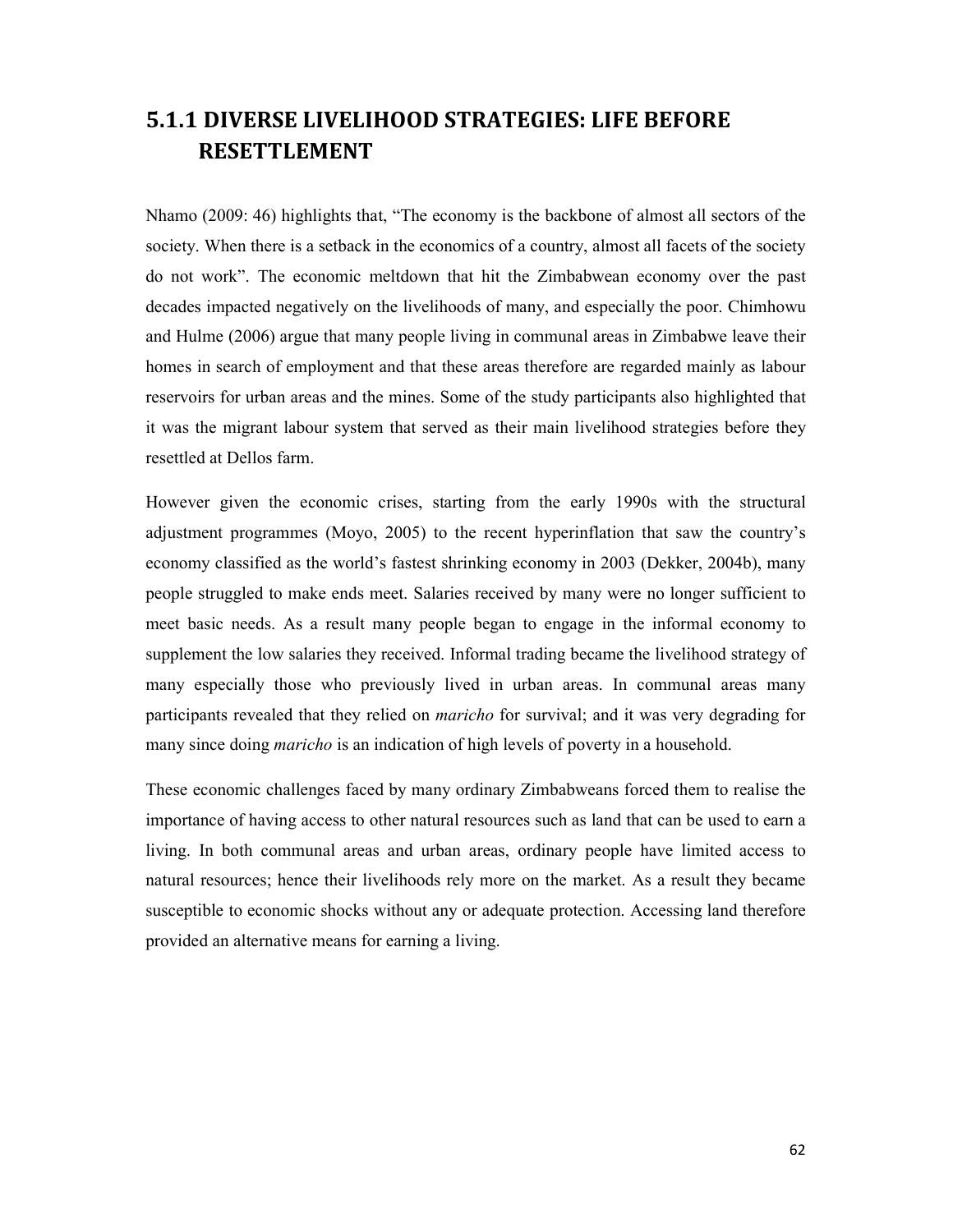## 5.1.2 FARMING AS A LIVELIHOOD STRATEGY: LIFE IN THE RESETTLEMENT

Land reform in Zimbabwe was established with the aim of giving poor people access to land, alleviating population pressure in communal areas and encouraging meaningful agriculture among subsistence farmers (Kinsey, 1999). It was the government's vision that unemployed people could make a living from agriculture and improve their social and economic wellbeing. Study participants, especially those previously living in rural areas, revealed that they never had any meaningful form of employment in their lives. In such instances people's livelihoods would depend more on natural resources. Given that many communal areas have limited resources that people can use to earn a living, many people failed to meet their basic needs. The availability of land to such people gave them the opportunity to improve their social and economic status.

Many participants, and especially men, expressed that they were embarrassed by their social status before resettlement as they had no means to provide for their families. Access to land boosted their self-esteem and gave them something to hold onto in their quest to improve their socio-economic status. Unlike in communal areas, where land was very limited and production was for consumption only (which was not even enough), people at Dellos farm have more land on which they grow different crops for both consumption and the market. Although production is still at a small-scale level, individuals are able to produce enough to feed their families and have a surplus to sell. Most importantly, although many ordinary Zimbabweans are still struggling to make ends meet, both in urban and communal areas, people at Dellos farm are able to meet their basic needs from the little they produce. As much as they are also affected by the country's unstable economy, they have access to land which is not available to people in urban and communal areas. Moreover, faming at Dellos farm gave women economic freedom which they did not have before resettlement. At the farm women had the opportunity to make money from growing vegetables and groundnuts which was not possible in communal areas.

Distribution of land among households at Dellos farm has fulfilled the government's goals of having meaningful agriculture among peasant farmers and relieving over-populated communal areas (Kinsey, 1999). People at the farm are able to make a living from agriculture which they could not do before resettlement. Most of them stated that farming before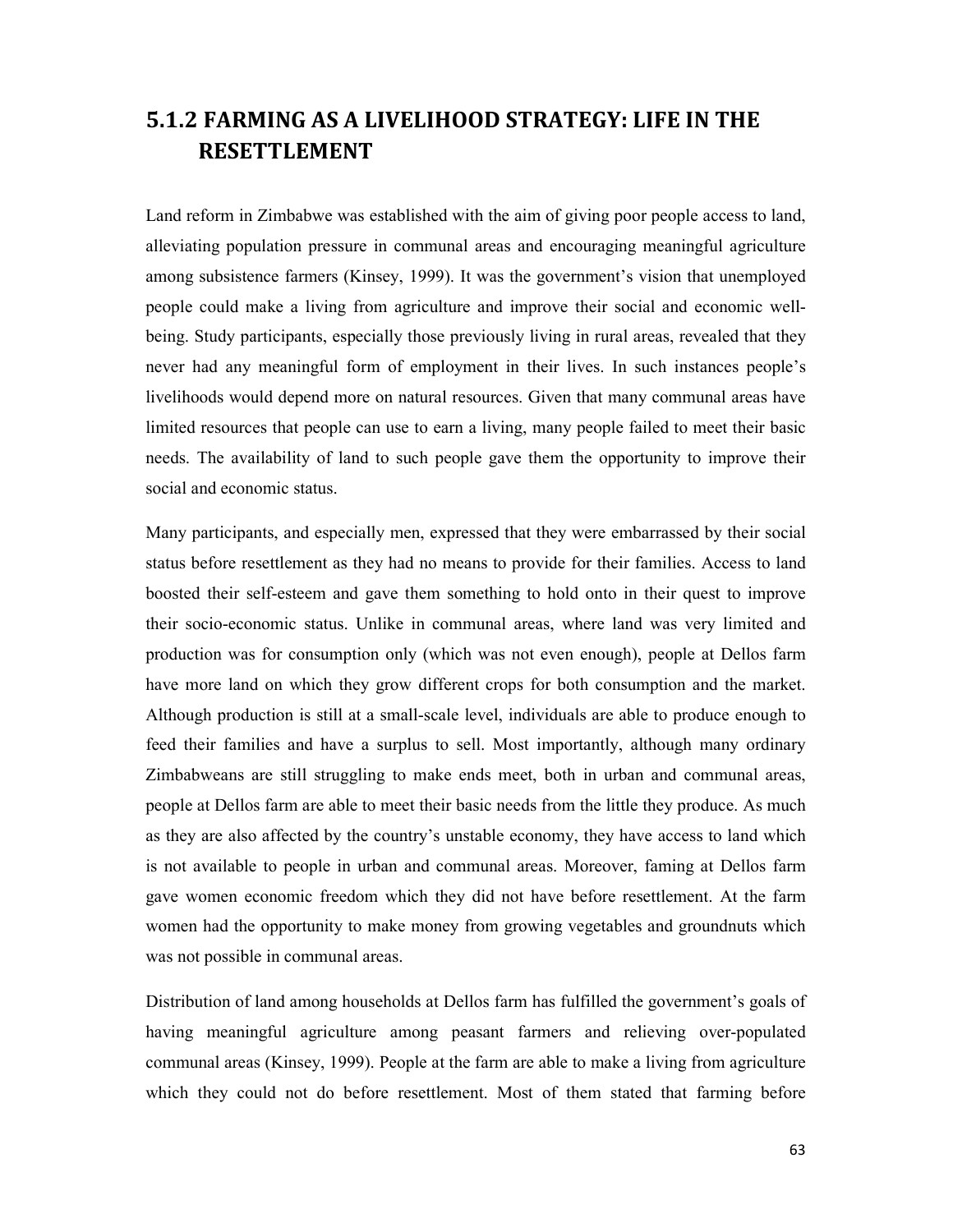resettlement was not enough as a livelihood strategy and as result they did not put much effort in it. Rather they focused more on other income-generating activities that put food on their tables. However having access to more land allowed them to put all their efforts into farming in order to make a success of it. Moreover, their departure from the communal areas left the areas less populated thereby giving more land to the people who stayed behind. By so doing, land reform may have benefited both households that were resettled and the ones that remained behind.

## 5.2 EFFECTS OF SOCIAL NETWORKS ON SOCIAL AND ECONOMIC LIFE OF RURAL HOUSEHOLDS

Putnam (1995: 2) describes social capital as "features of social organisation such as networks, norms and social trust that facilitate co-ordination and co-operation for mutual benefit". In this chapter social capital is investigated by exploring the advantages and disadvantages of people's social networks. Households at Dellos farm reported to have a variety of social networks they rely on to improve their social and economic well-being. Membership in these different social networks is reported to have a number of effects on households at the farm.

## 5.2.1 ADVANTAGES OF SOCIAL CAPITAL IN COMMUNAL AREAS

Communal areas in Zimbabwe are characterised by having kinship networks which are believed to be crucial for increasing stocks of social capital (WLSA, 1997; Barr, 2004). The argument is based on the belief that kin members are always there for each other and assist one another without expecting anything in return. Moreover family is regarded as the basic unity of society as extended family members cushion each other from any kind of risk. Most of the participants indicated that their first days of resettlement were very challenging as they did not have (extended) family members around to assist them in establishing their new homes. They pointed out that they had to pay for the assistance they received from their neighbours unlike in communal areas where most of their neighbours were kin members who helped them without expecting anything in return.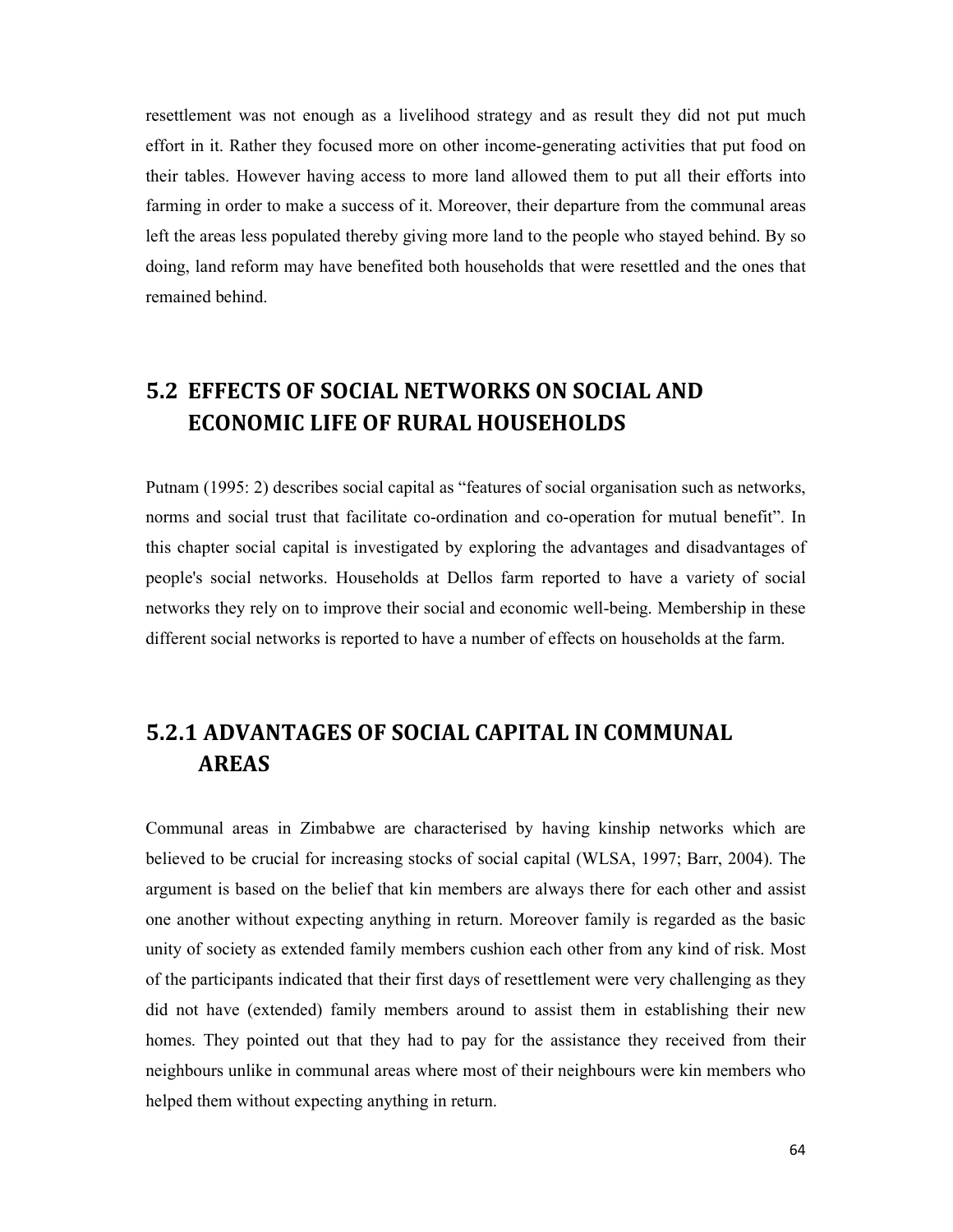# 5.2.2 LIMITATIONS OF SOCIAL CAPITAL IN COMMUNAL AREAS

Although communal areas are commended for having strong social support structures through kin networks (WLSA, 1997; Barr, 2002), the economic meltdown in the past decades put that to a test. High levels of unemployment posed a bigger challenge for many people to have a means to provide for their families, let alone their extended families. Many people began to concentrate more on their nuclear families, paying less attention to their extended families. Participants highlighted that many families in communal areas are no longer as united as they were before. The strength of kin networks was weakened as jealousy began to show between family members, which in turn generated family feuds. Some of the study participants revealed that continued conflict and quarrels with their kin members in the communal areas forced them to resettle. They explained that some families accuse their kin members of witchcraft and the misfortunes in their lives. Dekker (2004a) highlights similar conflicts among kin members and regarded such as the cause of social disintegration among kin members. Instead of blaming the economic crisis, some family members are blaming each other for their financial problems, and this weakened and even severed existing kinship ties and forced families to become more insular.

Moreover the idea that kin members normally assist one another without expecting anything in return is a limitation on its own. Since they know that they do not have to be repaid, some kin members do not give their best which affects output. Participants revealed that if kin members realised that one of their own was short of labour, they would sometimes send their children to help, who may not be very effective. As a result, some participants felt that the social assistance they had received in communal areas made a smaller contribution to their livelihoods compared to the social assistance they receive at the farm.

## 5.2.3 ADVANTAGES OF SOCIAL CAPITAL AT DELLOS FARM

Although resettled households at Dellos farm were separated from family members who remained behind particularly in communal areas and lack state support, the interviews in this study show that many households had developed new social networks. Chimhowu and Hulme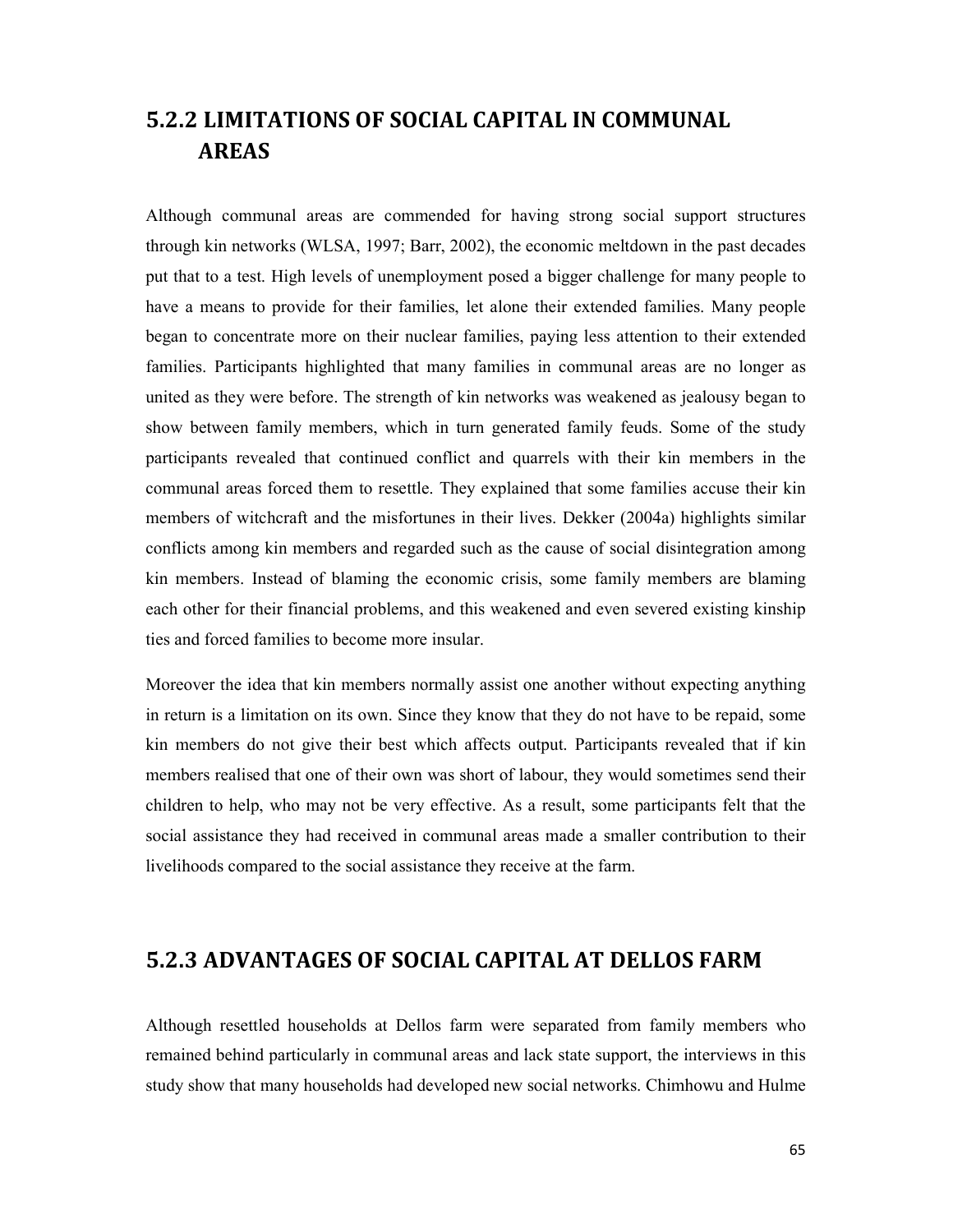(2006) highlight that those settlers that lack state support develop support systems to see them through common risks faced in in resettlement. Participants indicated that there are different social activities they engage in that cushion them from certain risks and allow them to improve their livelihoods, given that they lack kin and state support. Dekker (2004a) argues that among households which rely on agricultural activities, labour and draught power shortages are among the common risks faced by rural households, and it is therefore important that individuals participate in insurance arrangements to protect themselves from such risks. The social networks formed by resettled households at Dellos farm form an important part of these risk-mitigating strategies of households.

In order to avoid shortages of labour, which in turn causes food shortages, households at the farm established work and cattle herding groups. Participating in these groups helped many to have access to more labour which in turn increased their production levels and lessened their work loads. Participants argued that two hands are better than one; for example having a group of six or seven committed adults weeding on one field a day yields better results than having one person weeding the same field for week. Hence, group work at the farm is attributed with solving the problem of labour shortages.

Joining cattle herding groups also had many advantages among households that owned livestock. For example, a household with two adults who have livestock to look after every day will not have enough labour both to look after the livestock and to farm the land. For such households, joining herding groups reduced the number of days that they look after their cattle, leaving them with more time to do other farm work. Hence joining the work and herding groups allowed households to cover most of the farm work in a short space of time instead of taking weeks doing the same thing. It is through these work groups that households at the farm are able to utilise land they acquired to improve their livelihoods.

Membership in different churches at the farm is another way in which households enhance their social networks. Although membership in these denominations was reported to allow people to grow spiritually, it also had a number of social benefits. Participants pointed out that at church they are taught to live in harmony with their neighbours and treat each other with respect. Such teachings help to endorse the principles of reciprocity. As a result churches encourage people to conform to the values of reciprocity, values that are important in the social life at the farm. Moreover, churches were commended for their ability to provide counselling to their members, from youth to married couples. Church members with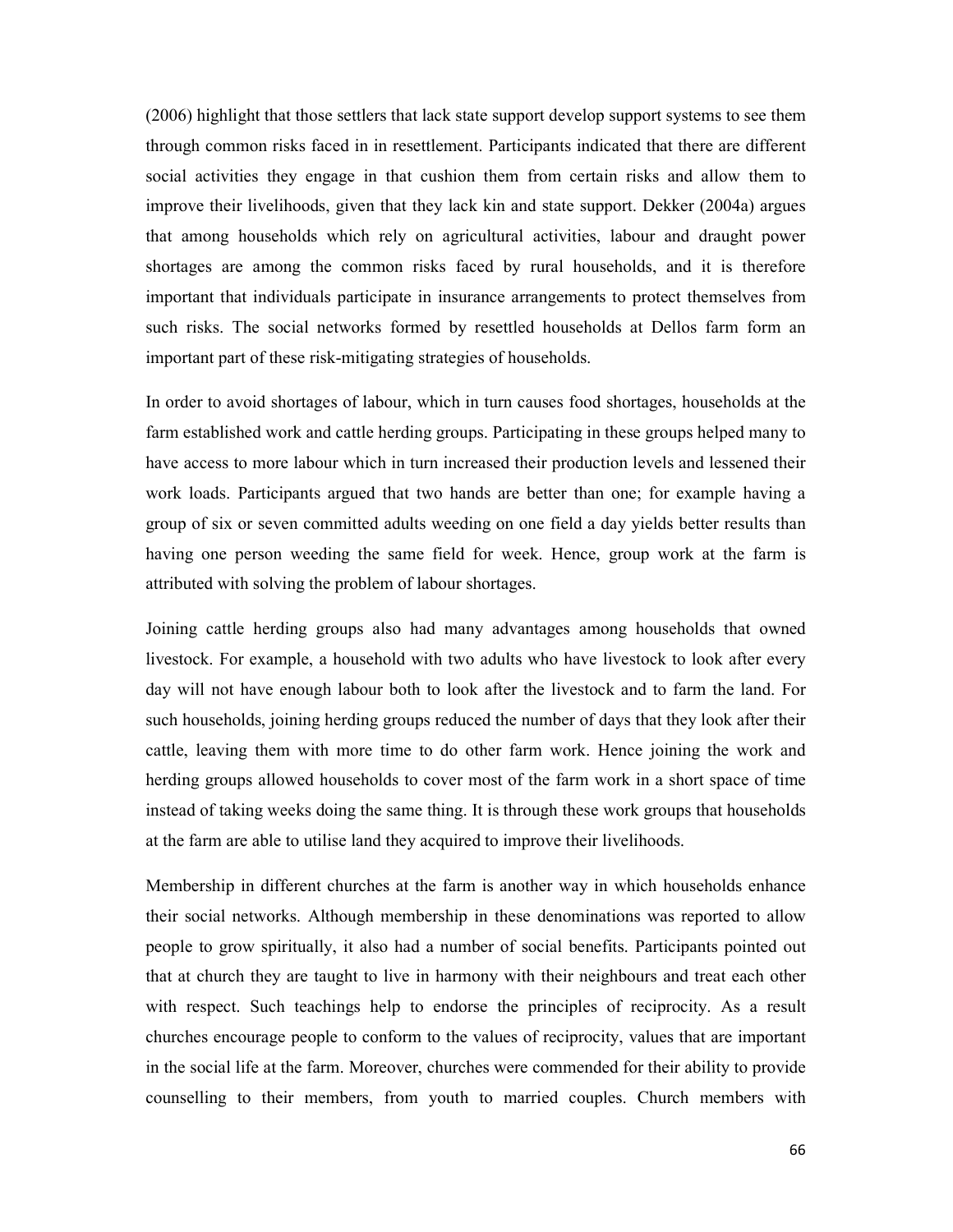rebellious children get support for helping their children from church members. Also senior church members provide counselling to couples in the church whenever they are having problems. By so doing members support each other in times of need and provide the kind of support mainly given by kin members.

Women's meetings held by different churches on Thursdays were also identified as another activity that helps women to come together and share their different knowledge and experiences. Janssens (2007) regards this as diffusion of information which is another advantage of social capital, where group members circulate knowledge and ideas for the benefit of all.

The number and strength of social networks a household has at Dellos farm plays a role in determining its social and economic well-being. Janssens (2007) indicates that the ability of individuals to mobilise resources depends on the number and type of social relations they have access to. Households that participated in three or more social activities were in a better position to cope with most of the challenges and requirements of resettlement. They reported improvements in their social and economic life since they came to the farm, mainly after the work and herding groups were established.

However it is the ability of households to invest in these networks that proved to be of greater importance in ensuring that livelihoods are enhanced through such networks. Trustworthiness and reciprocity were reported as the main characteristics needed to participate in these social networks. People are expected to display these characteristics signalling that they would be reliable group members. For example, a person who is regarded as trustworthy at the farm is mainly someone who honours the norms and values of reciprocity, one who is willing to assist others when they are in need, and one who sticks to his/her word, for example by repaying money borrowed from a neighbour in the time promised to repay the loan. It is therefore each household's responsibility to display these characteristics so that they can be trusted by their neighbours and be part of the social networks.

Investing in these social networks was reported to have various benefits for individuals at the farm, in addition to directly economic benefits. Participants indicated that it is very important to have good relations and strong networks with neighbours and other acquaintances in order to lead a socially balanced life at the farm. As WLSA (1997) and Barr (2004) highlight, a key challenge of resettled individuals is that they are separated from their kin members who are a strong source of support. Households at Dellos farm used social networks to fill the gap left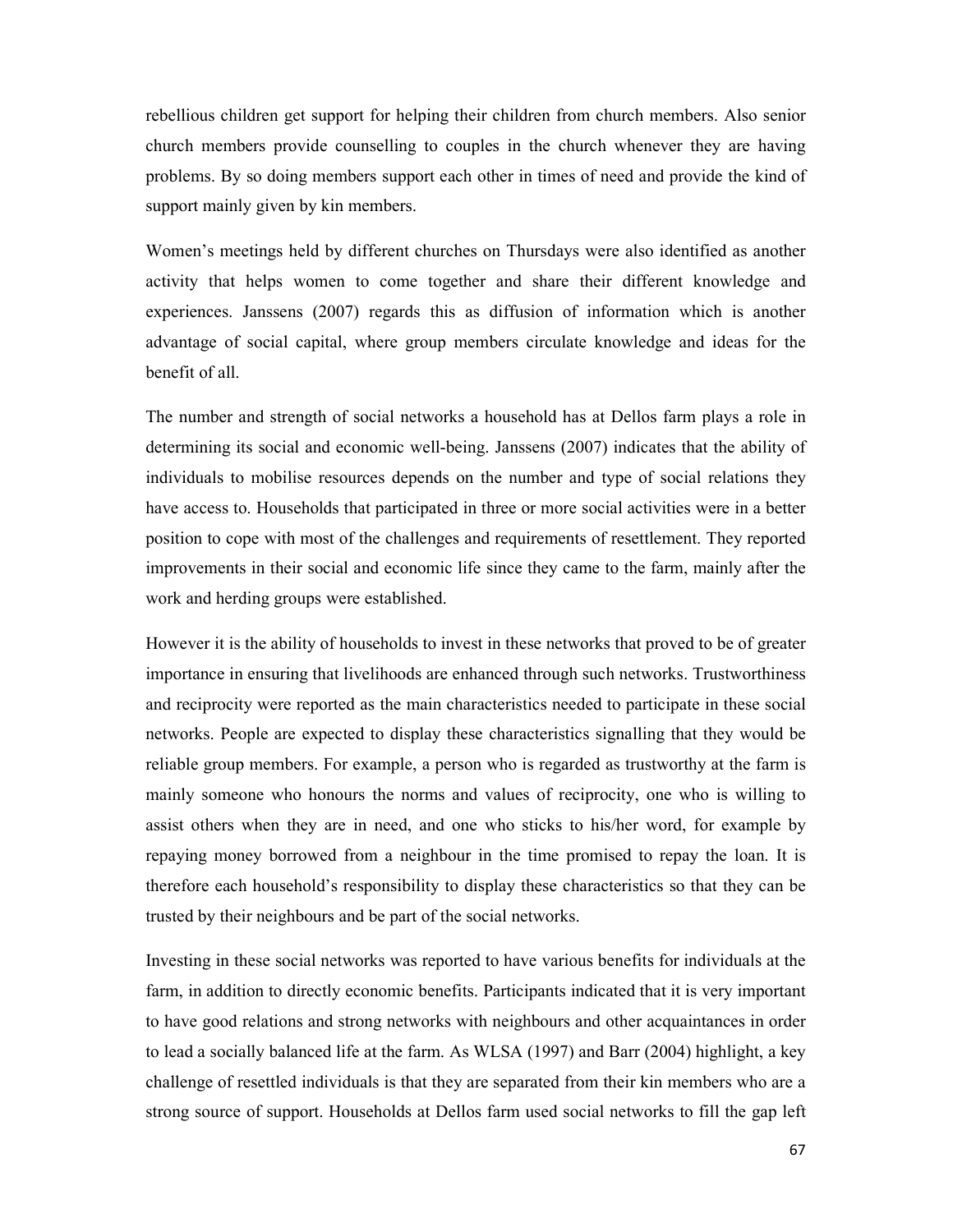by this separation. Although some settlers have relatives on the farm and on neighbouring farms, much support is drawn from the new networks established on the farm. When people first came to the farm, the challenges they faced helped them to realise the importance of collective action in order to solve their common problems. Portes (1998) regards this as bounded solidarity which helps people facing the same fate to unite and support each other's initiative. As a result, social capital at the farm has allowed people to get most of the social support they need in their day-to-day lives from their neighbours. Since households at the farm pursue similar livelihood strategies, they manage to rally together to improve their livelihoods. For many households at the farm, co-operation contributed more to their livelihoods than it had done in communal areas.

### 5.2.4 LIMITATIONS OF SOCIAL CAPITAL AT DELLOS FARM

Social capital is hailed for its ability to facilitate co-operation for mutual benefit, and as this study has highlighted, social capital was identified as a key to successful livelihood strategies among the resettled households at Dellos farm. However, social capital can also be exclusionary (Woolcock and Narayan, 2000). Strong social networks allow people in a particular group to bond together, while applying social sanctions helps to discipline free riders. Although such values enhance social capital, they also aid in excluding those people who would perhaps most benefit from the networks. As most literature on social capital highlights, social networks are based on the norms and values of reciprocity. In order to receive something, an individual must be willing to give something in return. This becomes a challenge to people who have very little to contribute to a group. As a result they are excluded and remain marginalised. Janssens (2007) and Portes (1998) both argue that strong social ties perpetuate both social and economic exclusion of marginalised groups.

The study revealed that some households were poor when they came to the farm, and they have not been able to take advantage of the social capital at the farm to improve their social status. Their inability to contribute to the requirements of most of the social groups at the farm prevented them from participating. For example, in one household, both adults were too sick to participate in a work group, although they would have greatly benefited from the labour provided by a work group in cultivating their land. It is such scenario that limits social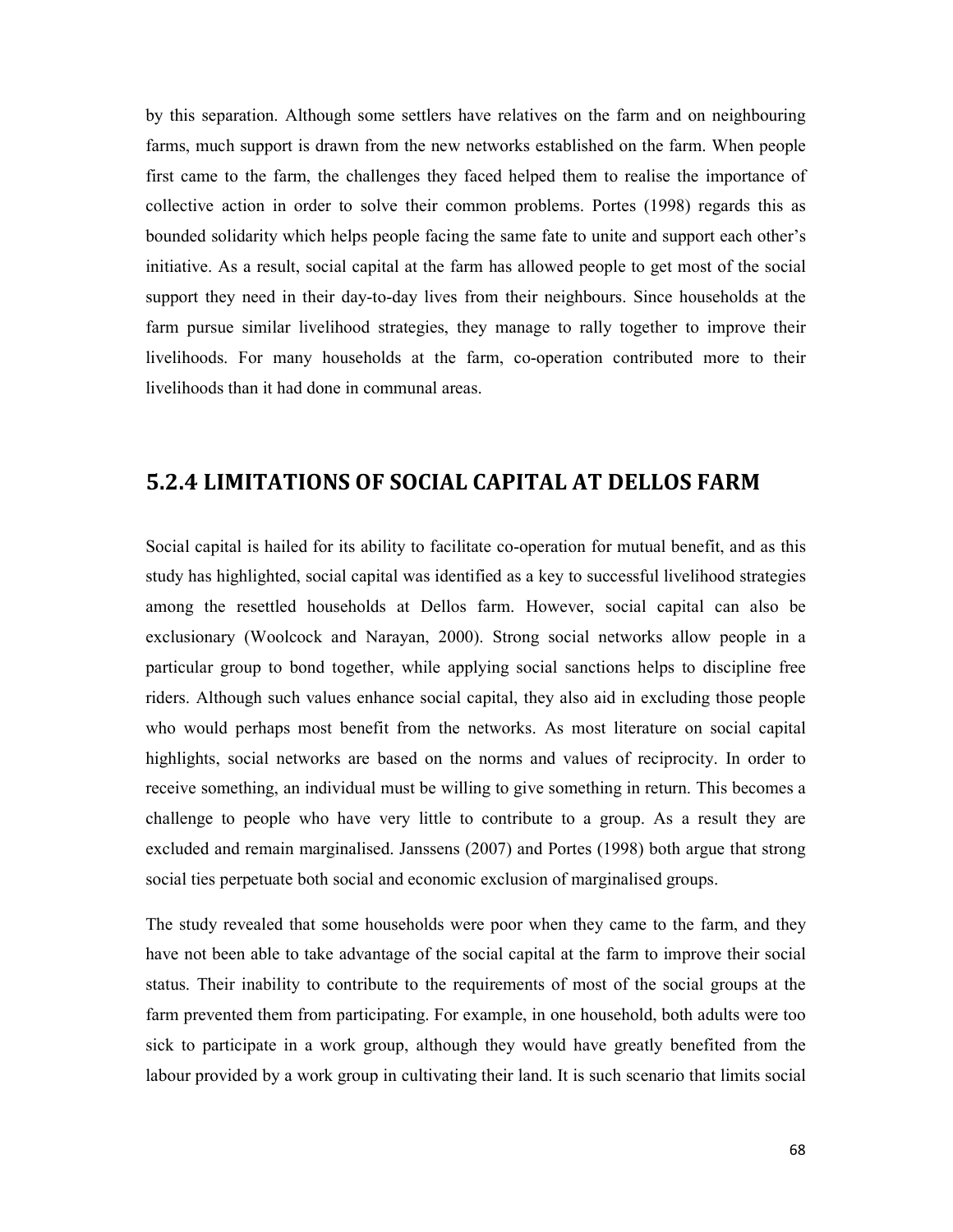capital from improving the well-being of all. Rather social capital at the farm only benefited those who could contribute, thereby excluding the most vulnerable groups.

## 5.3 THE ROLE OF GOVERNMENT IN ENSURING THE SUCCESS OF RESETTLEMENT

The land distribution programme in Zimbabwe was carried out in different phases starting from the early 1980s. The government however did not provide uniform support systems to settlers in these different phases. Chimhowu and Hulme (2006) discuss the difference between resettlement areas that were sponsored by the state and the resettlements that were not sponsored. They argue that state-sponsored resettlement areas were more productive since the government provided settlers with capital and other services to boost their production levels. Dellos farm represents resettlement areas that had very minimal state sponsorship. Participants indicated that little or no government support in terms of capital and other agricultural inputs has limited their production. In particular, households at Dellos farm believe that if the government could make loans available they could improve their production levels. Mandizadza (2010) indicates that capital assets should complement each other for them to sustain livelihoods. It is therefore important that the government make financial assistance available to settlers to increase their production levels.

Resettled households also face challenges of limited provision of infrastructure at the farm. Although the settlers have managed to organise and put temporary classrooms at Badza Primary School, they need funding in order to construct permanent structures. Since the school does not have proper infrastructure, it has failed to attract qualified teachers. The headmaster of the school is the only qualified teacher at the school. Participants felt that it is the government's responsibility to improve the standards of the school. Their main worry is that the poor standards of the school would affect the pass rate of the school and in turn affect their children's future. Moreover although people at the farm are situated very conveniently in terms of transport access, their access to health facilities is limited. Chaka, the closest clinic (15km from the farm), is poorly equipped and is understaffed, and as a result, staff at the clinic often refers patients to mission hospitals which are very far from the farm. However, people reported that they frequently travel the long distance to the clinic but come back without receiving any treatment. Those who can afford transport fees would go to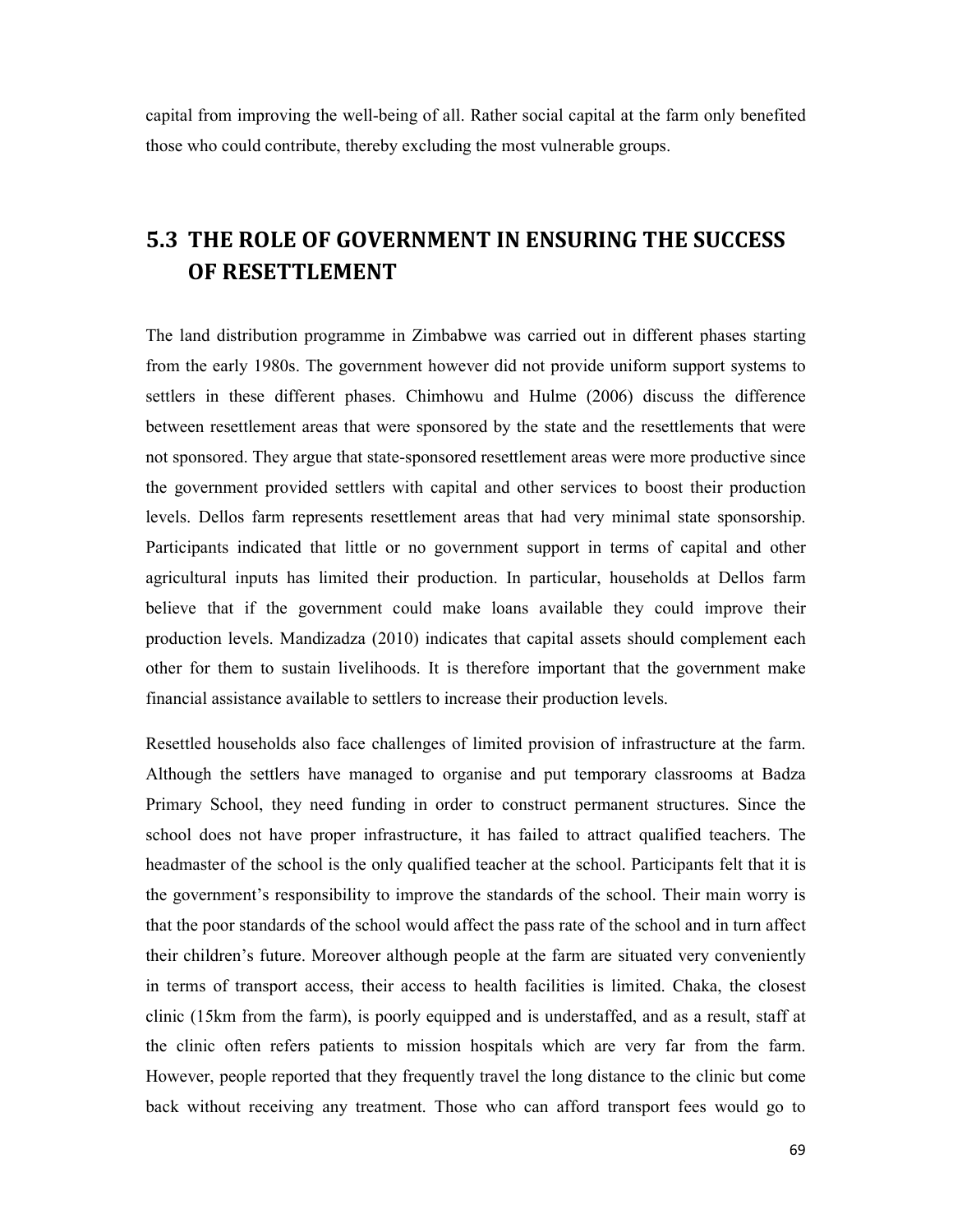Chatsworth Clinic which is about 21km from the farm. It would be desirable if the government provided a mobile clinic so that those who cannot afford to go to Chatsworth could also access better health facilities.

## 5.4 CONCLUSION AND RECOMMENDATIONS

Based on the findings of the study, it can be concluded that the land reform programme had a positive effect on the lives of many households at the farm. It gave these households the opportunity to access land, a resource that is invaluable among rural households whose livelihoods depend on farming. However co-operation and working together through social networks have been identified as the most important aspects that enabled people at the farm to make a living from the land they acquired. Although gaining access to bigger portions of land and working together improved the livelihoods of households at the farm, there is still the need for support from the government in terms of capital and farming inputs in order to improve production. Dekker (2004b) highlighted that having land alone and lacking other necessary resources is not enough to make agriculture a sustainable livelihood strategy for resettled households. This has proven to be the case at Dellos farm: households have the natural resource and social capital, but their ability to increase production levels is limited by a lack of financial capital.

A number of recommendations therefore can be made for how life of resettled households can be improved. Given that households at the farm do not have any agriculture training, it is important that the government make Agricultural Extension Officers (AEO) available to settlers. Availability of AEOs would help settlers to acquire necessary information, for example on how to improve their production levels as well as how to preserve the natural resources at the farm. Production at the farm is currently based on trial and error as settlers have no guidance on what crops to grow, when to grow them, and how best to market their surplus output. Having experts guiding them can be very empowering. Also, the settlers need to be educated on the importance of natural resource preservation so that they will not continue depleting the natural resources at the farm.

In addition, accessing micro loans would help farmers acquire more inputs so that they can increase their agricultural output. Since these settlers have no assets for collateral to secure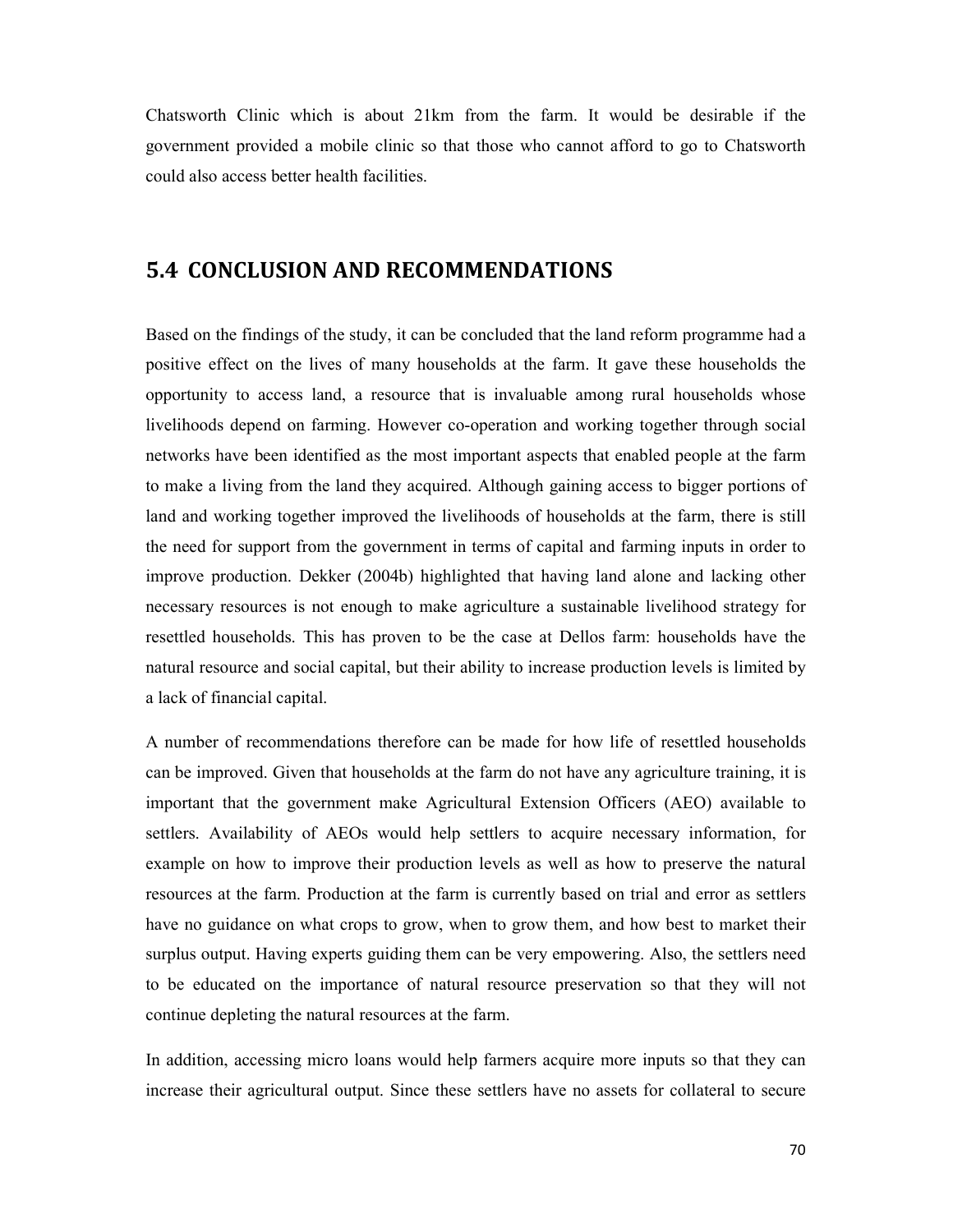loans from commercial banks and other institutions, the government should therefore make micro finance available to these new farmers. The government could also ensure enabling environments for the microfinance sector to raise funds that would be made available to new farmers at lower rates.

Moreover given that people at the farm have shown the ability to work in groups, the government should provide support structures for such initiatives. Encouraging the establishment of cooperatives can improve the livelihoods of households at the farm. Such messages can be conveyed to people through workshops. In these workshops it would also be important that people are advised on how the social networks they have can also benefit community members who want to participate but have no means to do so.

In addition the government should take responsibility for developing sustainable infrastructure at the farm. It is the government's responsibility to develop the school at the farm so that it can meet the standards of other schools in the country. The people at Dellos farm took great initiative to build the school and the government should therefore support them by developing it further. Permanent classrooms need to be constructed so that learners at Badza Primary School can have a conducive and enabling learning environment. Moreover the government can provide a mobile clinic to the people at the farm so that they would not travel long distances to access primary health care services. Also, council clinics should be fully equipped to avoid the unnecessary referral of patients to mission hospitals. The money people spend going to the mission hospital unnecessarily could then be used for other needs instead.

In conclusion, land redistribution has benefited the residents of Dellos farm. Moreover, the development of social networks has allowed the settlers to overcome many of the problems that came with resettlement. However, there is also scope for further intervention by the government, to assist farmers in developing more successful livelihood strategies, and to provide the education and health services needed to create a sustainable environment for the community.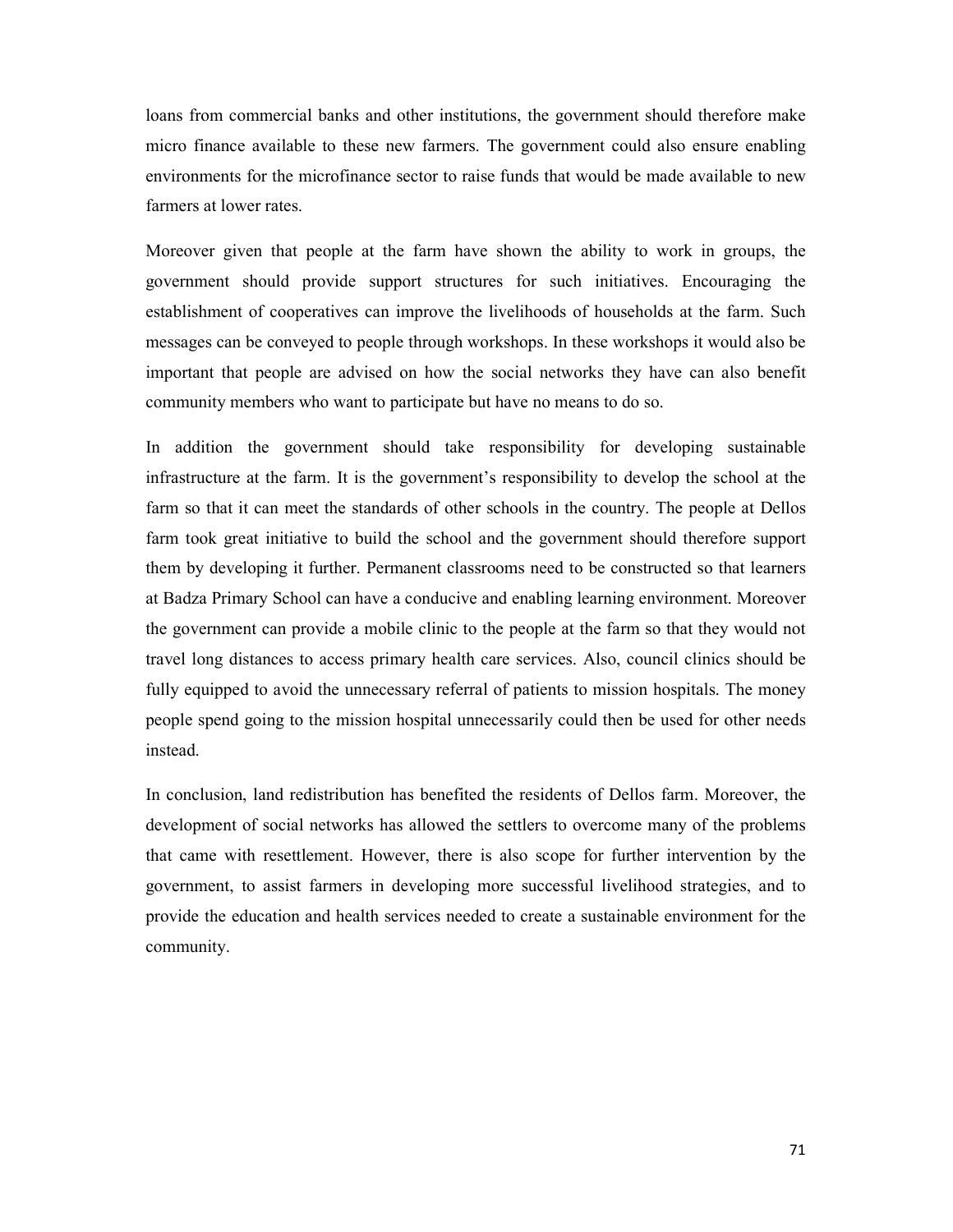# 6 BIBLIOGRAPHY

Adger, N. (2003). Social Capital, Collective Action and Adaptation to Climate Change. Economic Geography, 79 (4), 387-404.

Akwabi-Ameyaw, K. (1997). Producer Cooperative Resettlement Projects in Zimbabwe: Lessons from a failed agricultural development strategy. World Development, 25 (3), 437- 456.

Arrow, J. (2000). Observations on Social Capital. Social Capital: A Multifaceted Perspective. Partha, D. and Ismail, S. (eds.) Washington DC, World Bank.

Babbie, R. E. and Mouton, J. (2001). The Practice of Social Research. Oxford University Press Southern Africa, Cape Town.

Barr, A. (2002). "From Strangers to Neighbours: Identifying the pre-conditions for social capital development". Research Report ESCOR # R7650. http://www.dfid.gov.uk/r4d/PDF/Outputs/Mis\_SPC/R7650-report.pdf

Barr, A. (2003). Trust and Expected Trustworthiness: Experimental Evidence from Zimbabwean villages. The Economic Journal, 113, 614-630.

Barr, A. (2004). Forging Effective New Communities: The Evolution of Civil Society in Zimbabwean Village. World Development, 32 (10), 1753-1766.

Bauer, M. (1996). "The Narrative Interview: comments on technique for qualitative data collection". Social Research Methods Qualitative Series 1. http://www2.lse.ac.uk/methodology/pdf/QualPapers/Bauer-NARRAT1SS.pdf

Braun, V. and Clarke, V. (2006). Using thematic analysis in psychology. Qualitative Research in Psychology, 3, 77-101.

Carr, L. T. (1994). The strengths and weaknesses of quantitative and qualitative researchwhat method for nursing? Journal of Advanced Nursing, 20, 716-721.

Chimhowu, A. and Hulme, D. (2006). Livelihood Dynamics in Planned and Spontaneous Resettlement in Zimbabwe: Converging and Vulnerable. World Development, 34 (4), 728-750.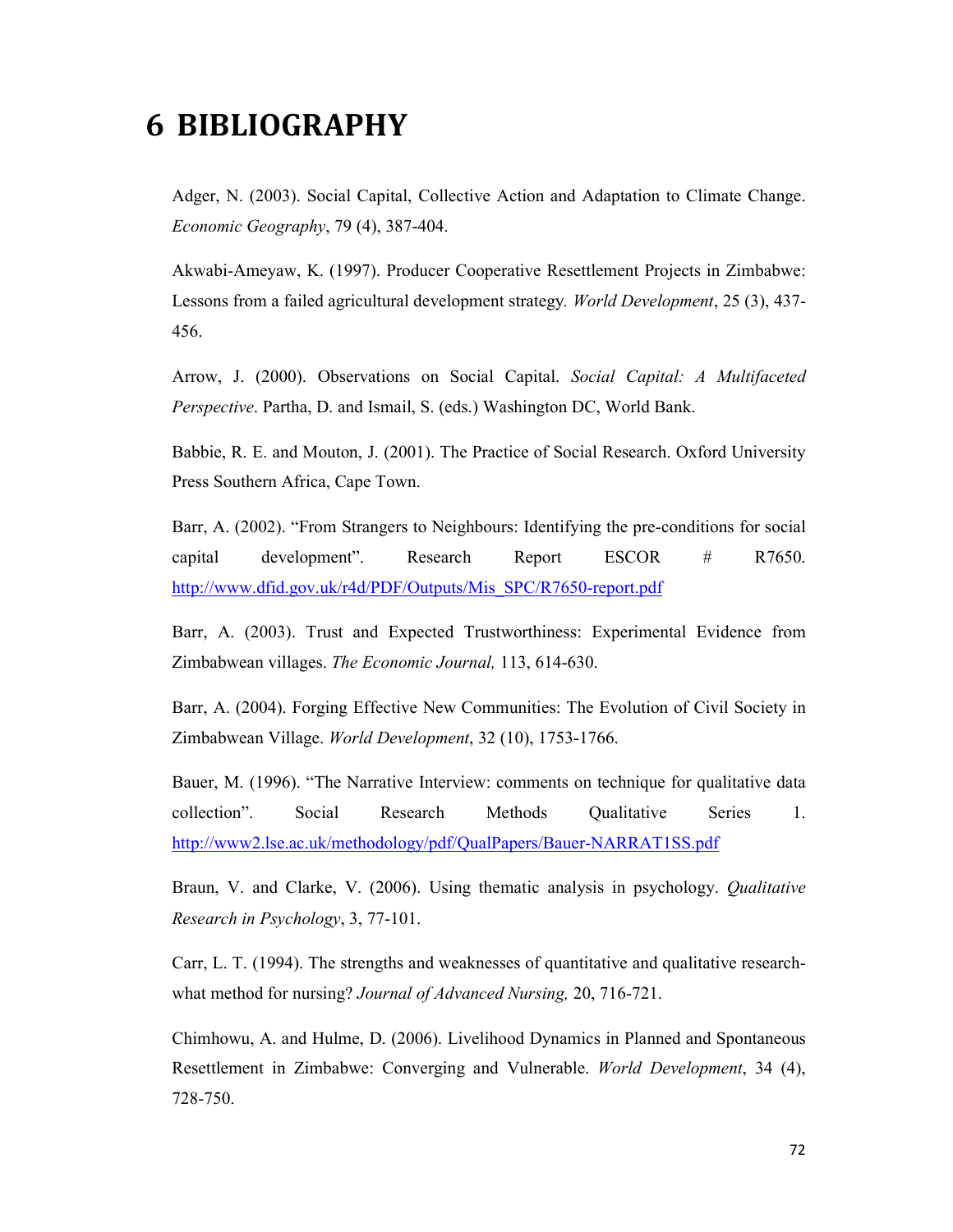Chitambara, P. (2010). Social Protection in Zimbabwe. Labour and Economic Development Institute of Zimbabwe. http://www.ledriz.co.zw/researchpapers.html?download=29%3Asocial-protection-in-zimbabwe.

Creswell, J. W. (2009). Research design: qualitative, quantitative and mixed approaches. 3rd edition. SAGE, USA.

Dekker, M. (2004a). Sustainability and Resourcefulness: support networks during periods of stress. World Development, 32 (10), 1735-1751.

Dekker, M. (2004b). "Risk, Resettlement and Relations: Social Security in Rural Zimbabwe". Tinbergen Institute Research Series no. 331. Thesishttp://www.csae.ox.ac.uk/conferences/2004-GPRAHDIA/papers/4r-Dekker-CSAE2004.PDF

Dekker, M. and Hoppenbrouwers, A. (1994). The River Become Their Field: Survival Strategies in Semi-Arid Areas in Zimbabwe. (Masters Thesis, University of Amsterdam).

Dekker, M. and Kinsey, B. (2011). "Coping with Zimbabwe's economic crisis: Smallscale farms and livelihoods under stress". ASC Working paper 93/2011. http://www.ascleiden.nl/Pdf/workingpaper93.pdf

Dercon, S. (2000). "Income, Risk, Coping Strategies and Safety Nets". World Development Report 2000/01. http://www.csae.ox.ac.uk/workingpapers/pdfs/20- 26text.pdf

Ersado, L. (2003). "Income Diversification in Zimbabwe: Welfare Implications from Urban to Rural Areas". FCND Discussion Paper 152. http://ageconsearch.umn.edu/bitstream/16467/1/fc030152.pdf

Harts-Broekhuis, A. and Huisman, H. (2001). Resettlement revisited: land reform results in resource poor regions in Zimbabwe. Geoforum, 32, 285-298.

Haverkamp, B. E. and Young, R. A. (2007). Paradigms, Purpose and the Role of Literature: formulating a rationale for qualitative investigations. The Counselling Psychologists, 35(2), 264-294.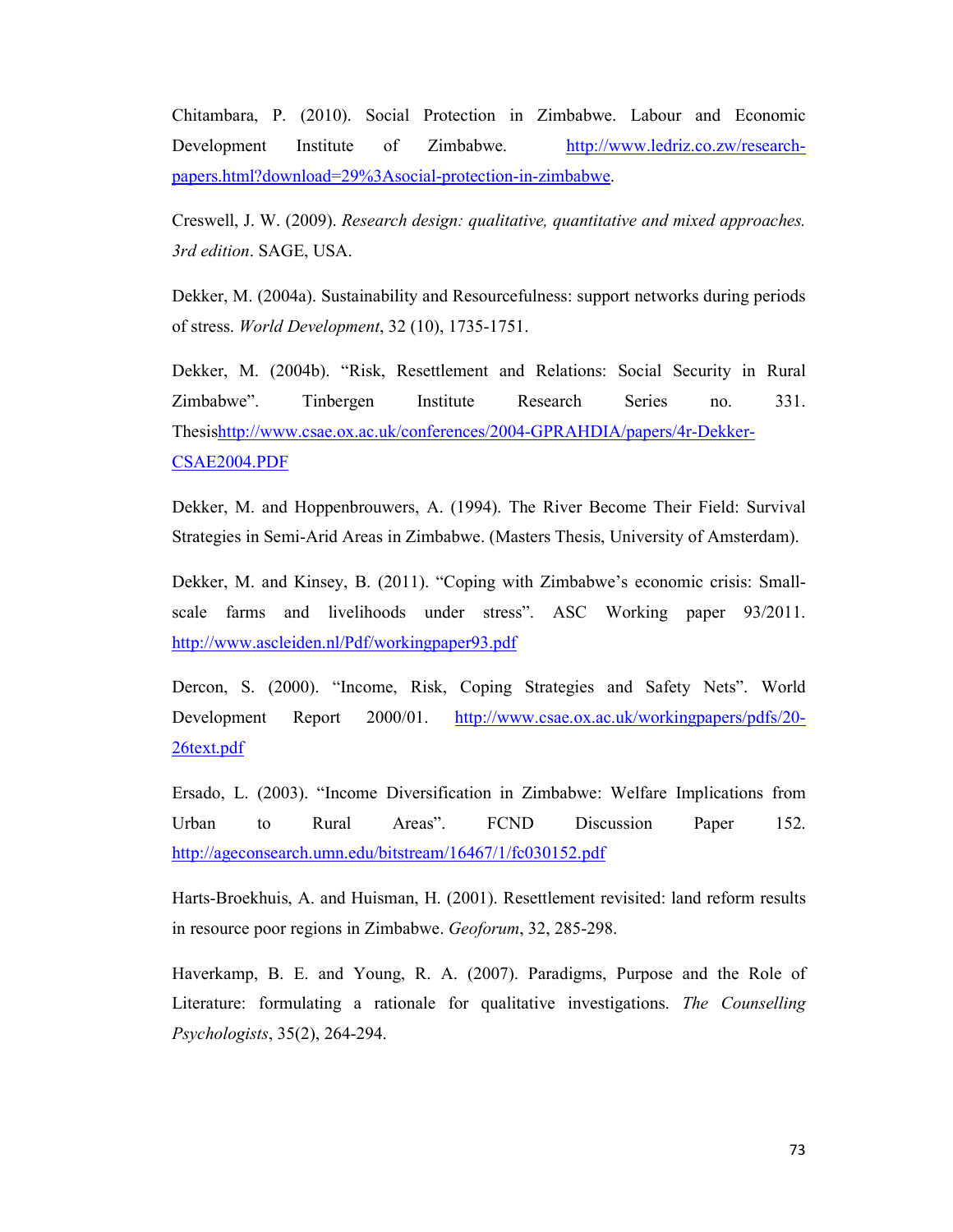Hoogeveen, J.G.M. and Kinsey, B.H. (2001). Land Reform, Growth and Equity: Emerging Evidence from Zimbabwe's Resettlement Programme – A Sequel. Journal of Southern African Studies, 27 (1), 127-136.

Janssens, W. (2007), "Social capital and cooperation: An impact evaluation of a women's empowerment programme in rural India", Doctoral Dissertation, Amsterdam: Thela Thesis.

Jovchelovitch, S. and Bauer, M. W. (2000). Narrative interviewing. London: LSE Research Online. Available at: http://eprints.lse.ac.uk/2633

Kinsey, B.H. (1999). Land Reform, Growth and Equity: Emerging Evidence from Zimbabwe's Resettlement Programme. Journal of Southern African Studies, 25(2), 173- 196.

Kinsey, B.H. (2004). Zimbabwe's Land Reform Programme: Underinvestment in Postconflict Transformation. World Development, 32 (10), 1669-1696.

Kinsey, B. H.; Deininger, K. and Hoogeveen, H. (2004). Economic Benefits and Costs of Land Reform in Zimbabwe in the early 1980s. World Development, 32 (10), 1697-1709.

Mandizadza, S. (2010). The Fast Track Land Reform Programme and Livelihoods in Zimbabwe: A Case study of households at Athlone farm in Murehwa district. Livelihoods after land reform Zimbabwe working paper 2 www.larl.org.za/zimbabwe/zimbabweworking-papers-Mandizadza

Mathison, S. (1988). Why Triangulate? Educational Researcher, 17 (2), 13-17.

Miller, J. and Glassner, B. (2004). 'The Inside and The Outside: finding realities in interviews'. In Silverman, D. (ed), Qualitative Research: Theory, Method and Practice, 2<sup>nd</sup> edition. Sage, London.

Moyo, S. (2005). Land, Policy and Public Action in Zimbabwe. ISS/UNDP Land, Poverty and Public Action Policy Paper No.11 http://www.kubatana.net/docs/landr/sam\_moyo\_land\_policy\_zim\_0509.pdf

Narayan, D. (1999). Bonds and Bridges: Social Capital and Poverty. World Bank. http://info.worldbank.org/etools/docs/library/9747/narayan.pdf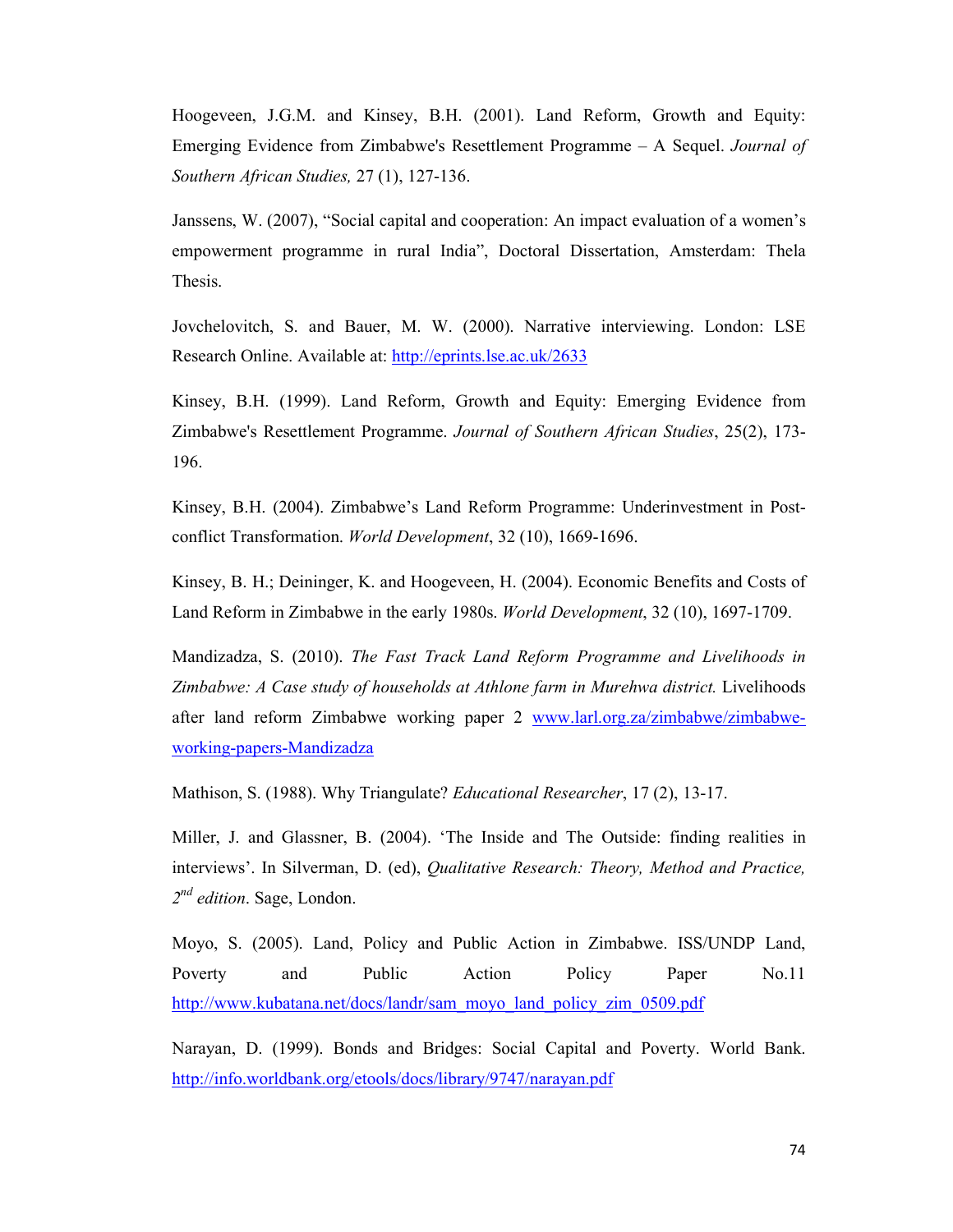Nieuwenhuis, J. (2010). 'Analysing qualitative data'. In Maree, K. (ed), First Steps in Research. Van Schaik, Pretoria

Nhamo, G. (2009). A study on the role of old age institutions in the case of hyperinflation: The case of Mucheke, Masvingo, Zimbabwe (Masters Dissertation, University of Kwa-Zulu Natal).

Palmer, R. (1990). Land Reform in Zimbabwe, 1980-1990. African Affairs, 89 (355), 163-181.

Portes, A. (1998). Social Capital: Its Origins and Applications in the Modern Sociology. Annual Review of Sociology 27, 1-24.

Putnam, R. D. (1995). Bowling alone: America's Declining Social Capital. Journal of Democracy 6(1), 67-78

Rukuni, M. (1994). "The Evolution of Agricultural policy 1890-1990" in Rukuni, M. and Eicher, C. (eds) Zimbabwe's Agricultural Revolution, University of Zimbabwe Press, Harare.

Sullivan, T. J. (2001). Methods of Social Research. Harcourt, London.

The Zimbabwean (2011) Farmers seek assistance to increase production. http://www.thezimbabwean.co.uk/news/36376/farmers-seek-assistance-to-increaseproduction.html

Thomas, N. H. (2003). Land Reform in Zimbabwe. Third World Quarterly, 24 (4), 691-712.

Women and Law in Southern Africa (1997). Continuity and Change. The Family in Zimbabwe. Women and Law in Southern Africa, Harare.

Woolcock, M. (1998). Social capital and economic development: Toward a theoretical synthesis and policy framework. Theory and Society 27, 151-208.

Woolcock, M. and Narayan, D. (2000). Social Capital: implications for development theory, research and policy. The World Bank Research Observer, 15(2), 225-249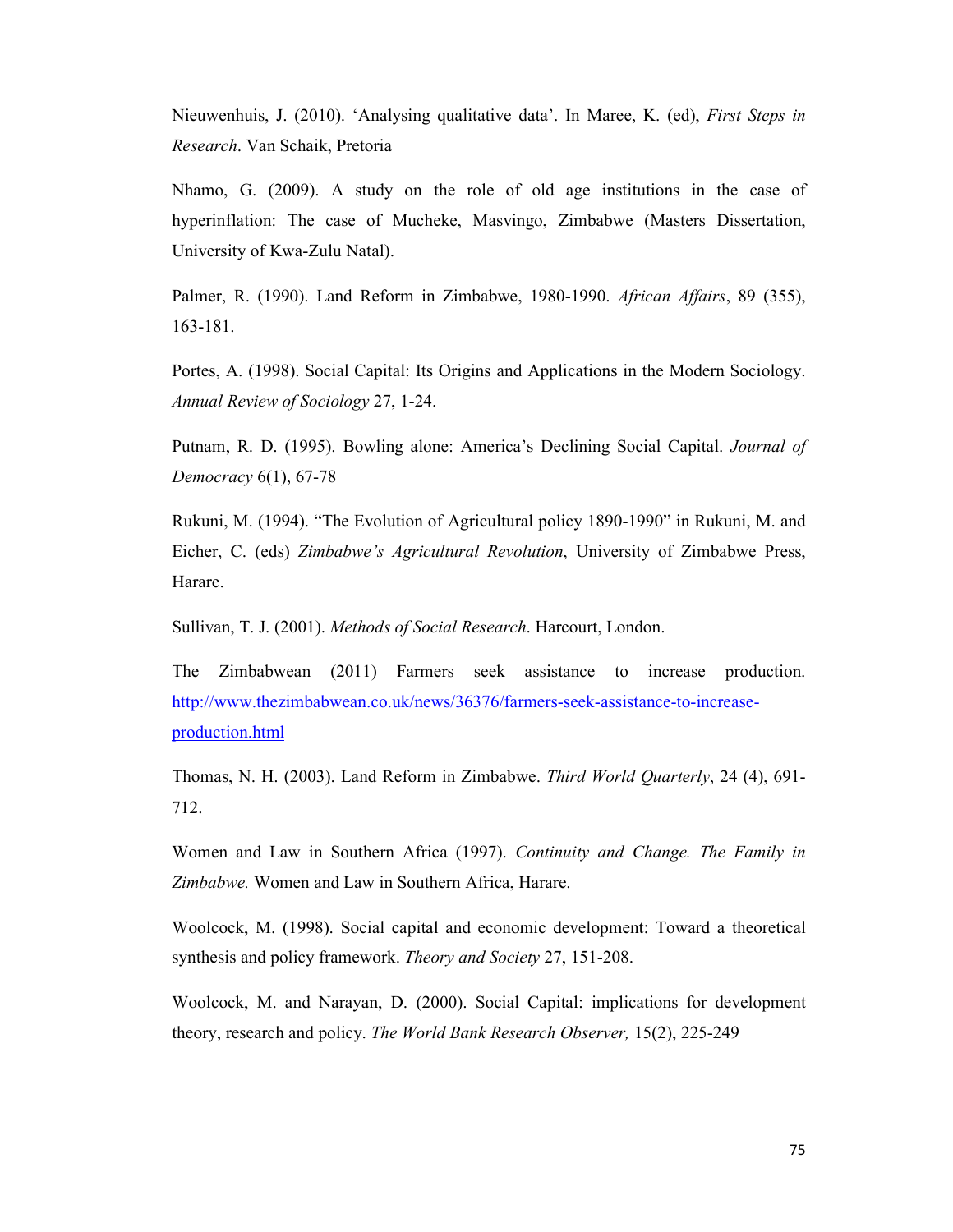# 7 APPENDIX

#### Interview Guide

#### Demographics - resettled household

- 1. What is your name? are you the head of the household?
- 2. Where were you born?
- 3. Are you married were you married before you came to this place?
- 4. How many children do you have their sexes and ages? Do all your children stay with you- if not where do they stay and why are they not staying here?
- 5. Other than your children, are there other people you are living with and how are you related to them?
- 6. Before you came here, where were you staying?
- 7. When and why did you decide to resettle in this area?
- 8. Who else moved with you from your original home area?
- 9. Has the composition of your household changed from what it was before you were living here? If so, how has it changed?

#### Demographics – Kinship of the resettled household

- 1. Where do your parents live?
- 2. How many siblings do you have and where do they stay?
- 3. Compared to before you moved here, are there fewer or more family members living close by? Probe: What effect does that have on your life, if there is any?
- 4. How can you describe your relationship with your kin members during the time you lived in communal areas and in what ways has it changed?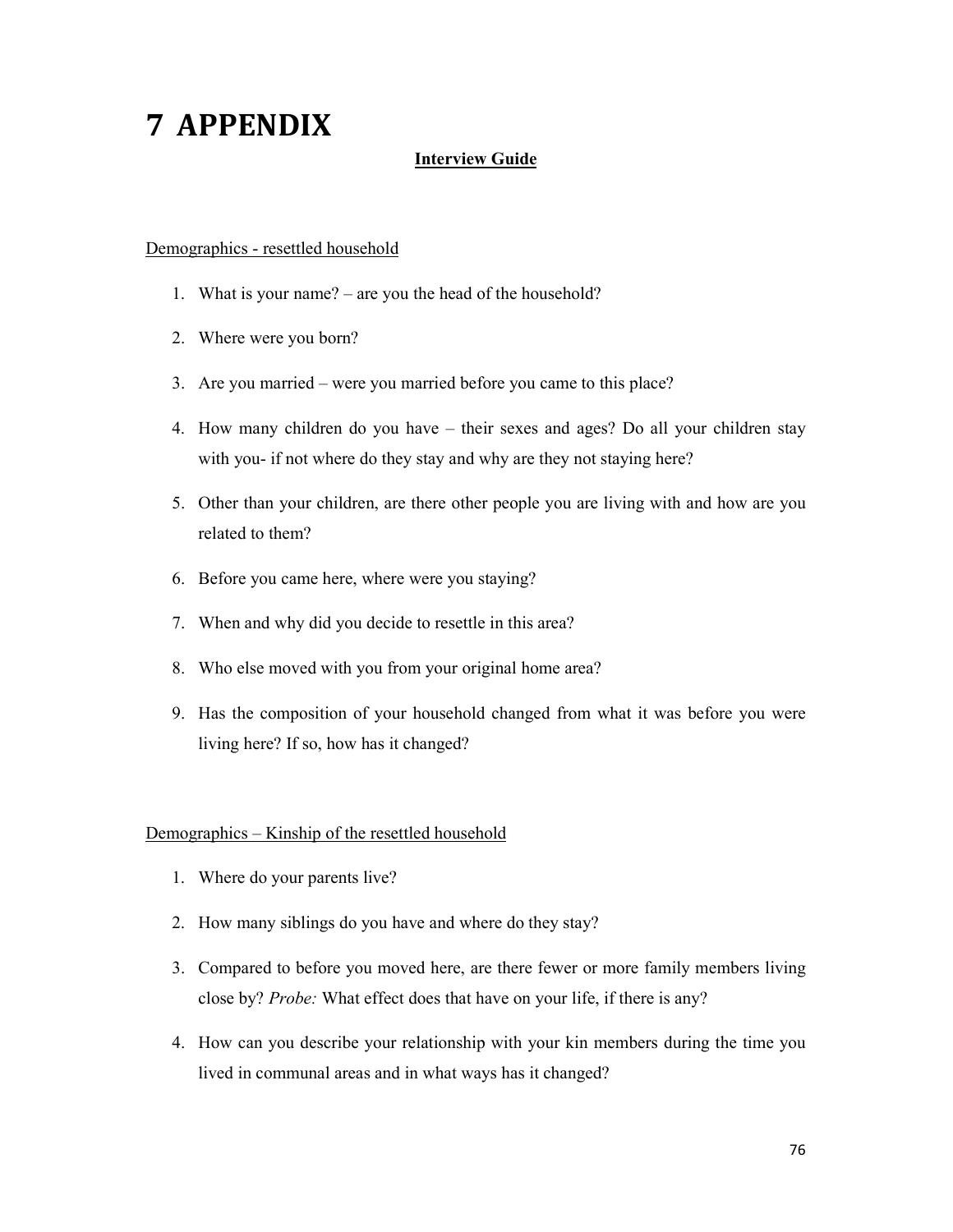#### Livelihood Strategies

- 1. What is the highest level of education do you have?
- 2. Were you employed before you came to this area? Probe: Can you describe what this employment was and for how long were you employed?
- 3. Are you currently employed? Probe: If not why have you looked for employment?
- 4. How do you earn a living currently/ how do you provide for your family? (question is asked if the household head is not employed)
- 5. Is there any other member of the household employed? Probe: who is employed and what kind of job do they do?
- 6. How does having access to land impact on your livelihood strategies? Probe: can you compare it with the livelihood strategies you had before resettlement?
- 7. Other than land what are the other resources that you now have access to that were not available in the communal areas for improving your livelihoods and what effect does that have on your livelihood?
- 8. Do you receive any assistance from the government and other organizations (for example grants, farming equipment, food etc)?

#### Social networks and support structures

- 1. Other than working in your fields, what other activities do you engage in?
- 2. In some resettlement areas people form cooperatives and different projects. Do you have such initiatives around?
- 3. Can you describe those projects and do you take part in such initiatives?
- 4. What are the benefits of participating in such projects, if there are any?
- 5. Did you have such projects and cooperatives in the area you lived before? Probe: were you involved in such projects?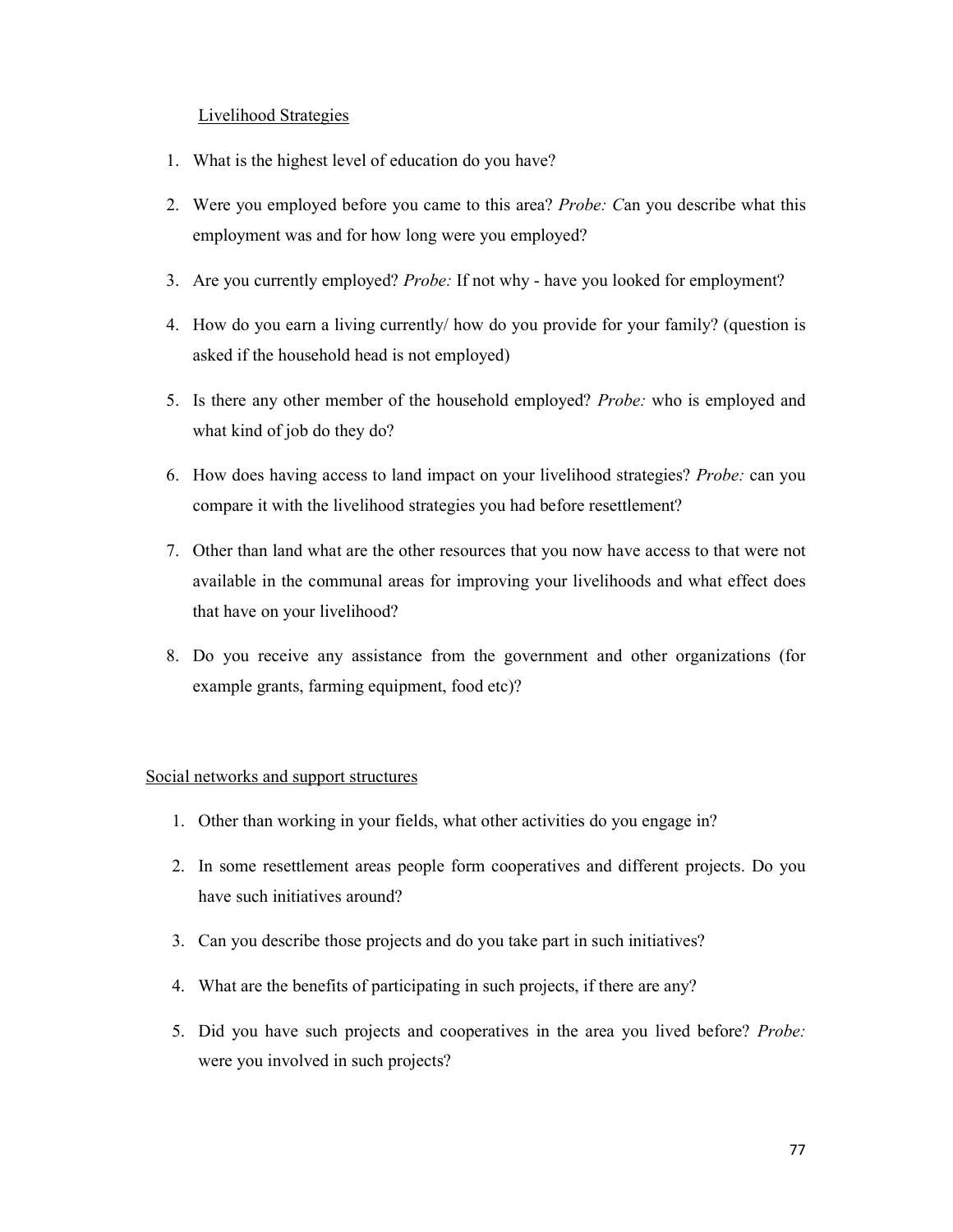- 6. How much influence do social groups in this area have on livelihoods does having strong social networks impact on people's livelihoods? Probe: in what ways?
- 7. If you were to compare the social networks that were in your communal area and the ones in resettlement areas, which would you say are better in enhancing your livelihood strategies? Probe: why do say so?
- 8. In the event that the community is facing a common problem such as the roads being washed away by heavy rains or any other common property being destroyed, how do people organise to solve such problems? Probe: how easy is it to get people to participate in such initiatives and what happens to those who do not participate?
- 9. If you or your household is experiencing a negative event (such as the death or serious illness of a household member; losing a job; theft or fire), who do you rely on for assistance? Probe: how much trust do you have in them- can they see you through your problem?
- 10. Are the organizations in place (such as burial societies) to help people to cope in such instances? Probe: how effective are they?
- 11. Is there anyone in this area who relies on you for any kind of support/ assistance? Probe: what motivates your support to them and to what extent can you offer them your support?
- 12. Do you think you share similar values and norms with other people living in this community? Probe: Why do you say that?

#### People's perceptions

- 1. When you first moved to this area how was your experience given that you were new to the environment and the people?
- 2. Can you please describe benefits and challenges of staying in this area? Probe: How is that different from experiences in communal areas?